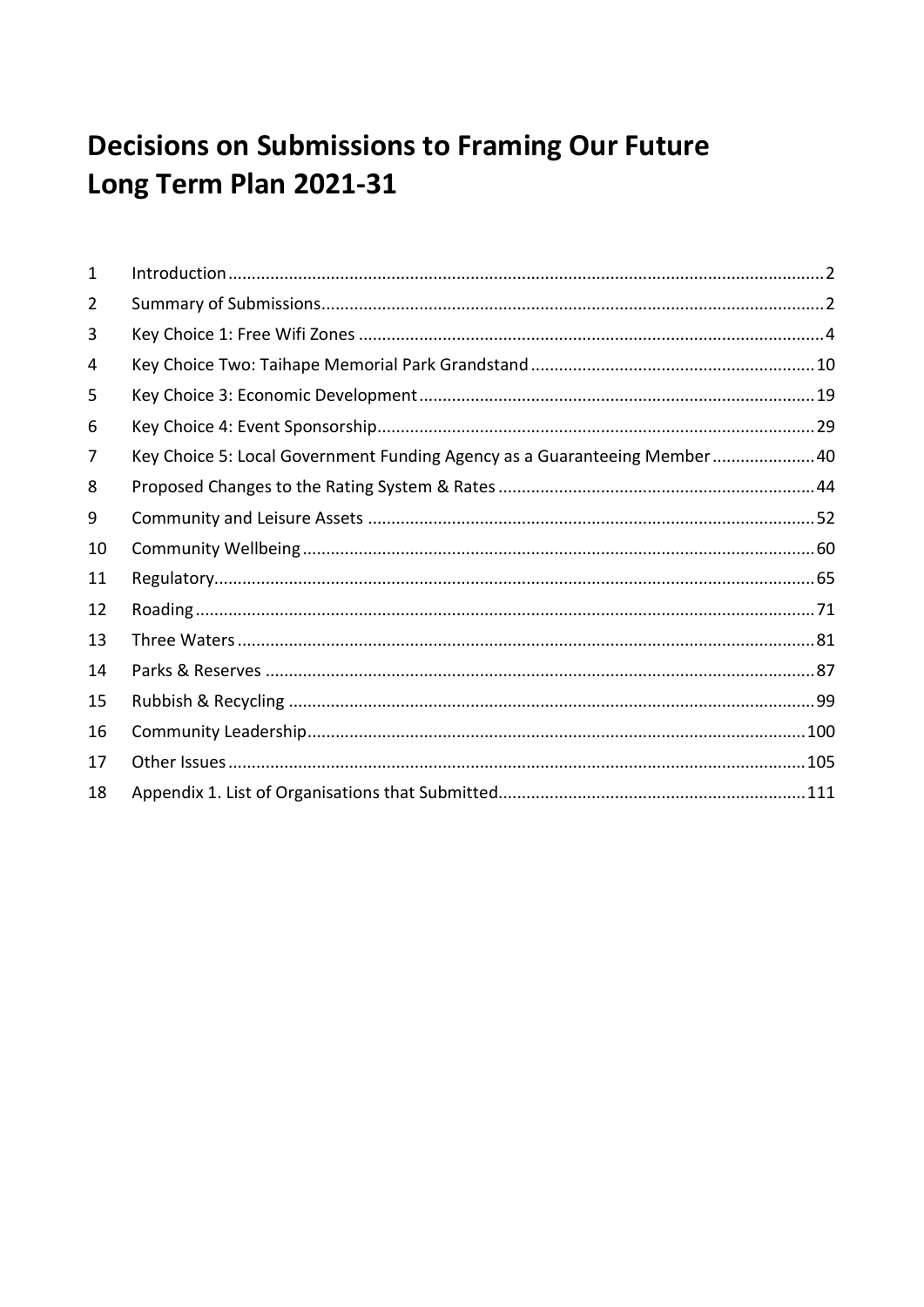### <span id="page-1-0"></span>**1 Introduction**

- 1.1 This document provides an analysis of the written and oral submissions received by Council on "Framing Our Future Long Term Plan 2021-31" and the decisions made by Council.
- 1.2 The report initially provides an analysis of the five key choices:
	- Key Choice 1: Wifi Zones
	- Key Choice 2: Taihape Grandstand
	- Key Choice 3: Economic Development
	- Key Choice 4: Event Sponsorship
	- Key Choice 5: Joining the Local Government Funding Agency
- 1.3 Issues raised by group of activity are then provided and discussed.
- 1.4 Submissions which raised issues relevant to other simultaneous consultations are analysed in separate reports.
- 1.5 for the next step is review by Audit New Zealand, and subsequent adoption by Council at their 24 June 2021 meeting.

### <span id="page-1-1"></span>**2 Summary of Submissions**

- 2.1 Consultation on "Framing Our Future Long Term Plan 2021-31" was conducted in accordance with the Special Consultative Procedure as required under the Local Government Act 2002.
- 2.2 Submissions were open from 12 April to 10 May 2021.
- 2.3 The Mayor and Councillors hosted 17 public meetings across the District either directly prior to the engagement period or during the engagement period. Four live online meetings were also held covering the key aspects of the key choices.
- 2.4 Information about the consultation was promoted through Council's website, Facebook page, in local newspapers, and via the Rangitikei connect articles. Posters were also displayed in the areas where the public meetings were being held. Consultation documents were distributed widely, in Council's main offices, libraries and information centres as well as cafes, doctor surgeries, some local businesses and public meeting spaces.
- 2.5 Council received a total of 254 written submissions. This compares with 172 and 127 received respectfully for the 2018 and 2015 Long Term Plans. Of these, 25 submitters spoke to their submissions at the oral hearings held on 12 May 2021 in Taihape (8) and 13 May 2021 in Marton (17). Three submitters spoke to Council as a part of public forum at the 27 May 2021 Council meeting.
- 2.6 The location of the submissions is provided in Figure 1 below. This figure shows that the most submissions came from residents of Marton (81) and Taihape (81). Not all submitters provided a response for their location or an address therefore the total area submitter numbers does not amount to the total number of submissions received.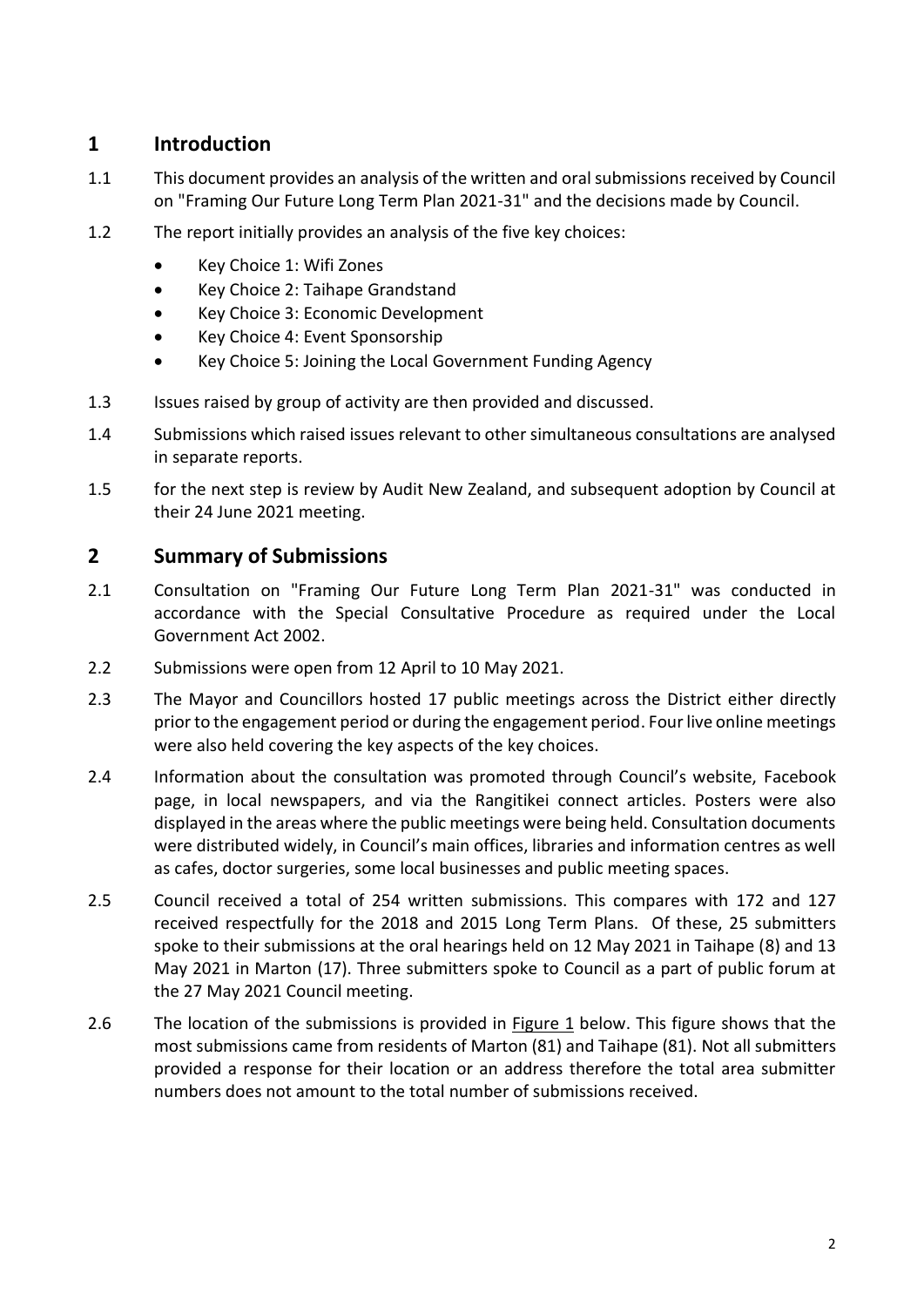

*Figure 1. Location of submitters.* 

2.7 There were a wide range of organisations (61) that made a submission (*Figure 2*). The list of organisations that submitted is provided as Appendix 1.



*Figure 2. Organisation versus individual submitters.*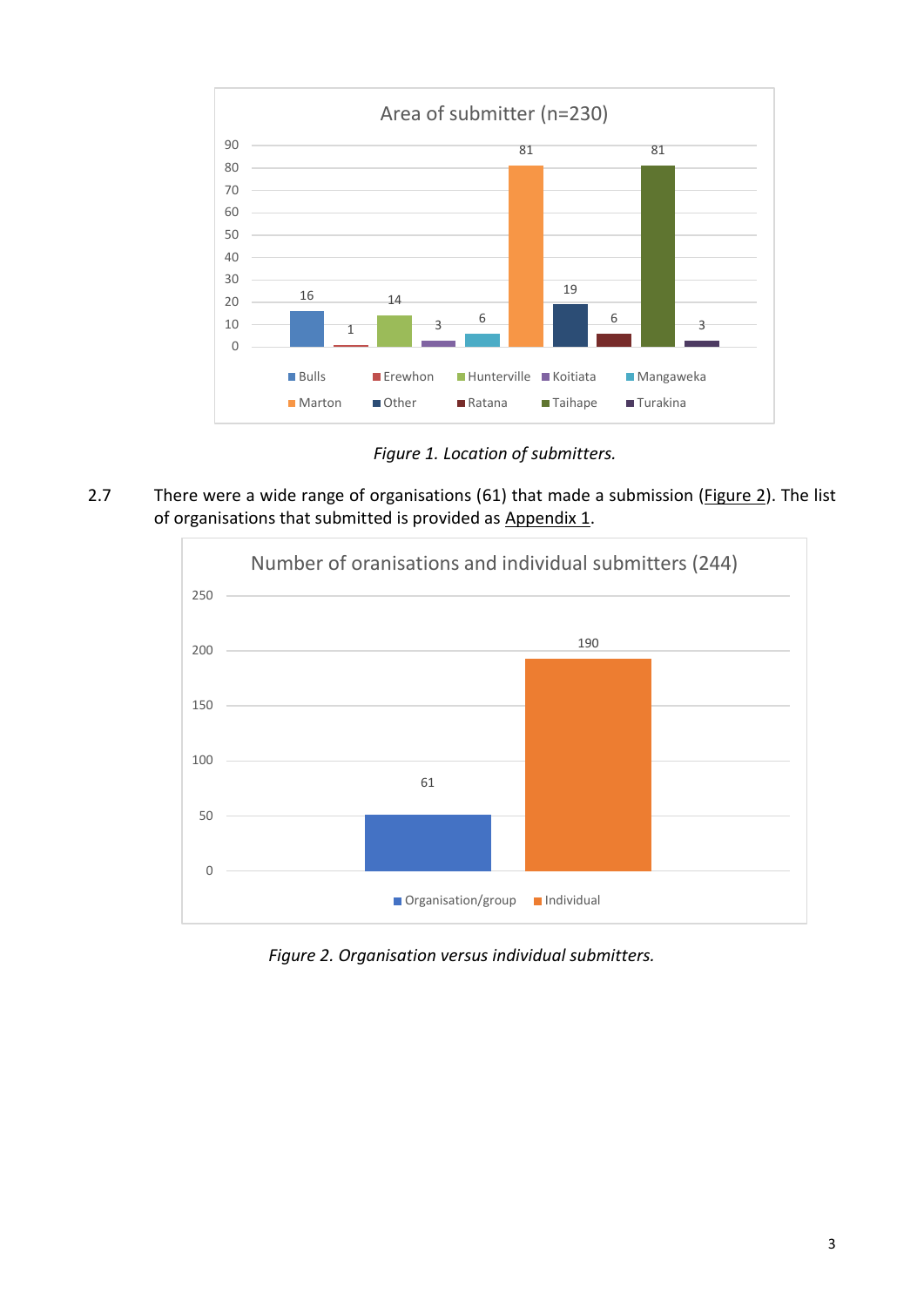### <span id="page-3-0"></span>**3 Key Choice 1: Free Wifi Zones**

- 3.1 The community was asked if Council should set up free wifi zones in our townships. Councils preferred option was to roll out wifi zones in Marton, Taihape and Bulls across 2021 and 2022 (Option 1). Councils second option was to also include Hunterville alongside the other townships and roll this out across 2021 to 2023 (Option 2). An option was also provided, that Council does not introduce free wifi zones in our townships (Option 3).
- 3.2 The overall results are provided as Figure 3. These figures show an overall breakdown of submitters responses. This shows the majority of submitters that responded to this question (55%) indicated a preference of Option 3, that Council does not introduce wifi zones in our townships.



*Figure 3. Key Choice 1: Free Wifi in Townships*

3.3 Responses have been broken down into the townships of Option 1/Option 2 where, if approved by Council, wifi would be rolled out versus the rest of the submitters (Figure 4). The graph shows that submitters living in areas proposed for wifi (with the exception of Hunterville) were not supportive of the proposal.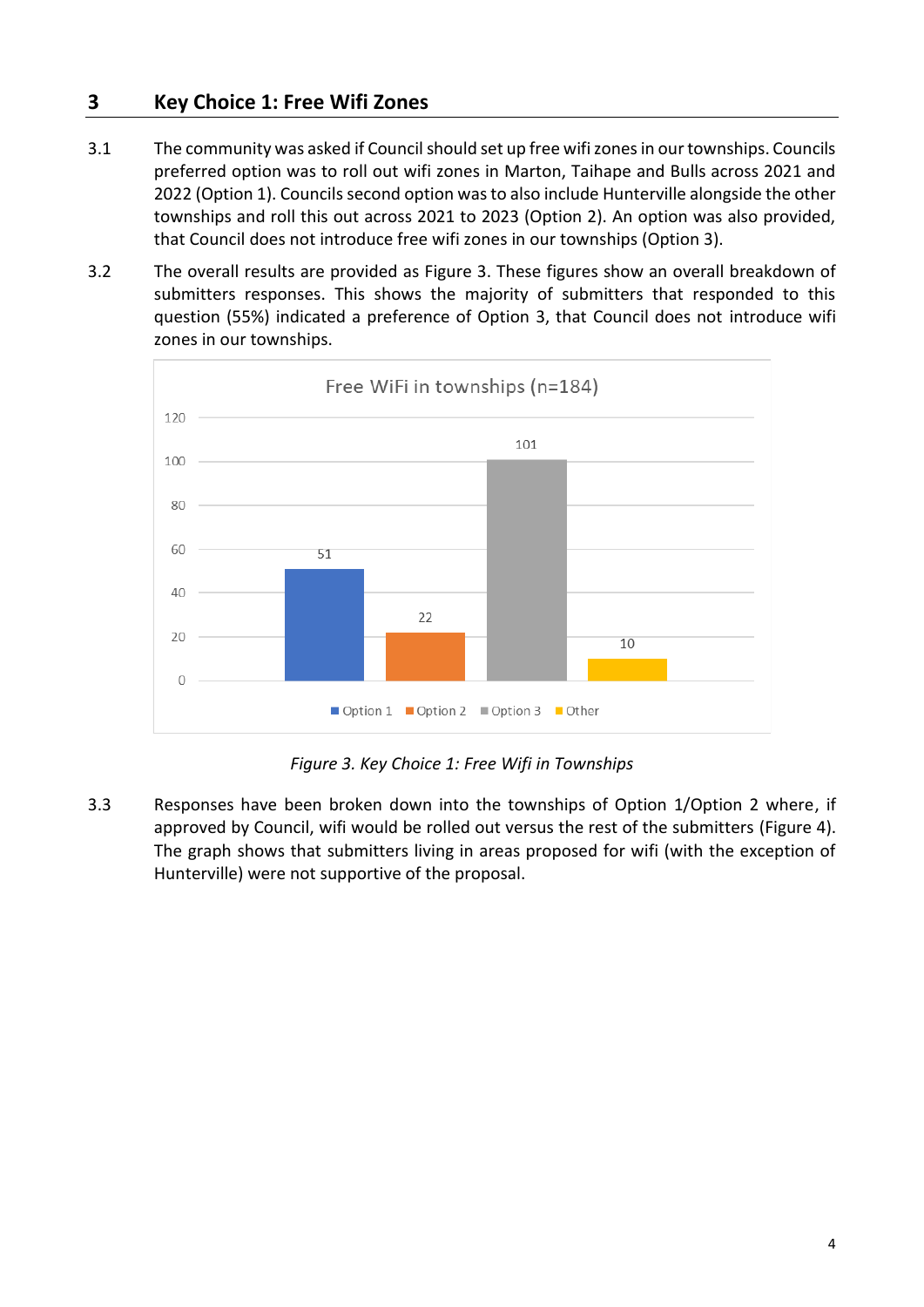

*Figure 4. Free Wifi in Townships – Responses by Location.*

- 3.4 Wifi is currently available at visitor information centres and libraries in Taihape, Marton and Bulls, however this is limited to the interior of each venue. The likely benefits of providing free wifi in townships are positive impacts for businesses and tourism, encouraging more people to stop in towns as they pass through, as well as bringing residents to town to use public spaces. Public wifi may also help address inequities around internet access in the district.
- 3.5 The cost of Option 1 is estimated to be \$64,000 for a one off installation and an ongoing cost of \$2,635 per month to maintain the service. Option 2 is estimated to cost \$80,000 for a one off installation and an ongoing cost of \$3,255 per month to maintain the service. There is no cost for not to introducing free wifi zones.

### **Topics Raised**

3.6 Submitters raised a number of comments on the topic. These comments have been categorised into topics for analysis.

| <b>Topic 1</b> | <b>Internet Access for Rural Communities</b> |
|----------------|----------------------------------------------|
| <b>Topic 2</b> | Hunterville                                  |
| <b>Topic 3</b> | <b>Existing Wifi Services</b>                |
| <b>Topic 4</b> | Loitering                                    |
| <b>Topic 5</b> | <b>Council Priorities</b>                    |
| Topic 6        | <b>Economic and Social Benefits</b>          |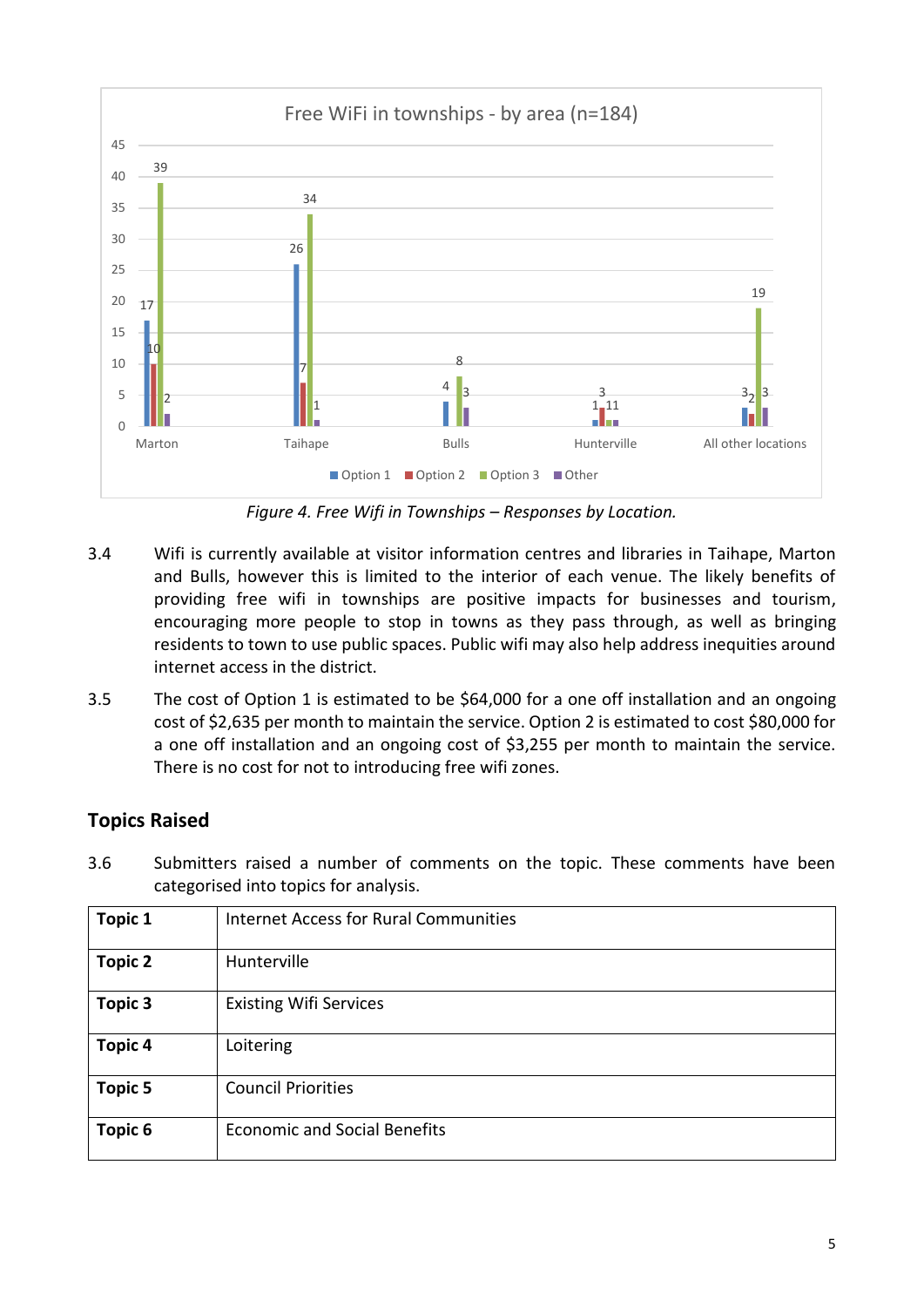### **Topic 1: Internet Access for Rural Communities**

### **Submissions**

3.7 Laurine Stantiall (#056), Bevan Hobman (#058), Karl Allsop (#059), Kate Pearse (#072), Belinda Howard (#115), Koitiata Residents Committee (#152).

### **Summary of submissions**

Submitter #059 suggests putting more effort into improving internet connectivity in smaller communities.

Submitter #115 asked that council lobby for better connectivity in rural areas that only have access to ADSL.

Submitters #058, #059 and #152 suggested that the Council should work with telecommunications providers to increase mobile and broadband coverage instead.

Submitter #056 wanted investment from Council to extend any proposed wifi to cover more rural areas.

### **Officer Comment**

- 3.8 A properly scoped and built public wifi network can deliver speeds roughly similar to ADSL, but this is dependent on conditions such as the number of connections, the strength of the signal, weather, and any obstacles between a user and the access point. The technology is not designed to replace a fixed internet connection.
- 3.9 Rural broadband is a service provided by telecommunications providers such as Vodafone and Spark. However, to improve rural mobile and broadband coverage, Central Government established the Rural Connectivity Group in 2017.
- 3.10 The aim of the group is to bring increased 4G mobile and wireless broadband coverage to rural New Zealand. While this project has increased access throughout the district to rural wireless broadband coverage there are still rural areas throughout our district without access.

### **Topic 2: Hunterville**

### **Submissions**

3.11 Charlotte Rowland (#050), Lucy Russell (#063), Helen Nielsen-Vold (#150), Kilmister Farms Ltd (#194), Kelsey Smith (#210).

### **Summary of submissions**

Submitters #050, and #063, #194, all supported Option 2 and requested that Hunterville was included in the initial rollout.

Submitters #150 and #210 support wifi zones being established in all towns.

### **Officer Comment**

3.12 The necessary fibre infrastructure is already available in Hunterville to support a public wifi network. However, it would be necessary to identify the optimal location for an access point and negotiate with the landowner as there is no appropriate Council owned property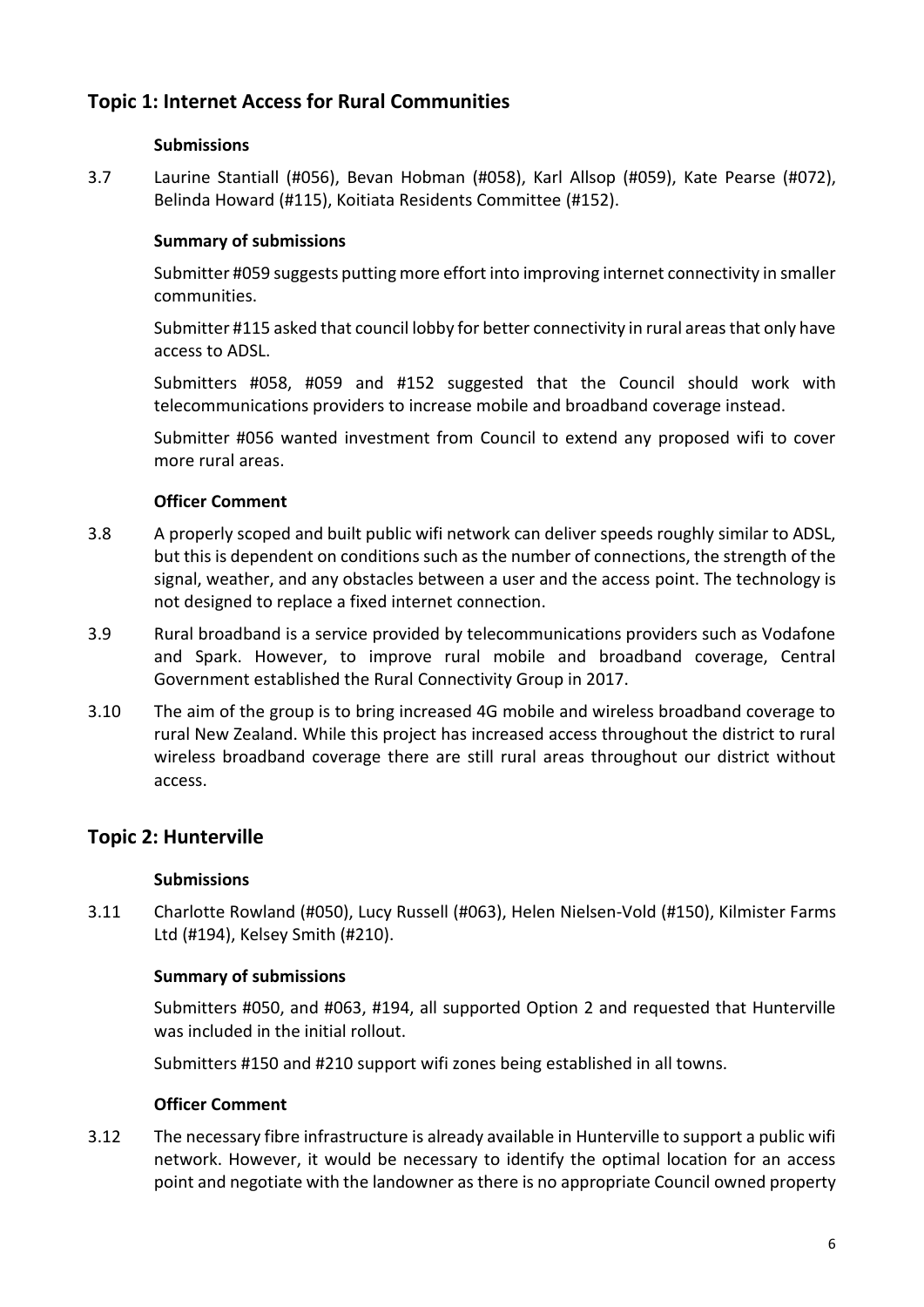available. However, it would be feasible to include Hunterville in the rollout across 2021 and 2022 alongside the other townships.

### **Topic 3: Existing Wifi Services**

### **Submissions**

3.13 James Stuteley (#041), Tim Whitehouse (#042), Rodger Rangi (#044), Evelyn George (#049), Katerina Kupenga (#055), Stacey (#060) Kate Pearse (#072), Rosie Gilbert (#081), Rangi Krishnan (#085), Mary Freeman (#091), Peter Batley (#096), Sharleen Amai (#098), Turakina Community Committee (#104), Courtney Bartley (#110), Craig Whitton (#119), Jan Peacock (#129), Sonja Maraku (#138), Dave (#139), Hayley Cowx (#209), Michael O'Regan (#172), Steve Allen (#174), Laura Ayers (#176), Ruby Ralf (#168), Kim Duxfield (#179), Ruth Rainey (#184), JB & MF Pickford P/ship (#191), First Gas Ltd (#192), Ainsley O'Connell (#193), Fiona Moorhouse (#203), Bronwyn Ewens (#207), Charlie Mete (#212) Gretta Mills (#221), Frances Hodgson (#224), Susan Whale (#225), Lester Wright (#231), Jan Byford (#241), Taihape Community Development Trust (#244), Paul And Dianne Holloway (#247), Kloe Wong (#252).

### **Summary of submissions**

All submitters identified above suggested that Council-provided public wifi is unnecessary as everyone should either have access to mobile data through their phone plan, home internet, or libraries/community centres in Taihape, Marton and Bulls. In addition, they felt there were already ample wifi offerings provided by cafes, service stations and other businesses in the district.

Submitter #042 suggests engaging with wifi providers for sponsorship.

Submitter #192 believes wifi should be a user pays service.

Submitter #241 raised concerns that public wifi could be detrimental to local businesses by providing an alternative to using the wifi at cafes and restaurants.

### **Officer Comment**

- 3.14 The main benefit of public wifi is stimulating tourism, encouraging visitors and driving economic activity in the district. However, it may also play a role in addressing inequities in access to the internet, and therefore essential public services.
- 3.15 Although mobile data is relatively cheap, some lower-income families will still struggle to cover the costs involved – especially if they do not have an internet connection at home.
- 3.16 Offering public wifi would provide these people with the bare minimum of connectivity as a public service. This would help them avoid the barriers and social stigma of having to go to a business where they may not be able to purchase anything to get connected or rely on being able to go to a library or community centre.

### **Topic 4: Loitering**

### **Submissions**

3.17 Jiselle Rider (#083), Heather Gee-Taylor (#171)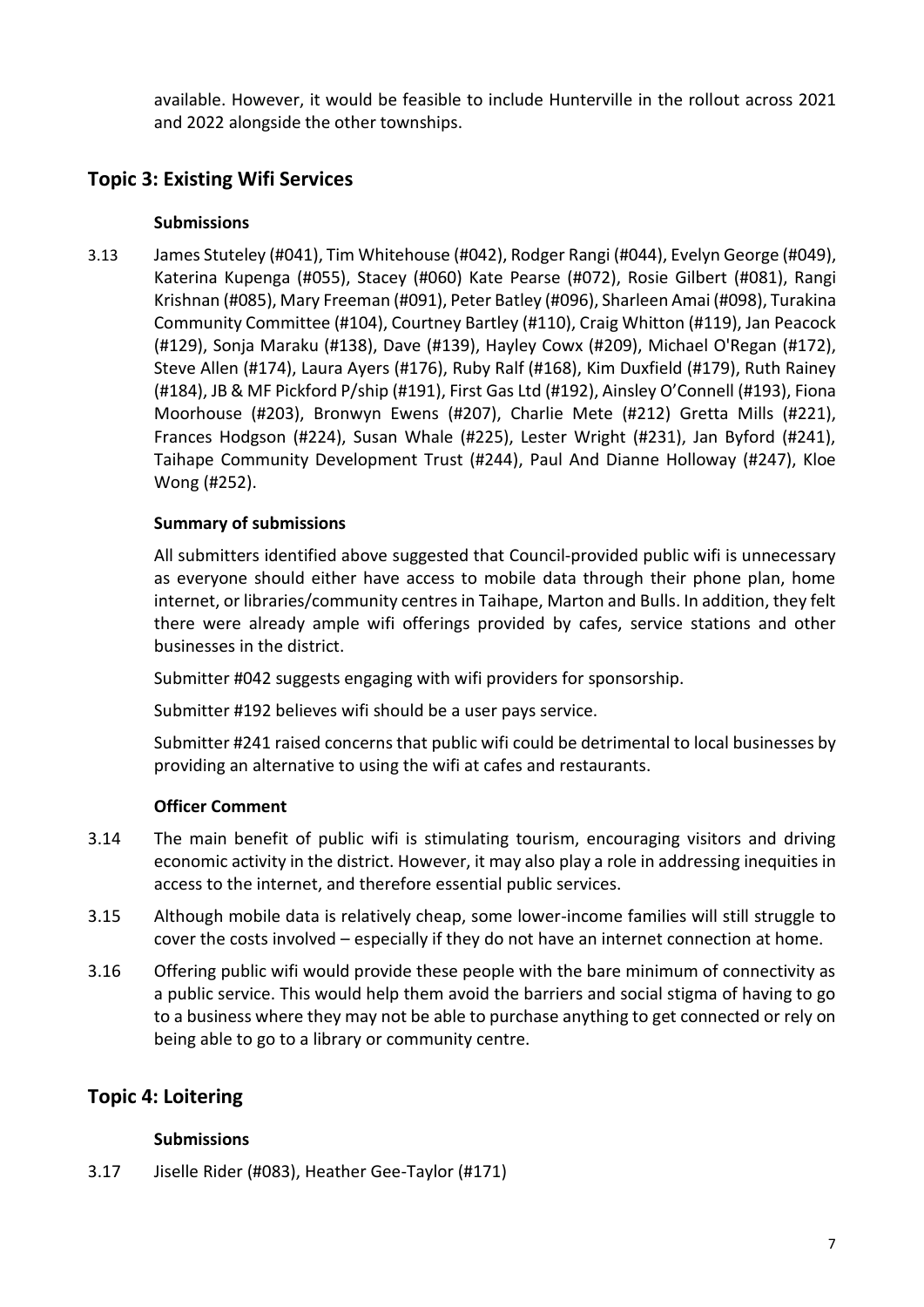### **Summary of submissions**

Submitter #083 opposed public wifi on the grounds that it would encourage loitering by people who were unlikely to support local businesses. Submitter #171 also expressed concerns that providing public wifi would encourage undesirable people to loiter in public areas.

#### **Officer Comment**

3.18 A likely benefit of offering free wifi in the district's townships could be encouraging increased use of public areas. Increasing public use of our town centres has the potential to increase vibrancy of the areas and support Council's placemaking projects which have been implemented over the past few years. As a result, there could be increased demand for seating in the town centre areas.

### **Topic 5: Council Priorities**

#### **Submissions**

3.19 P Galpin (#043), Taihape Playground Group (#046), Georgina Gibbs (#064), Makere (#065), Kendyl Davis (#082), Amanda Gardner (#101), Ingeri Fredriksson (#111), Lashana Bell (#124), Anglican Parish of the Rangitikei (#125), Save the Grandstand (#153), Robert Snijders (#161), Conn Rider (#168), Jacob Turner-Steele (#180), Isabell Mary Strange (#199), David Stuteley (#208), Vincent M (#248) Natasha M (#250).

#### **Summary of submissions**

A number of submitters suggested that Council should invest money in other priorities:

- Submitter #101 argued that public wifi was a luxury at a time where rates were already too high and there were more pressing problems in the community – such as finding permanent GPs.
- Submitters #065, #082, #111, #125 and #168 would like to see drinkable water prioritised over wifi.
- Submitter #043 believes that public wifi is a waste of money and that council should focus on core responsibilities.
- Submitter #161 suggests that instead of providing public wifi council should use the money to keep council-owned swimming pools open all year round.
- Submitter #180 believes it is too late to install public wifi and that the money would be better spent on future proofing town centres for future technologies.
- Submitter #199 comments money should be spent on rural roads.

Submitter #064 notes that major cities do not supply people with free wifi and the Rangitīkei is not a tourist destination, so there is no need for free wifi.

Submitter #124 sees the benefits of public wifi for visitors but doesn't believe it should come at a cost to ratepayers as rates are already too high.

Submitter #046 doesn't believe public wifi is worth the expense.

Submitters #086, #153, #250, and #248 don't believe public wifi is needed.

Submitter #208 does not believe this project would bring any benefit to rural ratepayers, who they feel already pays the most in rates for the least amount of service.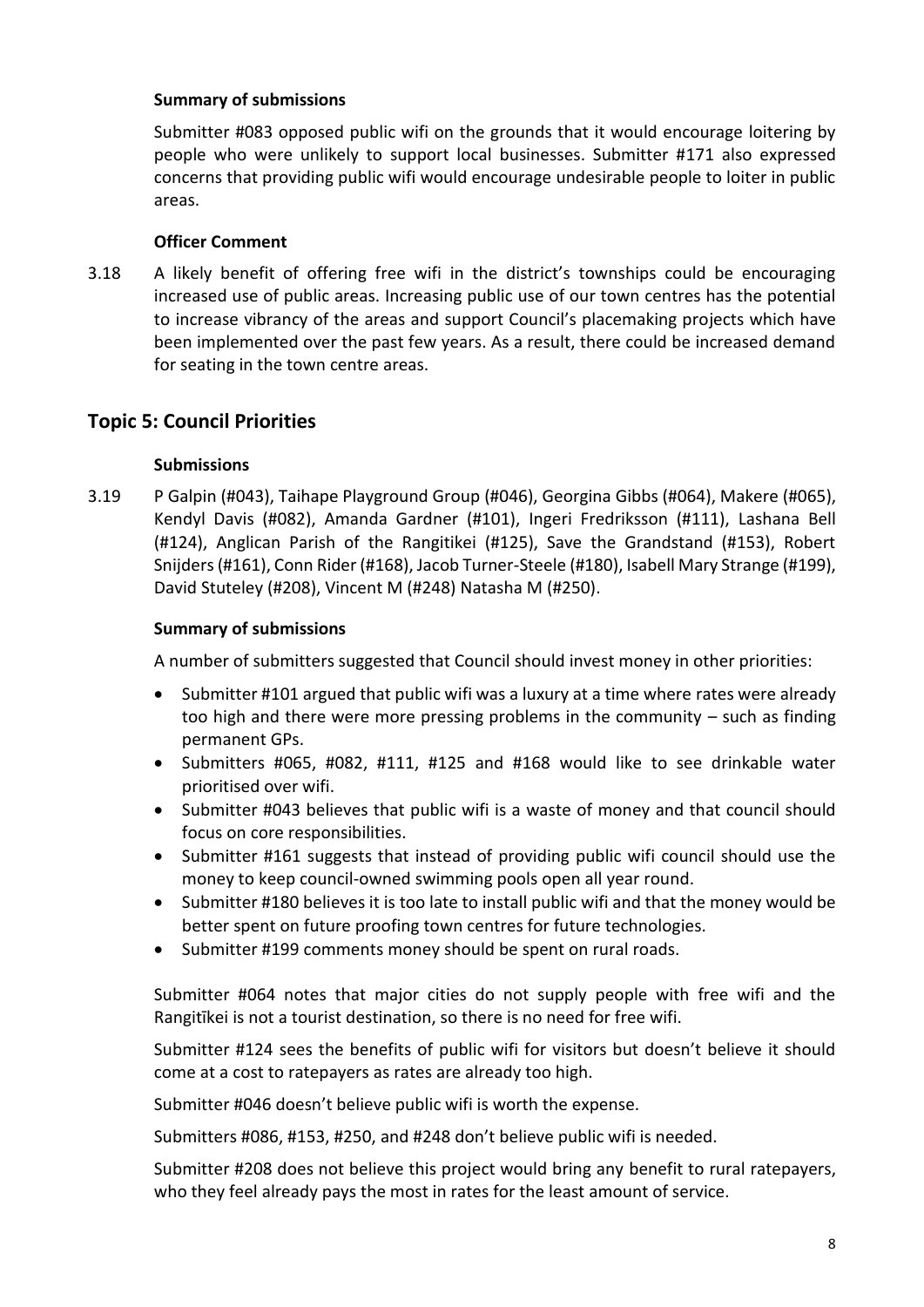#### **Officer Comment**

- 3.20 These submissions should be read alongside the comments raised by submitters outlined in Topic 6.
- 3.21 The submitters comments are noted. Council will need to decide whether public wifi in the District's townships should be a priority.

### **Topic 6: Economic and Social Benefits**

#### **Submissions**

3.22 Alan Ramsay (#089), Peter Kipling-Arthur (#118), Mason Te Huna (#128), Theresa King (#135), Richard and Robin Peirce (#143), Taihape Community Board (#145), Tania Byford (#167), Copeland Associates Architects (#183), Mokai Patea Services (#198), Hayley Cowx (#209).

#### **Summary of submissions**

Submitters #135, #167 and #183 believe that public wifi will be beneficial for visitors and residents.

Submitters #128, #143 and #145, #198 suggested that connectivity is now considered necessary and offering public wifi would help address inequities in access to the internet.

Submitter #089 believe that the costs to ratepayers is minimal.

Submitter #118 believes public wifi is a great idea.

Submitter #209 is supportive but suggests having it by the gumboot or town clock in Taihape.

#### **Officer Comment**

- 3.23 These submissions should be read alongside the objections and concerns submitters outlined in Topic 5.
- 3.24 The COVID-19 pandemic has reinforced how necessary internet connectivity is for full participation in modern life. Central government has been slow to address inequities in internet access for lower-income families.
- 3.25 Free (at the point of use) public wifi may offer a social benefit by going a little way to addressing these inequities of access. It could also provide economic benefits of increased numbers of people stopping at our towns and encouraging our residents using and enjoying our public spaces.
- 3.26 The wifi area consulted on would reach the town clock in Taihape but not the Gumboot.

### **Council decision**

*That Council does not roll out free wifi zones to townships in the District.* 

In making this decision, Elected Members noted the lack of support from the community for implementing free wifi in the District's townships.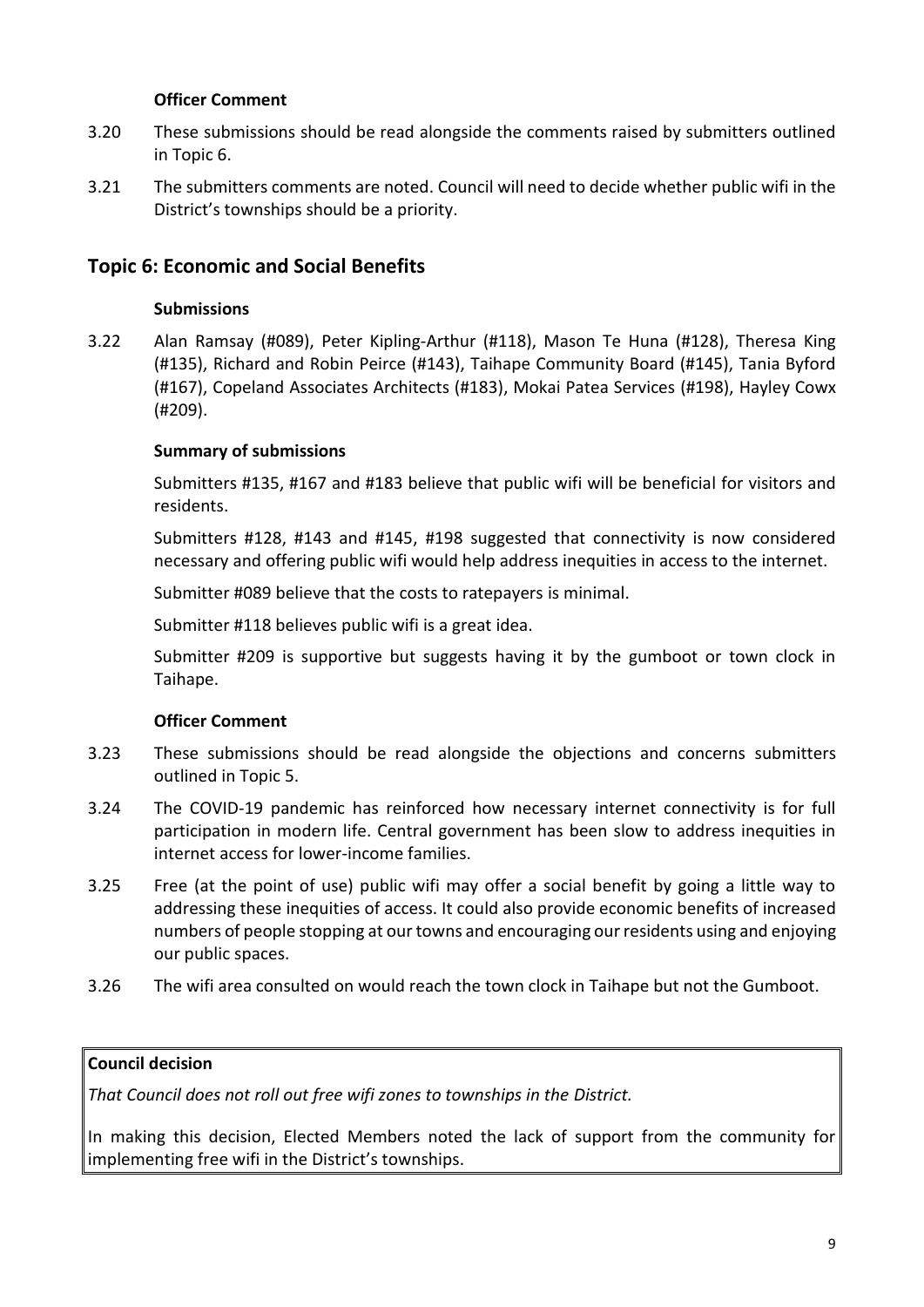### <span id="page-9-0"></span>**4 Key Choice Two: Taihape Memorial Park Grandstand**

- 4.1 The future of the Taihape Memorial Park Grandstand has been undecided while Council developed plans to provide facilities for the community and sports clubs in Taihape and simultaneously how to protect the heritage of the Grandstand. Council is undertaking assessments on the Grandstand to develop an understanding of the investment that would need to be made. The current high level estimate, yet to be shared with Council, is \$1.3 million to restore the building and strengthen from 25% NBS to 67% NBS. The draft long term plan budget has a provision for \$1 million to contribute to this project (Option 1).
- 4.2 The community was asked if Council should continue to investigate the refurbishment and restoration of the Taihape Memorial Park Grandstand and how this could be funded in collaboration with the community; this was the preferred option (Option 1). The other option was for Council to not invest in the restoration of the Taihape Grandstand within the planned period (Option 2).
- 4.3 The overall results are provided as Figure 5. These figures show a breakdown of those who responded to the question. This shows the majority of submitters that responded to this question (67%) indicated their preference was Option one (preferred option).



*Figure 5. Key Choice 2: Investment in Restoring the Taihape Memorial Park Grandstand.*

4.4 As this key choice has the most impact directly on Taihape the responses from Taihape submitters have been compared against all other submitters (Figure 6). Of those submitters who reside in Taihape (72) 86% selected Option 1. 55% of submitters from all other locations (112) selected Option 1.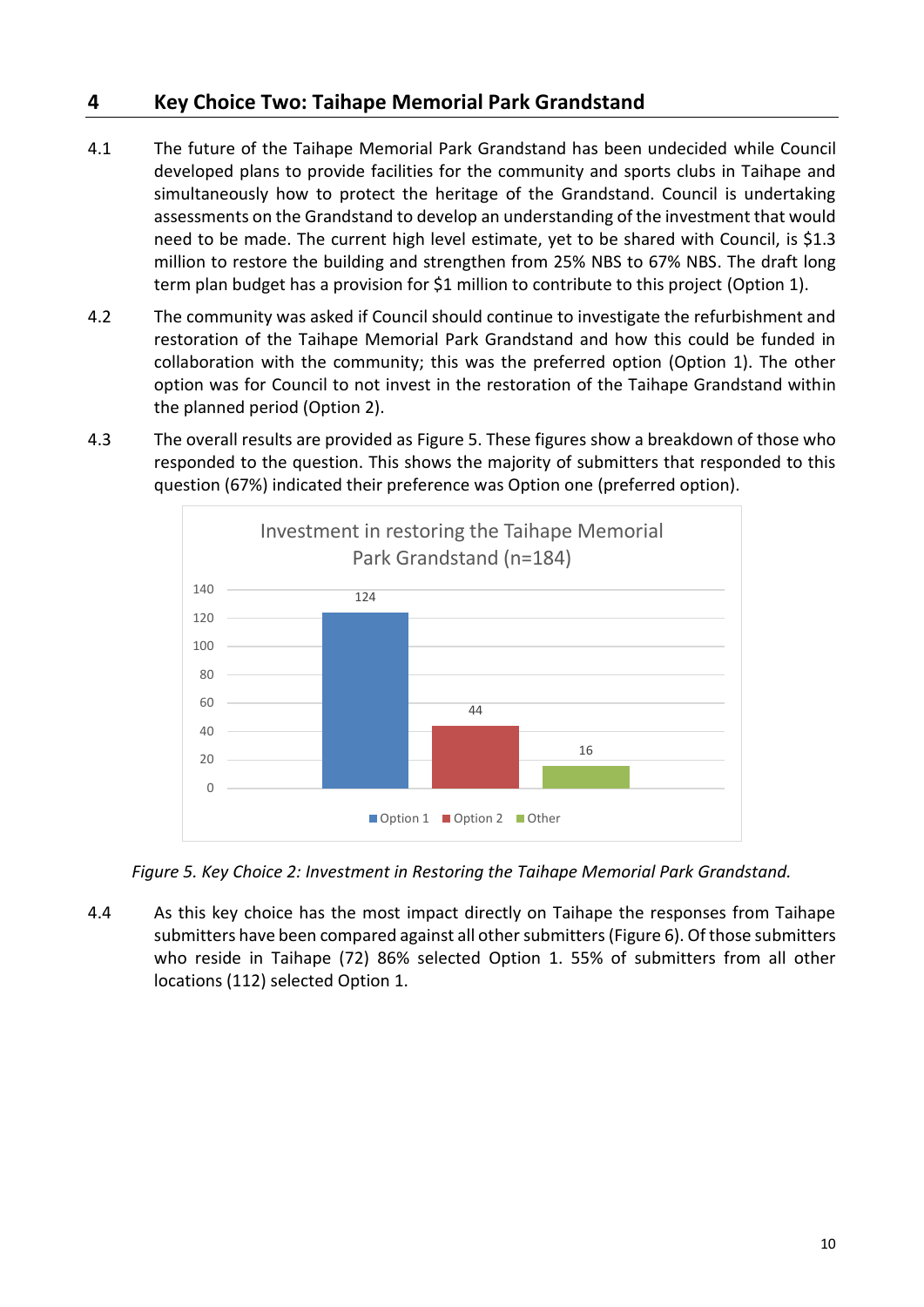

*Figure 6. Taihape respondents versus other respondents.*

### **Topics Raised**

| Topic 1 | Support the retention of the Grandstand               |
|---------|-------------------------------------------------------|
| Topic 2 | Do not invest in the Taihape Memorial Park Grandstand |
| Topic 3 | Submitters who suggested 'Something Else'             |
| Topic 4 | Do not invest in the new Amenities Building           |

### **Topic 1 – Support the Retention of the Grandstand**

### **Submissions**

4.5 Sport Manawatu (#088), Anne Fannin (#036), Raymond James Seymour (#040), Taihape Playground Group (#046), Evelyn George (#049), Bridget King (#067), Danny Logan (#075), John Cribb (#076), Rosie Gilbert (#081), Jiselle Rider (#083), Anne McAleece (#086), Alan Ramsay (#089), Mary Freeman (#091), Sharleen Amai (#098), Turakina Community Committee (#104), Rob Gordon (#105), John Thomas (#106), Sally Chambers (#112), Chanelle Theobald (#113), Belinda Howard (#115), Peter Kipling-Arthur (#118), Jan Peacock (#129), Taihape Community Board (#145), Helen Nielsen-Vold (#150), Treasuretrove (#151), Paul Marcroft (#155), Carolyn Bates (#165), Emily (#166), Tania Byford (#167), Heather Gee-Taylor (#171), Michael O'Regan (#172), David Anderson (#177), Ruby Ralph (#178), Bronwyn Troon (#181), Naumai Wipaki (#182), Barry Copeland (#183), Ruth Rainey (#184), Ainsley O'Connell (#193), James Kilmister (#194), Ringo Tahi (#195), Mokai Patea Services(#198), Robbie Rae (#201), Laurence Abernethy (#202), Ann Abernethy (#204), Bronwyn Ewens (#207), Hayley Cowx (#209), Coralee Matena (#213), Gretta Mills (#221), Susan Whale (#225), Elizabeth Mortland (#227), Raymond Burrows (#233), Pania Winiata (#244), Leonie Rae (#245), Paul and Dianne Holloway (#247), Kloe Wong (#252).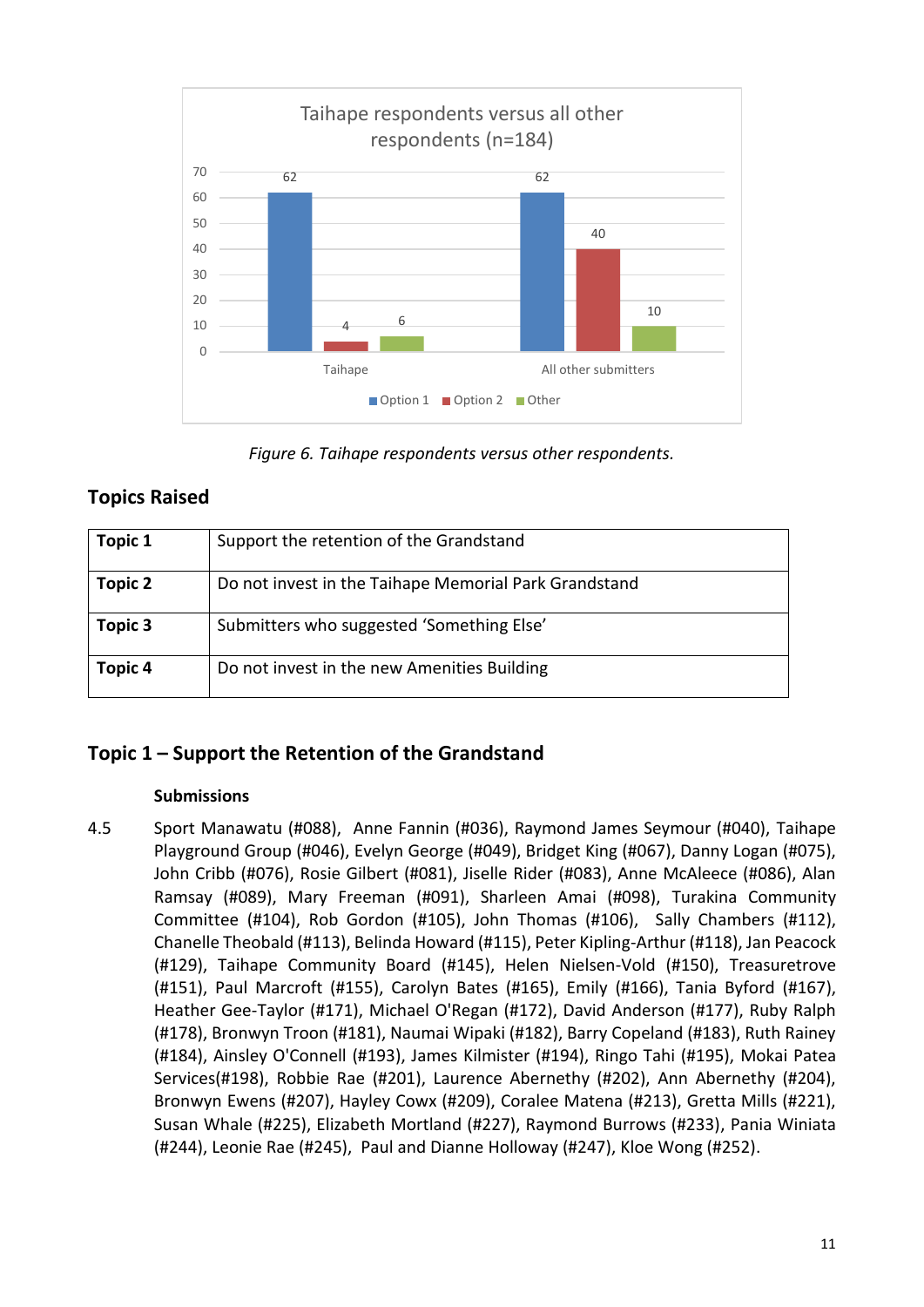### **Summary of submissions**

Submitters #088, #098, #245 provided general statements noting support for the retention of the Taihape Memorial Park Grandstand.

A number of submitters support the restoration due to the heritage or sentimental value of the building for the community:

- Submitter #118 supports the retention of the Taihape Memorial Park Grandstand and notes work is being done on getting it listed for heritage status but no timeframe for completion of this is known.
- Submitter #036 states that the Grandstand is an iconic building in Taihape and needs to be refurbished for the future. All sports clubs can use it and it is more centrally sited on the 'REC'. The submitter goes on to say that destruction of the Netball Courts etc. is not necessary and that the Grandstand is more central for the toilets. That submitter claims that most people in Taihape are in favour of retaining this iconic building and RDC needs to listen to their voices.
- Submitter #040 supports the restoration and regards the Grandstand as a community memorial to the 100s of Taihape men who gave their lives so that we can lead the life we do.
- Submitter #046 supports renovation of the Grandstand due to the sentimental and heritage value to the community. They consider the building to be a landmark.
- Submitter #049 notes that this is a difficult decision and think it is important to preserve old buildings as well as to provide suitable facilities for the sports clubs.
- Submitter #067 has no sentimental connection to the Grandstand and feels it is not inclusive due to accessibility restrictions, however, recognizes the importance of the building to the community and would rather see it refurbished than deteriorate further.
- Submitter #075 supports the restoration due to sentimental values associated with the building.
- Submitter #081 states it is an iconic building that needs to be preserved.
- Submitter #091 suggests that the subject of the Grandstand is very political and that RDC should listen to the folk of Taihape most of whom want this iconic building to be preserved.
- Submitter #104 feels that the Grandstand is a good heritage facility that needs to be preserved.
- Submitter #106 states that the Grandstand is an icon and sees no rationale for not restoring it.
- Submitter #112 notes the Grandstand is part of Taihape's heritage.
- Submitter #113 raises a concern that if the Grandstand is lost, the town will also lose a part of what makes Taihape unique.
- Submitter #118 thinks that the Grandstand is an iconic building with a great heritage value and the council should invest in preservation of the building for future generations.
- Submitter #129 feels that it is important to preserve our historic buildings wherever practical.
- Submitter #151 considers the Grandstand to be part of Taihape's character.
- Submitter #155 supports the restoration of The Grandstand due to its historical value and being a common place of gathering for all members of the community. They would like the council to undertake a comparison between the carbon footprint of the Grandstand restoration and the construction of the new amenities building.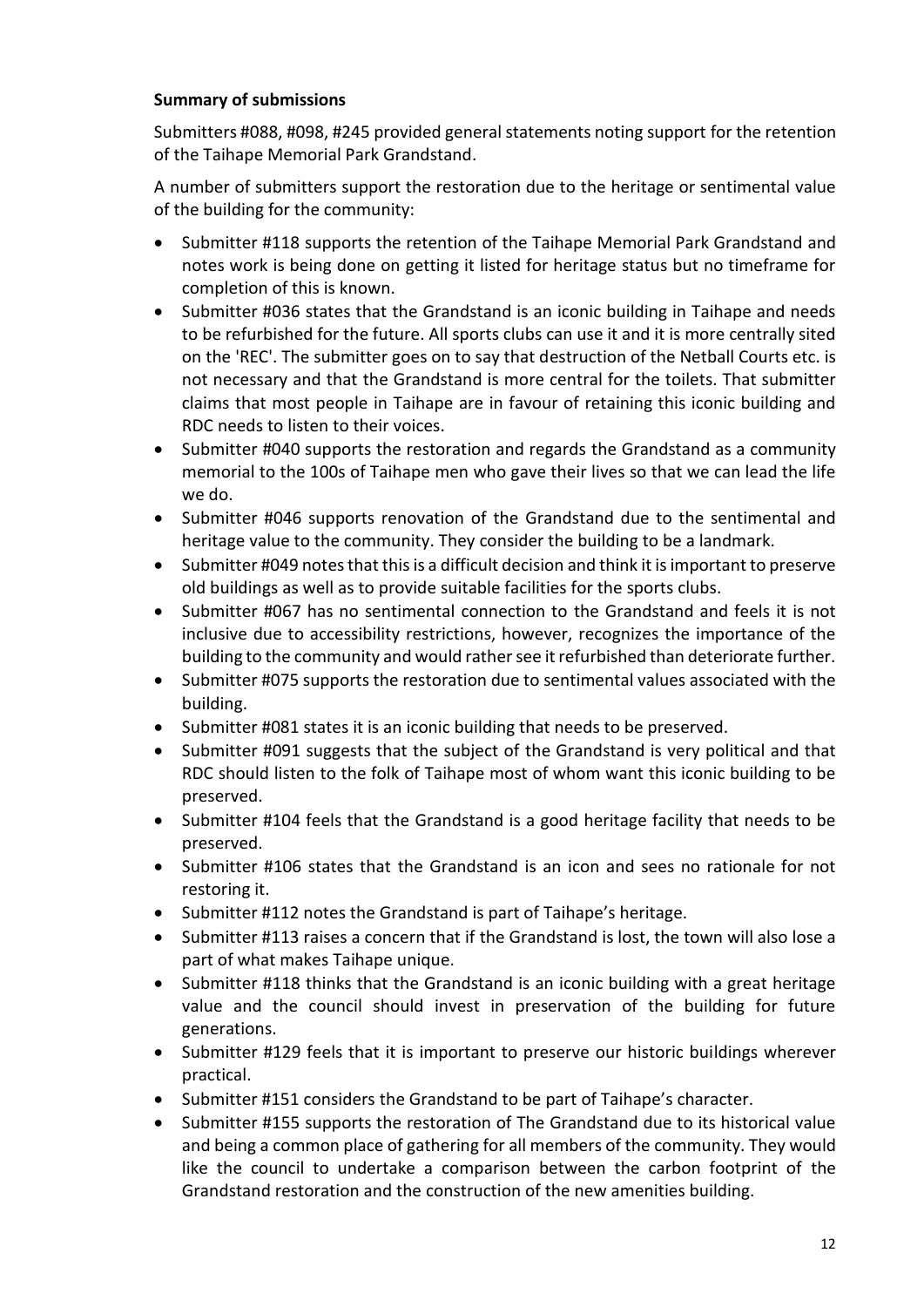- Submitter #181 would like to see the building restored as it has a heritage value.
- Submitter #182 considers The Grandstand to be a historic landmark.
- Submitter #183 supports the restoration due to the heritage value and its uniqueness. Considers restoration to be cheaper than constructing a new grandstand in place of the existing structure.
- Submitter #193 considers the building to have a heritage value.
- Submitter #198 supports the restoration as the wider community cares about The Grandstand and considers it to be of historical significance.
- Submitter #201 supports the restoration due to the building being iconic. They also expressed their support for the new amenities building.
- Submitter #202 considers the Grandstand to be important to the local community and have heritage qualities.
- Submitter #204 feels that the community values the significance of the building and its unique style.
- Submitter #209 considers the Grandstand to be an important part of the community and rugby history.
- Submitter #233 supports the restoration due to the building being part of the local heritage.
- Submitter #244 supports the restoration due to the building being part of the local heritage and because they know the community cares about the Grandstand.

A number of submitters noted the value of the building for sports:

- Submitter #083 supports the restoration as it encourages sporting events in rural communities which is paramount to the wellbeing of the citizens.
- Submitter #167 thinks it is important to preserve the building and refurbish it so that it can be used by local sports teams.
- Submitter #177 thinks that restoration of the Grandstand may attract more events and sports groups.
- Submitter #207 supports local sports amenities.

Other submitters made comments about the cost and source of funds:

- Submitter #089 supports the restoration and suggests that the extra cost per ratepayer is minimal.
- Submitter #184 suggests asking Taihape Heritage Trust to secure some funds for the renovations.
- Submitter #194 suggests that the cost of restoration should be shared between the council and the building users (clubs, societies, etc.), and volunteer labour should be used.

Two submitters commented about Council's responsibility to maintain assets:

- Submitter #115 feels that it is RDC's responsibility to maintain all its assets, including the Grandstand. They also feel that the council has not done an adequate job of maintaining its assets to date.
- Submitter #247 thinks it important that existing infrastructure is maintained, and new infrastructure built as required.

Two submitters identified support for both the Grandstand and Amenities building:

• Submitter #112 feels that both the Grandstand and the new amenities building are needed and supports restoration of the Grandstand.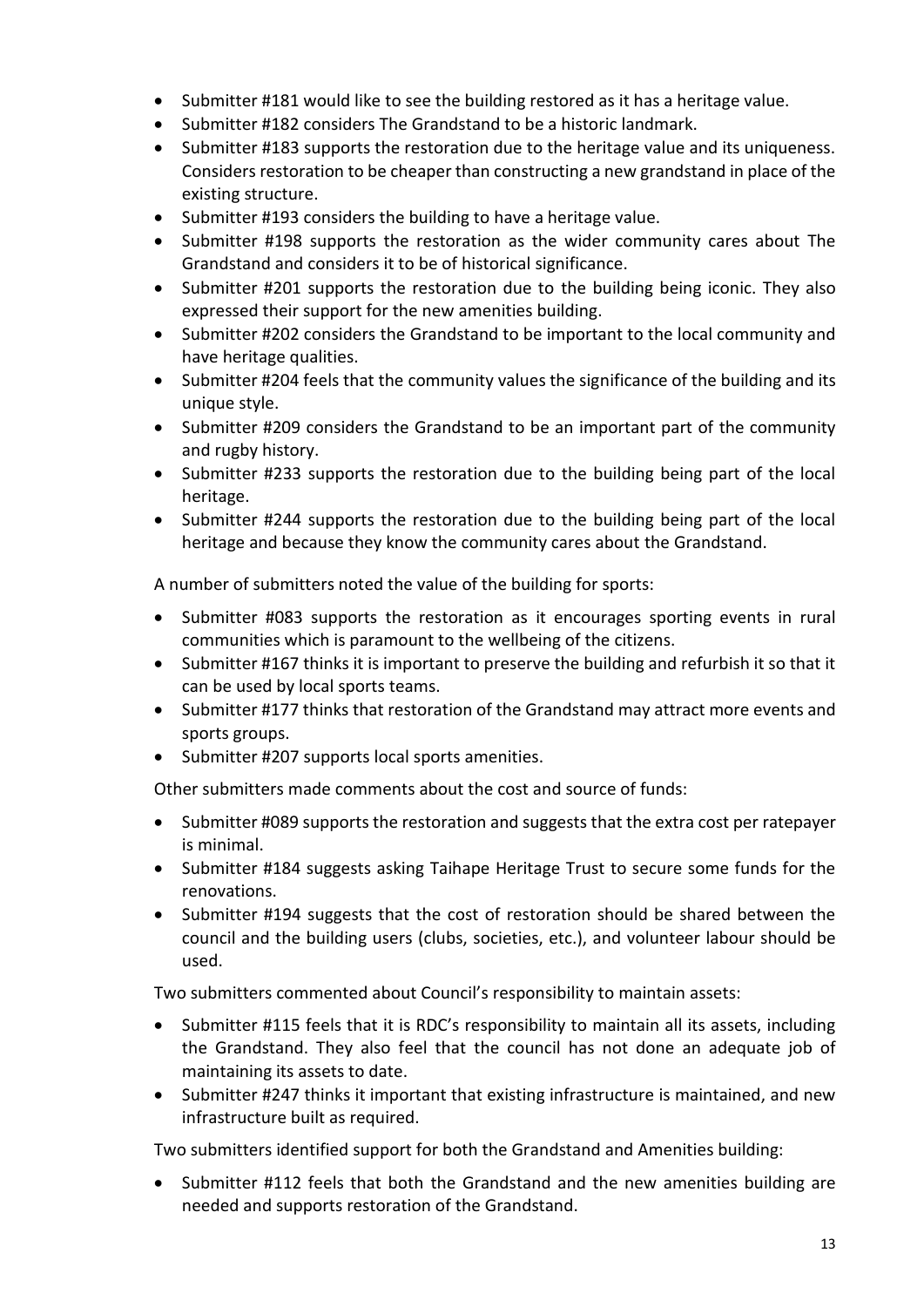• Submitter #195 would like to see the Grandstand fixed and the new building built.

Some submitters commented on the process:

- Submitter #105 supports the restoration but is concerned that the Council will not take any notice of his submission.
- Submitter #150 would like the council to get on with the restoration as they are concerned the building condition is getting worse.
- Submitter #165 expresses frustration at the lengthy investigations and consultation period before any decisions are made and actions taken.
- Submitter #171 would like to see some concept drawings and faster progress.
- Submitter #213 would like the council to defer till 2024 and seek funding from central government, as well as co-funding from users of the Grandstand.
- Submitter #221 expressed frustration at council's indecisiveness about the future of the Grandstand.
- Submitter #225 would like to see the Grandstand refurbished for its 100<sup>th</sup> birthday in 2024.
- Submitter #252 supports the restoration due to its significance for the community, expresses frustration at lack of progress, and suggests a significant increase in rates to enable prompt restoration.

Submitter #076 did not choose and option but suggests the work is long overdue and should have been done in the past.

Submitter #145 has been persuaded by the community to express their support for the restoration.

Submitter #166 would like to see the building being made more accessible to elderly members of the community.

Submitter #172 expresses concern that the building may deteriorate further.

Submitter #227 supports the restoration but only if the Grandstand provides new facilities post renovation and not only seating and changing rooms, as these will be in the new amenities building.

### **Officer Comment**

- 4.6 A large number of the submitters who expressed their support for restoration of the Grandstand perceive the building as a local landmark of significant historical and sentimental value. They feel that the building plays an important part in bringing the locals and the neighbouring communities together and refers to the role of sports.
- 4.7 Several submitters indicated they would like the Grandstand to house changing rooms, toilets, and other usable spaces.
- 4.8 Some submitters expressed frustration at a lack of decision from the Council on the future of the Grandstand – they asked for a decision and for the restoration work to commence promptly to avoid further deterioration of the structure.
- 4.9 The building code requirements for safe egress cannot be met for facilities underneath the Grandstand without significant, costly amendments that would far exceed the cost of strengthening and restoration. Adequate heating could not be provided under the Grandstand to make the changing rooms and ablutions user-friendly. The amenities building will provide these. A carbon assessment is not planned on being completed for the amenities building or Grandstand.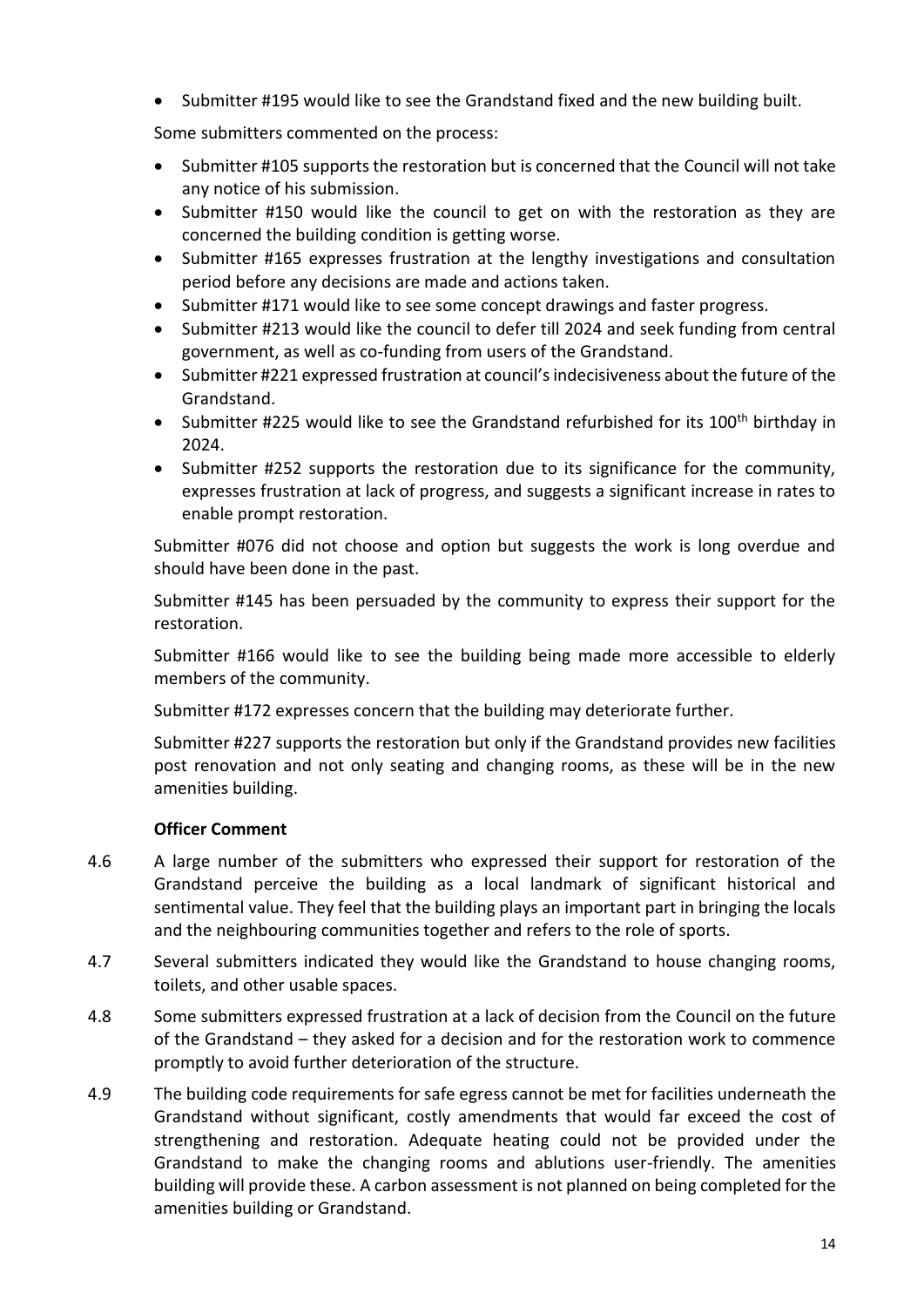### **Topic 2: Do Not Invest in the New Amenities Building**

### **Submitters**

4.10 Ian Drake (#028), Alysha Bennett (#030), Anne Fannin (#036), Rosie Gilbert (#081), Peter Batley (#096), Ken Bellamy (#153), Isabell Mary Strange (#199), Frances Hodgson (#224), Jan Byford (#241).

### **Summary of submissions**

Submitters #028 and #199 support an investment in the Grandstand, but not in the new amenities block.

Submitter #030 suggests funding should go to the Taihape Grandstand, playground and toilets instead of the amenities building.

Submitter #036 supports restoration of the Grandstand and does not support netball courts being sacrificed for the new building.

Submitter #081 sees the Grandstand as a place that brings the communities together and would like the Councillors to attend a game to witness the community spirit. They also do not support the construction of new amenities building.

Submitter #096 claims that the community expressed a clear view that the preferred outcome would be to fully restore all facilities in the Grandstand, and as such, there is no need for the new amenities building.

Submitter #153 would like RDC is to stop any further expenses related to the development of the new amenities building. They support the Grandstand restoration.

Submitter #224 would like the amenities to be located under the Grandstand, not in a separate new building.

Submitter #241 would like the new amenities under the Grandstand, not in the new building.

#### **Officer comment**

- 4.11 A number of submitters who noted support for the grandstand specifically suggested Council should not invest in the amenities building.
- 4.12 All submitters who expressed their lack of support for the new amenities building support the restoration of the Grandstand. It appears that some submitters think that if the new amenities building is constructed, restoration of the Grandstand will no longer be pursued. Some submitters would like the Grandstand to house all amenities.
- 4.13 The reason for not including changing rooms and ablutions in the Grandstand is that current building code requirements for safe egress cannot be met for facilities underneath the Grandstand without significant, costly amendments that would far exceed the cost of strengthening and restoration. Adequate heating could not be provided under the Grandstand to make the changing rooms and ablutions user-friendly. The Amenities Building will provide these and the Amenities Building proceeding does not exclude the Grandstand restoration from being undertaken.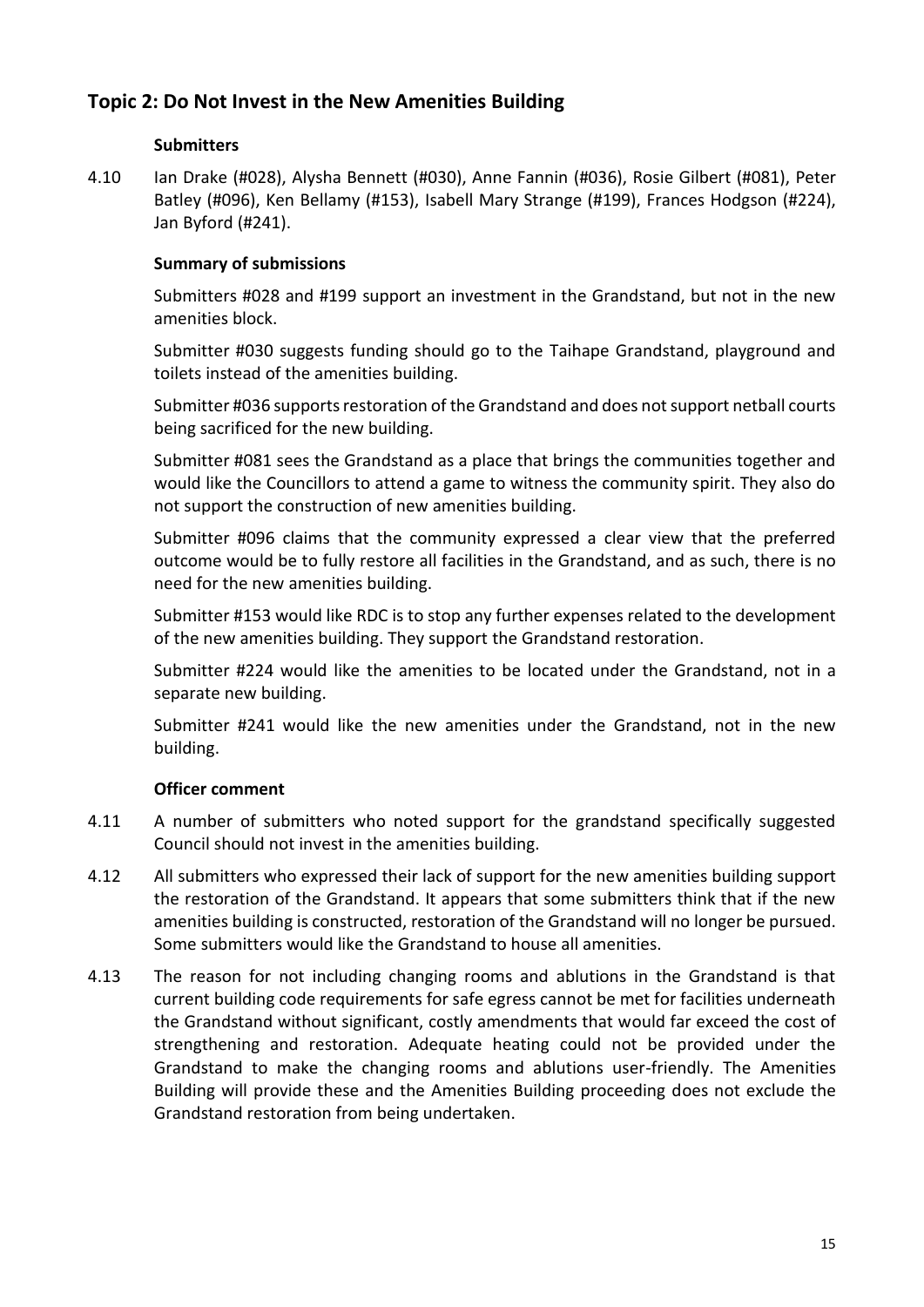### **Topic 3: Do not Invest in the Taihape Memorial Park Grandstand during the planned period**

#### **Submissions**

4.14 Candice (#014), Micah Prideaux (#019), Laurine Stantiall (#056), Rangi Krishnan (#085), Amanda Gardner (#101), Craig Whitton (#119), Sonja Maraku (#138), Koitiata Residents Committee (#152), Robert Snijders (#161), Malcolm Leary (#164), Steve Allen (#174), Laura Ayers (#176), David Stuteley (#208), Charlie Mete (#212), , Ian Rae (#254).

#### **Summary of submissions**

Submitter #056 suggests each community should pay for their own facilities (based on the Bulls Community Centre).

Submitter #085 thinks this should not occur given the uncertainty around the future.

Submitter #101 suggests they do not consider the Grandstand will make Taihape flourish.

Submitter #119 thinks it is better to build a new one rather than restore the existing grandstand. The submitter considers restoration is cost prohibitive and will only benefit a few. The submitter suggests it is an unfair burden to the rest of the ratepayers, and the local community should fundraise if it is a priority for them.

Submitter #138 does not consider it a priority as it is not in their community.

Submitter #152 is concerned the Grandstand may become a 'white elephant' but supports the amenities block.

Submitter #161 raises concern about Council's record for overspending on capital projects and cites the Bulls Community Centre as an example. The submitter does not consider lessons have been learned despite the new focus on project management.

Submitter #174 does not think Council should be working on this project given the effect of Covid.

Submitter #176 thinks it is a waste of money.

Submitter #208 suggests it does not bring benefit to the ratepayers for the rest of the district. Does not think Council should be paying for it.

Submitter #212 notes lack of support for the project from the Ratana Community.

#### **Officer Comment**

- 4.15 All comments opposed to Council investing in the Taihape Grandstand were from ratepayers who do not live in Taihape.
- 4.16 It appears that the lack of support for restoration of the Grandstand is predominantly due to the associated expense and to the potential benefits of restoration being limited to the Taihape community, not the wider District.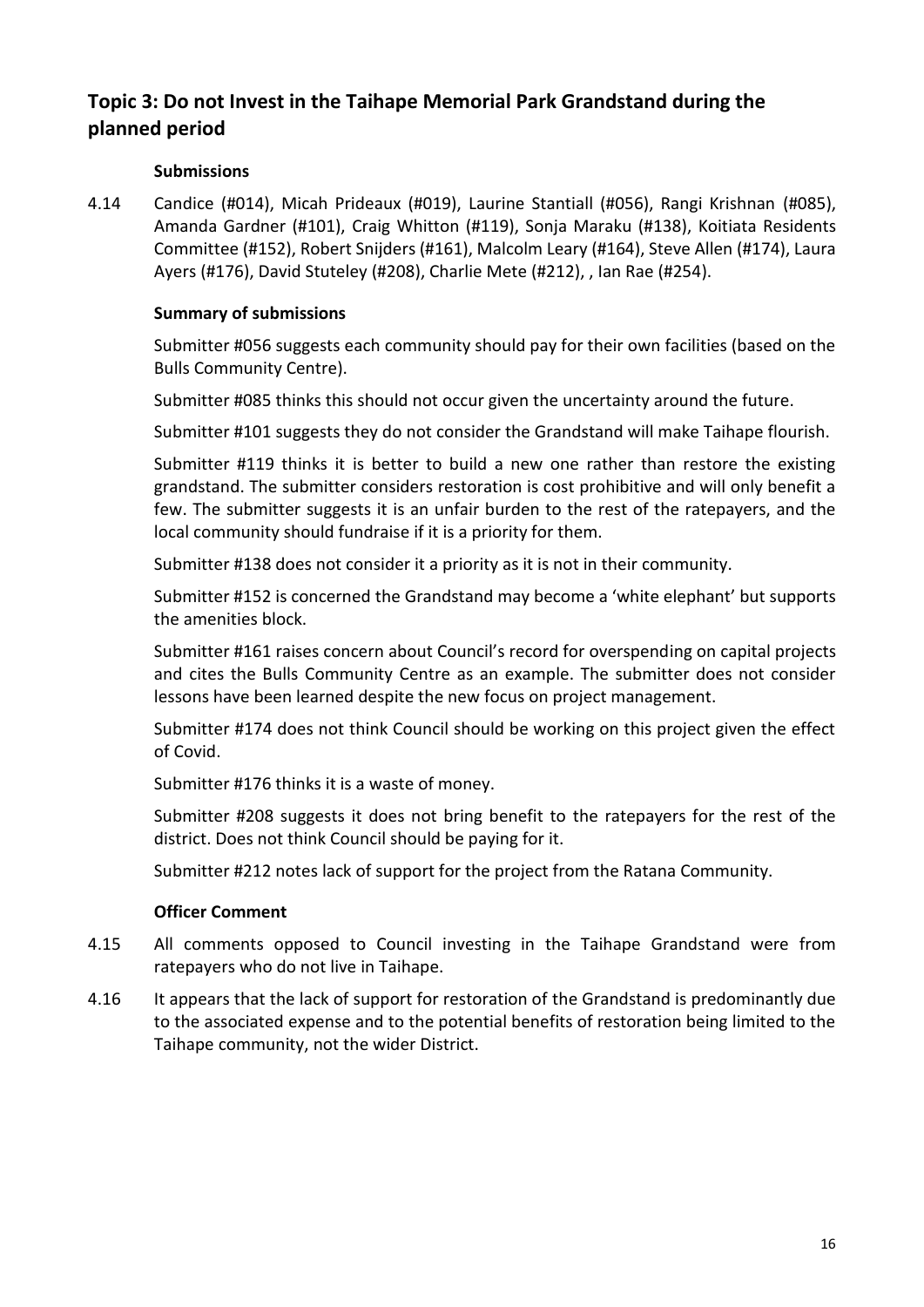### **Topic 4: Submitters who Suggested 'Something Else'.**

### **Submissions**

4.17 Sarah Jarvis (#017), Piamoana Penetiti (#039), James Stuteley (#041), P Galpin (#043), Karl Allsop (#059), Stacey (#060), Makere (#065), Ingeri Fredriksson (#111), Anglican Parish of the Rangitikei (#125), Ken Bellamy (#153), Paul Marcroft (#155), Kim Duxfield (#179).

### **Summary of submissions**

A number of submitters suggested Council should invest in other priorities:

- Submitter #017 states they consider the playground is used more by the community and do not support investment in the grandstand. Does not think it is acceptable for the community to fundraise for a new playground.
- Submitter #039 suggests a cycleway from Marton to Bulls.
- Submitter #059 suggests planting more native trees.

Submitter #041 suggests council continues to investigate but decrease allocated funding.

Submitter #043 states 'no'

Submitter #060 suggests Councillors and the Mayor take a pay cut.

Submitter #065 suggests rates are already high.

Submitter #111 did not select a response but suggested Council clean the water.

Submitter #125 did not select a response but suggested ratepayers should not fund the project and suggests the project is completed with community funding.

Submitter #153 suggests the options are misleading.

Submitter #155 suggests both options, (in their oral submission they commented that they would like the Grandstand restored). This submitter notes the importance of the architecture and provides commentary of its contribution to the community.

Submitter #179 suggests the Taihape community should fundraise instead of Council contributing.

### **Officer Comment**

- 4.18 The submitters comments are noted. Various other community facilities and infrastructure have been suggested as an alternative to the Grandstand restoration.
- 4.19 Elected Members are unable to take a paycut as their remuneration is set by the Remuneration Authority.
- 4.20 If Council decides to proceed with the refurbishment, options for community funding will be considered.

### **Decisions**

*That Council continues to investigate the refurbishment and restoration of the Taihape Memorial Park Grandstand and how it will be funded in collaboration with the community, and includes a provision of \$1 million in the budget to complete this work (from cash reserves), noting Council will need to make a final decision in the future on whether or not to complete this work.*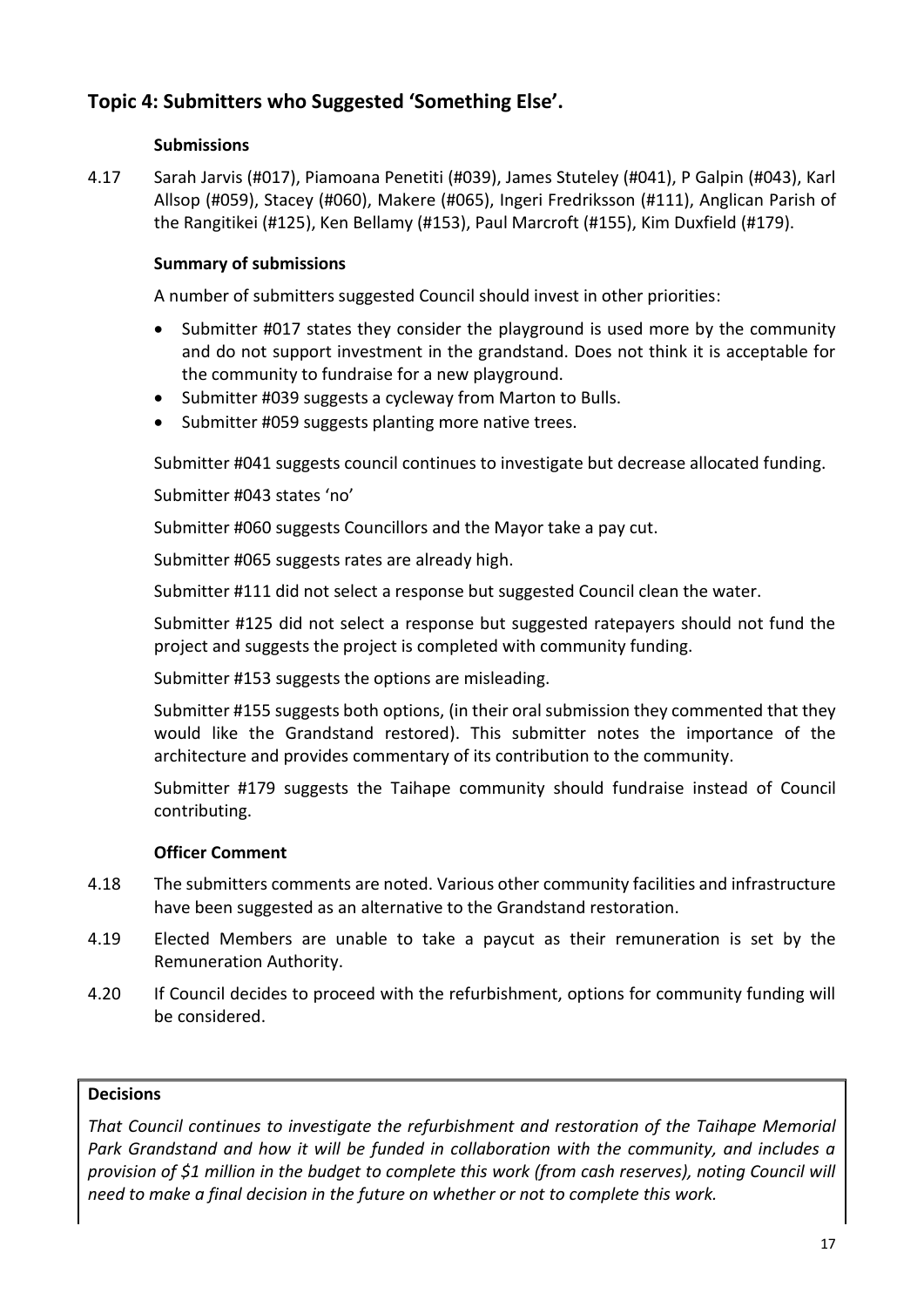*That Council directs the Chief Executive to finalise investigations and provide a report back to Council on the strengthening and restoration costs of the Grandstand, without changing rooms and toilets, which will be provided by the new Amenities Building.*

In making these decisions Elected Members noted community support for the project and the importance of community funding for part of the project.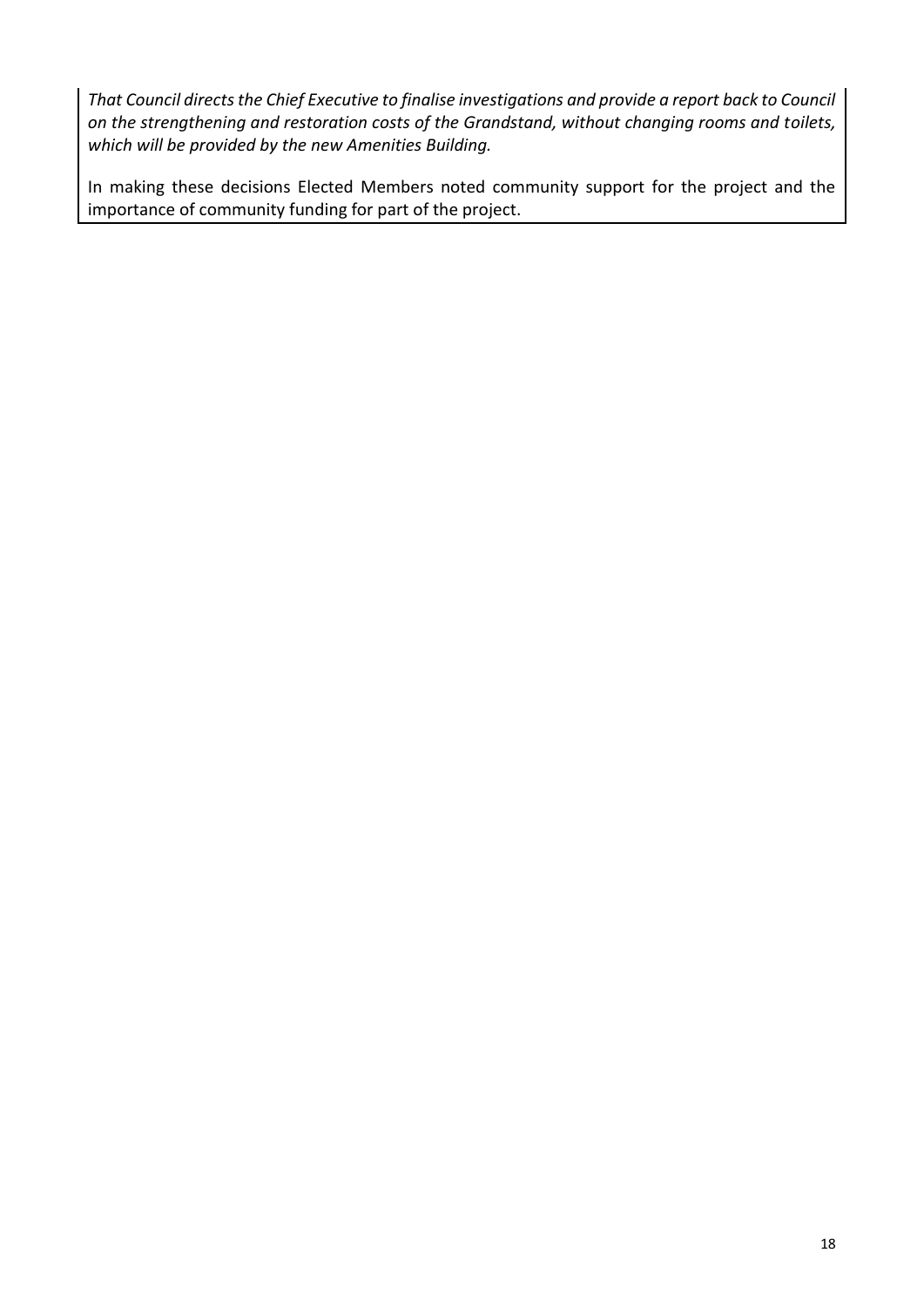### <span id="page-18-0"></span>**5 Key Choice 3: Economic Development**

- 5.1 The community was asked how Council should fund its economic development. The preferred option (Option 1) was to increase funding for economic development, allowing Council to make greater strides in achieving our economic goals. Option 2 was that Council continue with the current budget and maintain the status quo.
- 5.2 The overall results are provided as Figure 7. These figures show an overall breakdown of submitters responses. This shows the majority of submitters that responded to this question (57%) indicated a preference of Option 1.



*Figure 7. Key Choice 3: Economic Development*

5.3 Council currently invests \$200,000 annually in economic development inclusive of salaries. Option 1 increases this budget to \$372,500 for the first year of this plan then years 2-10 would have a budget of \$322,500, both inclusive of salaries. Option two retains the status quo of \$200,000.

### **Topics Raised**

| <b>Topic 1</b>     | Priorities for Additional Economic Development Funding        |
|--------------------|---------------------------------------------------------------|
| <b>Topic 2</b>     | <b>Council Should Fund Other Priorities</b>                   |
| <b>Topic 3</b>     | Affordability / Cost                                          |
| <b>Topic 4</b>     | Information on Economic Development / Use of Existing Funding |
| <b>Topic 5</b>     | Iwi / Cultural Diversity                                      |
| Topic <sub>6</sub> | <b>General Support for Increased Funding</b>                  |
| <b>Topic 7</b>     | <b>Other Comments</b>                                         |
| <b>Topic 8</b>     | Economic Development Comments Raised Elsewhere                |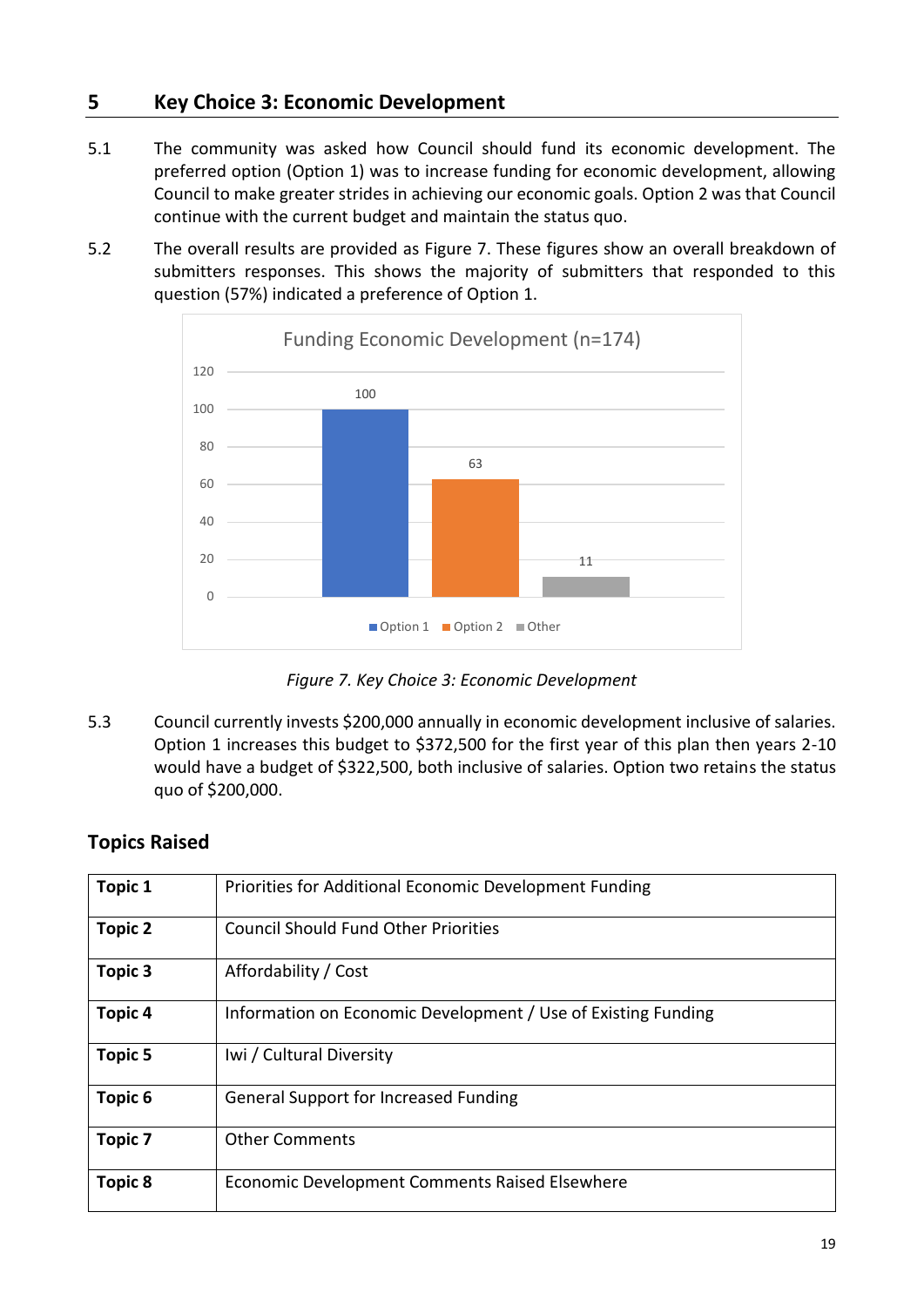| Topic 9 | Relocation of Activities in Taihape |
|---------|-------------------------------------|
|         |                                     |

### **Topic 1: Priorities for Additional Economic Development Funding**

#### **Submissions**

5.4 Taihape Playground Group (#046), Belinda Howard (#115), Christin Calkin (#126), Taihape Community Board (#145), Treasuretrove (#151), Ken Bellamy (#153), Kyle Baird (#185), Hayley Cowx (#209) Jan Byford (#241), Paul & Dianne Holloway (#247).

#### **Summary of submissions**

Submitter #046 identifies a need for housing, but doesn't consider funding from Council will be enough. The Submitter considered financing local businesses helps strengthen the future of the community.

Submitter #115 notes the importance of collaboration in economic development. The submitter is supportive of additional funding, however, considers focus should be on diversifying the economy and the primary sector rather than tourism. Submitter #115 identifies the need for a strong emphasis on housing, but also suggests the need to focus on banking, health, education which is important when attracting new residents.

Submitter #126 supports additional funding, and suggests focus should be on afterschool and holiday programmes for kids, retirement villages, apprenticeships, increased ability for subdivision, banking.

Submitter #209 comments programmes should be for younger kids as well.

Submitter #145 supports targeting social and community funding, supporting the Door of Hope Trust housing initiative.

Submitter #151 Supports business promotion and community housing.

Submitter #153 suggests investment in rental housing with joint partners, green space for the retail area on Hautapu Street, creation of a playground and recreation space in the green space and housing space. The submitter also suggests promoting tourism opportunities for rural areas. The submitter suggests an industrial and service zone should be located towards the old saleyard area.

Submitter #185 suggests the residential zoning in Taihape needs to be increased to make growth and subdivision easier.

Submitter #241 suggests more support for visitor promotion in Bulls and Taihape.

Submitter #247 supports increased funding and supports public/private partnerships being developed.

### **Officer Comment**

5.5 A number of submitters that supported additional funding made suggestions on how Council should spend the extra money. Many of the priorities raised such as housing, supporting business, diversification of the sector and visitor promotion are incorporated into the draft Economic Development Strategy and draft Housing Strategy. The draft Housing Strategy provides a framework that identifies housing needs and potential solutions, including for new privately-owned homes, community housing, retirement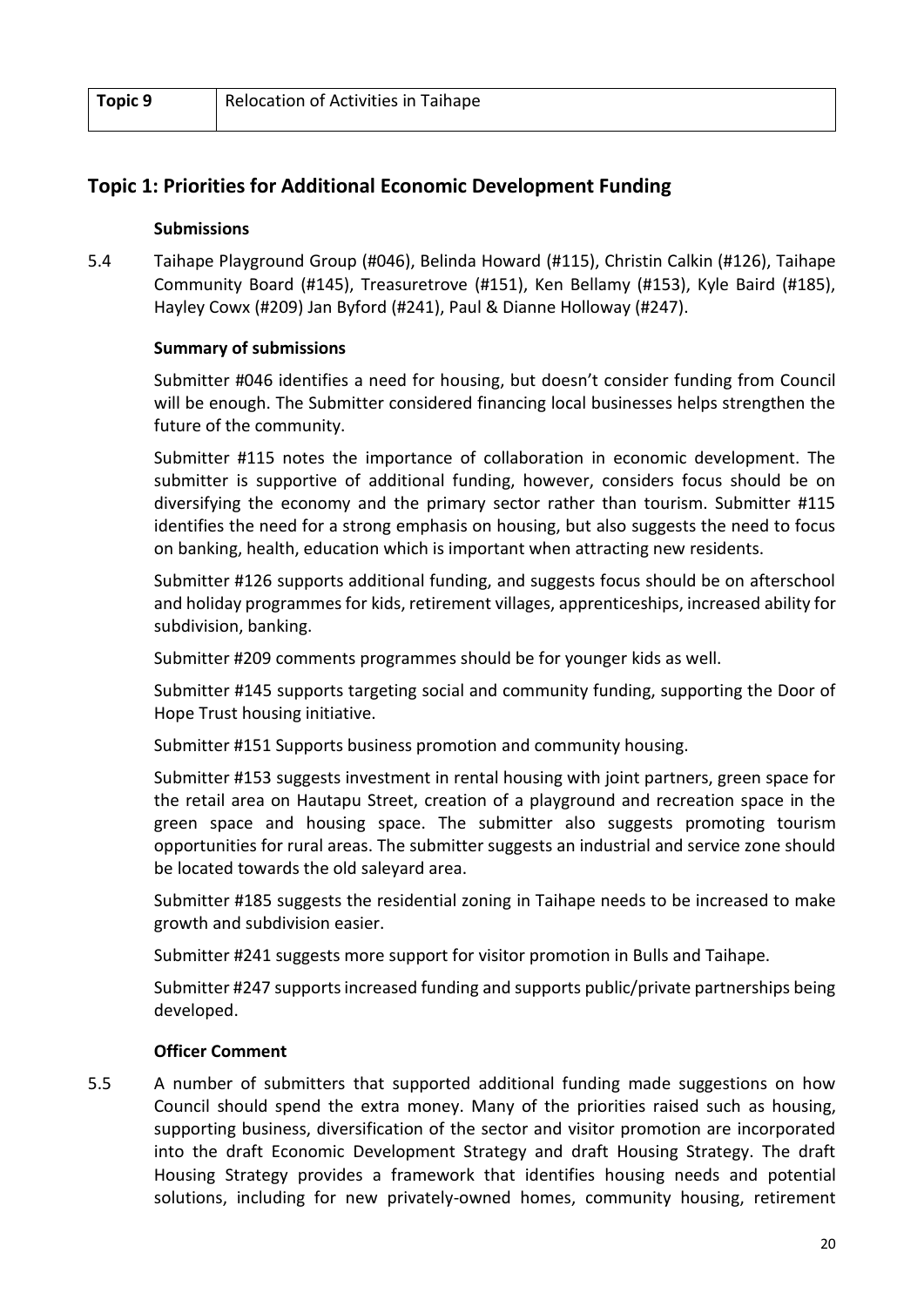villages, emergency housing, group homes, rest homes and assisted living facilities, papakainga housing and rental housing stock.

- 5.6 Council is developing a Spatial Plan for the District during 2021/22 which will consider the area of land needed for future housing development. This will consider the need for additional residential land in Taihape and the appropriate zoning for the old sale yards site. The rules associated with subdivision will be reviewed during 2022/23 alongside the District Plan Review.
- 5.7 There is currently a small retirement village/rest home located in Marton. Council Officers will engage with potential retirement village operators around demand and opportunities for establishment in our District. Council supports access to apprenticeship programmes through the Mahi Tahi (employment) programme funded by the Mayors Task Force for Jobs. Officers are awaiting approval of this fund for the 2021/22 financial year.
- 5.8 Comments in relation to banking services in the district can be found in the other issues report under topic 5.
- 5.9 It is unclear where the exact location of an additional greenspace is requested on Hautapu Street, however, Officers note there are existing greenspaces such as the 'Taihape Triangle' and Mt Stewart Reserve.

### **Topic 2: Council Should Fund Other Priorities**

#### **Submissions**

5.10 Karl Allsop (#059), Sharleen Amai (#098), Amanda Gardner (#101), Ingeri Fredriksson (#111), Craig Whitton (#119), Anglican Parish of the Rangitikei (#125), Mason Te Huna (#128), Jan Peacock (#129), Carolyn Bates (#165), Conn Rider (#168), Ruth Rainey (#184), David Stuteley (#208),

### **Summary of submissions**

Submitter #059 selected 'other' and suggests diversifying into hemp and suggest using more environmentally friendly farming practices, planting more trees and getting a recycling plant up and running.

Submitter #098 questions Council's priorities and suggests spending should be focused on housing and not civic centre developments.

Submitter #101 suggests litter and rubbish dumping is a bigger concern.

Submitter #119 suggests other revenue sources are needed to support growth (such as development contributions). The submitter provides some suggestions on how such as development contributions policy could work.

Submitter #184 questions whether Council spend on economic development has improved the economy. The submitter suggests making the district an attractive place to live and do business to support the economy. The submitter suggests minimal regulations, good road, water infrastructure and helpful staff.

Submitter #208 specified 'other' and suggests a zero based budgeting approach; that government is not good at delivering economic development; and that Council should perform its core role better so that the district is an attractive place to invest.

A number of submitters raised infrastructure as a priority: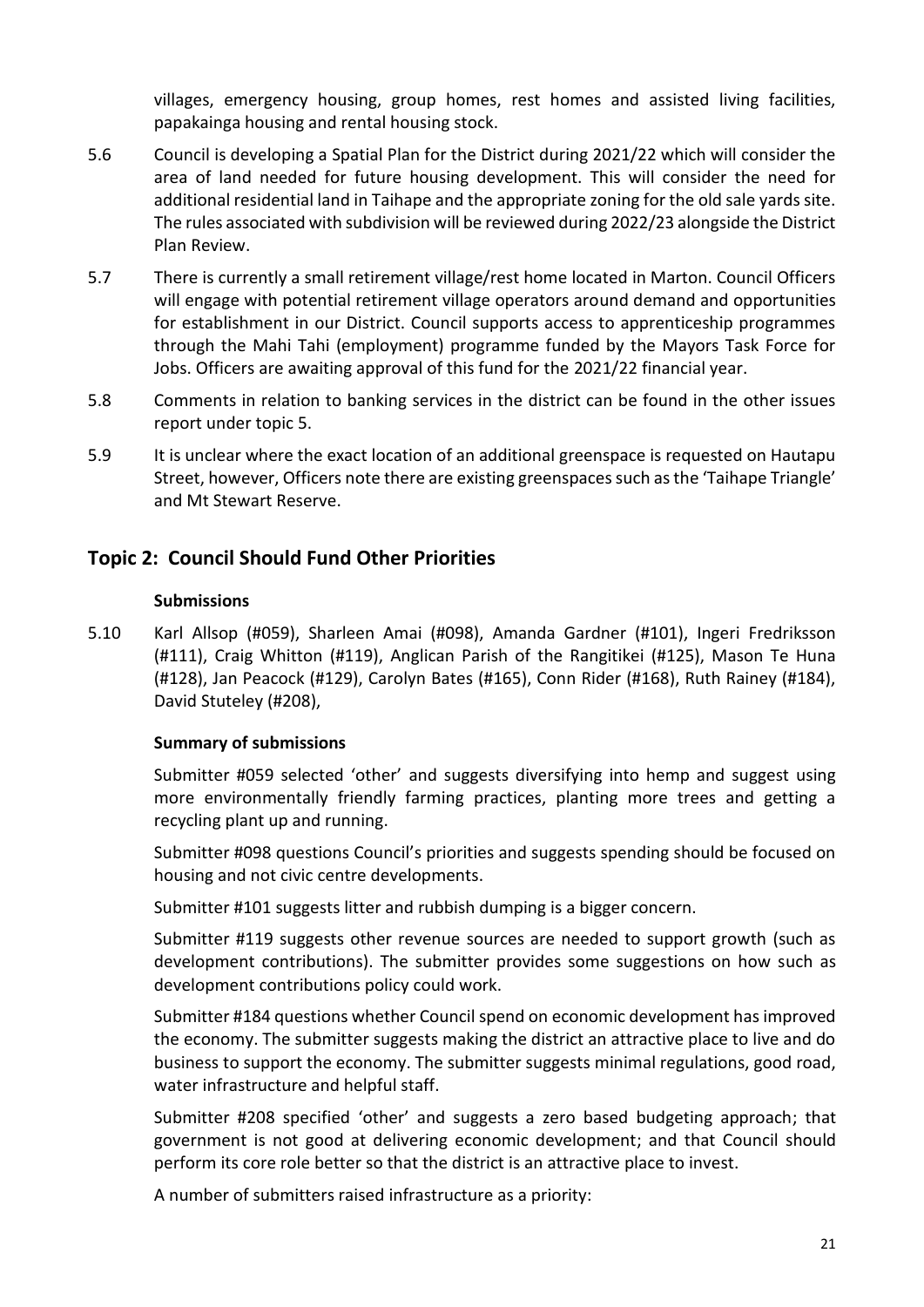- Submitter #111 did not select an option and requested Council fix the water.
- Submitter #125 did not support additional funding and thinks economic development is important but raises concerns about infrastructure capacity.
- Submitter #128 did not select an option, but requested a pool for Bulls.
- Submitter #129 suggests the focus should be infrastructure.
- Submitter #165 notes that pressure on infrastructure will increase as a result of the expansion of Ohakea.
- Submitter #168 suggests fixing the drinking water instead.

#### **Officer Comment**

- 5.11 Officers note the range of additional priorities submitters have requested. In addition to funding economic development activities, Council has an extensive programme for the renewal and development of its infrastructure throughout the District. This includes the development of the Marton Water Strategy, which will map out the future of the Marton Water Supply.
- 5.12 Council's draft Economic Development Strategy, 2021-2031 highlights its support of improved and environmentally friendly farming. Officers note that the volume of recyclables generated in the District is not sufficient to justify the development of a recycling plant.

### **Topic 3: Affordability / Cost**

#### **Submissions**

5.13 P Galpin (#043), Don and Vivienne Tantrum (#062), Rangi Krishnan (#085), Alan Ramsay (#089), Grace Joan Taiaroa (#141), Koitiata Residents Committee (#152), Michael O'Regan (#172), Bronwyn Ewens (#207), Ratana Community Board (#212), Gretta Mills (#221), Raymond Burrows (#233) Vincent M (#248).

### **Summary of submissions**

Submitter #043 considers economic development is not required.

Submitter #062 did not select an option but stated that as long as rates don't increase more than inflation.

Submitter #089 considers the extra cost is minimal.

Submitter #141 is concerned about rates increases.

Submitter #152 references the rates increases and questions how Council works collaboratively with other government organisations in this area to maximise outcomes.

Submitter #172 does not support the proposed rates increase. The submitter suggests an alternative of investing in opportunities as they arise where the benefit of development will feed back into Council finances.

Submitters #085, #207, #212 and #248 suggest the funding should remain where it is.

Submitter #221 does not support the increased funding.

Submitter #233 questions why there is an impact on rates and not on debt.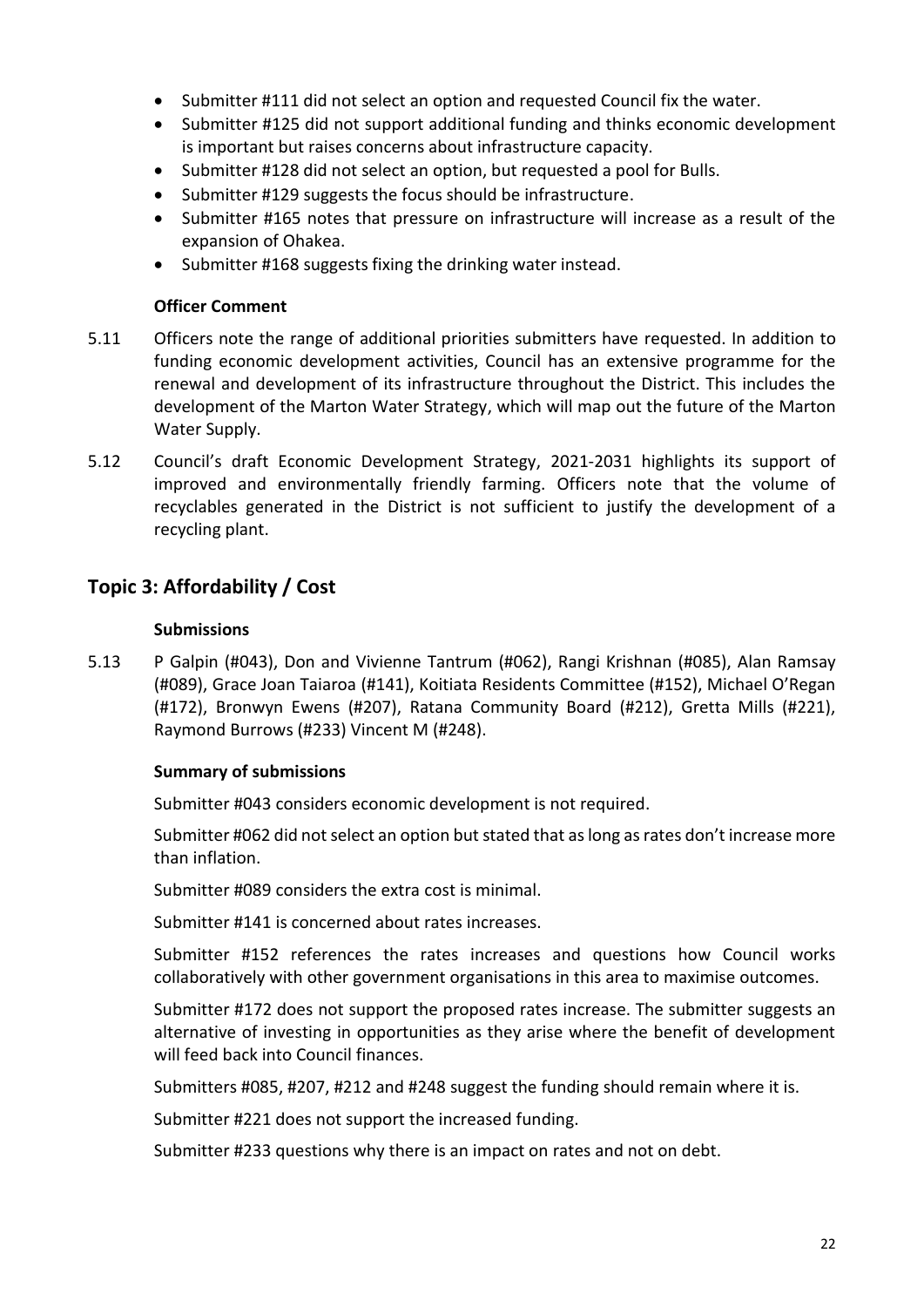#### **Officer Comment**

- 5.14 The comments raised by submitters about affordability are noted. Council will need to consider the priority of economic development funding.
- 5.15 Council collaborates with a range of government entities and authorities, and businesses at the national, regional, district and local levels. Opportunities for increasing collaboration are sought regularly. This collaboration provides benefit in learning from others experience and the ability to cooperatively respond to common and shared issues.
- 5.16 The activities budgeted for under economic development are currently funded from rates rather than debt. The activities currently planned are operational activities which are generally funded by rates. Debt is usually used for the funding of capital projects (e.g. new infrastructure, strategic land purchase, etc.).

### **Topic 4: Information on Economic Development / Use of Existing Funding**

#### **Submissions**

5.17 Jiselle Rider (#083), Anne McAleece (#086), Peter Batley (#096), Sharleen Amai (#098), Robert Snijders (#161), Carolyn Bates (#165), Conn Rider (#168), Heather Gee-Taylor (#171), Steve Allen (#174), Barry Copeland (#183), Gretta Mills (#221).

#### **Summary of submissions**

A number of submitters provided comments about the information or performance information available to the community for economic development activities not being sufficient:

- Submitter #083 suggests it is too vague.
- Submitter #086 notes they do not know what the previous money has been spent on.
- Submitter #096 does not consider there has been a review of the existing investment and they have no information to base further investment on.
- Submitter #161 suggests Council has not demonstrated the benefit of economic development for the district. The submitter raises concern about the lack of performance measures for economic development.
- Submitter #174 identifies a lack of information.
- Submitter #183 notes they agree with additional funding, but suggests Council needs to provide more information to support the investment.

Three submitters raised concern about where support has been previously provided.

- Submitter #083 raises concerns about Council support provided for Hereford Heights.
- Submitter #098 raises concerns about Council providing for people who are already affluent rather than those who are most vulnerable.
- Submitter #168 raises concerns about Council support for private investors.

Submitter #165 questions the development of a 'District Management Plan' and suggests this work had been undertaken in the past. The submitter also suggests a survey to analyse information about the district had been completed in association with rangitikei.com.

Submitter #171 did not select an option but noted that they are hopeful Council is aware economic development can be hard to measure.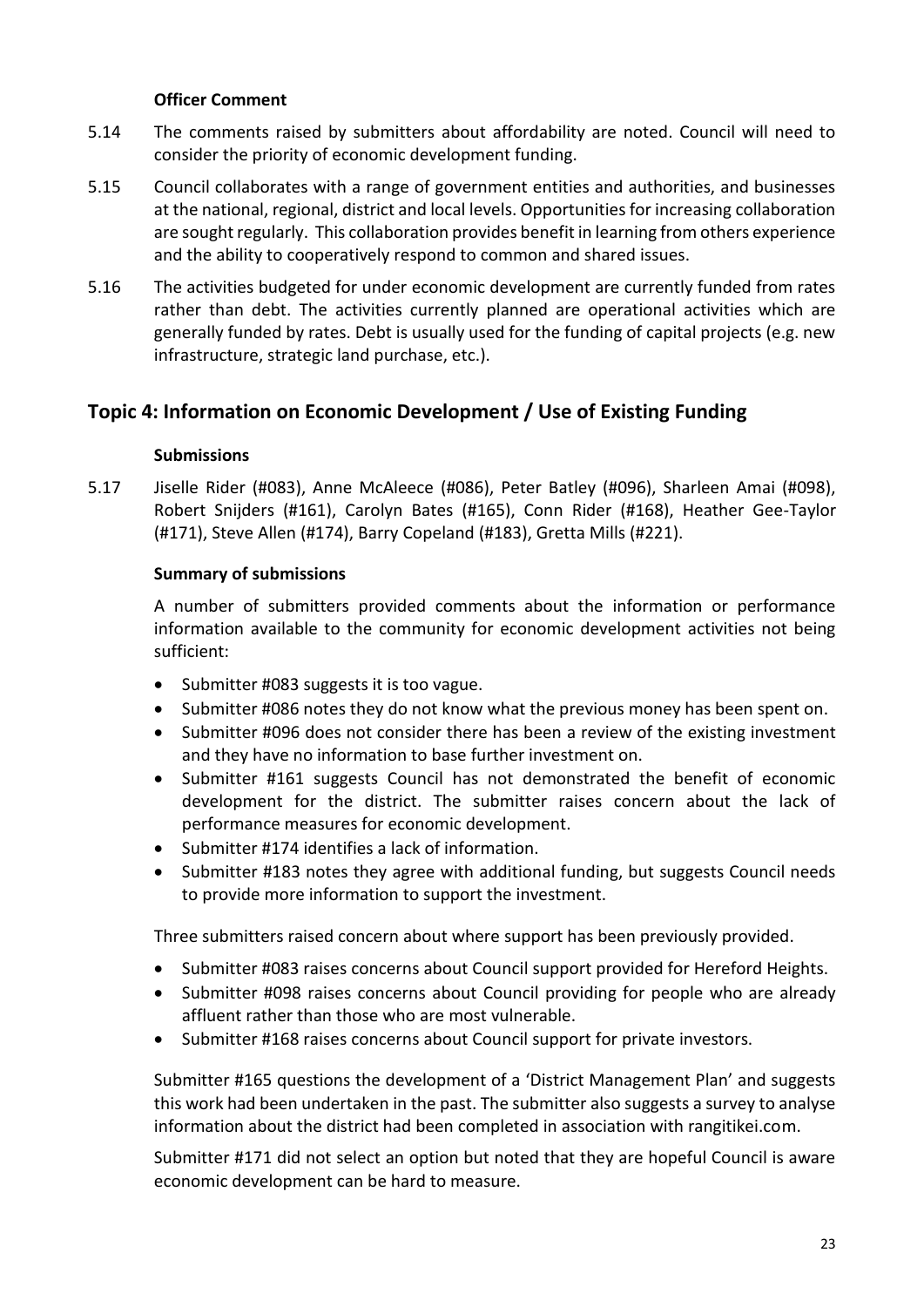Submitter #221 questions why Council does not have up to date information about local businesses, town centres and primary producers. The submitter suggests this information has been collated before and questions how decision making is occurring without it.

### **Officer Comment**

- 5.18 Officers note the comments raised by submitters on the perceived lack of information or performance information available to the community. Officers provide reporting on economic development activities to the Policy/Planning Committee. Information on business support is provided on Council's website. Officers will consider opportunities for increasing public awareness of economic development activities to ensure the community has easy access to be able to understand the work programme and outcomes.
- 5.19 At a time (2019) when population in the District was still forecast to decline, Council agreed to provide support for the development of Hereford Heights to secure the development and investment in the subdivision of the site and to encourage residential expansion and economic development. This approach led to the development of an 85 lot subdivision, providing much needed land for housing development, and associated jobs associated with the subdivision and construction of houses in the area.
- 5.20 Council is planning on developing a Destination Management Plan. Such a plan has not been developed in the past.
- 5.21 Council works with businesses on an ongoing basis and as new businesses develop Council needs to gather that information to help with promotion and economic development.

### **Action**

Officers consider there are opportunities to implement increase communication around economic development activities for increasing public awareness of economic development activities to ensure the community has easy access to be able to understand the work programme and outcomes.

### **Topic 5: Iwi / Cultural Diversity**

### **Submissions**

5.22 Living Hope Samoan AOG (#154), Carolyn Bates (#165), Paul & Dianne Holloway (#247).

### **Summary of submissions**

Submitter #154 supports the funding and suggests partnering with Iwi.

Submitter #165 suggests employing an Iwi Liaison officer was Council's approach for partnering with Maori.

Submitter #247 notes support for additional funding and identifies that economic development should be inclusive of all cultures.

#### **Officer Comment**

5.23 Council is committed to both partnering with Iwi, but ensuring that economic development activities are inclusive of all cultures. The draft Economic Development Strategy identifies partnership with Iwi as a key priority. Council's Strategic Advisor – Mana Whenua supports Council's engagement with Iwi and hapu throughout the District, while the economic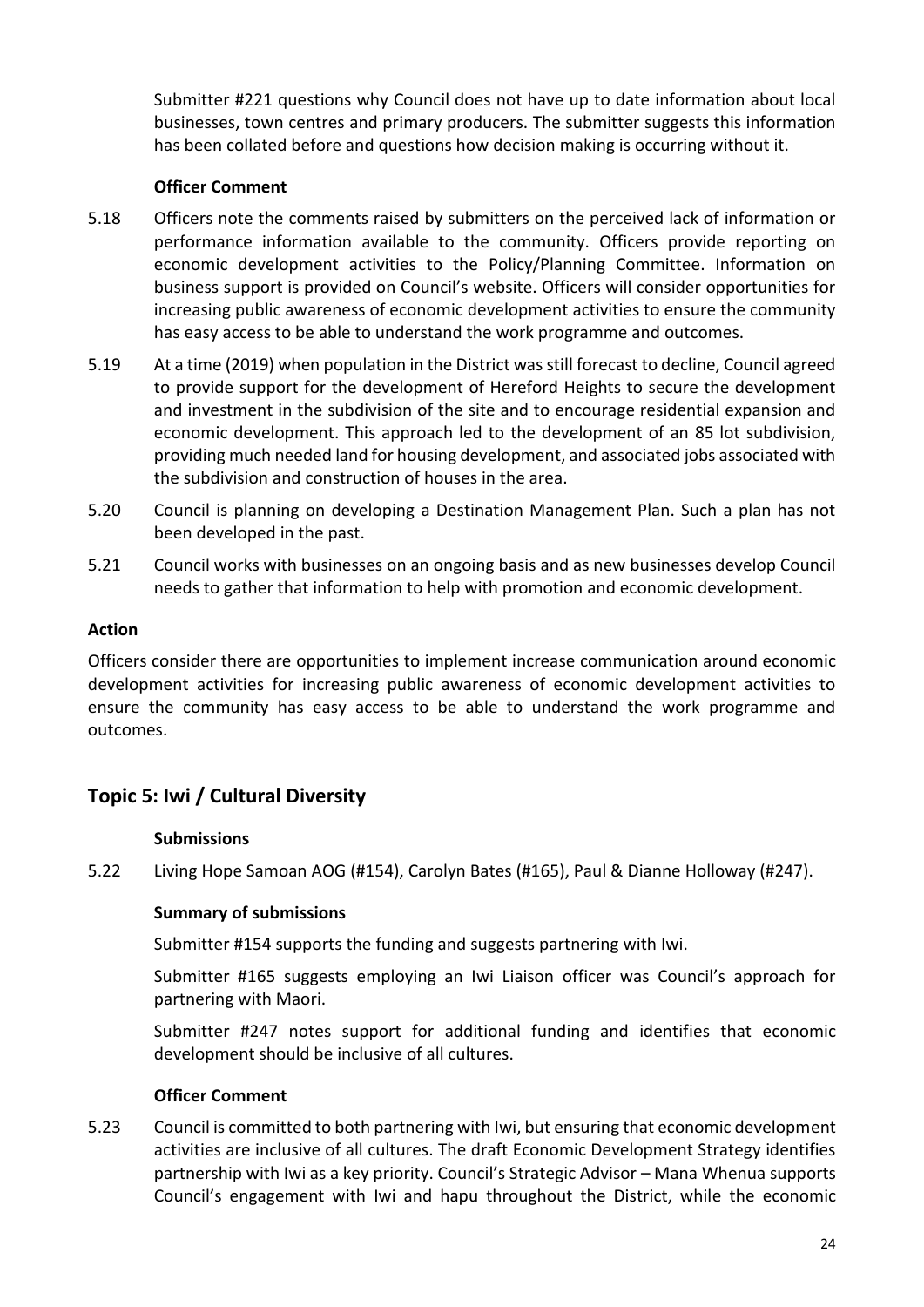development activity seeks to improve partnerships with Iwi on economic development activities.

### **Topic 6: General Support for Increased Funding**

#### **Submissions**

5.24 Turakina Community Committee (#104), Helen Nielsen-Vold (#150), Jacob Turner-Steele (#180), Ainsley O'Connell (#193), Mokai Patea Services (#198), Hayley Cowx (#209), Manawatu District Council (#214), Susan Whale (#225), Taihape Community Development Trust (#244).

#### **Summary of submissions**

Submitter #104 identifies that a long term view is needed and supports additional funding.

Submitter #150 notes expanding diversity before saturation occurs.

Submitter #180 supports money going "into a good idea" but states there wasn't what Council's proposals were.

Submitter #193 notes the area needs economic growth to support growth.

Submitter #198 identifies that increased investment enables more to be achieved economically which will benefit the community.

Submitter #209 is supportive provided Taihape is included, and notes concerns about receiving their fair share of Council investment.

Submitter #214 notes support for increasing funding.

Submitter #225 indicates support for additional funding, but requests growth is spread more evenly across the District.

Submitter #244 indicated support for additional funding to enable benefits for the economy, community, social and community housing.

#### **Officer Comment**

5.25 Officers note the comments in support for increased funding. All communities throughout the district will be included in economic development initiatives.

### **Topic 7: Other Comments**

#### **Submissions**

5.26 Stacey (#060), John Cribb (#076), Rosie Gilbert (#081), Sonja Maraku (#138), David Stutely (#208), Carl Knight (#253).

#### **Summary of submissions**

Submitter #060 selected 'other' and suggest Council asks the community. This submitter notes varying views on economic development.

Submitter #076 selected other, but stated 'always advance projects in this area'.

Submitter #081 is unsure.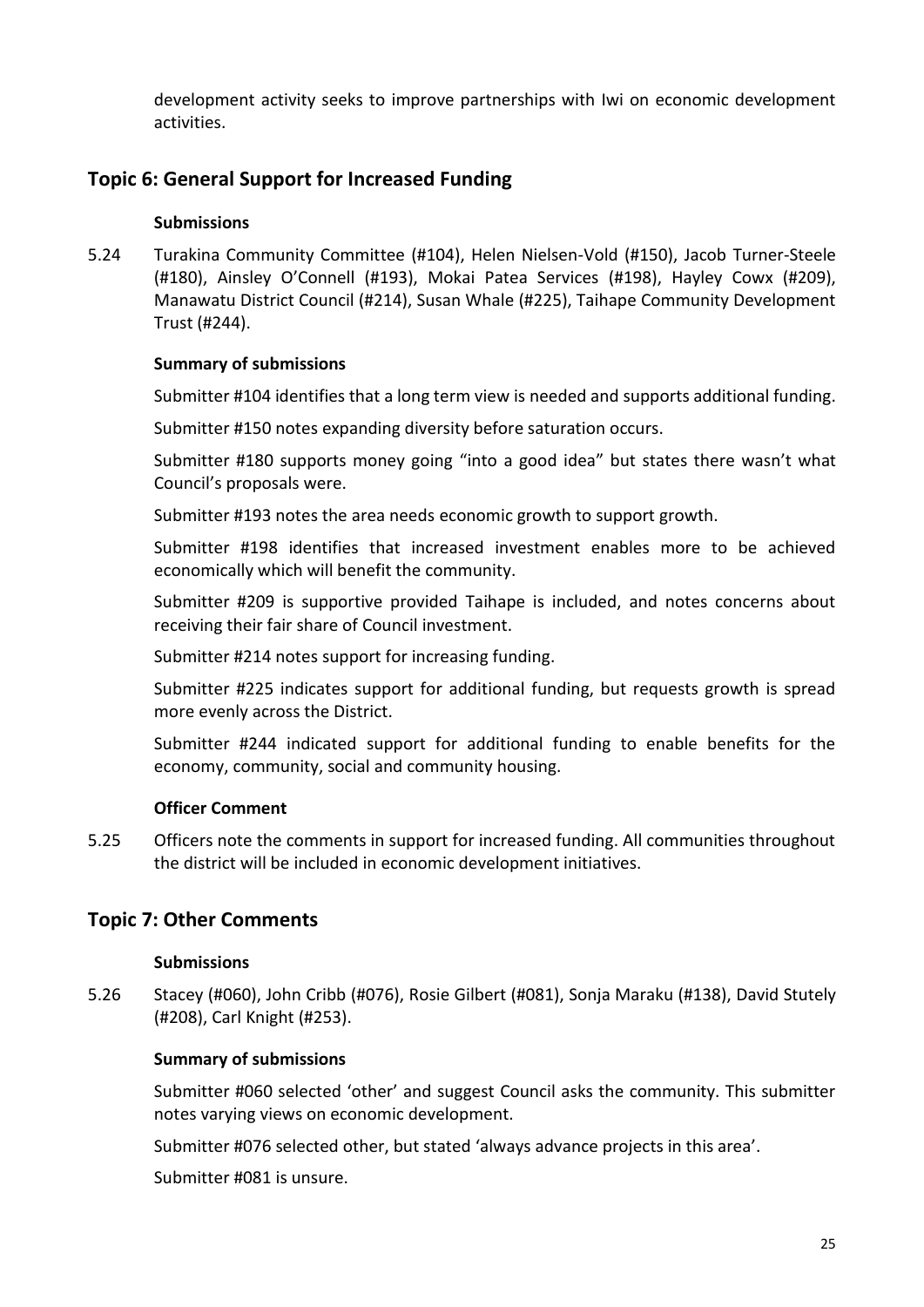Submitter #138 notes difficulty narrowing their comments down.

Submitter #208 commented Council should be consulting on the Marton Rail hub.

Submitter #158 supports the Marton Rail Hub.

Submitter #253 comments they are supportive that Rangitikei can grow and prosper.

### **Officer Comment**

- 5.27 These comments are noted.
- 5.28 Council consulted with the community on the proposed change to the Rangitikei District Plan for the rezoning of industrial land during 2019/20. This is the location of the Marton Rail Hub.

### **Topic 8: Economic Develop Comments Raised Elsewhere**

### **Submissions**

5.29 Farina Brady (#008/031), Melissa Morris (#021), Douglas Kim (#027), A Pernthaner (#048), Jan Peacock (#129), Taihape Community Development Trust (#244).

### **Summary of submissions**

A number of comments related to economic development were also raised as additional comments. These are summarised below:

- Submitter #008 / #031 asks Council to investigate more land for housing at Koitiata and investigate housing on the Domain. The Submitter raises a number of suggestions such as tiny homes, or creating a partnership with Iwi or a private developer.
- Submitter #021 suggests developing street side cafe seating to make it more attractive to locals and travellers to spend time in town. Encourage, incentives for private development in housing and business.
- Submitter #027 suggests investing in other towns (Taihape, Turakina).
- Submitter #048 suggests considering medium density housing to prevent urban sprawl.
- Submitter #129 notes there used to be an A-Z book and local street maps in public places would be great.
- Submitter #244 asks how Council is going to help Taihape with the empty shops, their look as well as accountability from the owners.

### **Officer Comment**

- 5.30 Council is developing a Spatial Plan for the District during 2021/22 which will consider the area of land needed for future housing development, along with needs and locations. The potential future use of Council-owned land (the campground and domain) in Koitiata (submitters #8/#31) will need to be considered further. It is noted that submitter #152 has requested the domain area is retained for recreation purposes.
- 5.31 A number of actions have already been taken to understand the needs and facilitate the development of more houses in the district. One of these being to incentivise residential development with rates remissions on new builds and subdivisions. The rules around housing development, including medium density housing will be reviewed in 2022/23 alongside the District Plan Review.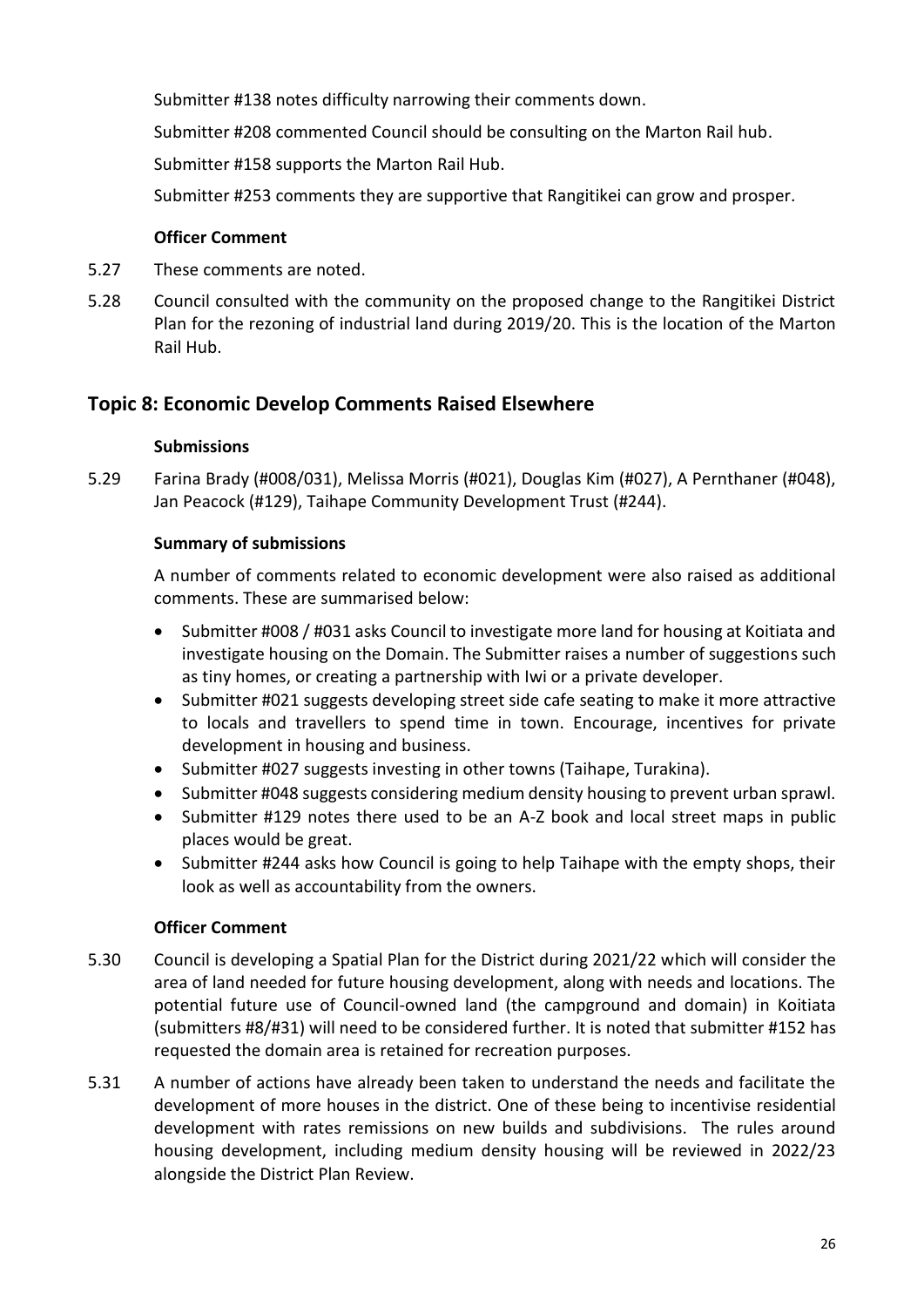- 5.32 Cafes are able to place seats on the footpath in Taihape if desired. Some cafes in the area already do this. Council's economic development function seeks to encourage new businesses establishing in town centres, however, Council has no rules around the appearance of buildings.
- 5.33 The A-Z book was previously published by Stuff. They have indicated they are no longer developing the book due to the level of investment required to produce it. Officers are developing township maps for Marton, Taihape, Bulls, Hunterville and Mangaweka that will be displayed in public areas such Council's community centres and as shops.

### **Topic 9: Relocation of Activities in Taihape**

### **Submissions**

5.34 Raema Mickleson (#004), Taihape Friendship Club (#093).

#### **Summary of submissions**

Two submitters suggested a number of changes in Taihape.

Submitter #004 suggested a number of changes for Taihape:

- Move the rubbish dump beyond Gibbs Road.
- Build a foot bridge from Manu Road to Weka Street.
- Move commercial trade businesses to the edge of town.
- Discuss moving Taihape Area School (TAS) to its original site and use the current TAS site for residential development.
- Consider relocating the Go Bus site and use it and the ex-Women's Club for residential development.
- Install windmills on the southwest hills of Taihape.
- Utilise the back of the Taihape recreation/show grounds, Mataroa Road and Jones Road for development.

Submitter #093 suggests that the Taihape Go-Bus site be moved to the old Taihape sale yards.

#### **Officer Comment**

5.35 Officers appreciate the suggestions provided by the submitters. Council is developing a Spatial Plan for the District in 2021 that will guide future development. The future needs for residential and commercial land will be considered when developing the Spatial Plan 2050. Council has no ability to require private landowners or occupiers, or the Ministry of Education to move sites, however, Officers are open to having conversations with landowners around opportunities for site redevelopment.

#### **Action**

Council Officers will consider the needs for residential and commercial land in Taihape when developing the Rangitīkei Spatial Plan 2050.

Officers will have discussions with commercial landowners in Taihape where there are opportunities for site relocation or redevelopment.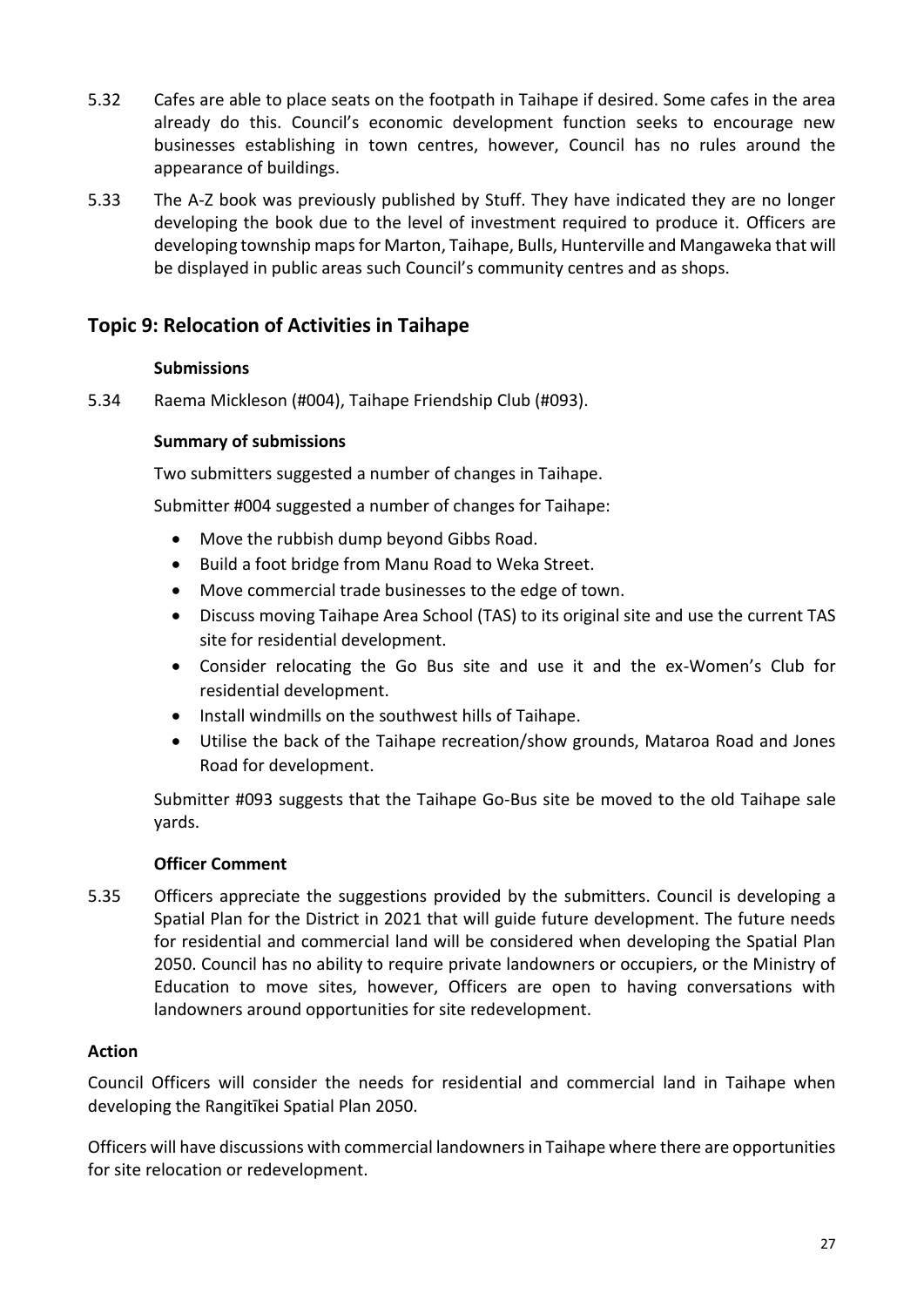### **Decision**

*That Council increases funding for the Economic Development activity by \$172,500 in Year 1 of the Long Term Plan, and by \$122,500 for the following years.* 

In making this decision, Elected Members noted the need to ensure clear communication with the community around the outcomes from the investment in the Economic Development activity.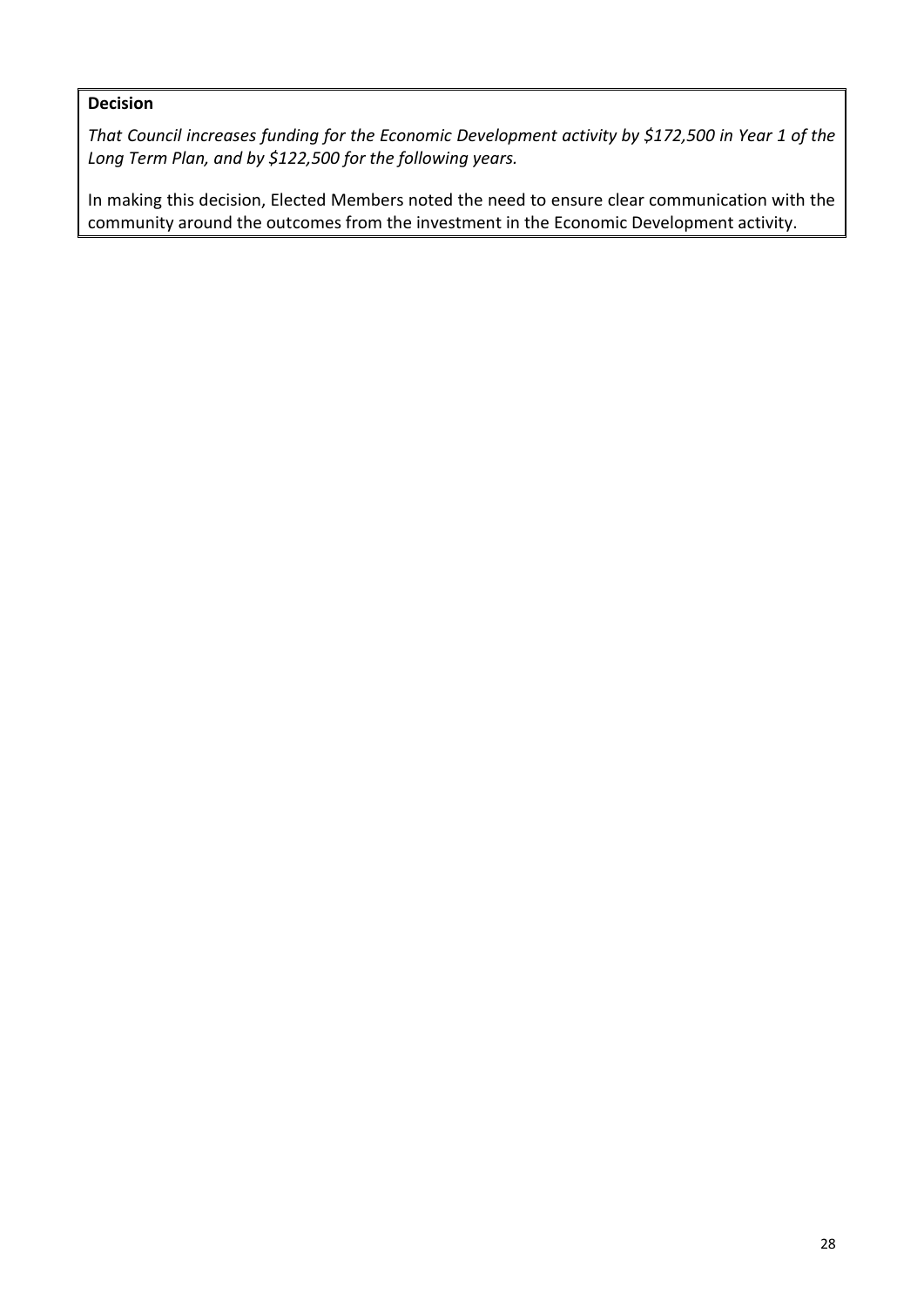### <span id="page-28-0"></span>**6 Key Choice 4: Event Sponsorship**

- 6.1 Council currently funds events throughout the district with an annual contestable fund of \$25,000 per year. This fund supports up to 50% of the cost of events which help develop community cohesion and reinforce economic growth within the Rangitikei District.
- 6.2 The fund is open to events which take place in the District, apart from if they have no economic or community benefit to Rangitikei, are otherwise funded by Council, or are solely run for commercial or fundraising purposes are not eligible for funding.
- 6.3 Council asked the community if it should increase event sponsorship. Council's Preferred Option was to increase the annual Event Sponsorship Fund from \$25,000 to \$50,000 (Option 1). The other option was to not increase the annual Event Sponsorship Fund (Option 2). Submitters were also given the opportunity to suggest something else (Option 3).
- 6.4 The overall results are provided as Figure 8. These figures show an overall breakdown of submitters responses. This shows the majority of submitters that responded to this question (63%) indicated a preference of Option 1, increase annual Event Sponsorship funding from \$25,000 to \$50,000 which was Councils preferred option in the consultation document.



*Figure 8. Key Choice 4 Event Sponsorship.*

6.5 Responses have also been broken down into those who submitted as an organisation versus individuals (Figure 9). Of the 26 organisations that responded to this question 65% responded that Council should increase its Event Sponsorship Fund. The preferred option was selected by 63% of individual submitters.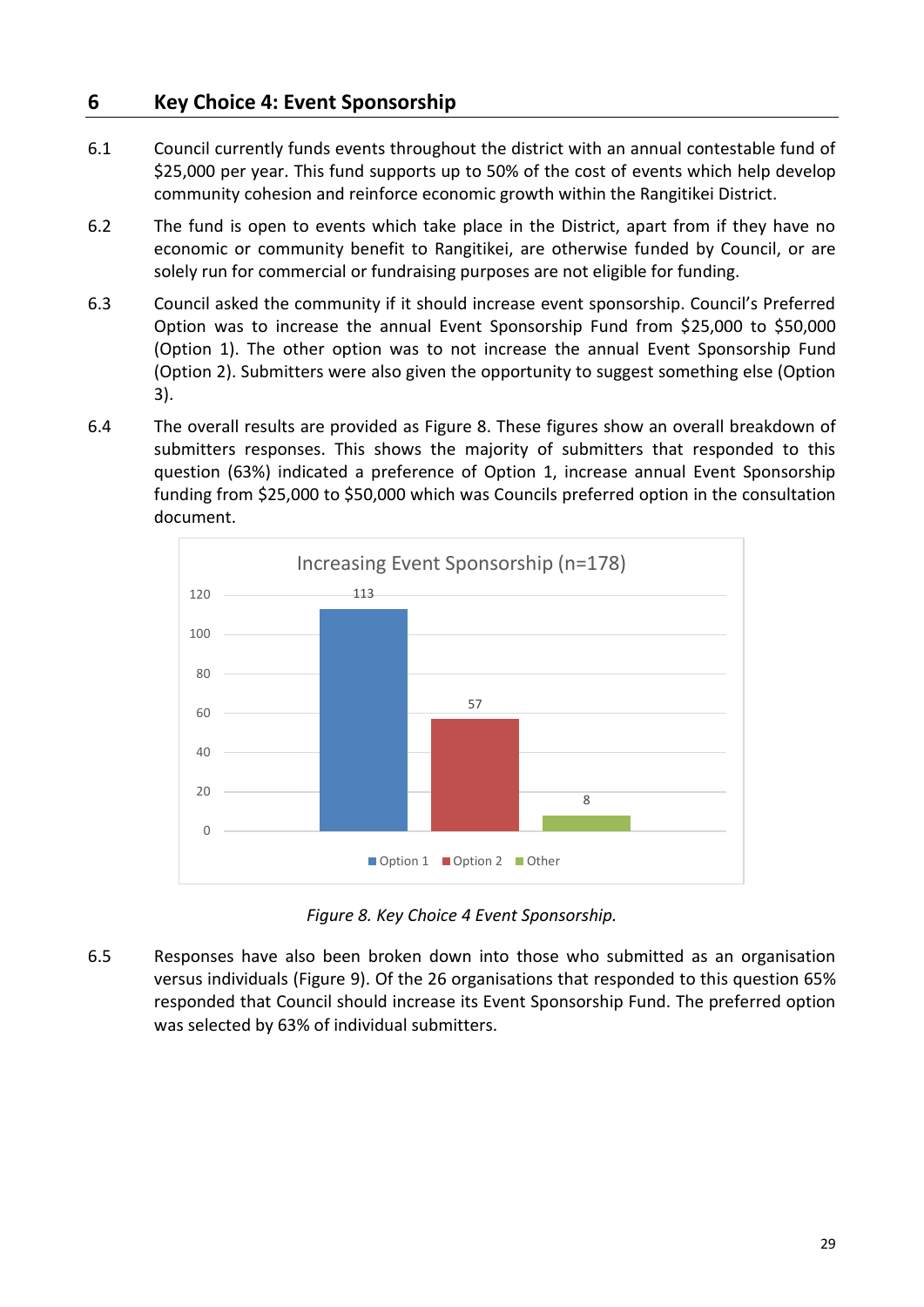

*Figure 9. Responses from organisations versus individuals.*

6.6 If Council decides to go with the Preferred Option it will mean an increase of \$25,000 to the Event Sponsorship Fund bringing the total to \$50,000 per annum. If Council retains the status quo the fund will remain at \$25,000 per annum. The financial impact of both options are shown in the table below.

| <b>Topic 1</b> | Visitor attraction & District/Town Promotion                     |
|----------------|------------------------------------------------------------------|
| <b>Topic 2</b> | <b>Community Wellbeing</b>                                       |
| Topic 3        | <b>Fund Criteria</b>                                             |
| Topic 4        | Other Funding Opportunities Outside of Events Sponsorship Scheme |
| <b>Topic 5</b> | Increase the Fund Further / Provide Other Support                |
| Topic 6        | Lack of Cultural Diversity                                       |
| <b>Topic 7</b> | <b>Financial Concerns</b>                                        |
| <b>Topic 8</b> | Spend the Money on Something Else                                |
| <b>Topic 9</b> | <b>Maintain Status Quo</b>                                       |
| Topic 10       | <b>Other Comments</b>                                            |

### **Topics Raised**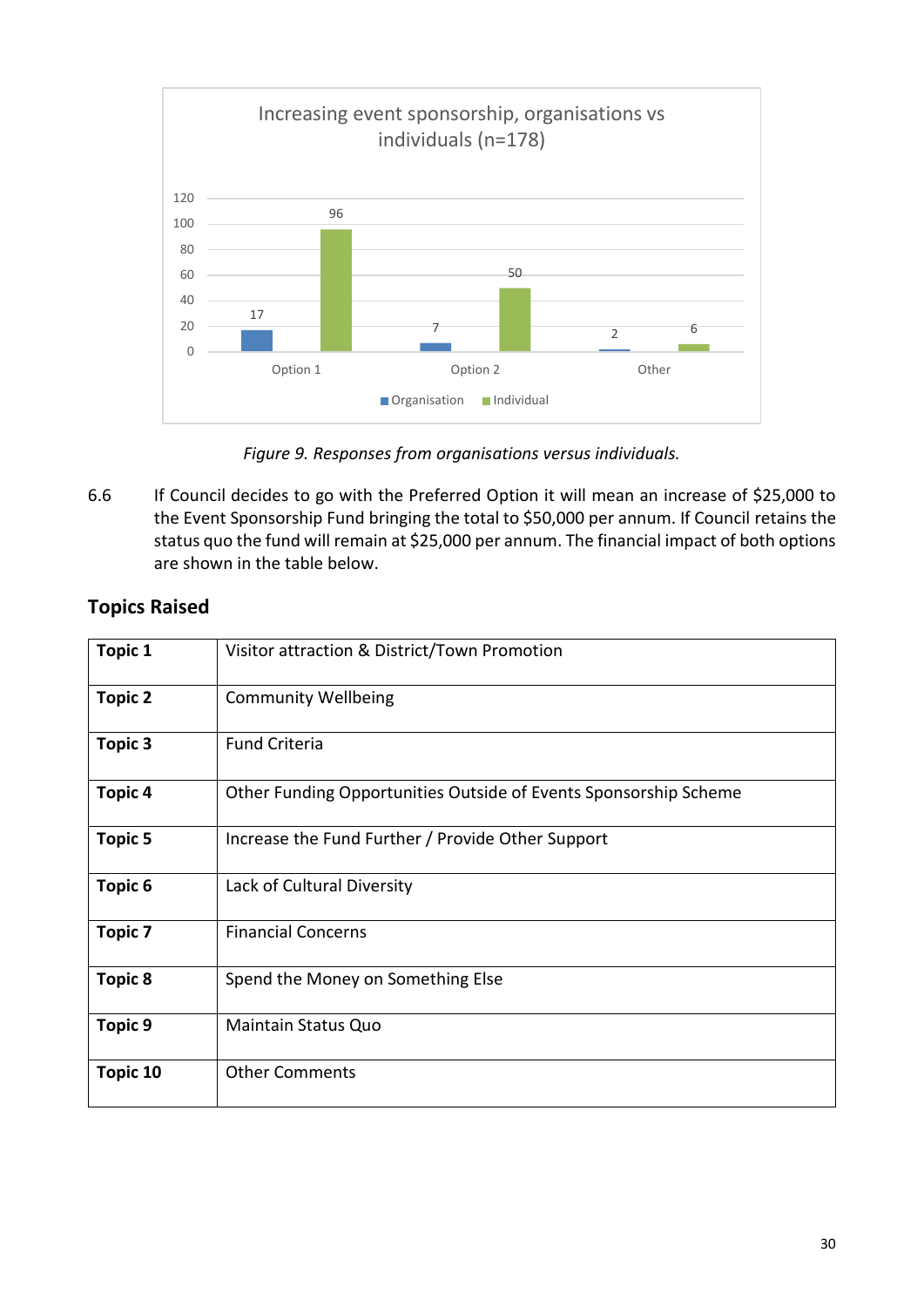# **Topic 1: Visitor Attraction & Town/District Promotion**

### **Submissions**

6.7 Anne McAleece (#086), Alan Ramsay (#089), Turakina Community Committee (#104), Reverend Timothy Duxfield (#125), Jan Peacock (#129), Taihape Community Board (#145), Carolyn Bates #165, Emily (#166), Michael O'Regan (#172), Steve Allen (#174), Bronwyn Troon (#181), Ainsley O'Connell (#193), James Kilmister (#194), Laurence Abernethy (#202), Ann Abernethy (#204), Elizabeth Mortland (#227), Jan Byford (#241), Paul and Dianne Holloway (#247), Carl Knight (#253).

### **Summary of submissions**

A number of submitters provided comments supporting the proposal to increase funding as events bring people to the district:

- Submitter #086 can see where the money went to and it does bring in people as well as national TV coverage.
- Submitter #104 states these events can never be self-funding and they bring people and money to the district.
- Submitter #129 states big events do draw visitors to the area and are enjoyed by locals
- Submitter #172 states increased support for events will draw greater numbers and increase turnover for local businesses.
- Submitter #193 states that events bring outsiders to the region which is important.
- Submitter #204 states "events bring in the public and visitors which show-cases our town and community and gives business a boost."
- Submitter #241 states events attract out of Towner's and potential residents. Events provide entertainment for locals - support essential.
- Submitter #247 states that events bring visitors to the district which helps to improve the local economy.
- Submitted #253 identifies that Marton events are what gets friends from Palmerston North and Whanganui to Marton, otherwise they make few annual trips to see what we have to offer.

The submitters below identified benefits of events in promoting our district:

- Submitter #125 states they would support this initiative to promote our region.
- Submitter #145 suggest easing access to funding for events that showcase our community.
- Submitter #165 states it is a good way to showcase the District, but wonders if this should this be incorporated with the aspect of economic development.
- Submitter #181 states they agree to promote the whole of the Rangitikei to the rest of New Zealand.
- Submitter #194 is one of the organisers for The Hunterville Huntaway Festival and states that rising compliance costs and the growth of the event has added more cost and financial pressure to the running of the event, more financial help will help ease the burden and states he is in support of the increase, not just for Hunterville, but the Rangitikei as a whole as it is money well spent to show case our district and attract people and investment.

Other submitters consider there is a need to promote the District more: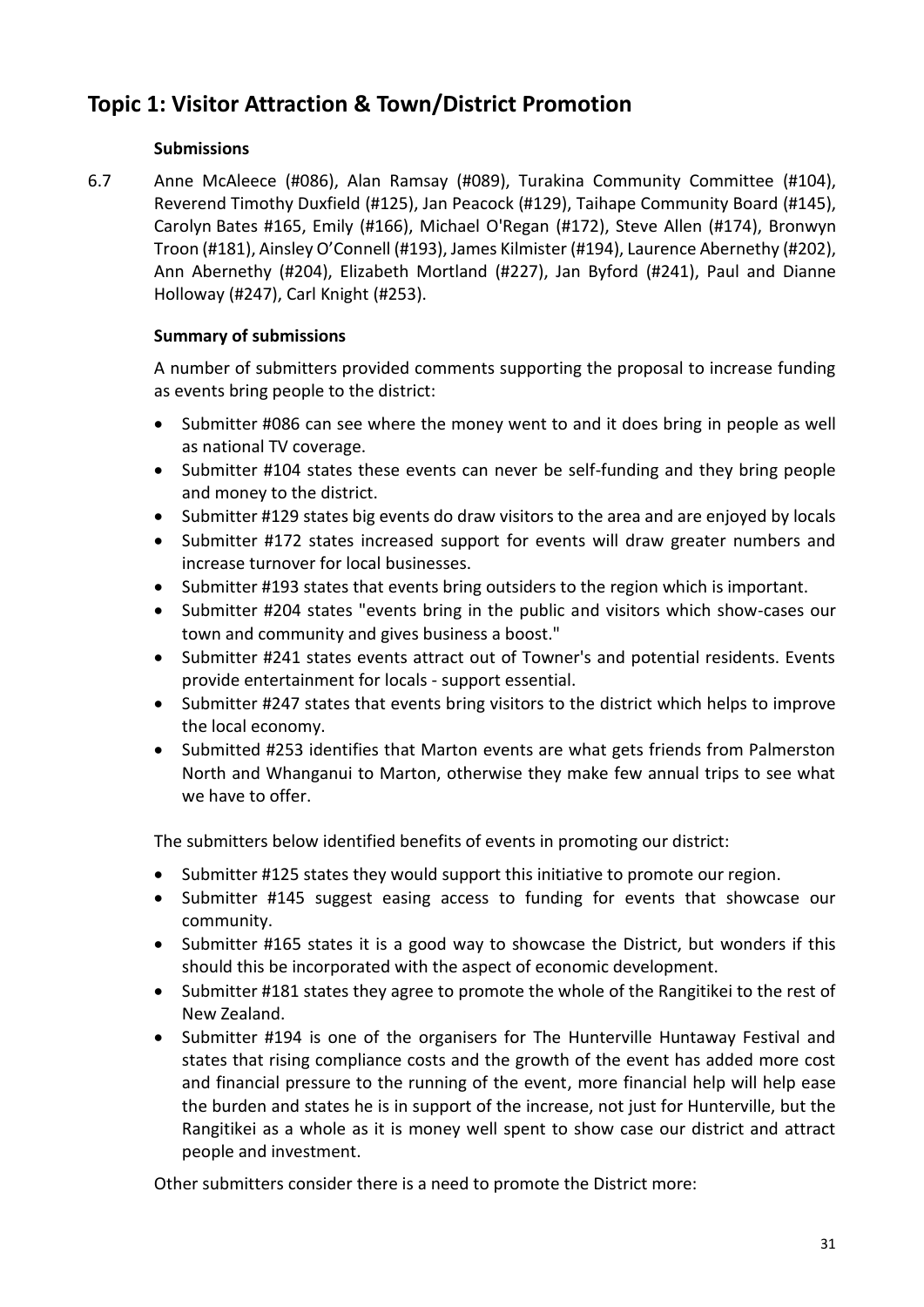- Submitter #089 states we want Rangitikei to be more than SH 1 & 3 where you buy fuel and food.
- Submitter #166 comments that we should promote our town (Taihape) more.
- Submitter #174 agrees with the need to attract people in New Zealand to local events.
- Submitter #202 states "anything to put Taihape on the Map".
- Submitters #227 and #240 request that Council contribute financially to the NZ Rural Games when held in Palmerston North - this is a great opportunity to promote the Rangitikei and our outdoor/agricultural/horticultural enterprises - encourage people to live, work and play in the Rangitikei.

### **Officer Comment**

- 6.8 There are a number of key events currently running that attract a significant number of out of district visitors and have a high promotion value (Turakina Highland Games, Marton Country Music Festival, Marton Harvest Festival, Marton Market Day, Hunterville Huntaway Festival, Taihape Go Throw Show (combined Taihape A&P Show and Gumboot Day), Whanau Day, Taihape Spring Fling, Ratana Celebrations, Kiwiburn, Suzuki Extreme 4x4 Challenge & The Mudder). Three of these events access funds from the Events Sponsorship Fund (Turakina Highland Games, Hunterville Huntaway Festival & Marton Country Music Festival). Some are supported through Memorandum of Understanding (MOU) agreements (Marton Market Day, Marton Harvest Festival), or are a commercial event (Kiwiburn, Suzuki Extreme 4x4 Challenge) or the events are a fundraiser (The Mudder).
- 6.9 Support for events as a means of increasing visitor numbers and the profile of our District is identified as an action in the draft Economic Development Strategy.
- 6.10 The request from submitters #227 and #240 to support the Rural Games when held in Palmerston North is noted. Officers will explore the benefit supporting the Rural Games could have for the District.

### **Action**

Officers will explore options for supporting the rural games when held in Palmerston North and its alignment with ongoing district promotion, target visitor audience and the prospect of it attracting new residents in the district promotion work plan.

### **Topic 2: Community Wellbeing**

### **Submissions**

6.11 Rangi Krishnen (#085), Sharleen Amai (#098), Craig Whitton (#119), Barry Copeland (#183), David Stuteley (#208).

### **Summary of submissions**

Submitter #085 supports giving our local events a bit more exposure as these events are a very visible aspect of community activity.

Submitter #098 states many events bring residents out to enjoy their public spaces, yes they hold events to fundraise but ultimately that money is injected back into the community which brings economic growth. Supporting events is a must to a strong united community, it gives them pride, it attracts people to an area, people get to know their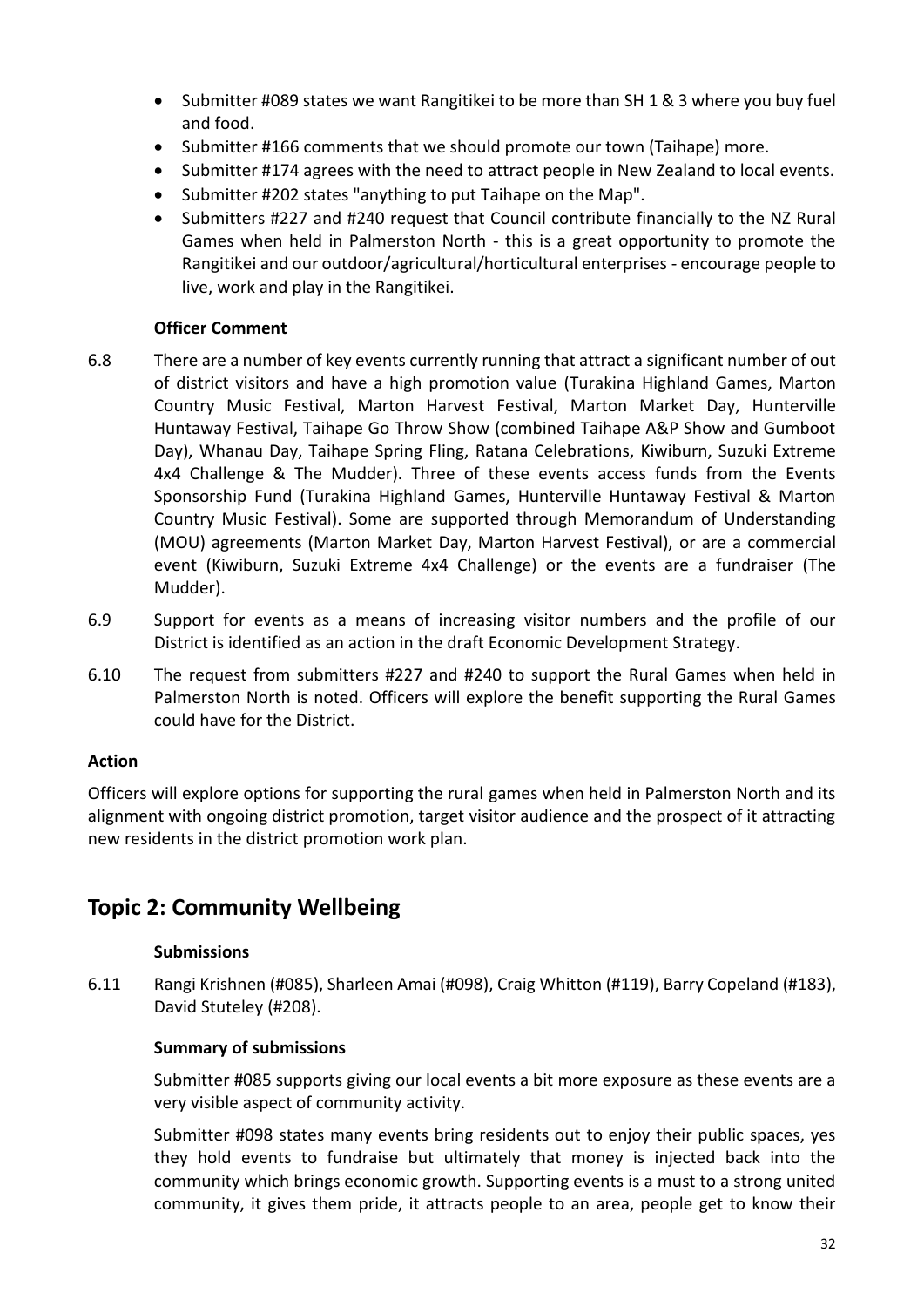community folk and form bonds, gives security and safety on knowing who lives within their townships.

Submitter #119 states events make people feel good and lead to a sense of community.

Submitter #183 states Option 1 for a modest cost offers a strong boost to events and social/economic outcomes.

Submitter #208 states this is one way the Council can make a difference to the quality of life in our district that can be shared by a large number of residents and ratepayers. It has a direct and measurable effect on the local economy as people come into the area to attend, spend money et cetera, and it generates free publicity through TV news coverage.

### **Officer Comment**

6.12 The benefits identified by these submitters are noted and form part of the rationale for why Council proposed to increase funding for events. Community focused events in particular (held in a public space that are free) play a crucial role in the social well-being of its residents and community with opportunities to participate, develop skills, socialise and volunteer which aligns with council's vision for community outcomes.

## **Topic 3: Fund Criteria**

### **Submissions**

6.13 Jiselle Rider (#083), Stephanie Boerboom (#120), Helen Nielsen-Vold (#150).

#### **Summary of submissions**

Submitter #083 states as long as it is for open (free) events.

Submitter #120 selected other but states seeing how much \$\$\$ comes in from locals, local events could get more if possible, maybe see if there is the possibility of a criteria to meet for events to get more funding.

Submitter #145 requests the ease of access to funding is increased for events that would showcase our community.

Submitter #150 selected option 1 but states however, few events done well showcase better than many done half pie. Please have robust criteria.

### **Officer Comment**

6.14 The fund seeks to support community and high profile events that promote our District. The criteria does not require events to be freely open to the public, however, events run solely for commercial or fundraising purposes are ineligible for funding. For the 2020/21 financial year 13 events received funding. A Destination Management Plan would be included in the 2021 work schedule, subject to an increased Economic Development budget. Such a plan might be useful for reviewing the criteria of the Events Sponsorship Fund to ensure alignment.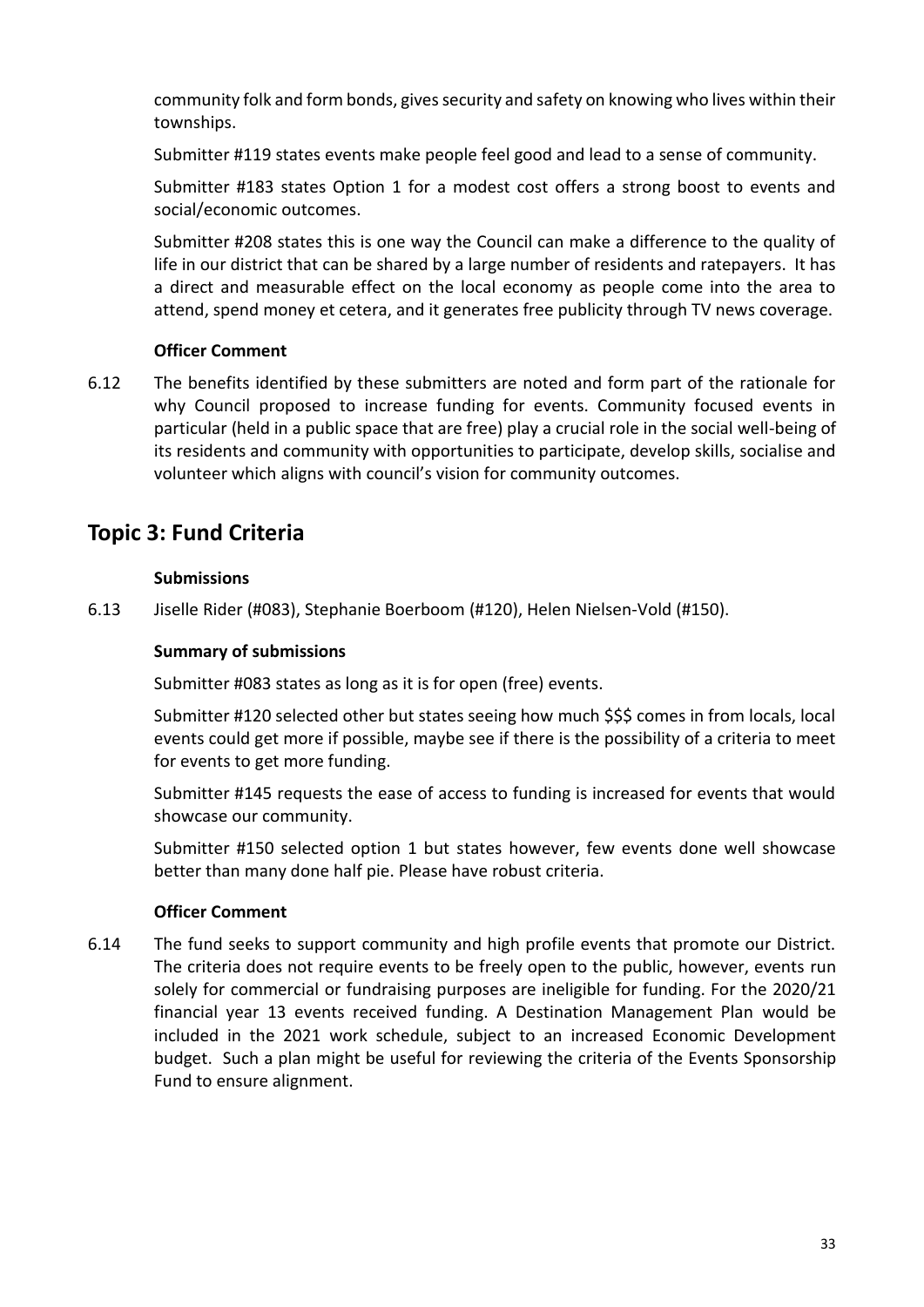### **Topic 4: Other Funding Opportunities Outside of the Events Sponsorship Scheme**

### **Submissions**

6.15 Rochelle Baird (#095), Robert Snijders (#161), Bronwyn Ewens (#207), Susan Whale (#252).

### **Summary of submissions**

Submitter #095 states there are already a lot of funding options out there e.g. pub charity, four regions etc.

Submitter #207 states community organisations need to not just rely on council funding for their event. I have run many successful events on a shoe-string budget. If an organisation is well planned, they will be looking to other likely funders or ask for sponsorship. There are several funders that would fund an event e.g. pub charity. I do not support an increase in rates, when organisations have other options.

Submitter #161 suggests it should be down to the 'events' to promote themselves better and engage with the community rather than Council. The submitter then states not only is there the money involved that is used for sponsorship but also council staff time and suggest organisations like Project Marton should take the lead on this, the submitter considers they are responsible for promoting the district.

Submitter #225 states these events need to be self-sufficient.

### **Officer Comment**

- 6.16 Local funding opportunities have become harder to secure, the start of 2020 saw Lions Foundation no longer in the southern part of the District. Additionally, with an increased number of groups/organisations taking to fundraising and sponsorship opportunities it is becoming harder and more competitive to secure the funds required to deliver some events on the scale expected /needed/wanted. The Events Sponsorship criteria enables up to 50% funding of eligible costs per event, therefore, event providers are required to seek other funding avenues in addition to the support provided by Council.
- 6.17 Project Marton, Bulls and District Community Development Trust and Taihape Community Development Trust are contracted by Council to deliver key events within their communities, however, the district promotion function sits with Council.

# **Topic 5: Increase the Fund Further / Other Support**

### **Submissions**

6.18 Sharleen Amai (#098), Belinda Howard (#115), Ken Bellamy (#153), Heather Gee-Taylor (#171), Mokai Patea Services (#198), Isabell Mary Strange (#199), Greta Mills (#221).

### **Summary of submissions**

A number of submitters provided suggestions for increasing the fund further or that it should be a higher priority:

- Submitter #098 suggests increasing it to \$100,000 by reprioritising budgeted items.
- Submitter #153 selected other but states 'Yes... maximum PA \$50,000 for each district ward'.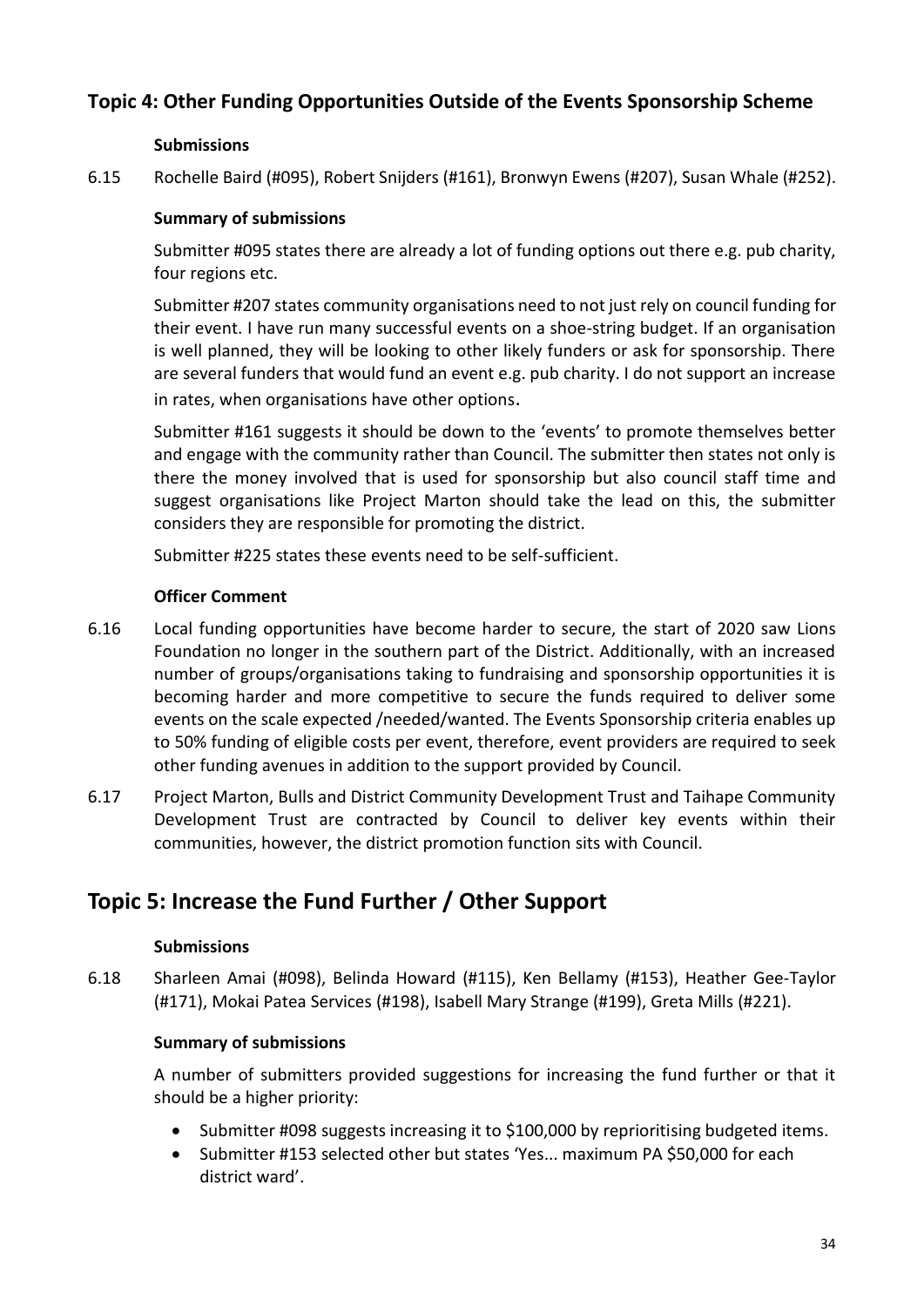- Submitter #171 states event funding should be a higher priority compared with funding other economic development activities. Event funding is just such a good "bang for your buck" way to spread funding throughout the district. It was noted that there was no event fund money left for the Hunterville Lions Club "Bike the Boulders" event which was rather disappointing given that close to \$15k was raised and is tagged to go directly towards the new St John building (in Hunterville).
- Submitter #199 state they think the increase should be bigger.
- Submitter #221 mentions events sponsorship used to be funded at a much higher level than \$25,000 and that the decrease deprived multiple community event groups from accessing this vital financial support!
- Submitter #198 states they think the increase should be bigger.

Submitter #115 states unless there are plans underway for new events they don't see the point of this and would prefer to see council offering practical support for event organisers, such as linking them with experts to help with designing new events, supporting event organisers within Council resources e.g. making the Council's graphic designer available to help with designing marketing and advertising material, and/or working with established events to help them become more self-sustaining, rather than continuing to hand out dollars to established events.

#### **Officer comment**

- 6.19 The submitter's comments are noted. Council needs to balance funding events alongside other priorities while considering affordability for the community.
- 6.20 Officers note in response to #115 sharing resources and knowledge is a cost effective way to help grow events and maintain continued alignment with community outcomes and goals, however while staff offer appropriate support when required not all requests would be possible within existing workloads.
- 6.21 In response to the comments raised by Submitter #171 about the "Bike the Boulders event", the Events Sponsorship Fund is not available for events for fundraising purposes. Council did not receive an application for the identified event. Further comment on the Hunterville Ambulance Station is provided in Section 17 of this report.

### **Topic 6: Lack of Cultural Diversity**

#### **Submissions**

6.22 Mokai Patea Services (#198), Isabell Mary Strange (#199).

#### **Summary of submissions**

Submitter #198 requests that council reconsider current guideline benefits to include aspects of culture and Te Ao Maori.

Submitter #199 states funding for cultures other than Christian should be considered. Most importantly events for Matariki should be supported to get going and funded and I would be quite happy to see Christmas parades canned.

#### **Officer comment**

6.23 The current criteria enables funding for events from a range of cultures. Council note increased diversity is a desired outcome, however, is reliant on event organisers. Officers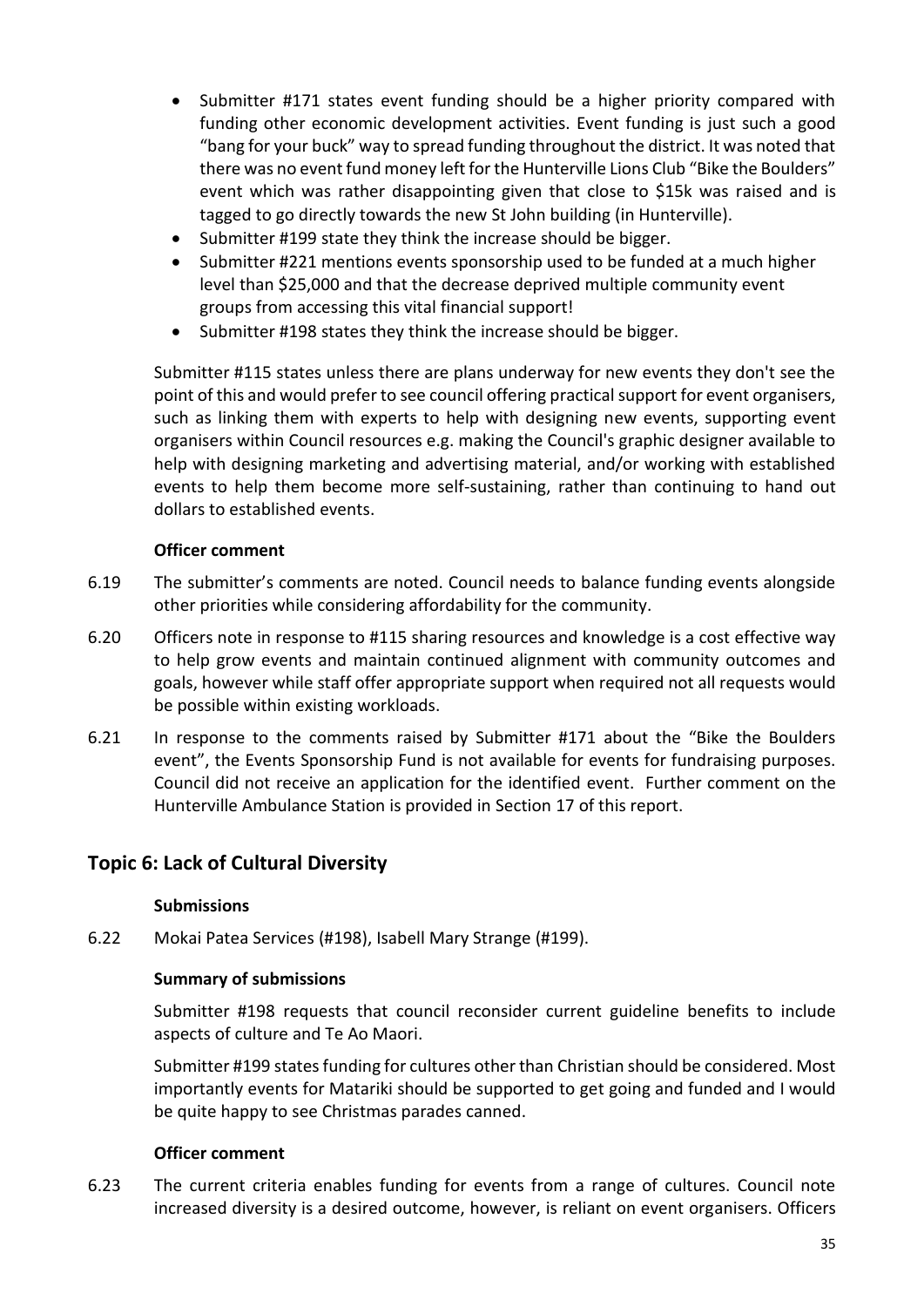are currently engaged in conversations about an event to celebrate Matariki. Culturally diverse events run in line with the Welcoming Communities Programme that Council will join from 1 July 2021, supported with external funding.

### **Topic 7: Financial Concerns**

### **Submissions**

6.24 Mary Freeman (#091), Richard and Robin Peirce (#143), Leonie Rae (#245).

### **Summary of submissions**

Submitter #143 states too many people are having a hard time, put this forward a year or two.

Submitter #091 states that people should be responsible for their own funding.

Submitter #245 says this is a good idea but farmers can't afford for their rates to be increased so much to have these 'nice to haves'.

#### **Officer Comment**

6.25 The submitters comments are noted. Council will need to balance affordability considerations when making decisions on the proposed funding.

### **Topic 8: Spend the Money on Something Else**

#### **Submission**

6.26 Christin Calkin (#126), Colin Rider (#168), Renee Russel (#248).

### **Summary of submissions**

Submitter #168 does not support additional funding and instead suggests funding should be put into finishing the reservoir track, investigating the environmental impact of Bonny Glenn and opening the pool all year.

Submitter #126 says most of these events are big enough to financially support themselves. The submitter suggests a new fund that assists current groups, clubs, not for profits with facility improvements, i.e. hot water zips, outdoor lighting, disability ramps, heaters etc. The submitter notes there are a number of these groups who are struggling to accommodate their members who rely heavily on them for social interaction and mental health support.

Submitter #249 requests Council invest in a community owned and built ambulance Station in Hunterville.

#### **Officer comment**

6.27 Officers note the alternative priorities raised by submitters. Council will need to decide whether economic development should be a priority. It is noted that few of the larger events are in the position to turn an ongoing profit with the exception of the Marton Country Music Festival & Suzuki 4x4 event.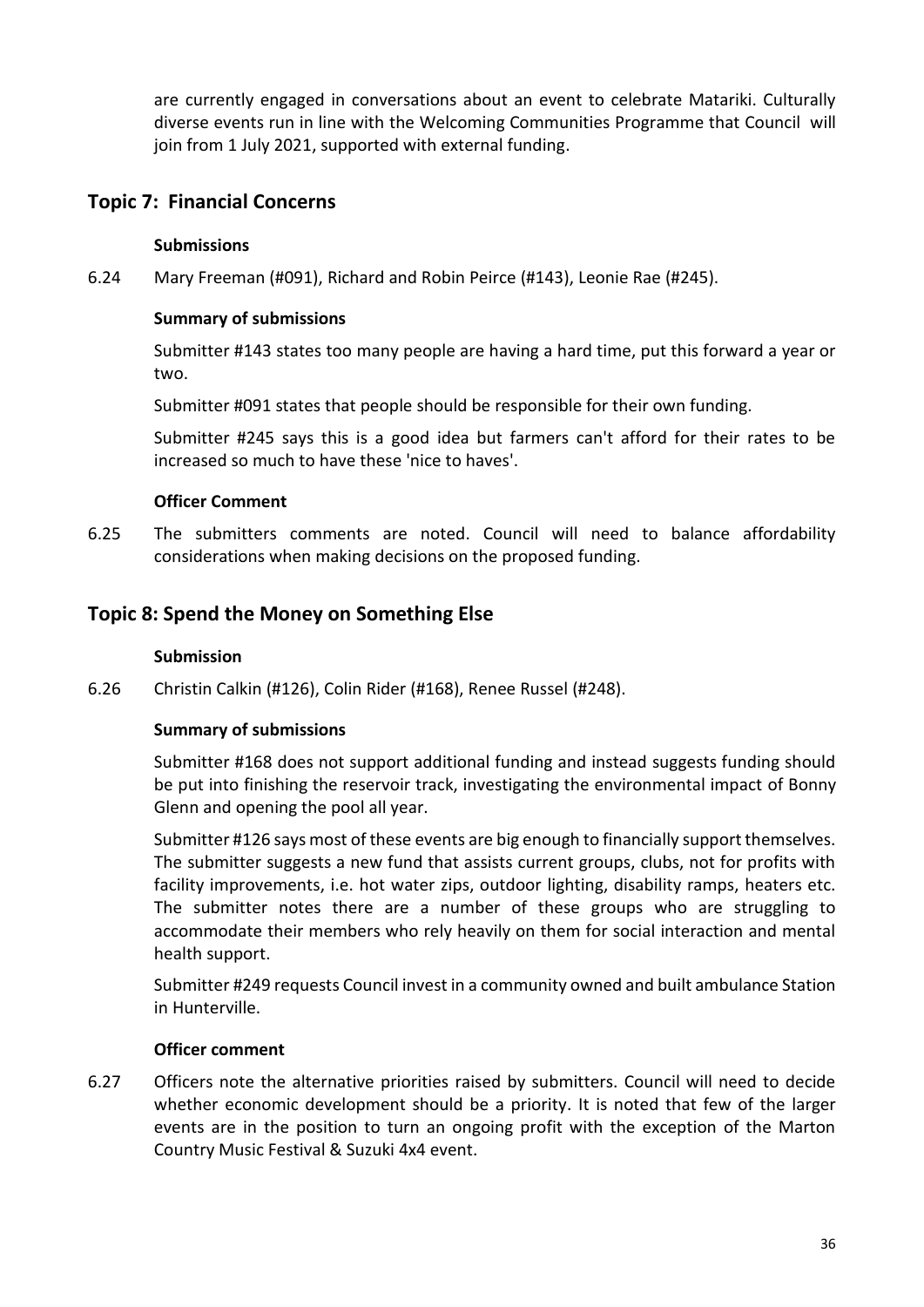- 6.28 In addition to the Events Sponsorship Fund, Council offers the Community Initiatives Fund which provides up to \$2,500 to support community-based projects in the Rangitīkei District that develop community cohesion and community resilience.
- 6.29 Submitters #249's comments about the Hunterville Ambulance Station are addressed in the Other Issues section of this report.

## **Topic 9: Maintain Status Quo**

#### **Submission**

6.30 Charlie Mete (#212), Raymond Burrows (#233), Renee Russel (#248).

#### **Summary of submissions**

Submitters #212 & #249 suggest the status quo is retained.

#### **Officer Comment**

6.31 Submitter's comments are noted.

# **Topic 10: Other Comments**

#### **Submissions**

6.32 Piamoana Penetitio (#039), Stacey (#060), John Cribb (#076), Sonja Maraku (#138), Grace Joan Taiaroa (#141), Koitiata Residents Committee (#152), Charlotte Oswald (#196), Isabell Mary Strange (#199), Pania Winiata (#244).

#### **Summary of submissions**

Submitter #039 thinks the current events are boring, not changing with society.

Submitter #060 thinks events do well currently and increasing the fund means organisers are less likely to ask the community for help.

Submitter #076 identifies sponsorship is important to community organisations that deliver events with limited funds and that other funding options such as those from the gaming industry are becoming more limited.

Submitter #138 does not support additional funding because they consider they get overlooked but pay the most.

Submitter #141 selected option 2 but asks if there is any funding that can be accessed to support events in Ratana.

Submitter #152 states that the community (Koitiata) agree that boosting funding for community events is important and will drive more collaborative opportunities.

Submitter #196 commented that we need to keep community events going.

Submitter #199 states that they would be quite happy to see Christmas parades canned and is appalled at the truly unhealthy practice of crowds encouraged to gather to pick up unhealthy lollies thrown at them off the street not to mention all the plastic wrappers left behind afterwards.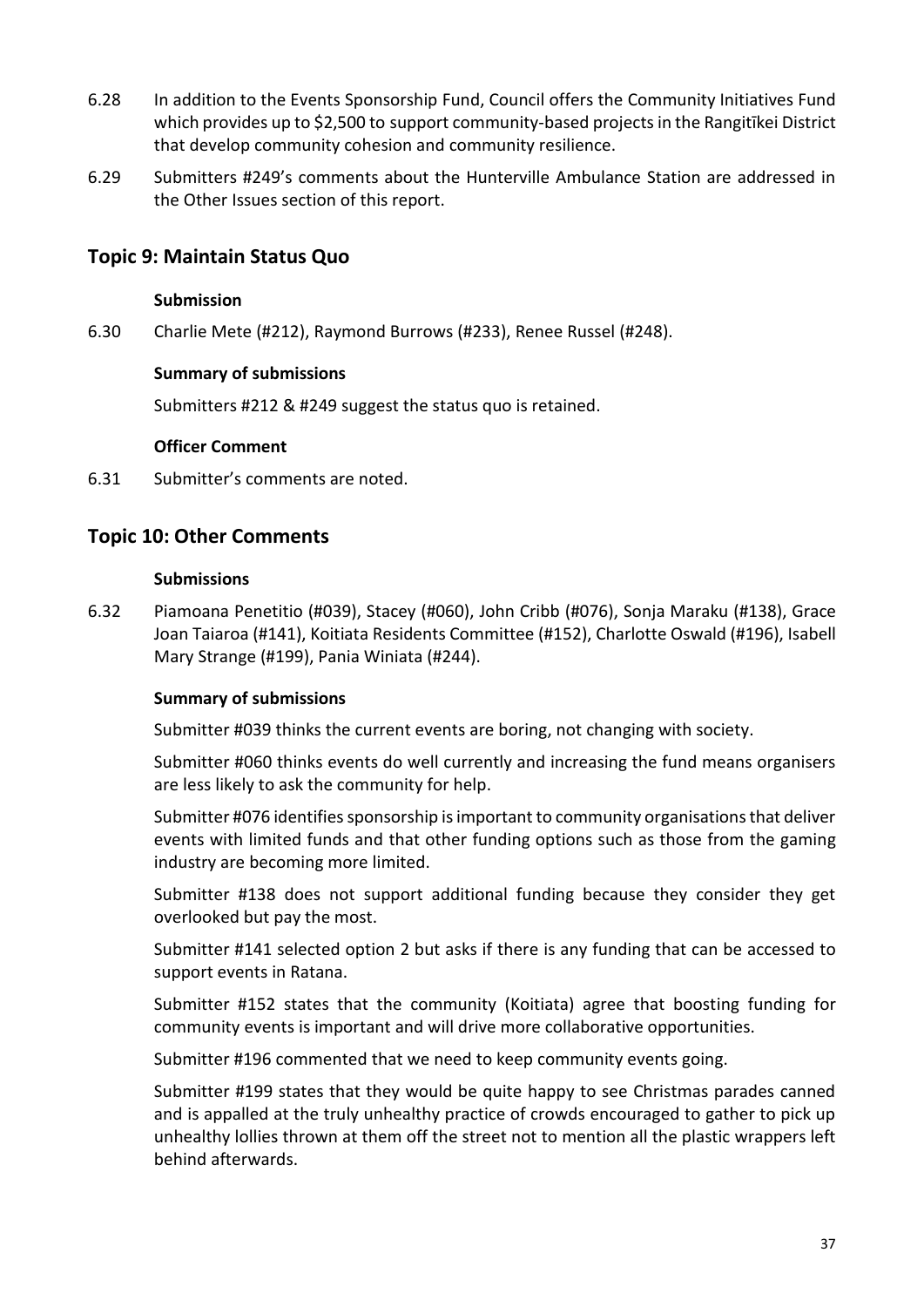Submitter #244 states Option 1 as it would provide a strong boost to the support we can provide to events in our district.

## **Officer comment**

6.33 Officers acknowledge the boost in funding for community events will enable a wider range of events to be supported. Events for Ratana can be funded through the Events Sponsorship fund provided the fund criteria are met. Council provides funding, but do not run events throughout the District and therefore are not able to provide direction on the types of events that are held. Environmentally friendly practices are encouraged.

# **Summary Officer Comments**

- 6.34 Large events play a crucial role in promoting, attracting and driving visitors to our communities, continually providing a compelling reason to visit, and more importantly, returning. Local events also support community wellbeing.
- 6.35 In the 2020/21 financial year 13 events were supported by the Events Sponsorship Fund to a total of \$19,647. These events were a mix of high profile events, such as the Turakina Highland Games, through to local community events such as the Art 4 Arts Sake Exhibition in Bulls and the Taihape Christmas Parade.
- 6.36 The past 5 years the following support has been provided:
	- $\bullet$  2020/21 \$19,647
	- 2019/20 \$23,275
	- 2018/19 \$24,966
	- 2017/18 \$21,925
	- 2016/17 \$20,850
- 6.37 While increasing the fund will enable Council supporting additional events, Council can also leverage the positive impact these events have on our communities and districts reputation by:
	- Becoming a trusted advisor for community and event organisers to help guide and facilitate the best options.
	- Being a partner help boost the events within the Rangitīkei to maximise/mitigate social, cultural, environmental and economic opportunities/impacts.
	- Being an investor continue to invest (time, money, and/or resources) into events that align with council's desired community outcomes and district reputation.
	- Facilitate funding options (through external sources/database).
	- Facilitate marketing and promotional opportunities through internal knowledge and resources.
- 6.38 The proposed development of a Destination Management Plan in 2021/22 outlined in the draft Economic Development Strategy will provide strategic direction on maximising visitors to the District. Events are one of our biggest tourism products, they will be a key priority in ongoing promotion and visitor attraction activities and developing an events strategic framework will help Council better understand the most effective way of supporting events. Large events play a crucial role in promoting, attracting and driving visitors to our communities, continually providing a compelling reason to visit, and more importantly, returning.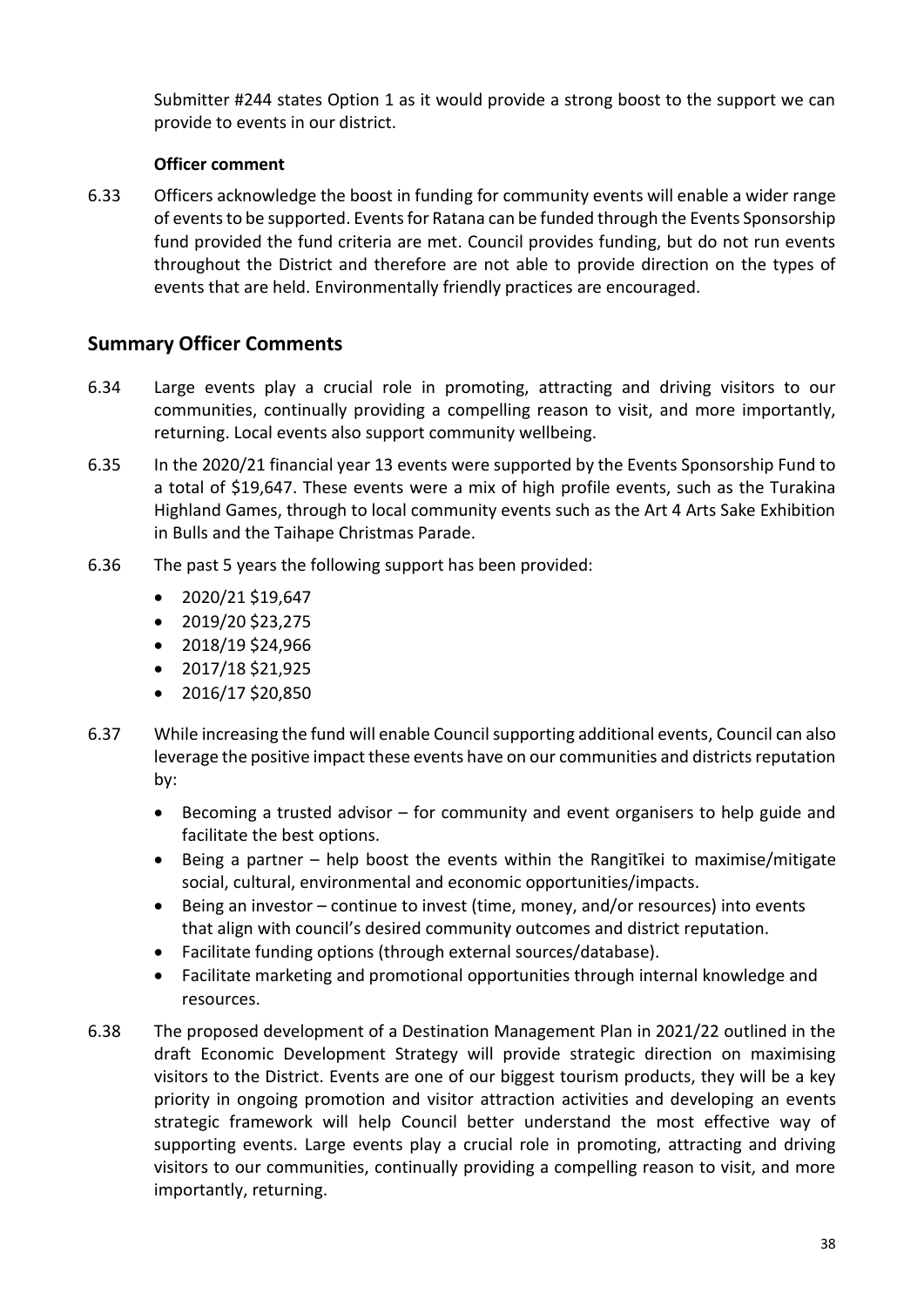6.39 Once the proposed Events Strategy is developed Officers will provide a report to Council on ways the Event Sponsorship Fund can be delivered to maximise the outcomes identified in the Strategy. This could include using part of the contestable fund to provide a wider range of support for events as identified above.

### **Action**

Following the development of a Destination Management Plan and subsequent Events Strategy during 2021/22, Officers will provide a report to Council on ways the Event Sponsorship Fund can be delivered to maximise the outcomes identified in the Strategy, this many include using part of the fund to provide a wider range of support for events.

### **Decision**

*That Council increases the Event Sponsorship Fund from \$25,000 per year to \$50,000 per year.*

In making this decision Elected Members noted the importance of this funding in supporting local events and promoting the Rangitīkei District.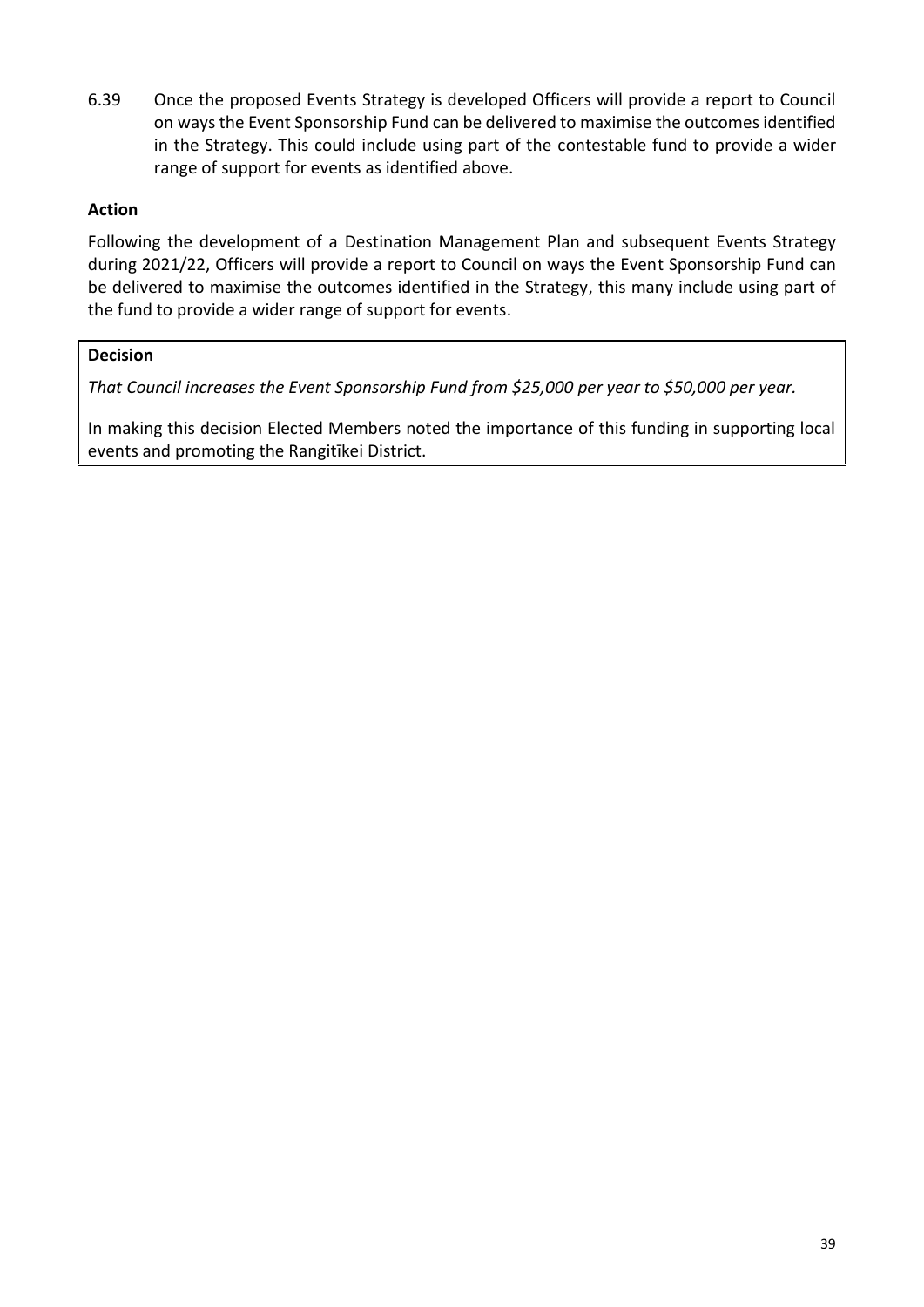# **7 Key Choice 5: Local Government Funding Agency as a Guaranteeing Member**

- 7.1 Council asked the community if we should join the Local Government Funding Agency (LGFA) as a guaranteeing member, the preferred option (Option 1) consulted on was to join as a guaranteeing member. Councils second option was not to join the LGFA as a guaranteeing member (Option 2).
- 7.2 The overall results are provided as Figure 10 below. These figures show an overall breakdown of submitter responses. This shows the majority of submitters that responded to this question (69%) indicated a preference of Option 1, joining the LGFA as a Guaranteeing Member.



*Figure 10. Key Choice 5: Local Government Funding Agency as a Guaranteeing Member.*

7.3 Joining the LGFA as a Guarantor would give Council more borrowing options, which could mean being able to access better borrowing terms, such as lower interest rates. Council's current borrowing arrangements enable Council to borrow up to \$20 million from the LGFA. Council is required to become a guaranteeing member of the LGFA to borrow more than \$20 million from them. As part of becoming a guaranteeing member, Council would be required to cover the debts of the LGFA if required (alongside the other 60 councils who are currently guaranteeing members). Opening up additional sources of debt is important as Council intends to increase its borrowings over \$20 million during the Long Term Plan.

# **Topics Raised**

| Topic 1 | Join the LGFA as a guaranteeing member        |
|---------|-----------------------------------------------|
| Topic 2 | Do not join the LGFA as a guaranteeing member |
| Topic 3 | Submitters who suggested 'Something Else'     |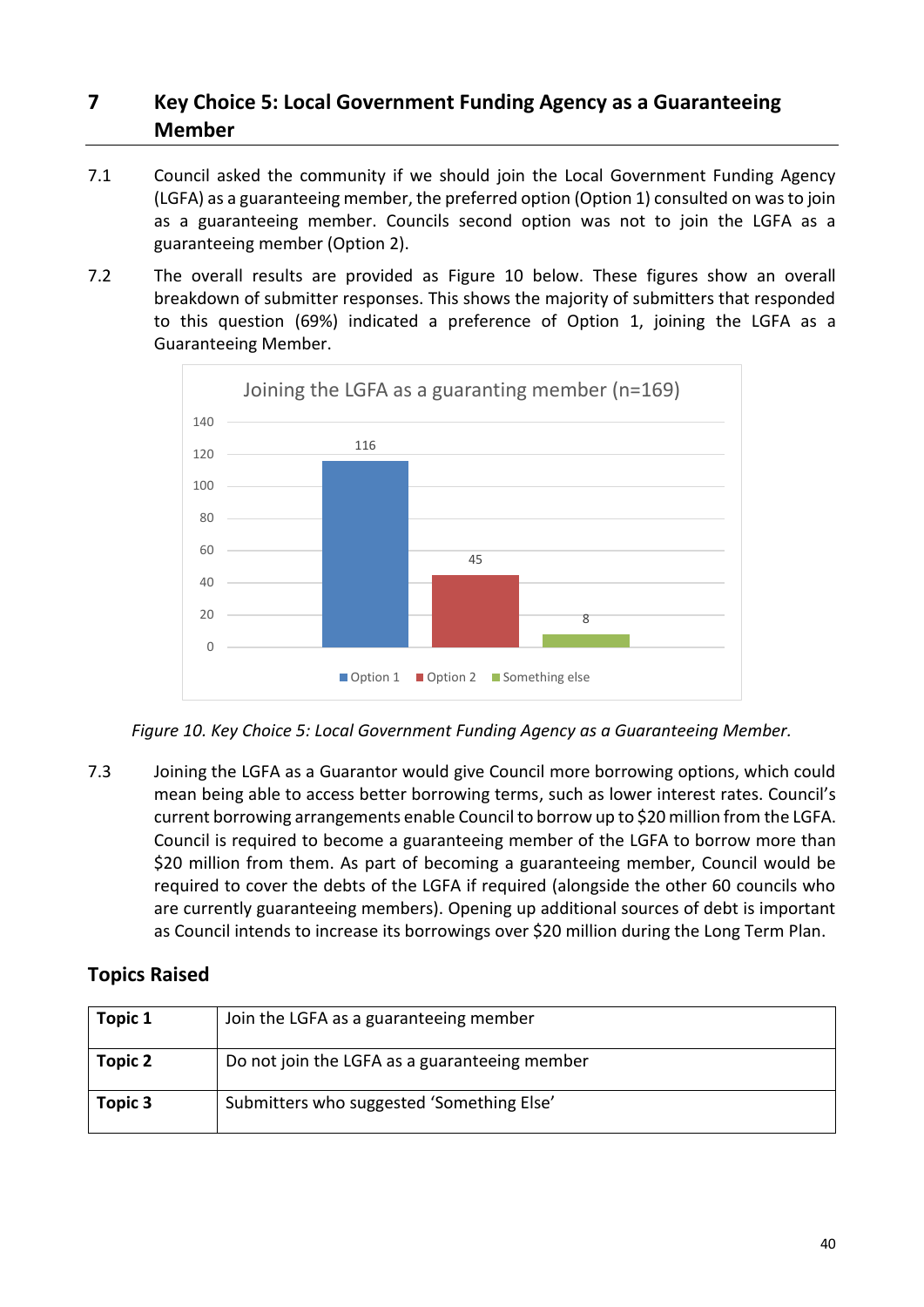# **Topic 1: Join the LGFA as a guaranteeing member**

7.4 Of the 116 submitters who supported Option 1, eighteen chose to provide supporting comments.

## **Submissions**

7.5 Evelyn George (#049), Jiselle Rider (#083), Stephanie Boerboom (#120), Richard and Robin Peirce (#143), Taihape Community Board (#145), Carolyn Bates (#165), Heather Gee-Taylor (#171), Michael O'Regan (#172), Barry Copeland (#183), James Kilmister (#194), Robbie Rae (#201), Ann Abernethy (#204), Bronwyn Ewens (#207), Hayley Cowx (#209), Manawatu District Council (#214), Susan Whale (#225), Jan Byford (#241), Hazel Gallagher (#251).

## **Summary of submissions**

A number of submitters considered the proposal was logical and sounded like a good option (Submitter #143, Submitter #171, Submitter #183, Submitter #194, Submitter #201, Submitter #207, Submitter #225).

Additional submitters noted the need to fund future infrastructure projects, despite some submitters expressing reservations (Submitter #145, Submitter #204, Submitter #214, Submitter #251)

Submitters #120 and #251 placed emphasis on the need to improve the water supply.

A range of other comments were also made:

- Submitter #049 noted they hoped that this does not mean the local peoples' voice is not taken notice of.
- Submitter #083 suggests that with Covid Council should be conservative and not overborrow.
- Submitter #165 referenced a past Council Officer.
- Submitter #172 wants Council to be sure the risks are fully understood, particularly as a number of other councils are at the limit of their borrowing.
- Submitter #209 is supportive as long as it helps Taihape, not just Marton.
- Submitter #241 is supportive as long as it does not have negative effects.

- 7.6 These submitters recognise the benefits and reasons why Council has proposed to become a guaranteeing member with the LGFA:
	- the need for Council to increase its levels of debt to pursue the projects within the LTP, and
	- the benefits associated with having greater options from where to source this debt, and
	- that the risks associated with the LGFA are generally recognised as being acceptable (as evidenced by:
		- $\circ$  the vast majority of councils in New Zealand being guaranteeing members of the LGFA and
		- o auditors comfortable that the risks associated with the LGFA are not sufficiently significant to warrant disclosure/mention in annual financial statements or the annual report)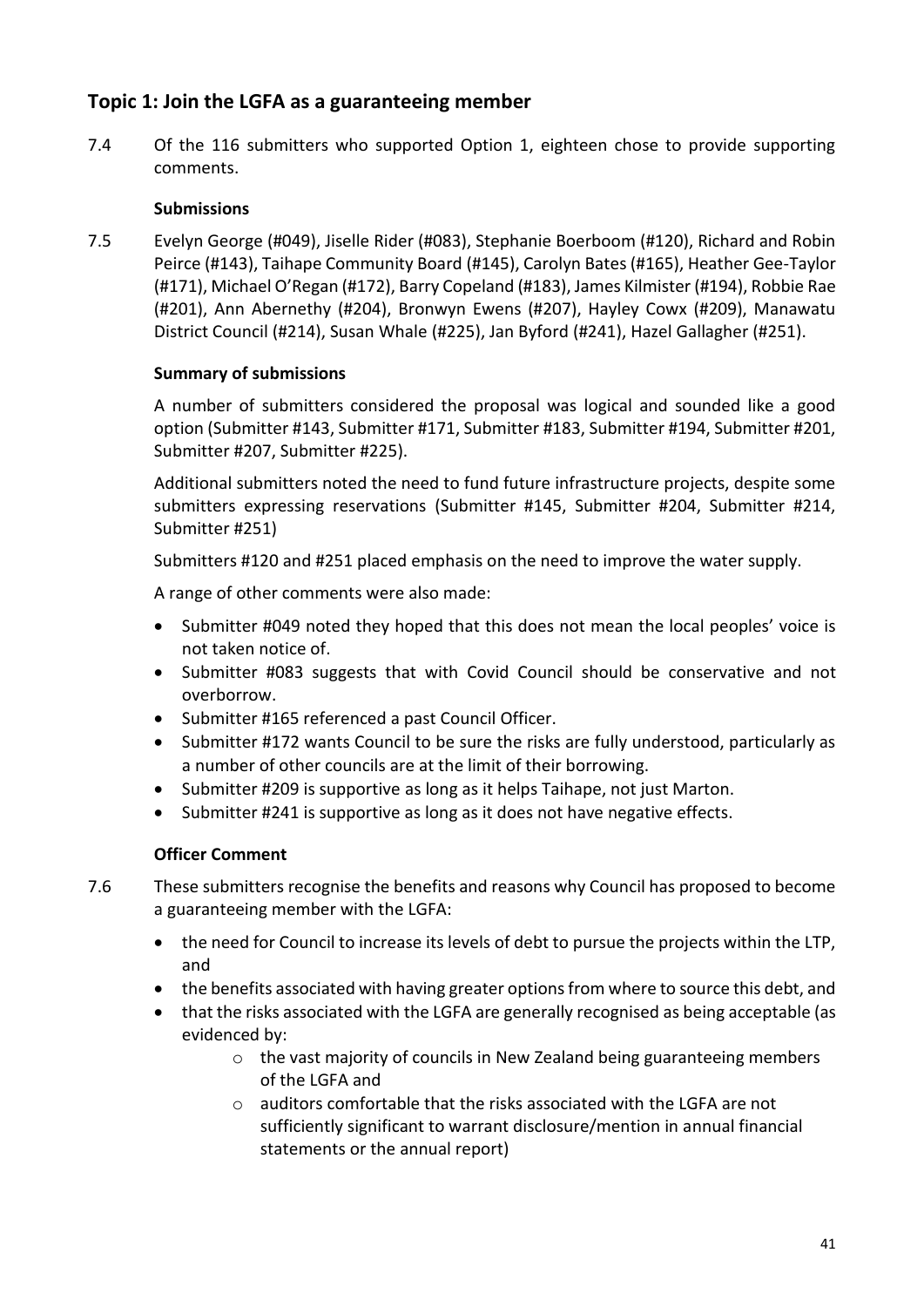# **Topic 2: Do not join the LGFA as a guaranteeing member**

7.7 Of the 45 submitters who selected Option 2, fourteen provided supporting comments.

## **Submissions**

7.8 Stacey (#060), Rangi Krishnan (#085), Anne McAleece (#086), Peter Batley (#096), Sharleen Amai (#098), Jan Peacock (#129), Sonja Maraku (#138), Koitiata Residents Committee (#152), Robert Snijders (#161), Lauren Abernethy (#202), David Stuteley (#208), Gretta Mills (#221), Raymond Burrows (#233), Paul and Dianne Holloway (#247).

## **Summary of submissions**

A number of submitters did not think Council should become a guarantor as they did not want Council to take on more debt (#233) as it will increase pressure on future ratepayers (Submitter #085), may cause Council to spend more that it can afford (Submitter #086), that \$20 million is a useful check on Council spending (Submitter #208),

Other submitters considered the risk was too high (#129), noting that better interest rates are not a valid reason (Submitter #096), the ratepayer base of the District is too small (Submitter #208, Submitter #221, #247).

Submitter #247 does not want to lose local control.

Two submitters raised concerns about the future of local government, suggesting that Council should wait until the reform processes are decided (Submitter #152, Submitter #202).

Other submitters in opposition to Council becoming a guarantor raised a range of comments:

- Submitter #060 raises concerns about education of Council officers.
- Submitter #098 suggests Council will become a part of the overall debt of the LGFA and considers that the changing nature of local government means that the next Council may have a different vision and priorities.
- Submitter #138 suggests Council has got this far without them so they are not needed.
- Submitter #161 suggests money should not be lent to a person or organisation that is fiscally incompetent.

- 7.9 Some of the comments focussed on the levels of debt, not the source of the debt. Over the next 10 years Council has significant infrastructure investment required. Council needs to be proactive in planning for the future despite uncertainty in its future delivery of the Three Waters activity, or around wider local government reform.
- 7.10 Debt is used to pay for capital projects and enables them to be paid off over time meaning that future ratepayers also pay for the cost of these assets they will benefit from. Becoming a guaranteeing member does not change Council's debt level but provides more borrowing options. This means Council is able to borrow more from the LGFA and potentially access better borrowing terms, such as lower interest rates. It does not mean Council is required to access all of its debt from the LGFA. It does not mean Council loses control of its spending.
- 7.11 Some submitters perceive the risk associated with being a guaranteeing member of the LGFA as being too high. There is a risk that Council would need to cover debts of the LGFA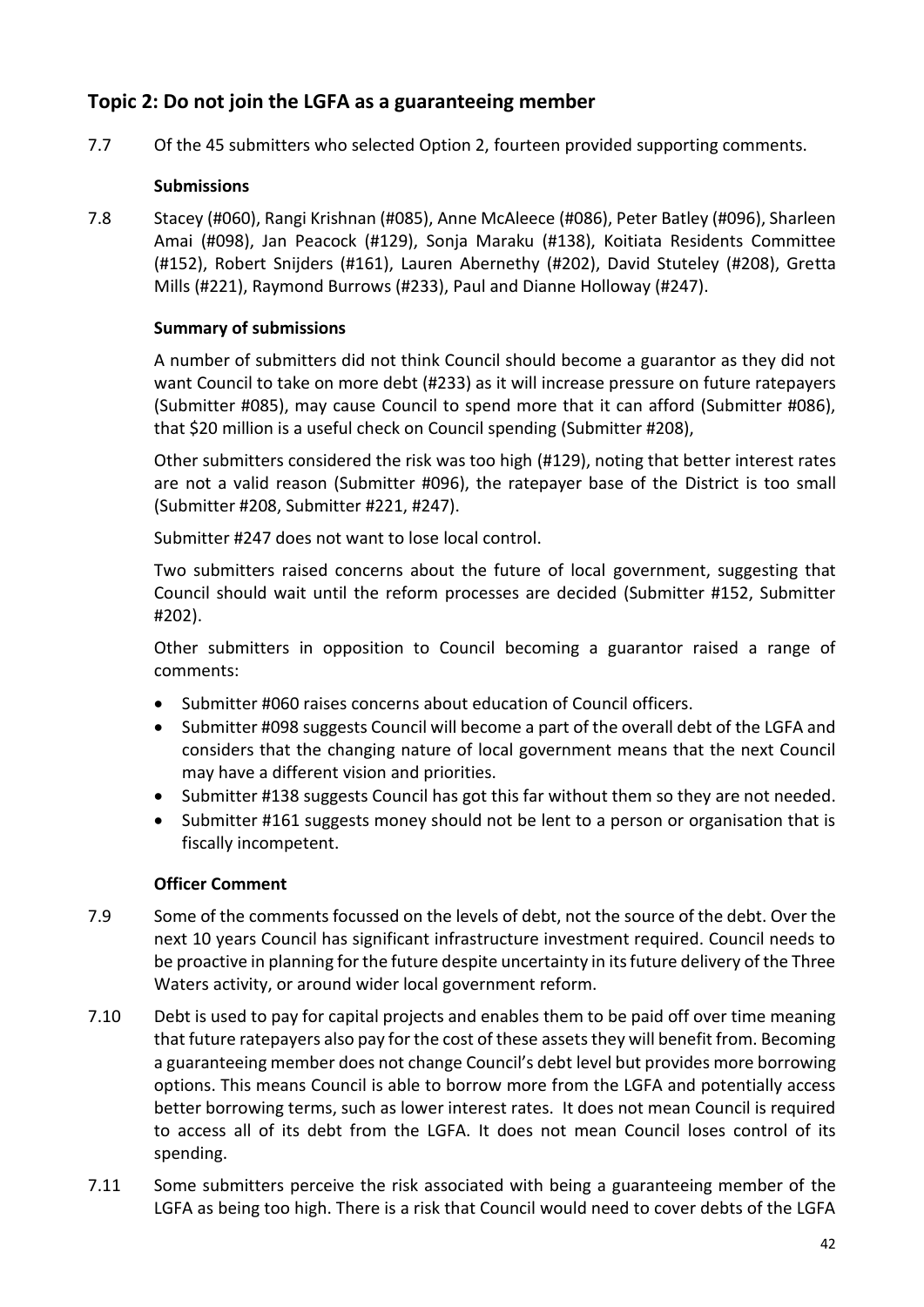in the event of a default. However, this risk is relatively low. There has never been a default by a New Zealand local authority and there is strong oversight of the sector. The lending undertaken by LGFA to local authorities is with a security charge over rates (meaning that in the event of a default by a local authority, a receiver can impose a special rate to recover the amount owing to LGFA). This would likely occur before the guarantors are called on. If the guarantee is called on, Council's share will be based on its rates income, so would be proportional to the other councils involved.

# **Topic 3: Submitters who suggested 'Something Else'**

7.12 Of the eight submitters that selected 'Something else', two provided comments. One submitter did not select an option but provided comment.

## **Submissions**

7.13 Taihape Playground Group (#046), Mary Freeman (#091), Conn Rider (#168).

### **Summary of submissions**

Submitter #046 questions whether loan funding will benefit the District in the long term.

Submitter #091 raises concerns about the risk of becoming a guaranteeing member.

Submitter #168 suggested that Council should not be getting into further debt after the expenditure of the Bulls Community Centre.

### **Officer Comment**

- 7.14 Two of the comments are focused on the levels of debt, not the source of the debt. Over the next 10 years Council has significant infrastructure investment required. Debt is used to pay for capital projects and enables them to be paid off over time meaning that future ratepayers also pay for the cost of these assets they will benefit from. Using debt to fund capital projects is widely used throughout local government to ensure intergenerational equity.
- 7.15 The comment from Submitter #091 is considered under Topic 2.

#### **Decision**

*That Council becomes a guaranteeing member of Local Government Funding Agency when necessary to meet Council's borrowing requirements.*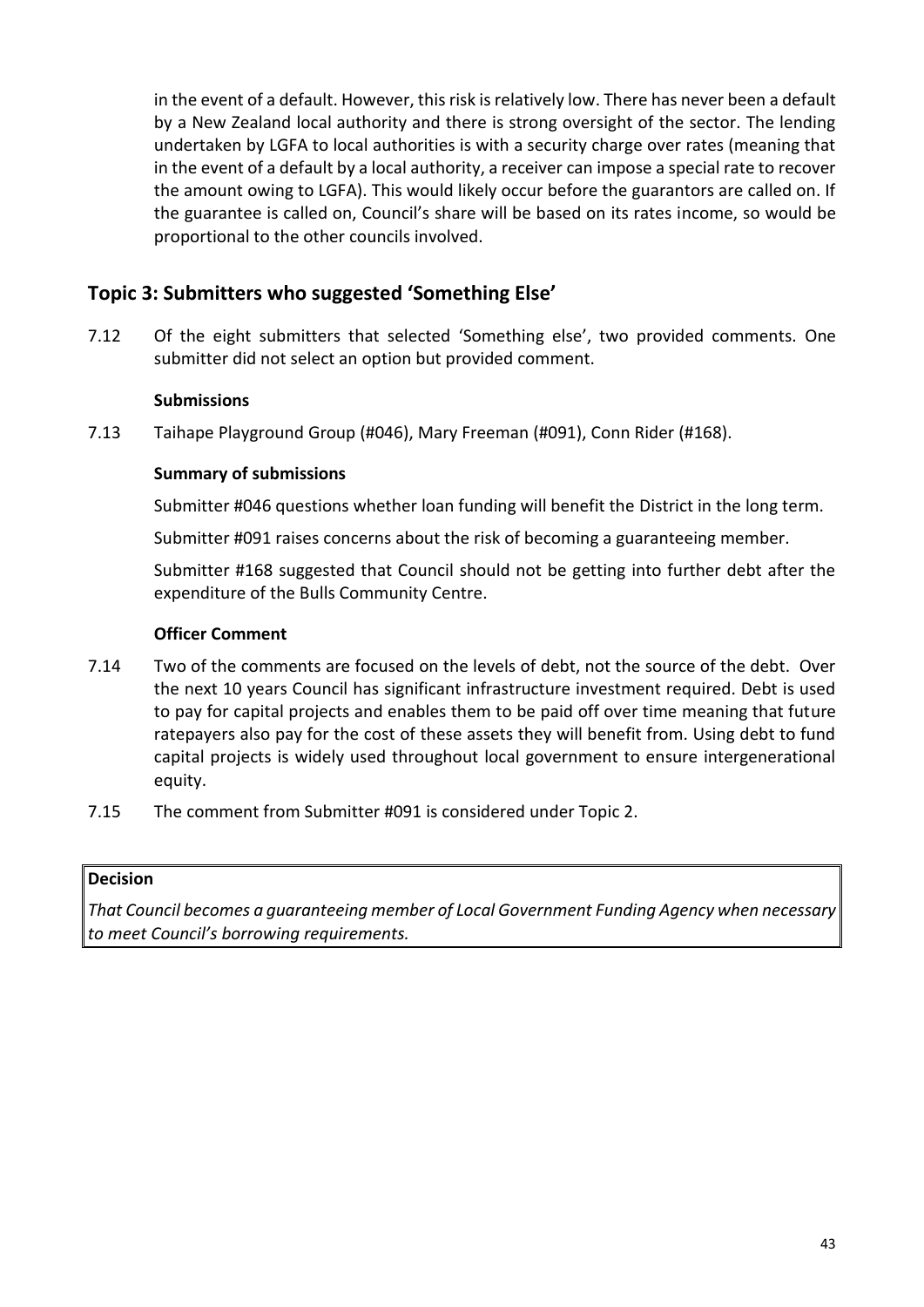# **8 Proposed Changes to the Rating System & Rates**

- 8.1 In addition to the key choices, Council also asked about the proposed changes to the rating system. All answers to that question as well as all other comments made about rates are discussed in this section.
- 8.2 The proposed limit on rates increases outlined in the Consultation Document an average of 7.5% across years 1 and 2, dropping to an average of 5% for the rest of the LTP. Council also proposed a number of changes to the rating system in an effort to smooth rates increases follow the revaluation of properties throughout the District in 2020 where residential properties experienced significant increases in land and capital values. The proposed changes include:
	- Introducing a rating differential of 1.2 for Commercial and Industrial sectors, and 1.5 for Utilities.
	- Reducing the Uniform Annual General Charge from \$610.13 to \$500.

| <b>Topic 1</b> | Impact on Rural Properties                      |
|----------------|-------------------------------------------------|
| Topic 2        | Rates Increases and Council Spending Priorities |
| Topic 3        | Proposed Approach to the UAGC and differentials |
| <b>Topic 4</b> | Difficulty Understanding the Proposed Changes   |
| <b>Topic 5</b> | <b>Other Comments</b>                           |

# **Topics Raised**

# **Topic 1: Impact on Rural Properties**

## **Submissions**

8.3 Melissa Morris (#021), Craig Whitton (#119), Carlie van dijk (#127), Jeff Pickford (#191), James Kilmister (#194), Robbie Rae (#201), Fiona Moorhouse (#203), Simon Plimmer (#205), David Stuteley (#208), Federated Farmers (#213), Rangitikei District Council Western Residents Group (#216), Susan Whale (#225), Lester Wright (#231), Arthur and Wendy Bell (#243), Leone Rae (#245), Paul and Dianne Holloway (#247), Hamish Durrant (#255).

## **Summary of submissions**

A number of rural ratepayers raised concerns about the proposed impact on rural properties. These submitters consider that rural properties pay a disproportionate share of the rates burden, and are experiencing significant proposed rates increases, particularly when they do not use all of the services available in urban areas:

• Concern about not receiving or accessing services, but paying the most (Submitter #021, Submitter #119, Submitter #127, Submitter #191, Submitter #201, Submitter #203, Submitter #208, Submitter #225, Submitter #231, Submitter #243, Submitter #245, Submitter #247.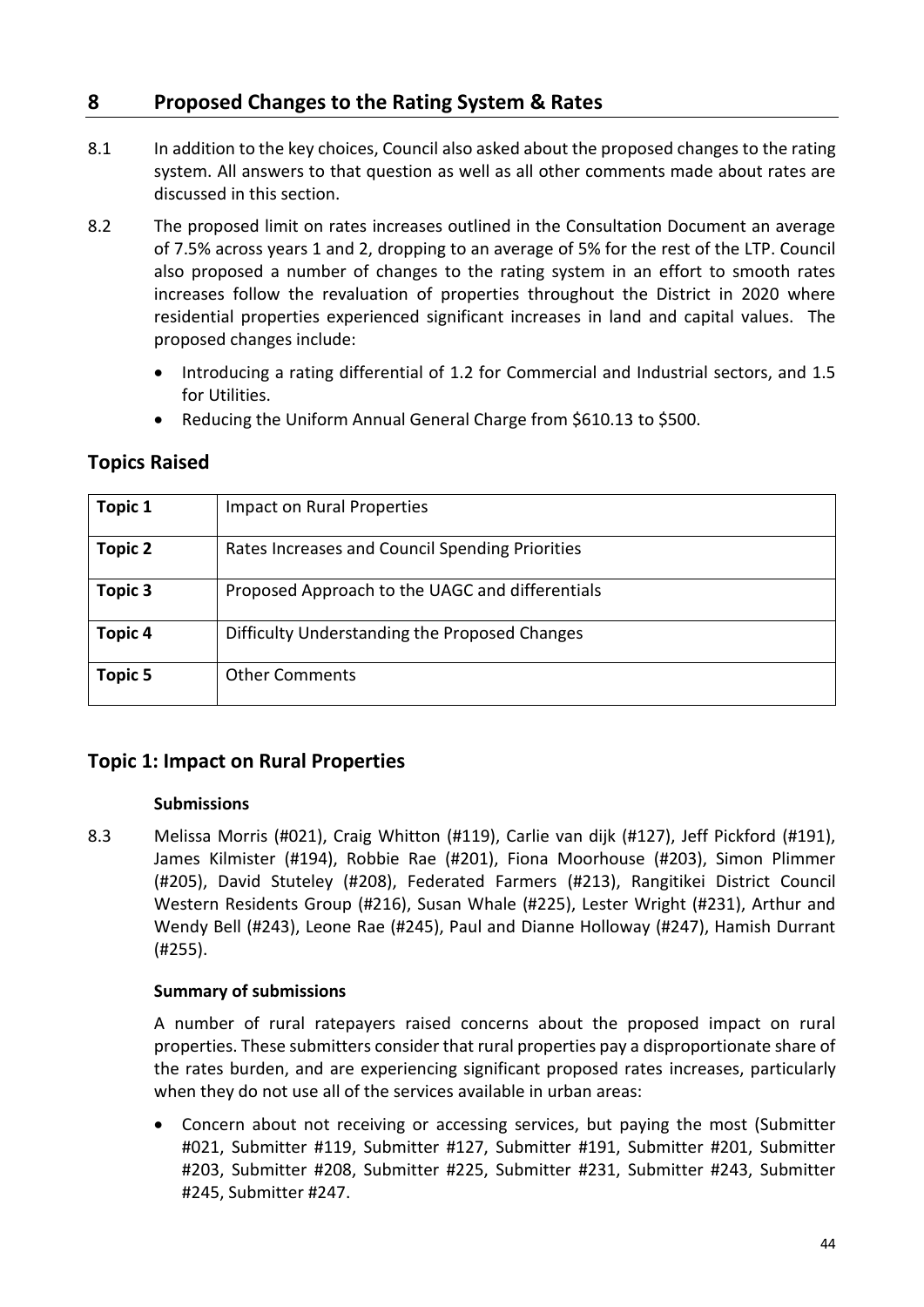- Concern about large increase in rates, particularly in the north and requests for lower increases (Submitter #194, Submitter #201, Submitter #205, Submitter #208, Submitter #213, Submitter #216, Submitter #243, Submitter #245, Submitter #255).
- Comments about cashflow not increasing despite proposed rates increases (Submitter #127, Submitter #201, Submitter #216, Submitter #243, Submitter #245).
- Submitter #205 questions the fairness of the rates increases. They note their properties capital values increase between 50% and 56%, with rates by 23% – 28%, but questions why a residential property in Taihape that has a capital increase of 69% is only having a rate increase of 7%.
- Submitter #213 is concerned the examples provided minimise the extent of variation in rates increases.
- Submitter #216 requests Council provides more rating comparisons for each category of ratepayer prior to releasing the draft plan annually.

- 8.4 The comments make three key assertions:
	- 1. The rural sector, particularly in the northern rural area will receive significant rates increases which are not equitable,
	- 2. that the rural sector will be negatively impacted by the change to the UAGC, and
	- 3. they feel that the rural sector receives less services from Council than other sectors.
- 8.5 During 2020/21 the properties throughout the District were revalued. Overall, the capital values for the District increased by 38.6%, with residential values increasing the most (78%). Dairy and pastoral capital values increased by 28.3%. Hill country values have had the largest increase in the rural sector.
- 8.6 Revaluation does not increase the amount Council collects from rates (this is decided by Council independently of the valuation process), but if values do not increase consistently throughout the District, the share of rates paid between different properties or sectors may change. Properties with above average valuation increases, will have higher rates increases for 2021/22. In a revaluation year there is always going to be differences in the rate increases that apply to different properties, properties in different sectors and properties in different locations. The average Rural increases, based on the sample, is very close to the overall average increase of 6.95%.
- 8.7 Some ratepayers in the rural north of the District have been particularly affected by the revaluation, with some of their values increasing more in comparison to other rural properties. The changes in rural valuations are highly variable throughout the District (valuations are based on a range of factors such as local sales).
- 8.8 The changes to the rating system that are being proposed have a significant 'smoothing' effect. The average rate increases on the six sectors in our Consultation Document (based on sample properties) are:
	- 1. Residential Taihape 4.75%
	- 2. Residential Marton 8.3%
	- 3. Residential Bulls 9.7%
	- 4. Rural 7.01%
	- 5. Commercial 5.4%
	- 6. Utilities 2.74%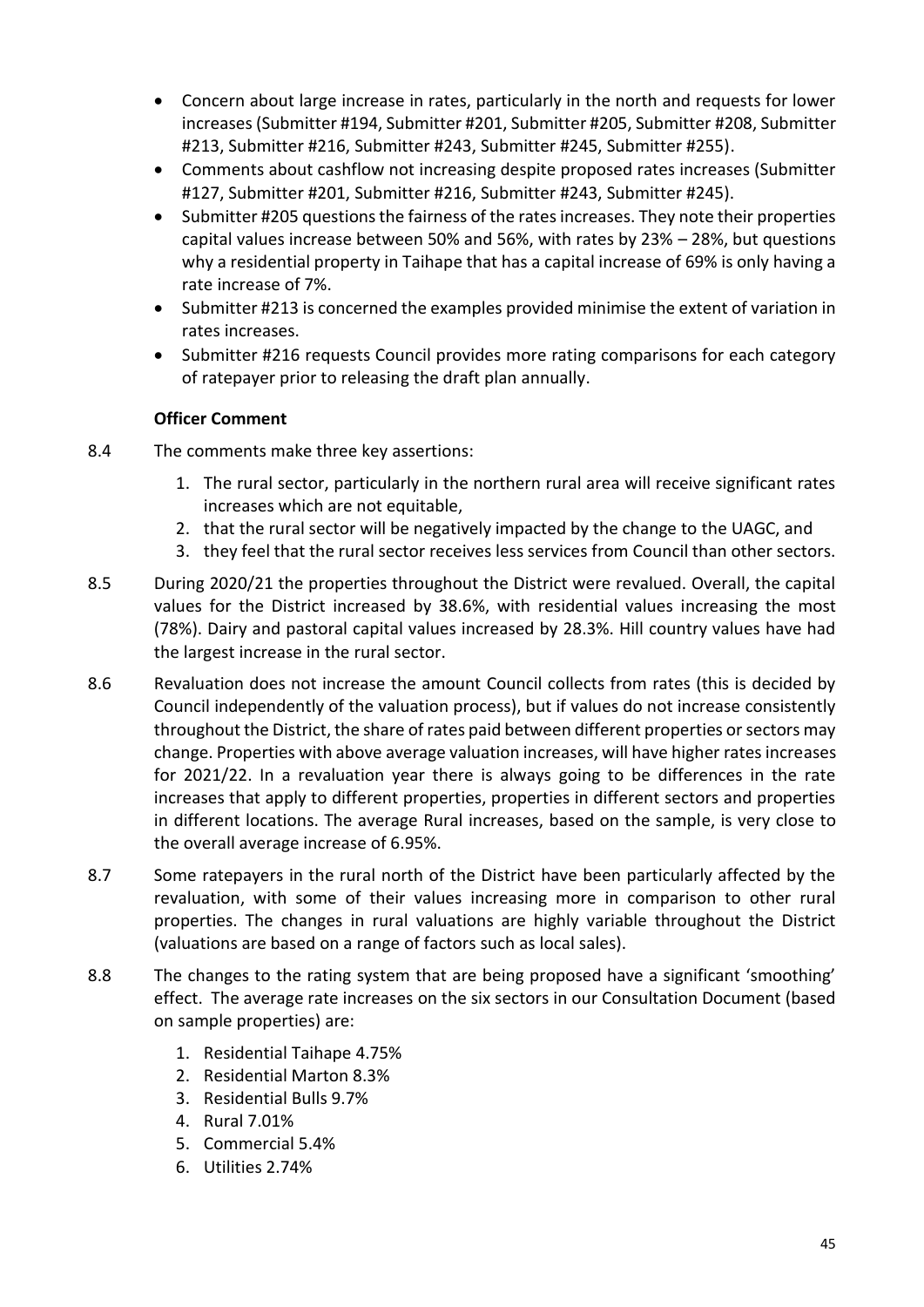- 8.9 Without the proposed changes (introduction of differentials for Utilities and Commercial and Industrial properties and reduction to the UAGC) the differences in the figures would be significantly different, (e.g. the average increase within the Residential sector would be 16.9% and the average rates movement within the Utilities sector would be a decrease of 16.1%).
- 8.10 It is difficult to comment on the comparison referenced by Submitter #205 without specific details of the Taihape urban property being referenced.
- 8.11 When developing the rating system, Council considers for each activity to be funded, a range of factors such as the distribution of benefit, the period of benefit and the impact of allocation on the wellbeing of the community. The nature of the rating system means that rates are not a user pays system and there will always be variation between the rates paid and the individual benefit received. The urban activities referred to by submitters make up only a small portion of the rates needs. As indicated by pages 44 and 45 of the Consultation Document, 41% of the operational spend for the 10 year period is allocated to roading, an activity that rural ratepayers receive significant benefit from given the rural nature of our District.
- 8.12 In response to the query from submitter #216 requesting more rates comparisons prior to consultation, additional rating samples were provided (in addition to those shown in the Consultation Document) as supporting information. In addition, submitters were able to access proposed rates increases for individual properties via Council's website. This information in made available during the consultation period.

# **Topic 2: Rate Increases & Council Spending Priorities**

#### **Submissions**

8.13 Cheryl Power (#025), Alysha Bennett (#030), James Stuteley (#041), P Galpin (#043), Rene Johnson (#045), Taihape Playground Group (#046), Koru Diagnostics Ltd (#048), Charlotte Oswald (#051), Stacey (#060), Brendon Hamblyn (#061), Makene (#65), Jiselle Rider (#083), Rangi Krishnan (#085), Anne McAleece (#086), Paul McAleece (#087), Mary Freeman (#091), Peter Batley (#096), Sharleen Amai (#098), Amanda Gardner (#101), Courtney Bartley (#110), Stephanie Boerboom (#120), Jess (#121), Amanda Rogers (#122), Lanasha Bell (#124), Anglican Parish of the Rangitikei (#125), Dave (#139), Robert Snijders (#161), Carolyn Bates (#165), Taihape Pharmacy (#166), Conn Rider (#168), Tiffany Allen (#169), Steve Allen (#174), Naumai Wipaki (#182), Nerolie Goddard (#186), Hayley Cowx (#209), Ratana Community Board (#212), Raymond Burrows (#233) Carl Knight (#253).

## **Summary of submissions**

There were a number of general comments about not increasing rates, that the proposed increase is high and suggestions for a lower rate increase (Submitter #041, Submitter #045, Submitter #048, Submitter #085, Submitter #086, Submitter #096, Submitter #098, Submitter #120, Submitter #122, Submitter #139, Submitter #161, Submitter #233).

Submitter #041 suggests decreasing spending on civic centre developments, Submitter #122 identifies fixing the water should be the highest priority and that they do not get value for money and Submitter #046 agrees that the top priorities should be roading, water and sewer, but considers painting of old buildings, signage, gardens, playgrounds, and promotions need to be considered as well.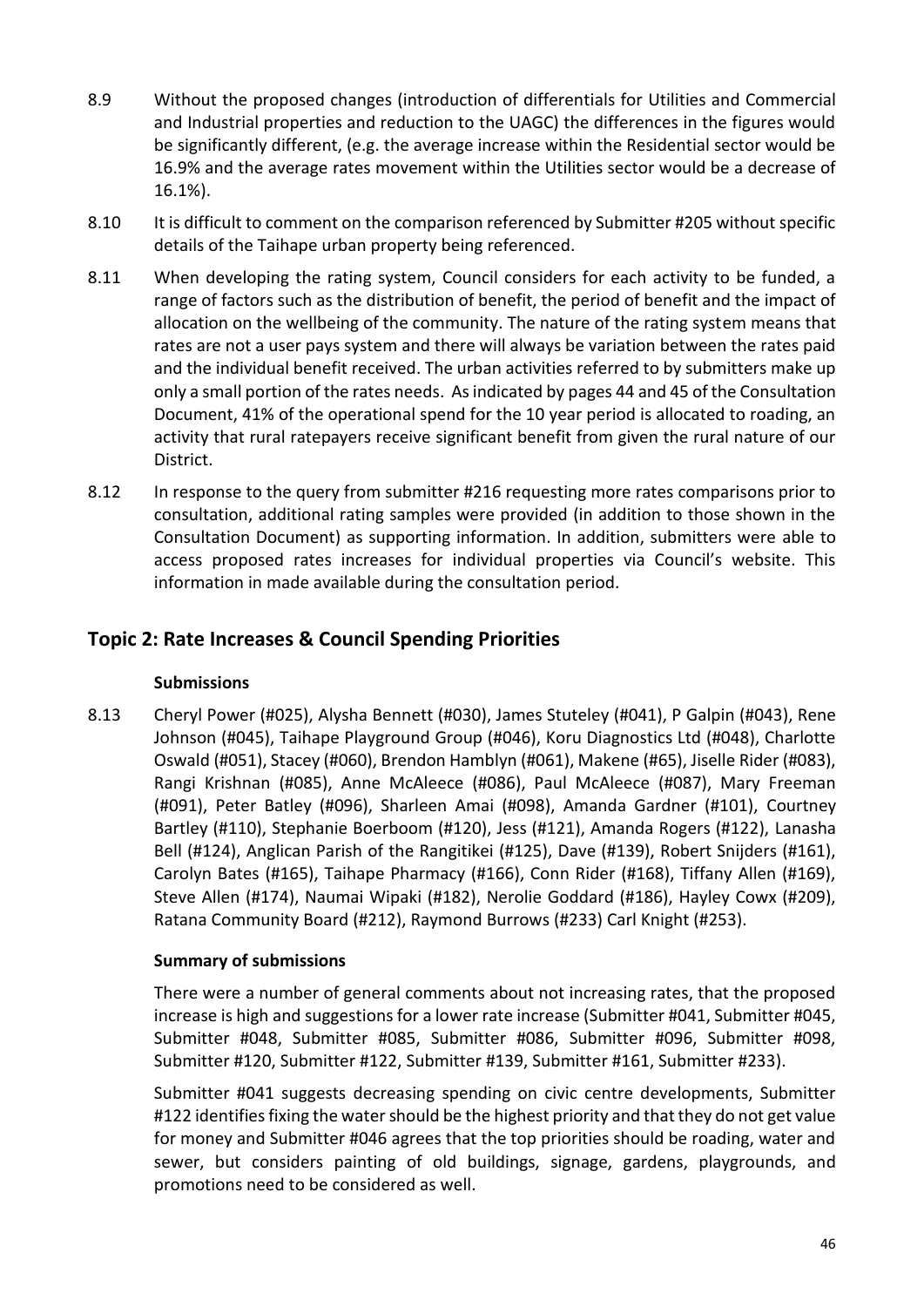A number of submitters identified concerns about the level of investment in Taihape in comparison to other areas such as Marton and Bulls and suggest that the rates in Taihape are the highest which is unfair (Submitter #030, Submitter #051, Submitter #166, Submitter #209).

A number of submitters questioned the proposed rates increase in relation to the COVID-19 pandemic, suggesting income of the community has been affected and Council should keep rates increases to a minimum. Some suggestions of cost savings were provided (Submitter #043, Submitter #060, Submitter #174, Submitter #121).

A number of submitters requested Council increase financial transparency or save money, and release salary information for employees (Submitter #061, Submitter #083, Submitter #168). Submitters #060 and #065 commented that staff should have pay cuts and there is an overspend on wages. Submitter #233 comments that there are too many salaried personnel.

Three submitters questioned whether certain situations would result in a rates decrease, property crash (Submitter #101), growing population (Submitter #182), property value decrease (Submitter #253).

Submitter #169 notes they are happy to pay higher rates to increase the attraction of the District as a place to live and increase the population. Supports clean water and creating more opportunities for work and activities.

A number of submitters raised concerns about affordability, particularly for fixed or low income households, and that income is not rising as fast (Submitter #085, Submitter #087, Submitter #091, Submitter #125, Submitter #165, Submitter #186, Submitter #212 Ratana Community).

Submitter #025 requests Council increase eligibility of rates rebates. This submitter suggests Council is wasting money on projects such as the amenities block and with waste going into the Papakai River.

Submitter #125 suggests cutting councillor salaries to match living wage or forestry or meat workers.

Submitter #110 questions what they get for their rates and asks where a number of services are that they consider should be provided given the amount they pay for rates. Examples provided include playgrounds, 24/7 recycling centre, kerbside rubbish, the new community centre. Submitter #124 also suggests they don't get value for money for their rates, and notes issues with the Marton water supply, lack of kerbside recycling and lack of a dog exercise area.

- 8.14 Seven comments were opposed to increasing rates. A key aspect of the rates increases is to obtain a balanced budget, with significant costs incurred from depreciation. Council has committed to an ongoing programme of funding operational efficiencies and will reduce operational spending by 2% in Year 1 of the Long Term Plan, with smaller efficiency gains in subsequent years.
- 8.15 Four submitters commented that Taihape rates are too high compared to other areas. The rating examples summarised in the Consultation Document appear to support this view. However, this is an anomaly because one of the Taihape properties included in the sample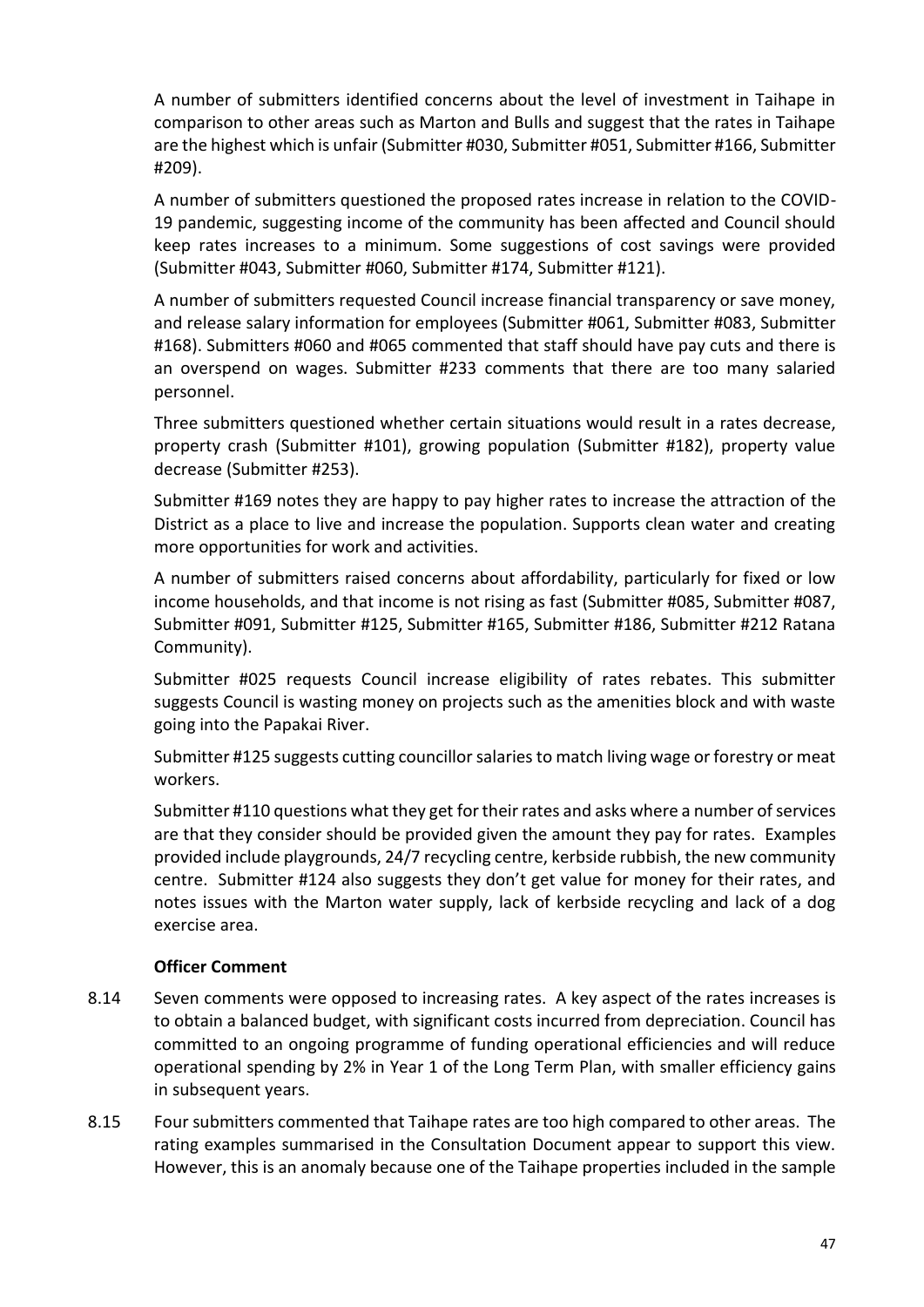incurred 2 lots of UAGC and other public good rates. If this property is excluded, the average rates for Taihape residential properties for 2021/22 is \$2,870.

- 8.16 The Long Term Plan proposes a range of projects that will benefit Taihape such as new consents for the wastewater treatment plant, renewals and upgrades for wastewater and water pipes, the upgrade to the Town Hall site, the amenities building and upgrade to the grandstand.
- 8.17 Seven comments raised the impact of COVID-19 and cost effectiveness of Council. Council has recognised these factors by reducing last year's rates increase and including significant operating cost reductions in its Long Term Plan budgets. One of these submitters requested greater transparency around Council spending, especially wages. Such information is available in our audited annual financial statements in the Annual Report (Note 26). During the 2020/21 financial year there has been an overspend on wages caused by required positions not having been included in the budget. This has been addressed when developing future budgets. It is unclear whether the comment relating to 'salaried personnel' refers to:
	- Staff being on a salary as opposed to being paid on an hourly rate; or
	- There being too many staff in general.
- 8.18 The level of staff is directly associated with the range and quality of services provided by Council. A reduction in staff numbers would therefore reduce the level of services provided by Council. The number of staff at Council operates through a lean but efficient philosophy, where efficiencies are maximised wherever possible.
- 8.19 Elected Member remuneration is set by the Remuneration Authority. The Authority sets remuneration of elected officials throughout the country. Individual councils are not able to change the remuneration set by the Authority.
- 8.20 Included within four other comments of note, were the following observations:
	- Recognition that a growing population means that existing ratepayers do not incur (on average) the overall rate increase, and
	- they are happy to pay higher rates to increase the attraction of the District as a place to live and increase the population. Supports clean water and creating more opportunities for work and activities.
- 8.21 Nine comments related to rates affordability. Rates affordability is carefully considered by Council when proposing an increase and will need to be considered further by Elected Members during deliberations.
- 8.22 Rates rebates are a partial refund on rates for homeowners on low incomes. The rates rebates are set by Central Government and cannot be altered by local government.

# **Topic 3: Proposed Approach to the UAGC and differentials**

## **Submissions**

8.23 Farina Brady (#031), Barbara Atkinson (#069), Turakina Community Committee (#104), Jan Peacock (#129), Raewyn Turner (#156), Malcom Leary (#164), Kim Duxfield (#179), Copeland Associates Architects (#183), Ruth Rainey (#184), Ainsley O'Connell (#193), Federated Farmers (#213), Rangitikei District Council Western Residents Group (#216), Edith Leary (#223), Frances Hodgson (#224), Winiata Marae (#226), Vincent M (#248).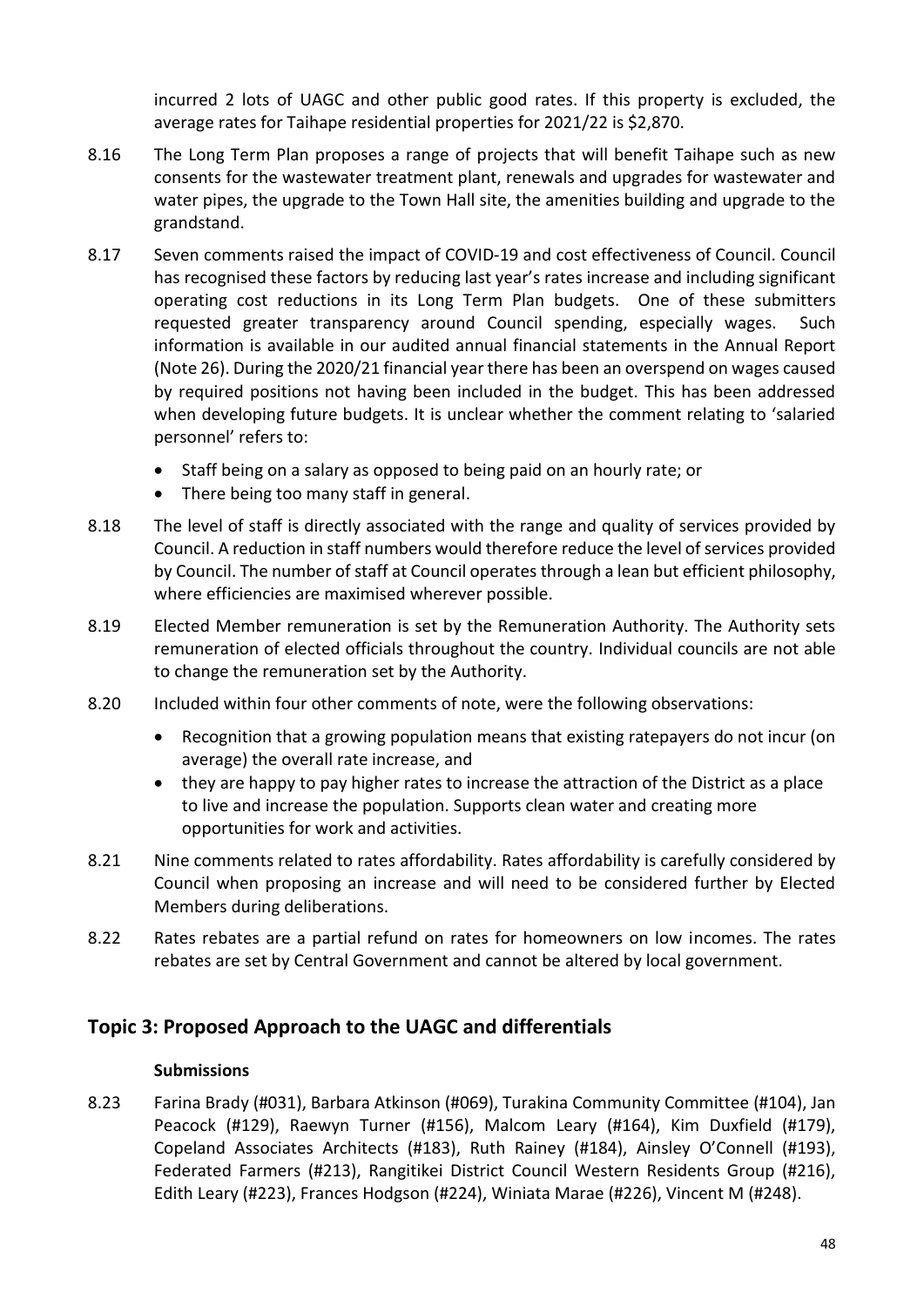### **Summary of submissions**

The following submitters provided comments supporting the proposed changes in relation to the equity of the rate burden and utilities paying more (Submitter #031, Submitter #069, Submitter #104, Submitter #164, Submitter #179, Submitter #183, Submitter #224, Submitter #248, Submitter #129, Submitter #156, Submitter #193, Submitter #223, Submitter #226)

A couple of submitters generally disagree with reducing the UAGC (Submitter #184, Submitter #223).

Submitter #213 considers the UAGC to be a fair way to rate for services that provide an equal benefit across all ratepayer groups. The submitter does not support the proposed reduction of the UAGC and raises concerns about the transparency in the financial information provided. The submitter does not consider the proposed differential appropriately smooth rates increases across properties. The submitter raises a number of questions about equity.

Submitter #216 requests the UAGC is increased to \$700 per SUIP and makes the consequential changes to the General Rate. The proposed changes to the UAGC are exacerbating rating increases for rural ratepayers.

## **Officer Comment**

- 8.24 General support for the proposed changes was noted by 11 submitters. These comments are noted and reflect the rationale for proposing the changes. Four submitters are opposed to the reduction in the UAGC and two agree with the reduction.
- 8.25 The nature of the UAGC is that all ratepayers pay 'the same for a range of services regardless of usage'. Some of the comments that disagree with the UAGC reduction focus on 'affordability', particularly for rural properties. Reducing the UAGC does have the effect of placing an increased rating burden on higher value properties. However, the changes proposed to the rating system (including the reduction in the UAGC) have been made to avoid extreme rate increases to many properties, particularly residential properties. These changes introduce a 'smoothing' of the rate increases across rating categories/properties.

# **Topic 4: Difficulty Understanding Proposed Changes**

#### **Submissions**

8.26 Candice (#014), Katerina Kupenga (#055), Sonja Maraku (#138), Ruby Ralph (#178), Gretta Mills (#221)

#### **Summary of submissions**

The submitters identified above identify they found it difficult to understand the proposed changes (Submitter #014, Submitter #055, Submitter #138, Submitter #178).

Submitter #221 notes Council's rationale for the proposed differential is unclear. Why have Commercial, Industrial and Utilities been targeted?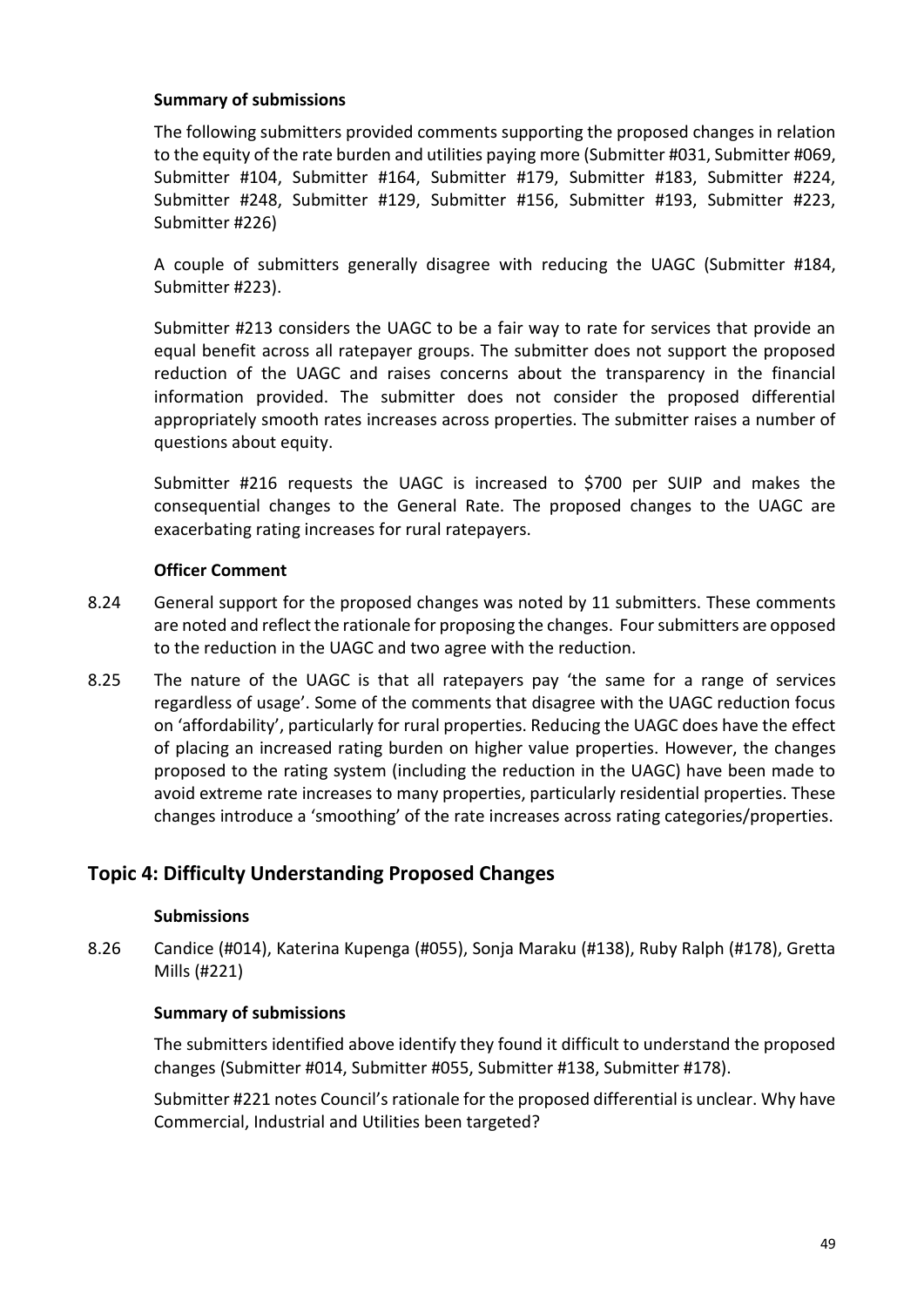### **Officer Comment**

- 8.27 Five submitters commented that they did not really fully understand the proposed changes, or the reason for the changes, to the rating system. The rating system is complex, with significant work undertaken on the Consultation Document to make the proposed changes as easy to understand as possible. Council officers will continue to work on communicating proposed changes in the most easy to understand method possible.
- 8.28 Commercial, Industrial and Utilities were targeted to smooth the proposed rate changes associated with the revaluation of the District that occurred in 2020.

# **Topic 5: Other Comments**

### **Submissions**

8.29 Laurine Stantiall (#056), Makere (#065), Opaea Marae (#076), Alan Ramsay (#089), Richard and Robin Peirce (#143), Interested Residents of Marton and Rangitikei (#211), Federated Farmers (#213), Robert Snijders (#161), Carolyn Kipling-Arthur (#236), Rangitikei District Council Western Residents Group (#216), Raymond Burrows (#233).

### **Summary of submissions**

Submitter #056 considers there is no need for change. Valuations fluctuate over time and the more residential housing there is the more money required for infrastructure, so residential rates should stay the same to enable these costs to be met.

Submitter #065 states people need houses and food.

Submitter #076 requests Council ensure those paying rates get equity support.

Submitter #089 states that fairness is the most important, with those that use the most paying the most.

Submitter #143 states it is important to ensure the system is fair. If it isn't fair to Koitiata residents and others like them who don't get many services for their rates, but pay town rates.

Submitter #161 suggests the rates increase and road maintenance is an indication Council is in fiscal trouble.

Submitter #211 is opposed to ratepayers paying 30% of road maintenance where roads are frequently used by heavy vehicles such as logging trucks.

Submitter #213 supports Council's proposal to introduce development contributions.

Submitter #236 states 'little steps'.

Submitter #216 suggest Council imposes a differential on the roading rate of 1.5 for forestry due to the impact forestry trucks are having on the roading network. This submitter also suggests Council amends capital values on a 3 year rolling basis to reduce peaks and troughs. Submitter #194 raised concerns about damage to roads from forestry.

Submitter #233 comments that local bodies accumulate more debt every year.

#### **Officer Comment**

8.30 These comments cover a wide range of sundry matters. Council has considered the majority of these when developing the proposed changes to the rating system.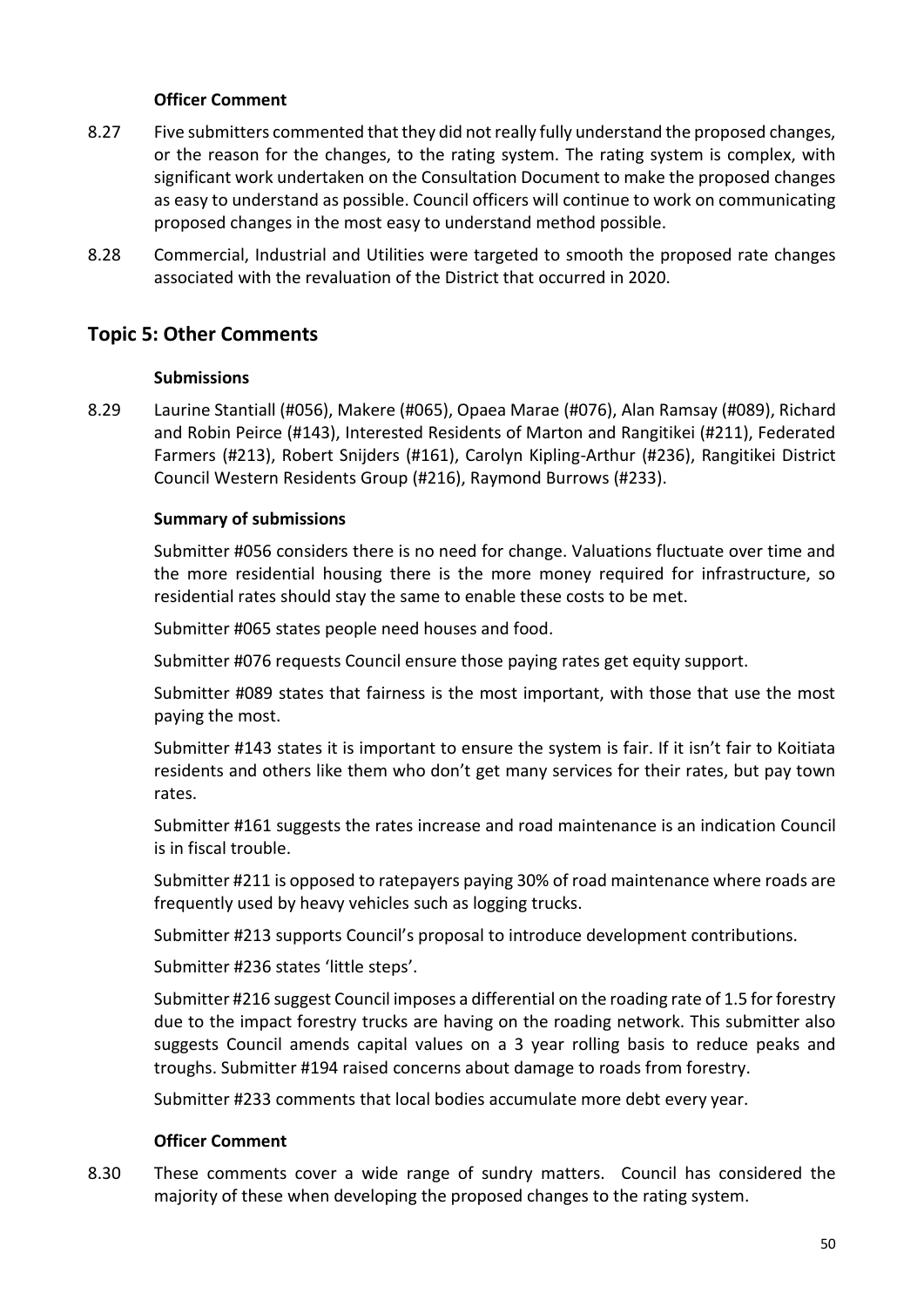- 8.31 In response to the comments from Submitter #161, Council has a strong fiscal position, with low levels of debt enabling Council to invest in the District's infrastructure. Rates increases are required to fund depreciation costs and achieve a balanced budget.
- 8.32 Council has not proposed the reintroduction of development contributions. Instead, Council intends on using developer agreements where necessary.
- 8.33 In response to the comments from submitter #211, Council is the road controlling authority for the Districts roads (excluding state highways). Council receives a Funding Assistance Rate from Waka Kotahi to assist with funding the network of 65% for 2021/22, 64% for 2022/23 and 63% from 2023/24.
- 8.34 Specific engagement with the forestry sector is needed to inform the potential implementation of a differential on forestry land.
- 8.35 In general, the debt levels of local authorities do increase each year. Council expects its current level of debt, which is currently at the same level it was at June 2019 and June 2020 (\$3m) to increase over the life of the 2021-31 Long Term Plan. Debt is often associated with spending on 'new assets' in the local government sector and is useful for ensuring people who benefit from the asset pay for it.

### **Decisions**

*That Council reduces the UAGC to \$500 from 01 July 2021.*

*That Council establishes rating differentials of 1.2 for the Commercial and Industrial sectors and 1.5 for the Utilities sector from 01 July 2021.*

*That Council continues its approach to engage with the forestry sector during 2021/22 to discuss the potential implementation of a differential on forestry land.*

In making these decisions Elected Members discussed the impact of the property revaluations on the redistribution of rates within the district for the upcoming rating year. There were mixed views on reducing the UAGC charge, with the majority of Elected Members in favour of the reduction.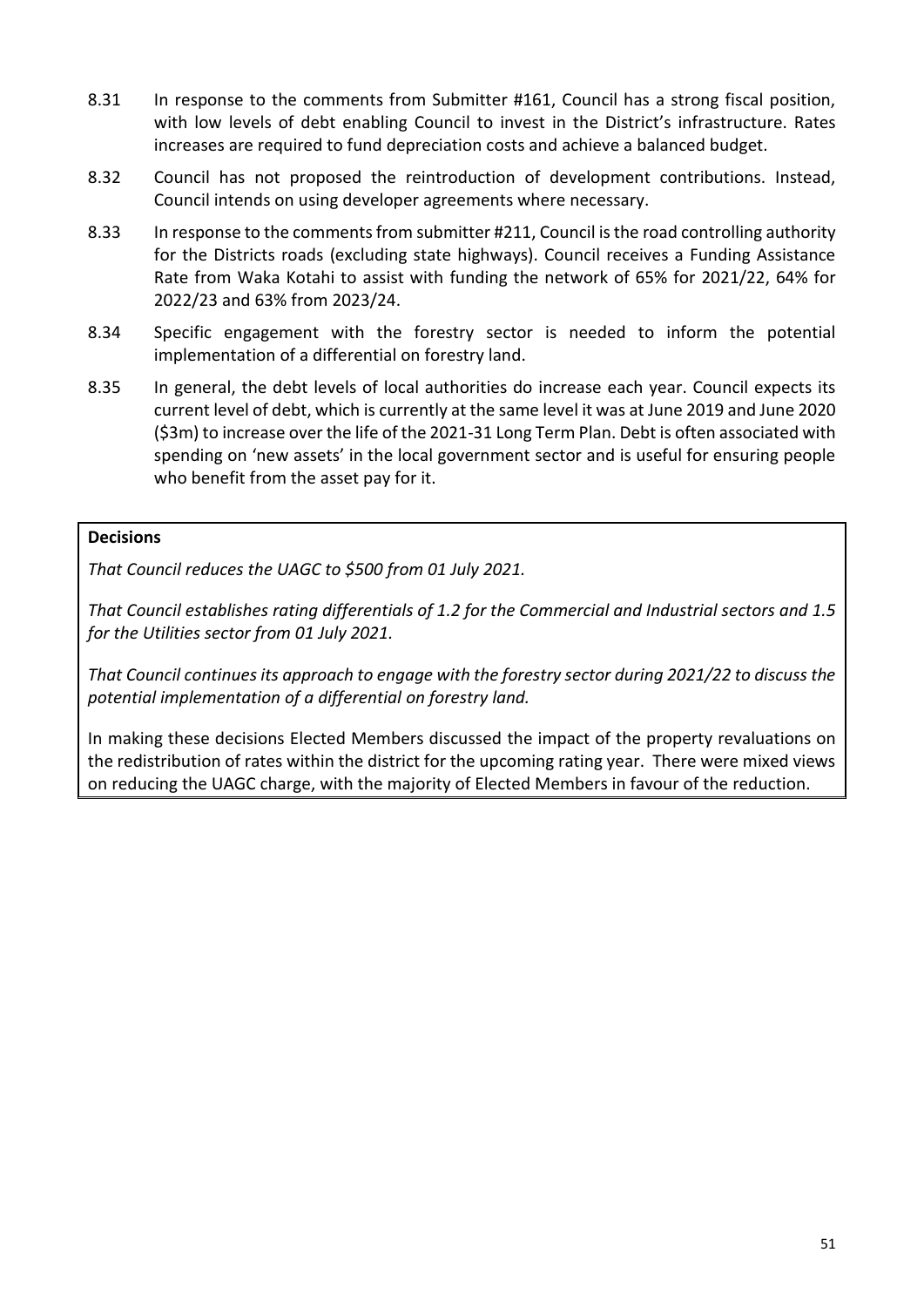# **9 Community and Leisure Assets**

| <b>Topic 1</b> | Libraries and Community Centres        |
|----------------|----------------------------------------|
| <b>Topic 2</b> | <b>Public Toilets</b>                  |
| Topic 3        | <b>Swimming Pools</b>                  |
| <b>Topic 4</b> | Koitiata Campground                    |
| <b>Topic 5</b> | <b>Marton Civic Centre</b>             |
| <b>Topic 6</b> | <b>Taihape Town Hall</b>               |
| <b>Topic 7</b> | <b>Community Housing</b>               |
| <b>Topic 8</b> | Community and Leisure Project Delivery |
| <b>Topic 9</b> | <b>Marton Memorial Hall</b>            |

# **Topic 1: Libraries and Community Centres**

#### **Submissions**

9.1 Lloryian Nordell (#011), Raewyn Turner (#156), Craig Whitton (#119) Robert Snijders (#161)

## **Summary of submissions**

Submitter #011 commented that Te Matapihi was difficult for wheelchair users.

Submitter #119 raises concerns about the Te Matapihi build process and the ability of Council to complete future large scale projects.

Submitter #156 acknowledges the lessons learnt from the Te Matapihi build but feels like two important learnings have been missed that being; listening to stakeholders, the people and locals whilst informing them. The submitter also commented on the future proofing of the space. Submitter #156 would also rather have library money spent on water issues.

Submitter #161 commented that the Te Matapihi project went terribly with the cost a considerable overspend.

Submitter #207 Would like to see booking numbers and the amount of people coming through the door at Te Matapihi made public. Submitter #207 also questions why the old information centre hasn't gone on the market yet.

## **Officer Comment**

9.2 It is important that Te Matapihi is accessible for the whole community. Officers have been investigating operational improvements for the building, including changes to make the space more accessible for wheelchair users. Officers will provide a report to Council (alongside further information on possible changing rooms) for consideration.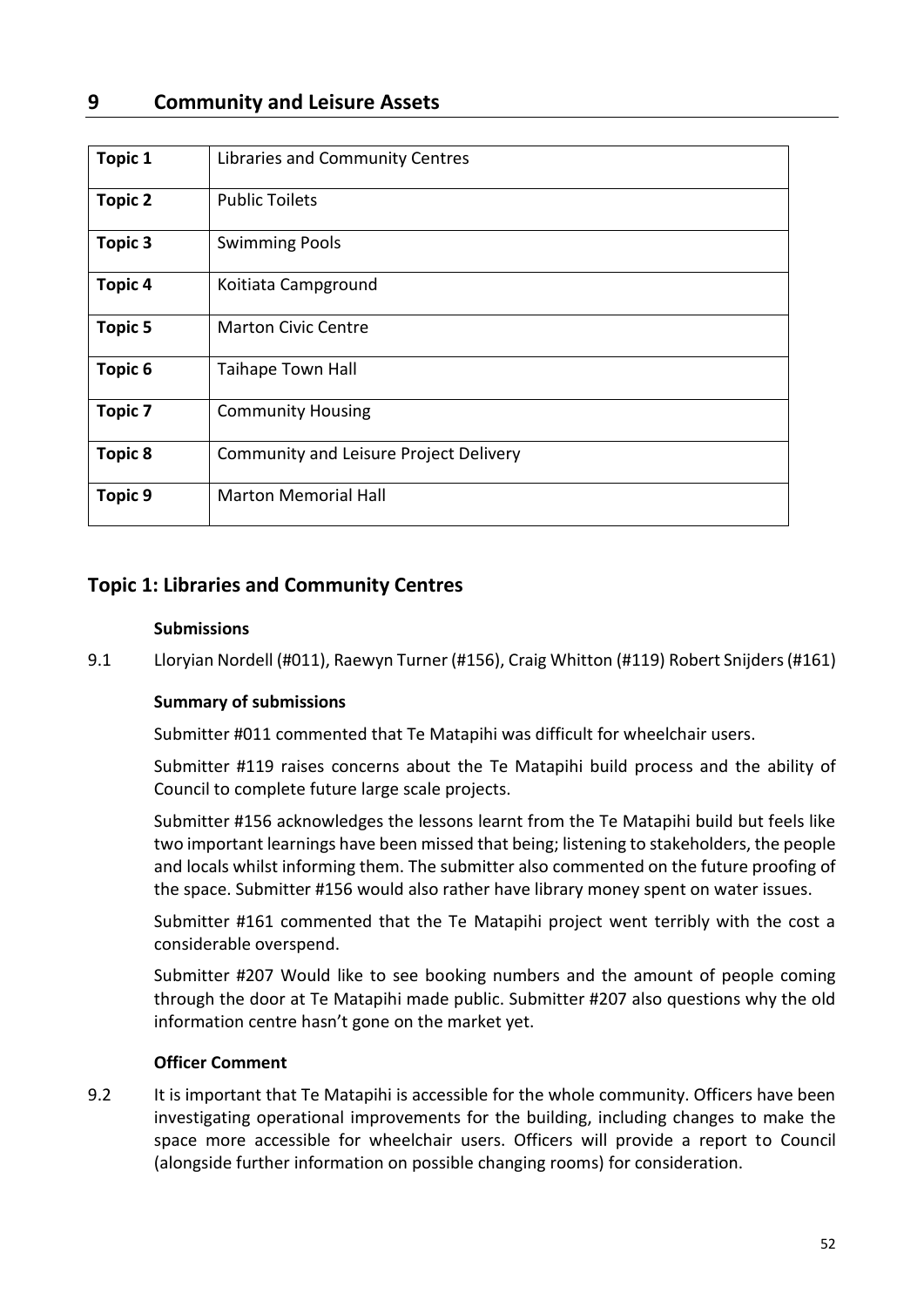- 9.3 To better understand the issues being faced by Submitter #011, Officers will request to meet them on-site to discuss. Following this conversation, options for improving accessibility will be explored.
- 9.4 The comments from Submitters #156 and #161 are noted. Council commissioned an independent review of the Bulls Community Centre project, have established a Project Management Office to improve project performance and reporting, and have implemented Institute of Directors governance training for some elected members.
- 9.5 The booking numbers for Te Matapihi are reported bi-monthly to the Policy/Planning Committee. Council is unable to track the number of users of the building as there are multiple entrances and users.
- 9.6 The old information centre is not yet on the market as the site is still being used for buses but is planned on being disposed once no longer required.

## **Action**

Officers will meet with Submitter #011 on-site to discuss required accessibility improvements for Te Matapihi.

## **Action**

Officers will provide a report to Council on proposed operational improvements for Te Matapihi, including accessibility improvements (alongside further consideration around changing rooms for the site).

# **Topic 2: Public Toilets**

# **Submissions**

9.7 Charlotte Fulton (#071), Turakina Community Committee (#104), Isabell Mary Strange (#199), Charlie Mete (#212).

## **Summary of submissions**

Submitter #071 commented that Bulls needs more toilets, specifically highlighting Walker Park as a location.

Submitter #104 requests new public toilets in Turakina.

Submitter #199 requests new 24/7 toilets in Taihape due to concerns about the existing toilets.

Submitter #212 would like Council to explore the possibility of building a toilet amenity block in Ratana.

# **Officer Comment**

9.8 Walker Park is a playground park located on State Highway 3 in Bulls. The playground is suitable for young children and is well used by both locals and travelling visitors. There is a shelter that encourages visitors to stop and picnic but there is no toilet on-site. The closest public toilet, at Rangitikei Junction, is approximately 365 metres away across the state highway. The cost for the facility at Follett Street was approximately \$187,000 including connecting services. Operating costs, including water, power, consumables and cleaning, would be in the vicinity of \$20,000 per year. If Council decides to invest in public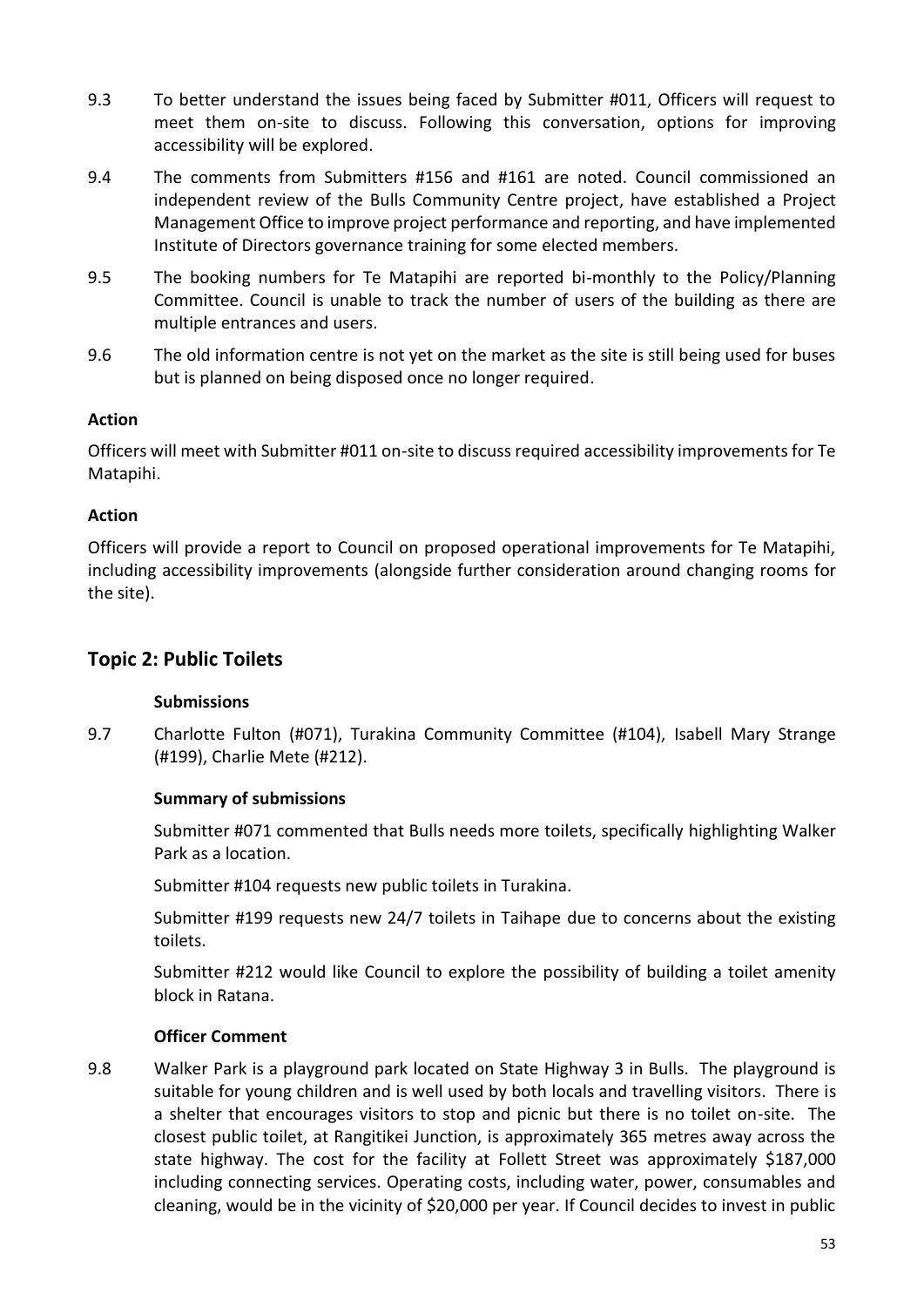toilets in this park, Officers recommend this work is scheduled for Year 2 of the Long Term Plan as there are a number of other public toilets scheduled for installation during Year 1.

- 9.9 New public toilets at Turakina are programmed for Year 1of the Long Term Plan. A sum of \$85,000 has been included for a single, dry-vault facility.
- 9.10 There are public toilets available at Ratana. Ratana Pa Communal Trustees are the landowners. Council currently pays for these toilets to be maintained as part of the Ratana Town Contract Council has with the Ratana Communal Board. However, these facilities are not opened on a regular basis and users need to collect a key from one of the dairies. An agreement may be able to be reached about regular, opening hours.
- 9.11 The concerns raised by Submitter #119 are noted. The Tui Street toilets in Taihape are open 24/7. There are no plans to open new 24/7 toilets in Taihape. Officers will investigate the Submitter's concerns about the toilets seats.

## **Action**

Officers will liaise with the Ratana Communal Board about regular opening hours of the public toilets in Ratana.

### **Action**

Officers will investigate the concerns raised by Submitter #119 about the toilet seats at the Tui Street public toilets in Taihape.

### **Decision**

Elected Members decided not to put in toilets at Walker Park, Bulls. In making this decision, Elected Members considered that there are existing toilets in close proximity to Walker Park (Rangitikei Junction and Te Matapihi.

# **Topic 3: Swimming Pools**

#### **Submissions**

9.12 Mason Te Huna (#128), Lauren (#130) Rober Snijders (#161), Hayley Cowx (#209).

## **Summary of submissions**

Submitter #128 commented that we should build some mean as pools.

Submitter #130 suggests there should be a swimming pool in Bulls.

Submitter #161 commented that pools are not open all year round and wifi proposal funds for Taihape should go into having them open.

Submitter #209 commented the Pool in Taihape is only open in summer.

#### **Officer Comment**

9.13 A recent review of swim centres demonstrated that there are "multiple choices of aquatic facilities and profiles for residents in the southern part of the Rangitikei District all within a 30-minute drive." Funding has been incorporated into the Long Term Plan for required renewals and funding to improve customer experience (e.g. signage, greenspaces and painting) for the facilities at Taihape and Marton.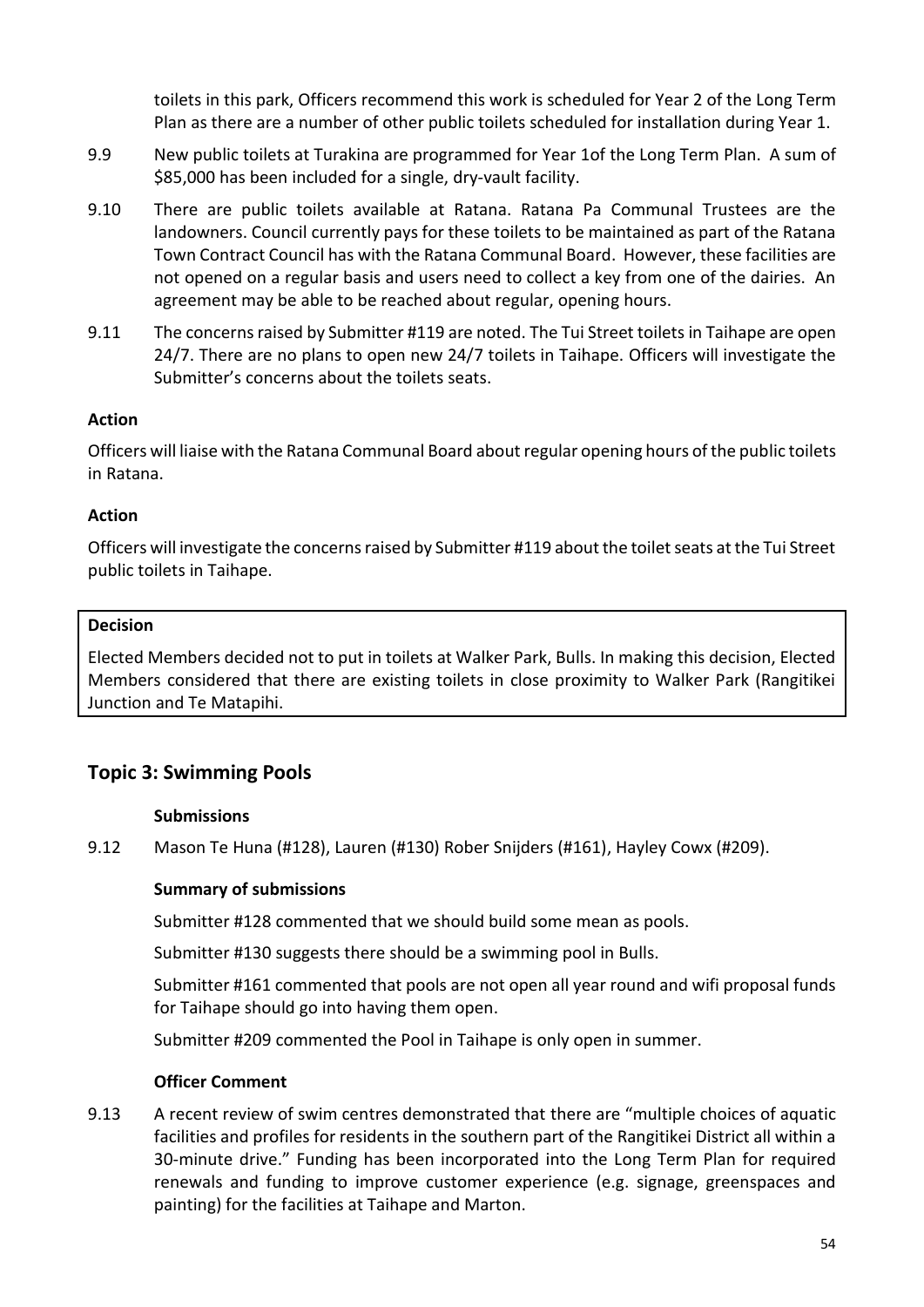- 9.14 The feasibly of opening the swim facilities all year round has been investigated in the past, but not progressed due to costs and usage statistics, which show that usage of the facility drops off as the weather cools down. Council will continue to monitor usage and reconsider the opening hours during Year 3.
- 9.15 The most likely to benefit from a swim centre facility in Bulls are school age swimmers and those without vehicle access. Bulls School currently uses the Marton Swim Centre (with Clifton School using the Marton Swim School once per year before swim champs). The funding required to build a new facility and the subsequent operational costs would be considerable compared with those who would receive the benefit.

# **Topic 4: Koitiata Campground**

## **Submissions**

9.16 Farina Brady (#008), Koitiata Residents Committee (#152).

### **Summary of submissions**

Submitter #008 requests Council relocate the campground, sell the land and put the money back into Koitiata (but keep the toilets). They note that the existing site is not large enough to meet increasing demand from visitors. They also request renovating the toilets in the campground and making them open to the public.

Submitter #152 requests the existing campground toilet facilities be increased to better cater for campers and visitors. The submitter identifies this project as a key priority for the Koitiata community.

## **Officer Comment**

- 9.17 Available space at Koitiata Campground has exceeded demand on a regular basis during the two to three week Christmas/New Year summer holiday period. At this time the camping area extends across the road to the reserve.
- 9.18 If Council wished to sell the current site and establish a new campground the new campground would be required to meet the Camping Ground Regulations (unless established as a 'Remote" Campground) and this would include footpaths, lighting, etc. There would also be costs associated with subdividing the current site to allow the toilets to remain. It is not clear if there would be demand for a site with a 24-hour public toilet in close proximity. Officers do not consider there is a need to relocate the campground.
- 9.19 The toilets and shower at the campground are available for public use. Officers agree with the submitters that this facility would benefit from upgrading. Officers would need to engage in further discussions with the campground caretaker and community to better understand the demand for additional toilets in the area.

## **Actions**

During 2021/22 Officers will investigate the requirements for the upgrading of the toilet and shower facility at the Koitiata Campground, including consideration of the need for additional toilets (in discussion with the campground caretaker and Koitiata Residents Committee). Funding required for the upgrade will be considered through the Annual Plan 2022/23 process.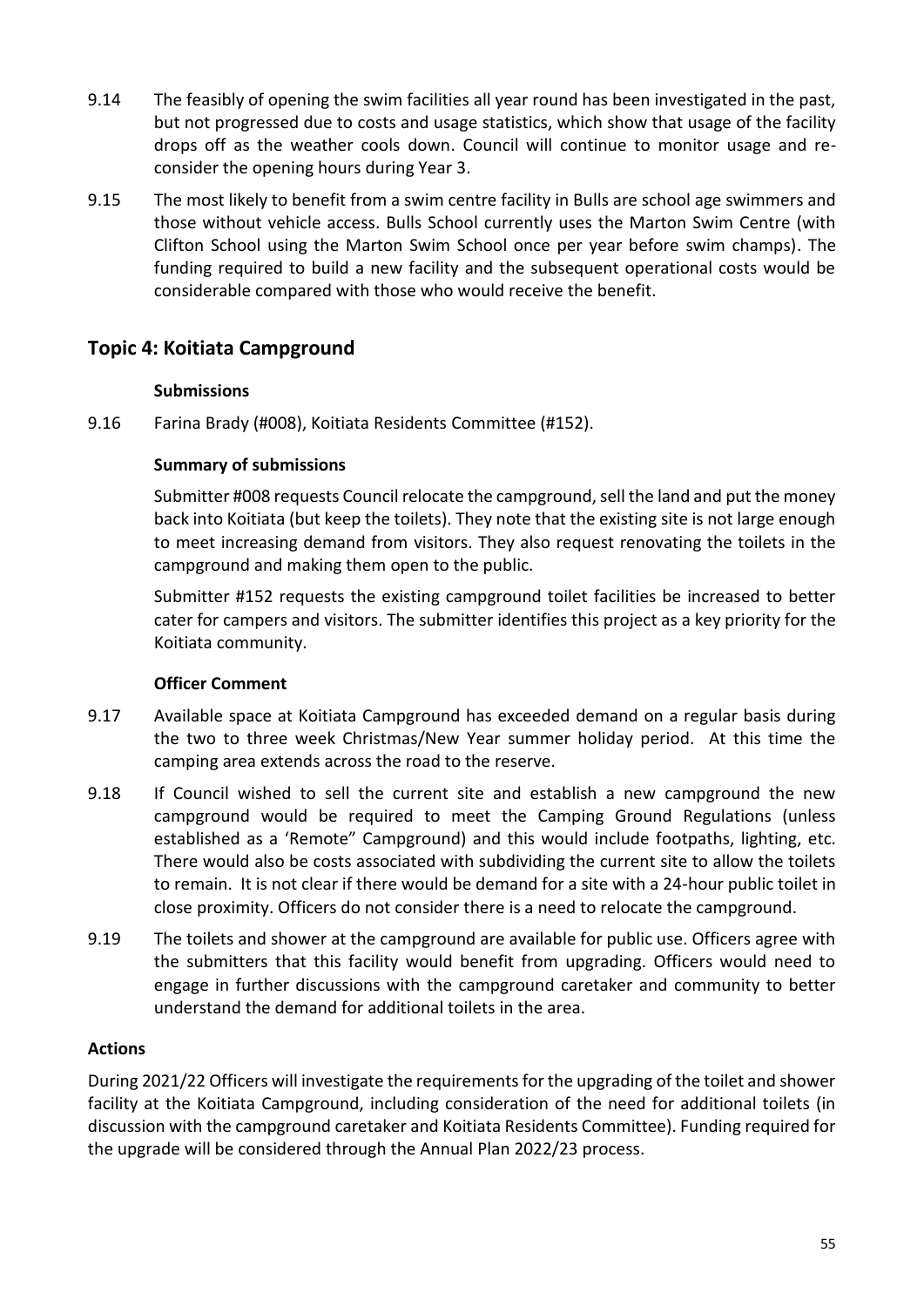# **Topic 5: Marton Civic Centre**

### **Submissions**

9.20 Mary Freeman (#091), Robert Snijders (#161), Carolyn Bates (#165), David Stuteley (#208) Interested Residents of Marton and Rangitikei (#211).

### **Summary of submissions**

Submitter #091 identifies the need for the Marton Civic Centre noting there is nothing wrong with the existing buildings.

Submitter #161 suggests Council should pause the proposal due to the reform of local government recently announced. The submitter suggests the sites could be better developed to incorporate housing at first floor level with alternative uses at ground floor level. The submitter references the need to look at other districts. The submitter also notes the existing Council building could be strengthened for much less than the proposed building in the town centre.

Submitter #165 notes that Council is proposing more consultation and questions how much longer it will take.

Submitter #208 comments that Council should be consulting on the Marton Civic Centre

Submitter #211 supports the development of Marton Civic Centre. They note little progress has been made on the project, it is important the costs are disclosed to the community and note their interest in participating in the further consultation process.

#### **Officer Comment**

- 9.21 The current Council office building in Marton does not comply with the New Building Standard (NBS) for a building of this purpose and doing nothing with this building is not an option for Council. All options for new, refurbished or strengthened buildings will be considered during the planning and consultation phases of the project. Council will be looking at the most cost-effective solution to achieve all the required outcomes with the new, refurbished or strengthened building. Community consultation on the Civic Centre is planned to begin in 2021.
- 9.22 Council is planning on undertaking separate consultation on the Marton Civic Centre during 2021.
- 9.23 The comments from submitter #211 are noted.

# **Topic 6: Taihape Town Hall**

#### **Submissions**

9.24 Taihape Drama Club (#196), David Stuteley (#208), Kim Douglas Welch (#235), Ian Rae (#254).

## **Summary of submissions**

Submitter #196 supports the retention of the town hall and notes that it is used by their drama club shows. The submitter requests the heating in the hall is investigated so that the space is usable throughout the whole year.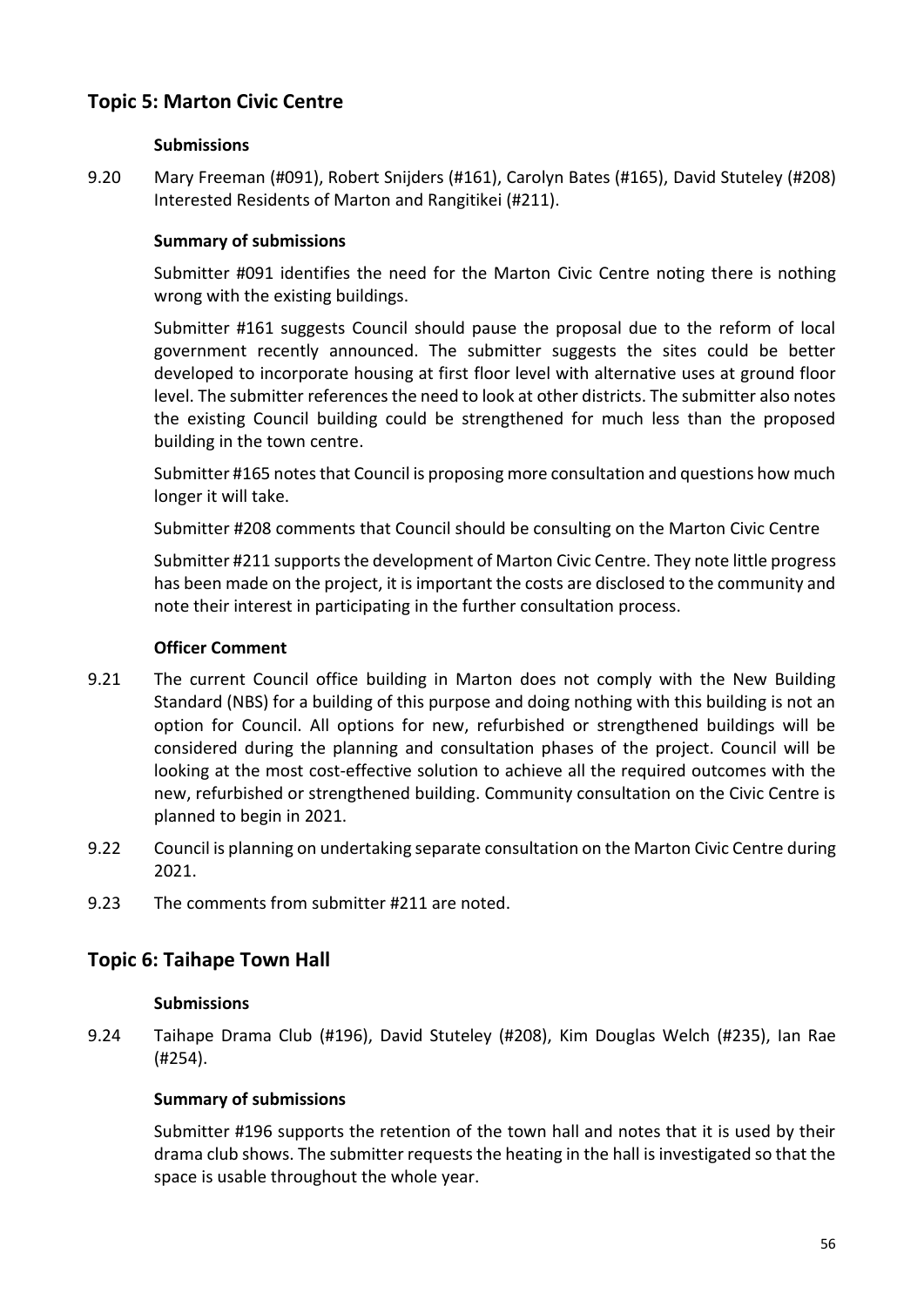Submitter #208 comments that Council should be consulting on the Taihape Civic Centre.

Submitter #235 would like to see the Taihape Town Hall retained, with the upgrade of the backstage facilities.

Submitter #254 requests the development of the Taihape Civic Centre is brought forward to the 2021/22 to run in parallel with Marton. This submitter considers Taihape should have the same priority as Marton and notes that Taihape has a more urgent need.

## **Officer Comment**

- 9.25 During the planning and consultation phase of the Taihape Town Hall project all possible future options will be considered, including retaining the current building. All communities in the District have the same priority with Council. Unfortunately, not enough resources are available to plan, consult and construct all the buildings at the same time. The only viable way is to program these projects one after the other.
- 9.26 Installation of heating in the Taihape Town Hall has been considered in the past, however, has not been progressed due to the cost (the cost was estimated to be over \$100,000). Officers would not recommend significant investment in the building until the planned redevelopment of the site occurs.

# **Topic 7: Community Housing**

## **Submissions**

9.27 Taihape Friendship Club (#093), Craig Whitton (#119), Debbie Bell (#136), Door of Hope Charitable Trust (Marton) (#148), , Interested Residents of Marton and Rangitikei (#211), Frances Hodgson (#224), Door of Hope Charitable Trust (#237), Door of Hope Charitable Trust (#238), Taihape Community Development Trust (#244).

# **Summary of submissions**

Submitter #136 notes that work needs to be done outside the pensioner flats to tidy them up and suggests the following; mark parking so that cars don't park over or near the entrance, fence from historic village to the bridge add judder bars and signs, chains by the entrance where the water is collected and lights and cameras on the park area.

Submitter #211 supports Council's proposal to upgrade community housing in 2021/22.

Submitter #148 requests that the Council consider whether a review, in collaboration with the submitter, is necessary for the outsourcing of the management of the community housing stock to them.

Submitter #119 suggests Council sells land to the private sector to building small apartments for community housing.

Submitter #093 would like Council to consider housing options for the elderly on a flat, sunny section close to the centre of town, with parking, in Taihape. The Submitter raises concerns about extra demand for housing for the elderly if the Matua Flats are sold. They suggest the following suitable sites:

- The former Women's Club site on Tui St.
- The Go-Bus site.
- The Bowling Club grounds.
- The Croquet Club grounds.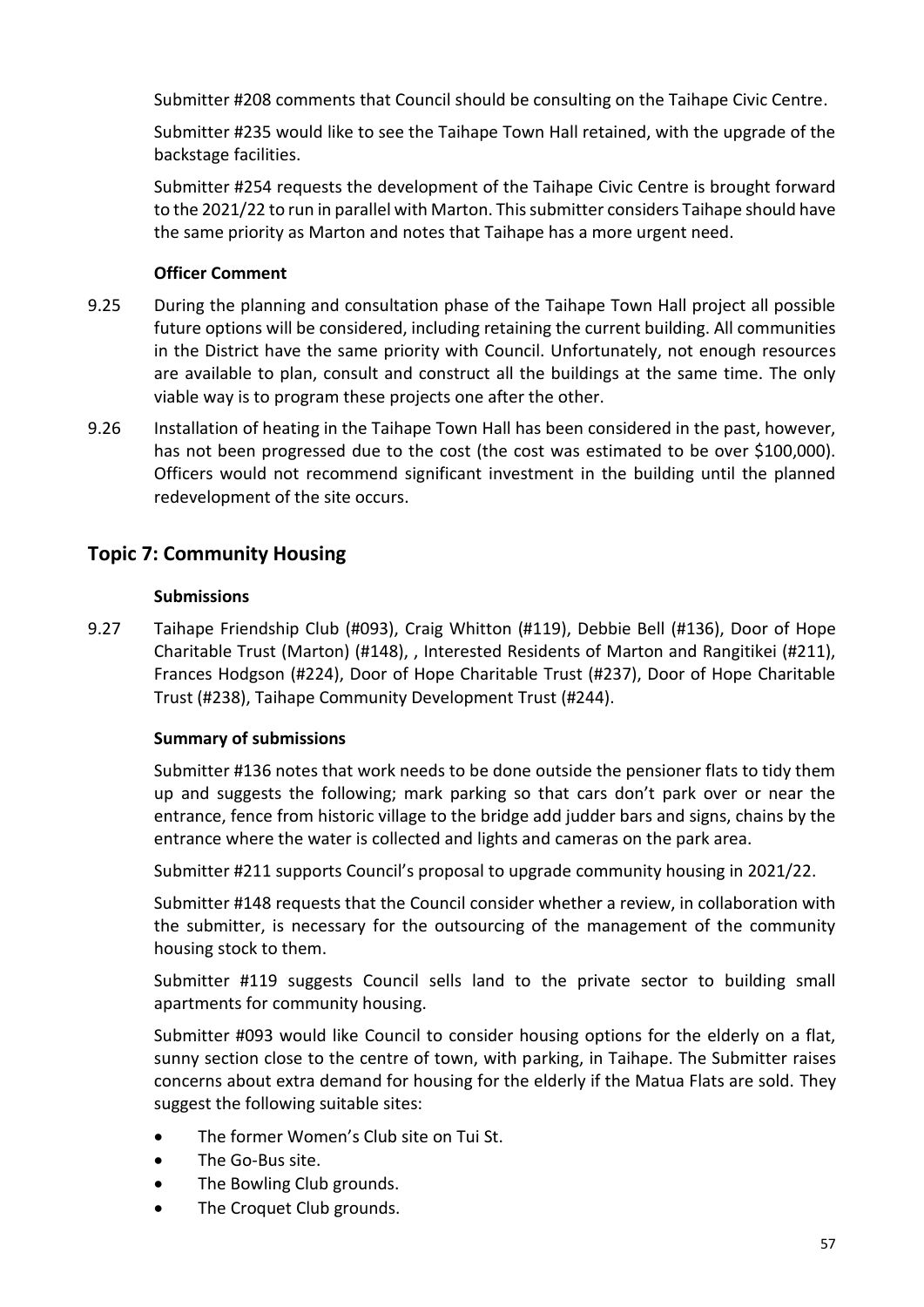- The dog run site.
- The old Kohanga Reo on Huia Street.
- Rebuilding TAS on its original site and using the present site for housing.
- If the Play Centre ceases to exist that site should be used for housing.

Submitter #237 requests that all suitable Council-administered land in Taihape be earmarked for social, community and retirement housing.

Submitter #238 requests that land considered surplus by Council be considered for social housing.

Submitter #224 wants Council to keep the old Women's Club land on Tui Street in Taihape and to build multiple housing units for senior citizens on it. Submitter #237 supports this request.

### **Officer Comment**

- 9.28 Council acknowledges the community support and need for social and community housing throughout the district (Submitters #211 and #244).
- 9.29 In the past triennium expressions of interest were sought from trusts and community organisations to take over the management of Council's community housing, but no agreement was reached as Council wanted to retain ownership of the asset. Officers would be open to discussing the management of community housing with the Door of Hope Charitable Trust (Rangitikei) and other interested parties (Submitters #148).
- 9.30 Over the past eight months Council Officers have actively supported the growth of new social housing providers in the district and will continue this role.
- 9.31 Council's Assets/Infrastructure Committee have recommended staff investigate the potential for community housing units at the 22 Tui Street site, either by Council or another provider, as well as the potential for selling the site. Council has no plans to develop community housing at Taihape Memorial Park, as it is working with park users for the redevelopment of recreation facilities. The other site identified by Submitter #093 are not in Council ownership.
- 9.32 Submitter #136 raises a number of maintenance requests associated with the Wellington Road flats. Funding has been included in years 1- 3 of the Long Term Plan in the community housing budget to improve parking. This work will be undertaken alongside the sealing of Cobber Kain Avenue.
- 9.33 When disposing of surplus property, Council will consider a range of options for the most appropriate future use of the site, including the potential for housing development.

#### **Action**

Council Officers will discuss the potential management of its community housing with Door of Hope Charitable Trust (Rangitikei).

# **Topic 8: Community and Leisure Project Delivery**

#### **Submissions**

9.34 Raewyn Turner (#156), Interested Residents of Marton and Rangitikei (#211).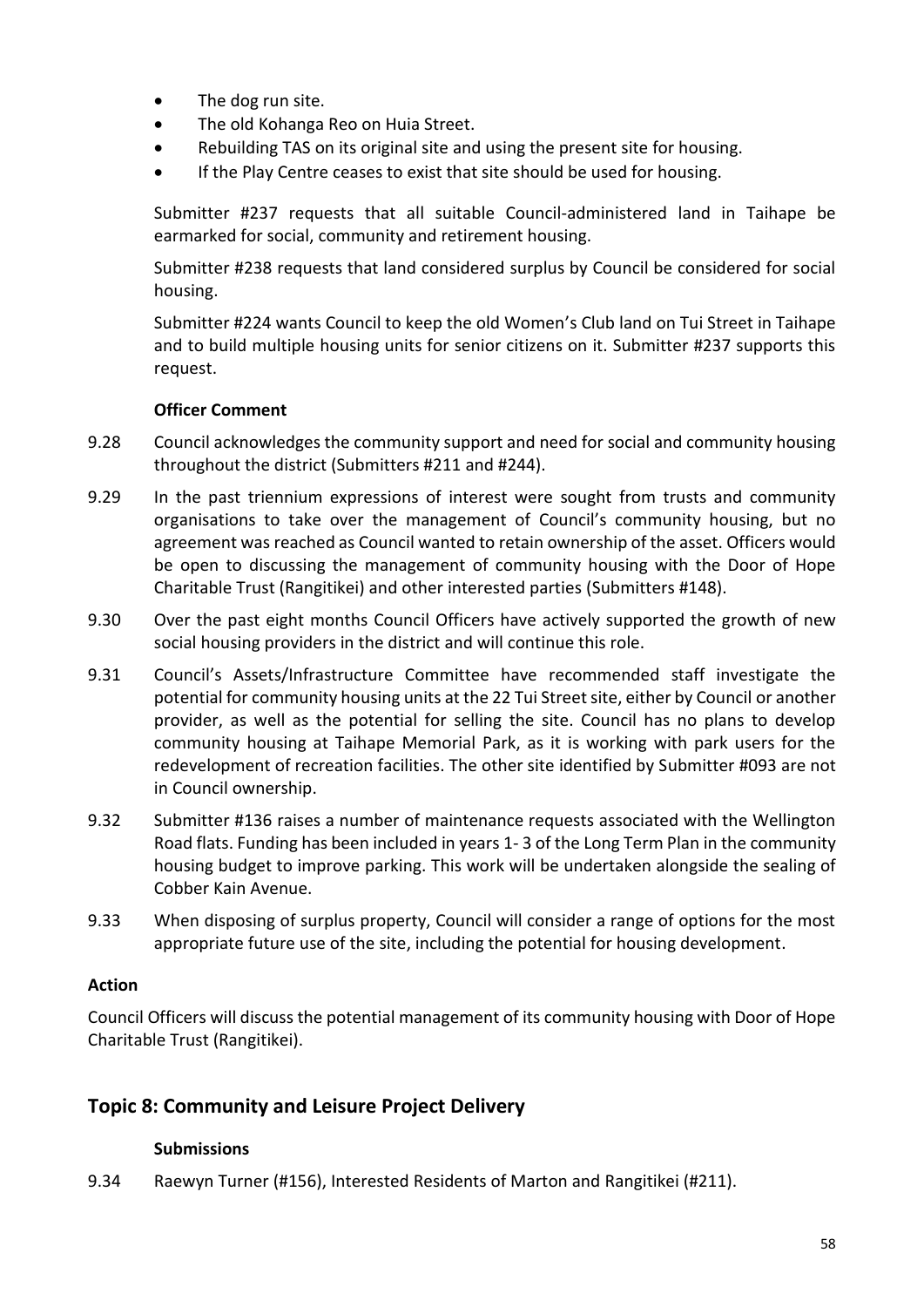### **Summary of submissions**

Submitter #156 suggests local resources should be used for new builds/strengthening with locals contributing ideas highlighting it would save money by not using companies outside the District. Submitter has offered their services to look over plans.

Submitter #211 notes Council's proposal to spend \$41.5m on Community and Leisure Assets over the next 10 years. The submitter suggests Council has a poor record of the management of these assets and questions Council's ability to deliver the proposed programme of works.

### **Officer Comment**

- 9.35 In the majority of Council tenders from 2021, a weighted criteria is included for local businesses to assist in recognising the value of engaging locals.
- 9.36 A large portion of the proposed \$41.5 million in the Long Term Plan budget is for the construction of the Marton and Taihape Civic buildings. Council has a dedicated Project Management Office which has the skills to deliver these two projects.

# **Topic 9: Marton Memorial Hall**

#### **Submissions**

9.37 Alan Buckendahl (#102).

### **Summary of submissions**

Submitter #102 requests upgraded heating be provided in the main hall. The submitter notes the hall is very cold during winter.

- 9.38 Stage 1 upgrades will be completed by September 2021, which included works funded by the Provincial Growth Fund. These works include; asbestos removal, painting inside the hall, some emergency egress improvements, a new roof and heating in the RSA room. Stage 2 scheduled for Year 1 of the Long Term Plan includes budgeted funding of \$750,000 of capital works for:
	- detailed seismic assessment;
	- anticipated bracing to improve seismic resilience;
	- further upgrades to meet emergency egress standards;
	- installation of accessible toilets; and
	- heating in the main hall.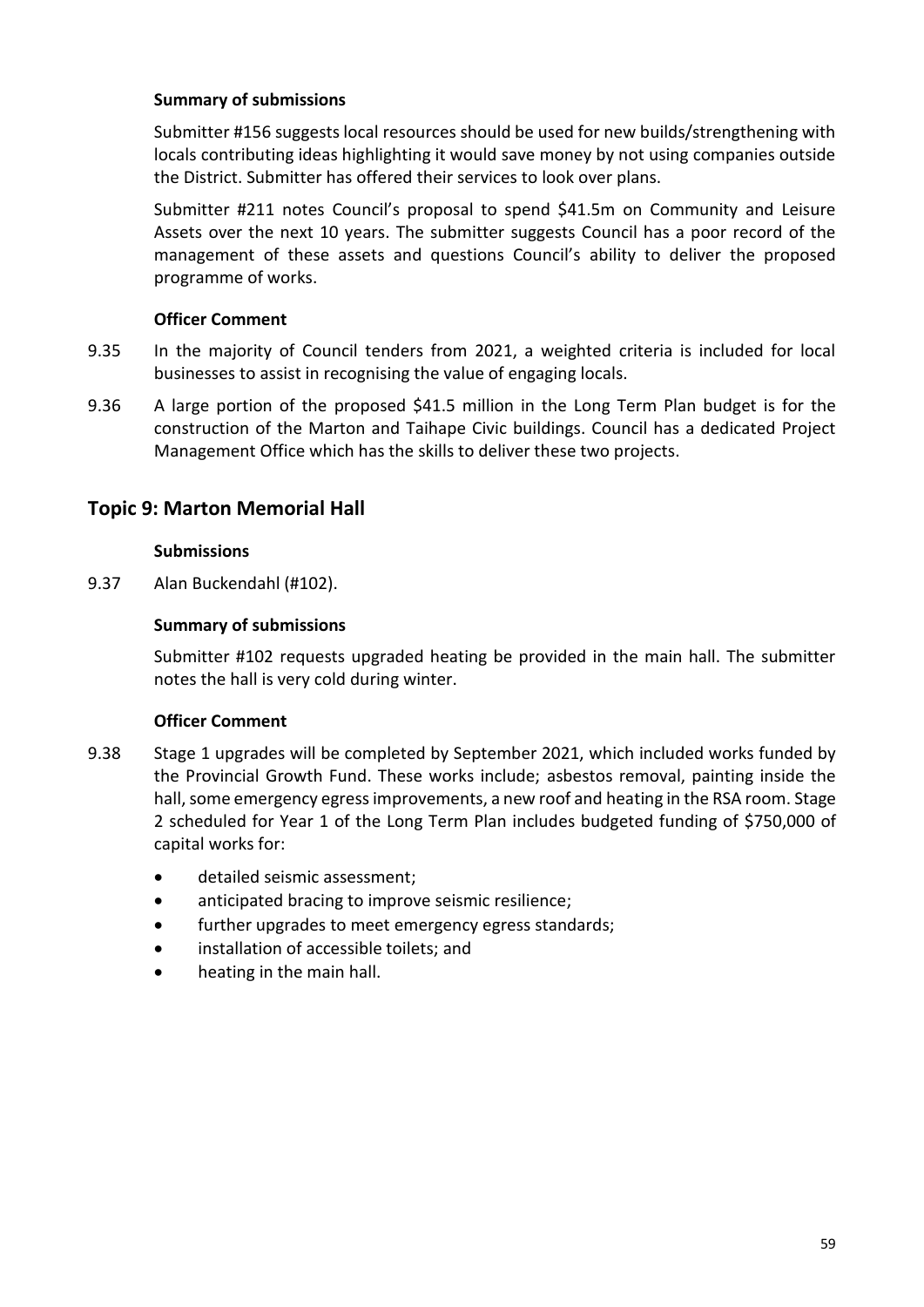# **10 Community Wellbeing**

| <b>Topic 1</b> | <b>Funding School Holiday Programmes</b> |
|----------------|------------------------------------------|
| <b>Topic 2</b> | <b>Active Communities</b>                |
| Topic 3        | <b>Swimming Safety</b>                   |
| <b>Topic 4</b> | Support for Vulnerable Communities       |
| Topic 5        | <b>Support for Community Groups</b>      |
| Topic 6        | <b>Impact Collective</b>                 |

## **Topic 1: Funding School Holiday Programmes**

#### **Submissions**

10.1 Christin Calkin (#126), Susan Whale (#225).

#### **Summary of submissions**

Submitter #126 and #225 commented that there should be more Council funded holiday programmes.

#### **Officer Comment**

10.2 Council's libraries provide free holiday programmes and activities that are suitable for ages 5-13. In addition, the Youth Development Framework 2021-2024 aims to provide 'Year-Round Events and Holiday Programmes', however, the implementation of such is dependent on partnerships with external agencies and successful external funding applications.

# **Topic 2: Active Communities**

**Submissions**

10.3 Sport Manawatu (#088).

# **Summary of submissions**

Submitter #088 urges Council to give consideration through its numerous roles and services as to how Council can create playful communities. The Submitter acknowledges the opening of Te Āhuru Mōwai. The Submitter signals that there are opportunities for their sector to offset issues experienced by growth increases and final restrictions. The submitter comments there must continue to be investment in facilities to meet population growth. The Submitter comments that Sport Manawatu is well placed to support community activations in partnership with Council. The submitter would like Council to:

• Become a signatory to the proposed Implementation Plan MoU, which outlines key priority projects for the region.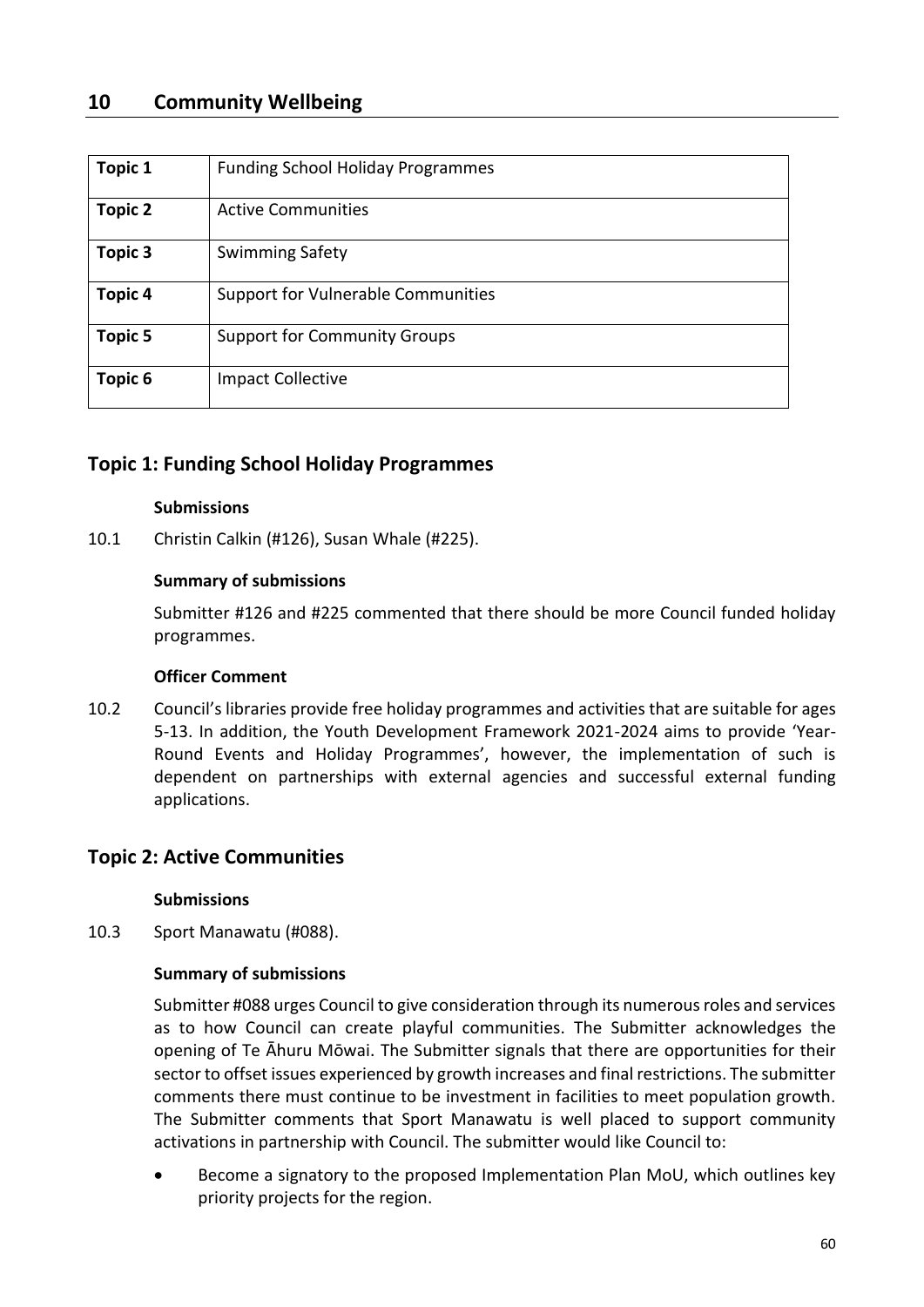- The submitter has would like financial support of \$3,339 annually for the leadership and coordination role.
- Continue to support Regional Sport Facility Plan outcomes by committing a representative on the steering group.

## **Officer Comment**

- 10.4 Council to date has seen value in supporting the Regional Sport Facility Plan including financially, in development of the Strategy and Implementation Plan and with a representative on the steering group, currently the Community Development Manager. Council signed the MoU and contributed funding for the development of the Regional Sport Facilities Plan for the region in 2019.
- 10.5 With further community led development, of various scale, being expressed by the residents, it is the Officer's recommendation that Council continue to support both financially and with a representative on the steering group recognising Sport Manawatu as a key partner for successful projects.

### **Decisions**

*That Council becomes a signatory on the proposed Regional Sport Facilities Implementation Plan Memorandum of Understanding (MoU).* 

*That Council financially contributes \$3,399 annually for the Regional Sport Facility Plan leadership and coordination role.* 

In making these decisions Elected Members noted the importance of working regionally.

# **Topic 3: Swimming safety**

## **Submissions**

10.6 Water Safety New Zealand (#218).

## **Summary of submissions**

Submitter #218 highlighted the cost of preventable drownings in New Zealand and would like to draw Council's attention to water safety and the relevance of the well-beings in relation to the four well-beings, with the need of more awareness of Māori water safety issues. The submitter would like to work with Council to;

- Increase Council's approach for reducing drowning fatalities and improving water safety awareness.
- Ensure Council considers water safety as a key component of community wellbeing
- Continue investing in waste safety and drowning prevention activities
- Continue to work with Council on these issues and expanding awareness of Māori water safety issues.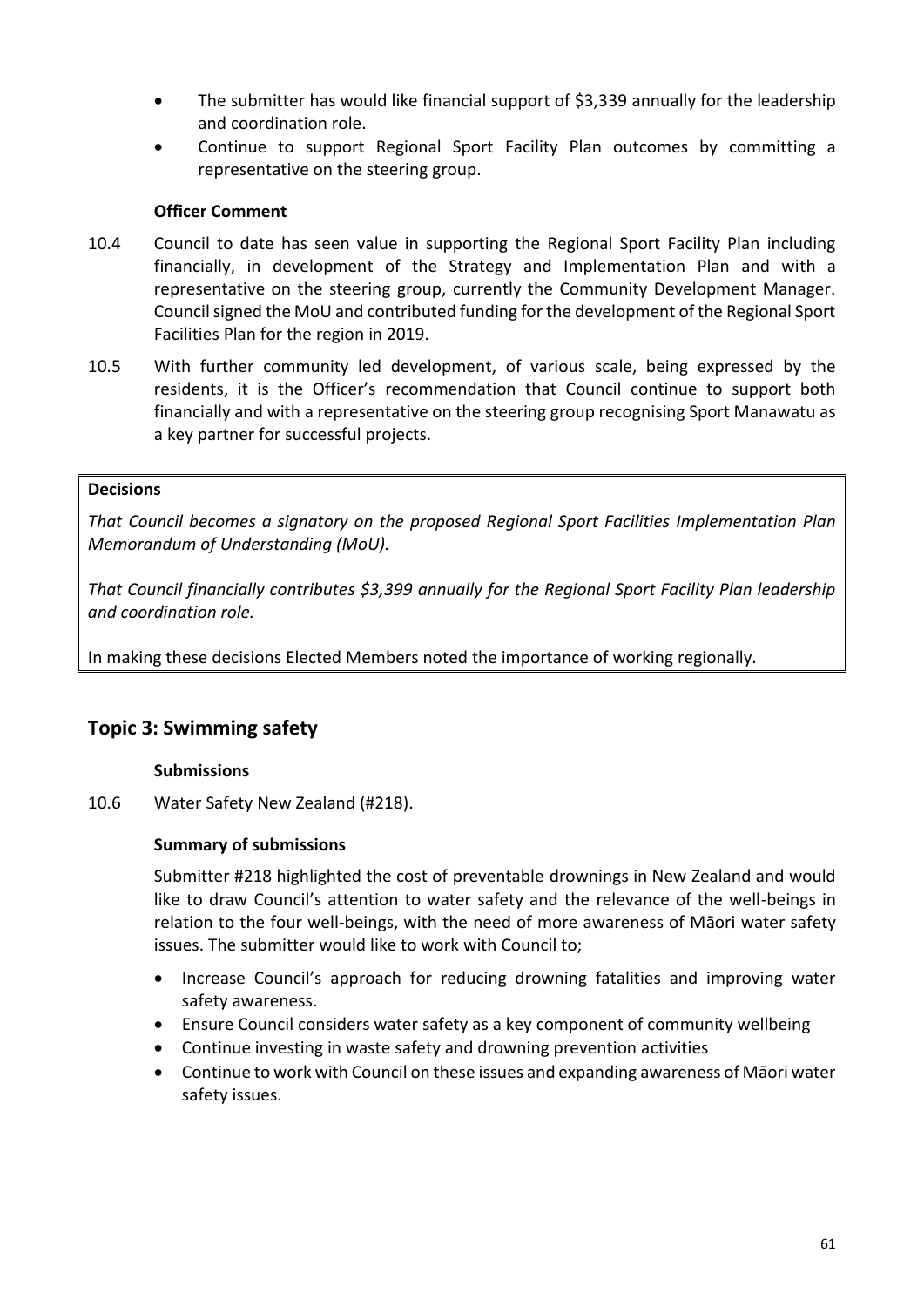## **Officer Comment**

- 10.7 Council has contributed to addressing the need for drowning prevention through the Swim 4 All Programme since 2011. Currently, this programme provides children subsided access to swimming lessons and experiences by:
	- Waiving pool entry fees for ANY child /teen 5-18 years entering the pool for swimming lessons, whether part of the organised school programme or not.
	- Waiving pool entry fees for ANY child aged 0-5 years AND their carer, whether they are attending a swim lesson or not.
	- Officers also seek external funding to subsidise the transport costs our schools incur in getting the children poolside to access the waived entry of a Council owned pool in either Marton or Taihape.
- 10.8 To support the programme, current pool operators reduced the swim lesson to \$4 per child in both Marton and Taihape.

### **Actions**

10.9 The Community Development Manager will make contact with the submitter and explore opportunities for collaboration on the Swim 4 All programme.

## **Topic 4: Support for Vulnerable Communities**

#### **Submissions**

10.10 Randall Moorhouse (#246).

#### **Summary of submissions**

Submitter #246 suggests there is no focus on the most vulnerable people in our community and how we can help them.

#### **Officer Comment**

- 10.11 Council's Strategic Vision 2050 states the Council will actively help those who are vulnerable with supporting actions plan deliverables including:
	- Partner with health and wellbeing agencies to work collaboratively and to leverage off group power.
	- Work with police and community groups to increase security in our towns.
	- Facilitate social service and health agencies to utilise community facilities for health and welfare checks.

# **Topic 5: Support for Community Groups**

#### **Submissions**

10.12 Marton Community Patrol (#157), Taihape Drama Club (#196), Taihape Neighbourhood Support (#007/#215).

## **Summary of submissions**

Submitter #157 is requesting \$2,500 for Marton Community Patrol to meet the needs of the community for times when there are minimal police (during court duties) and covering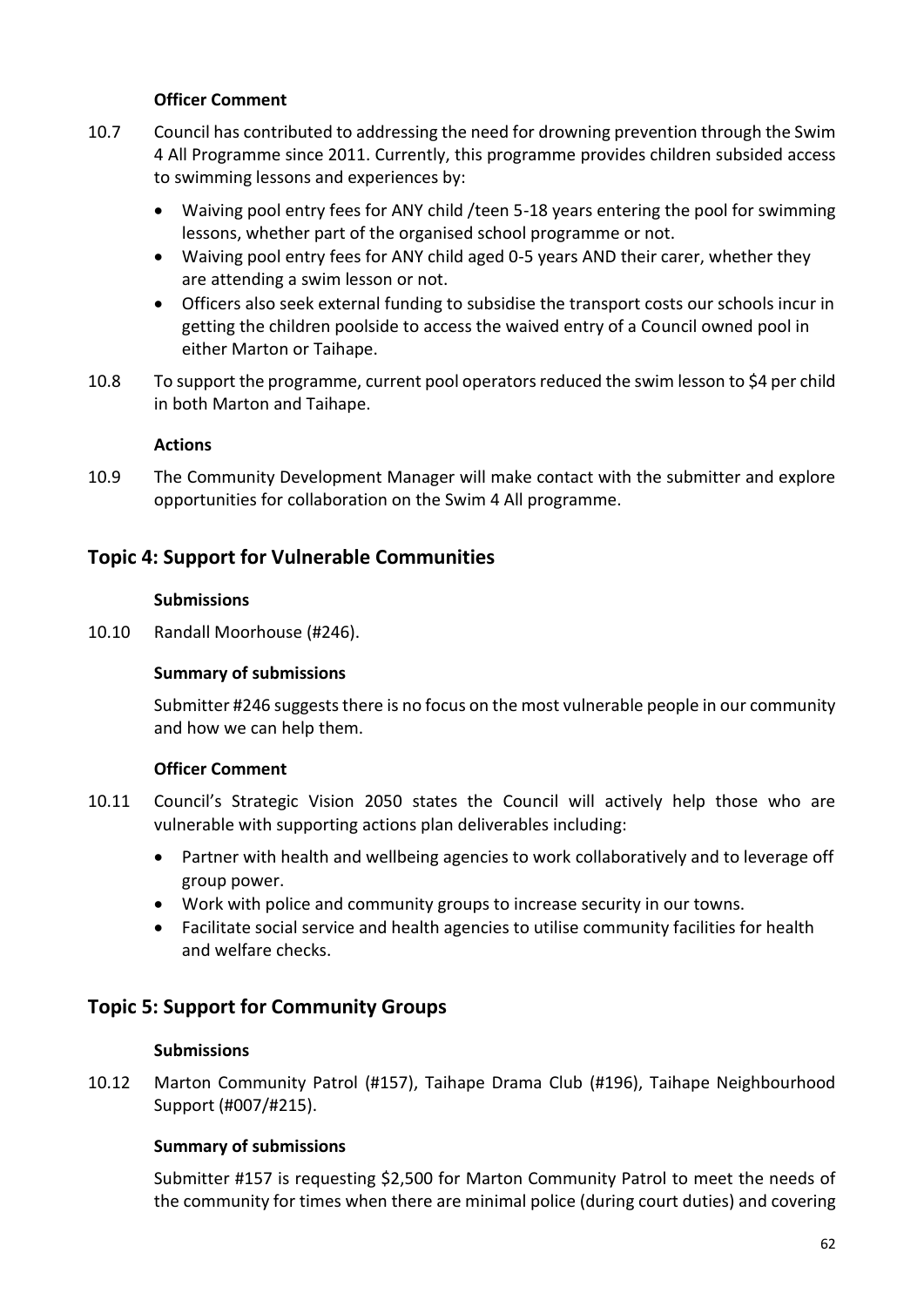rural areas. They currently work in conjunction with police. They receive up to \$40 for petrol from local businesses. Other costs are uniforms, training and safety equipment.

Submitter #196 wants more support from Council through grants to keep the Taihape Drama Club running. The support Council gave during the pandemic was appreciated.

Submitter #007/#215 requests \$5,000 - \$10,000 to support the Taihape Neighbourhood Support Group. The money would be used for a part-time coordinator, mileage, conference fees, printing and phone. Taihape Police provide office space, postage and some copying. Their aim is to make streets, homes, neighbourhoods and communities safer. The groups current workplan focuses on awareness and distribution of information, including a promotion of neighbourly behaviour. Local neighbourhood support groups are financially supported by 39% of councils in New Zealand, including several in our region.

## **Officer Comment**

- 10.13 Council does not currently provide direct funding to the Marton Community Patrol, Taihape Drama Club or Taihape Neighbourhood Support.
- 10.14 Taihape Neighbourhood Support applied for and received \$4,220.00 through Councils Round 2 of the Community Initiatives Fund in 2019/2020. The organisation has also received funding from the Small Project Grant to contribute towards purchasing a laptop (\$383.35). Whilst the organisation has received funding through these channels previously it does not mean that they are guaranteed to get this again or to this amount. Officers note that Taihape Neighbourhood Support are active participants in community resilience helping in Civil Defence Emergencies.
- 10.15 Council currently funds community organisations through the grants schemes such as Community Initiatives Fund, and through the Memorandum of Understanding Partner Organisations. The Community Initiatives Fund is a contestable fund that is intended to support community-based projects in the District that develop community cohesion and community resilience. The fund generally provides grants of up to a maximum of \$2,500 for any project in any one financial year. The MoU Partner Organisations are funded to deliver a range of projects, particularly events, welcome packs and community newsletters.

#### **Decisions**

*That Council does not contribute \$2,500 to Marton Community Patrol.*

*That Council does not contribute to Taihape Neighbourhood Support.*

In making these decisions, Elected Members noted the appropriate place for this request is through the Community Initiatives Fund. More information on this fund is available on Council's website.

# **Topic 6: Impact Collective**

## **Submissions**

10.16 Impact Collective Rangitikei, Ruapehu, South Taranaki and Whanganui (#140).

## **Summary of submissions**

Submitter #140 comments that the Impact Collectives purpose is to regenerate the economy within a thriving community that creates wellbeing and are working with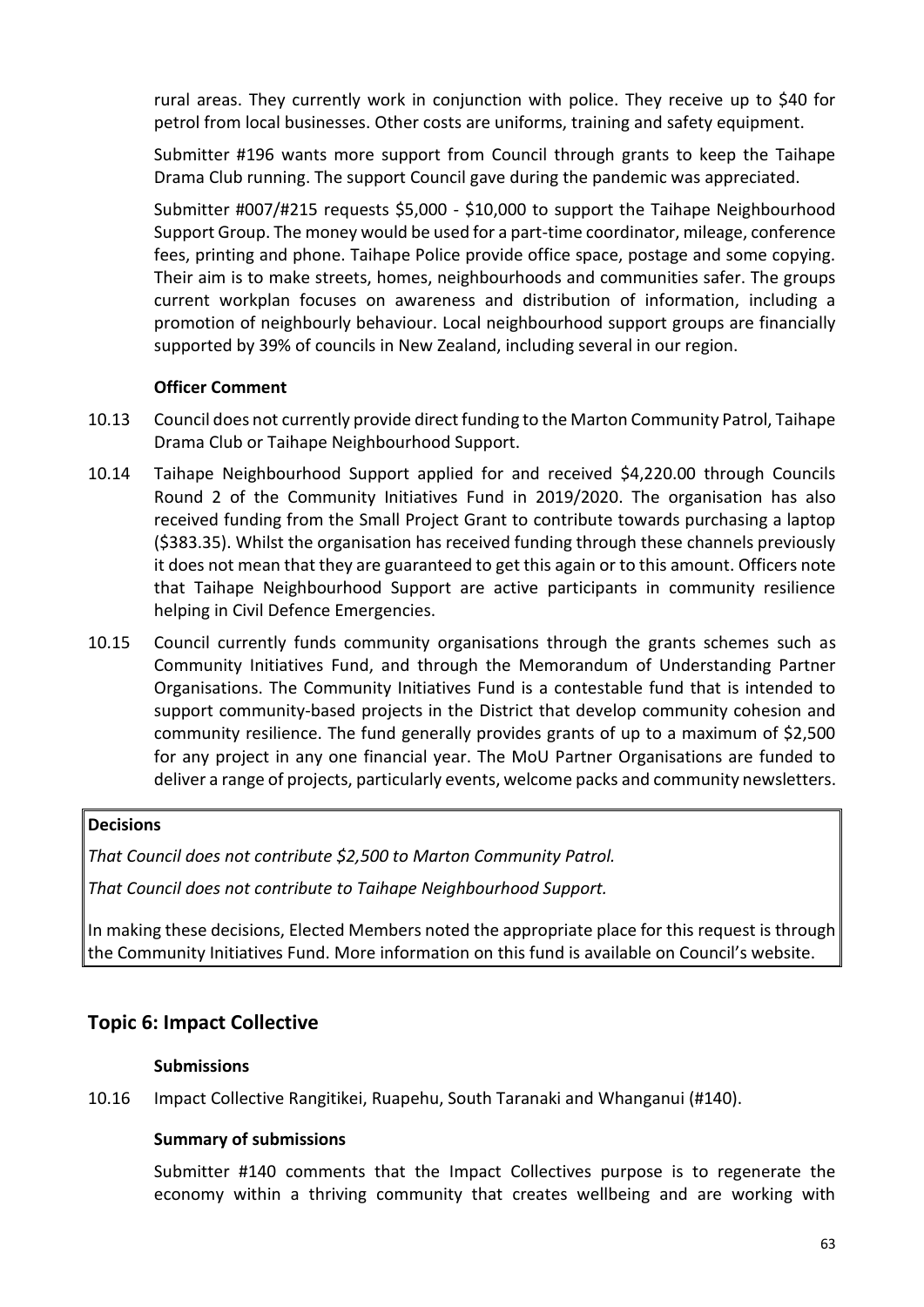organisations across the Region to achieve this. The submitter comments that an Impact Collective Operational Team are being formed to work with communities to baseline a rohe wide Community Well-being and Equity Profile. The submitter comments that Iwi would be involved at all levels. The submitter is seeking the following from Council:

- A commitment from Council to participate in the Impact Collective Rangitikei, Ruapehu, South Taranaki and Whanganui.
- Through the commitment, Council provides a signatory to the Impact Collective who would participate as a trust board member on behalf of Council and as a member of the Impact Collective Governance Leadership Team.
- Consideration about a financial contribution towards operational costs. Annual costs are expected to be \$600,000 which is covered by the WDHB and MSD. Either direct funding of approximately \$50,000 per annum, or contributions through workforce, infrastructure or facilities are requested.

## **Officer Comment**

10.17 The Council are committed to community well-being and support a number of different groups and organisations, with even more emphasis on partnering post COVID-19. Council's Chief Executive has contributed to the steering group of the initiative since inception, along with the Chief Executives and/or Senior Executives of Whanganui DHB, Ministry of Social Development, Whanganui District Council, Ruapehu District Council, and NZ Police. This initiative complements Council's work on social well beings and improves commitment to prospering communities in our District.

#### **Decisions**

*That Council commits to participate in the Impact Collective Rangitikei, Ruapehu, South Taranaki and Whanganui.*

*That Council provides a signatory to the Impact Collective Rangitikei, Ruapehu, South Taranaki and Whanganui who would participate on behalf of Council as a trust board member and as a member of the Impact Collective Governance Leadership Team.* 

*That Council contributes \$5,000 per annum (from Year 1 of the LTP) and Officers investigate what non-financial contributions can be made to the Impact Collective Rangitikei, Ruapehu, South Taranaki and Whanganui.*

In making these decisions Elected Members noted the importance of being part of the collective and the need to commit for more than just one year.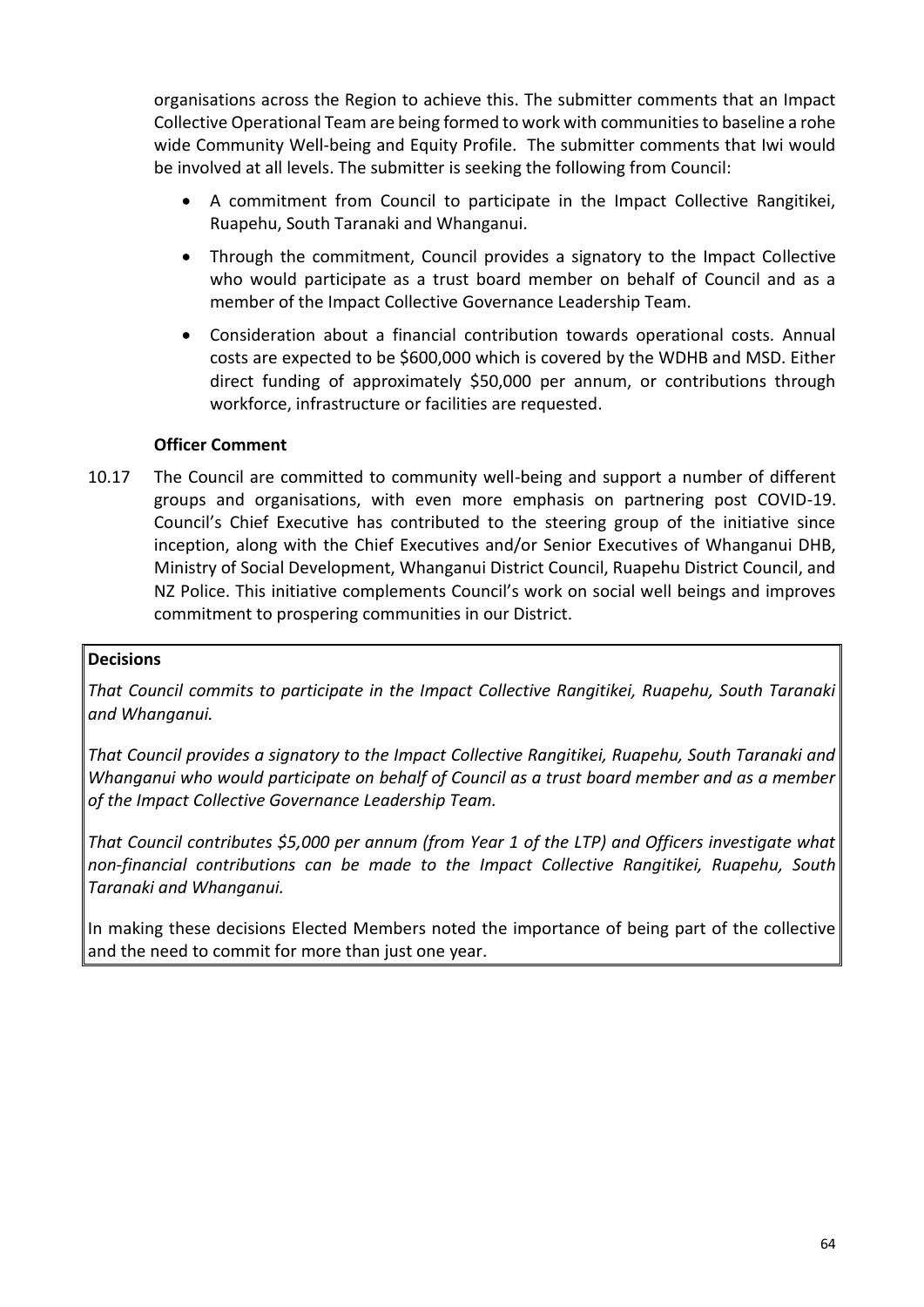# **11 Regulatory**

| Topic 1        | <b>Bird Scarers</b>                    |
|----------------|----------------------------------------|
| <b>Topic 2</b> | <b>Stray Cats</b>                      |
| Topic 3        | Taihape West Slip zone                 |
| <b>Topic 4</b> | Subdivision                            |
| <b>Topic 5</b> | Protection of Old Buildings in Taihape |

## **Topic 1: Bird Scarers**

#### **Submissions**

11.1 Malcom Leary (#164).

### **Summary of submissions**

Submitter #164 comments that Council needs more control on bird scarers. The submitter has experienced concerns with his neighbour using a bird scarer on their property which impacts on their wellbeing.

#### **Officer Comment**

- 11.2 Submitter #164 has been experiencing concerns associated with bird scarers on the neighbouring property for a number of years. In 2010 Council issued an abatement notice against the neighbouring property to cease the noise. This notice was appealed to the Environment Court, but the issue was never resolved.
- 11.3 The Operative Rangitikei District Plan sets out noise requirements which percussive bird scaring devices are required to comply with. There are issues measuring the noise under the current standards as the noise is intermittent which is best measured using a C weighting (rather than the A weighting provided for in the District Plan).
- 11.4 Council would need to go through a plan change or review process under the Resource Management Act 1991 to change any rules related to noise. The District Plan review is scheduled to occur in 2022/23 would be the most appropriate time under review the noise rules related to bird scarers. Plan change processes are timely and complex, therefore, changes are best made in groups or through the full review process.

#### **Actions**

The effectiveness of the noise rules related to bird scarers is considered through the District Plan review process which is scheduled to occur in 2022/23.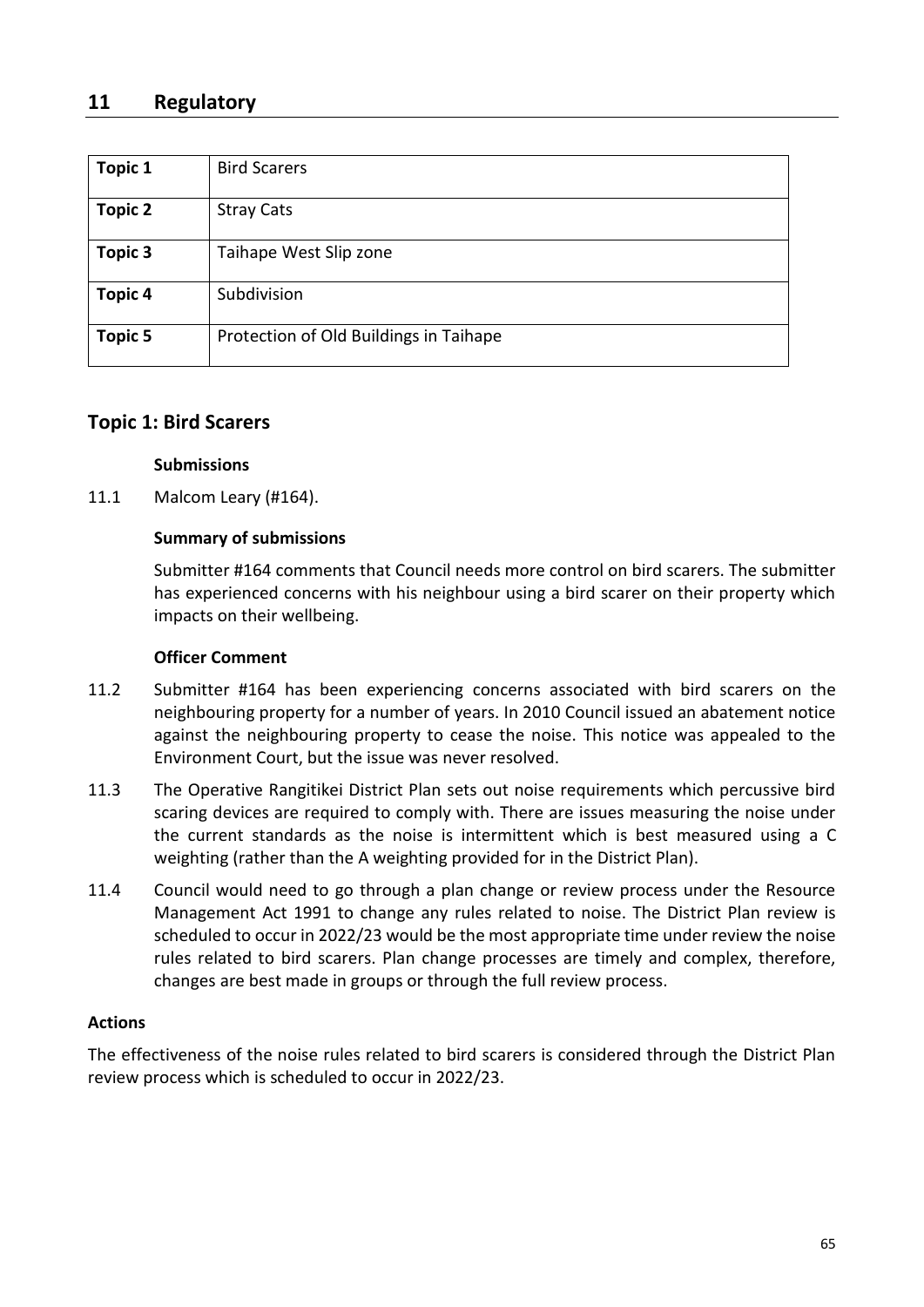# **Topic 2: Stray Cats**

#### **Submissions**

11.5 Karyn Araiti (#189), Ringo Tahi (#195, Vincent M (#248)

### **Summary of submissions**

Three submitters raised concerns about stray cats:

- Submitter #189 commented that something needs to be done about stray cats.
- Submitter #195 commented on the issue of cats on Huia Street.
- Submitter #248 commented to introduce a cat bylaw to reduce cats in the community.

#### **Officer Comment**

- 11.6 At Council's December 2020 meeting Marton Moggies presented to Elected Members on the issue of cats in the District, specifically Marton, and the desire to have new provisions introduced to the Animal Control Bylaw. The main requirements would be to have cats desexed and microchipped.
- 11.7 An amendment to the Bylaw introducing mandatory micro-chipping and de-sexing (excluding cats who would be bred from) makes the Bylaw more restrictive. A more restrictive Bylaw often results in more complaints being made which Animal Control would need to respond to. This could result in an increased level of service.
- 11.8 Current Bylaw has the following provisions on cats.

*7.1. No person shall keep more than three cats over three months of age on any household unit in any urban area, unless given a written dispensation by an enforcement officer.*

*7.2. Clause 7.1 shall not apply to any veterinary clinic, SPCA shelter, or registered breeder as accredited under the Cattery Accreditation Scheme operated by the New Zealand Cat Fancy.*

*Note: Boarding or breeding establishments for more than 15 cats require resource consent under the operative District Plan.*

11.9 This issue has previously been brought to Council with the following recommendations made during the 2019 Annual Plan Deliberations.

*Resolved minute number 19/RDC/145 File Ref* 

*That Council does not provide \$5,000 funding for the de-sexing and micro-chipping of cats (not including unwanted) for a period of three weeks following extensive public notification. Cr Ash / Cr Rainey. Carried*

*Helping with euthanising cats* 

*It was noted that dumping of unwanted cats is a problem in the rural areas, and was raised at a number of the public meetings in the rural communities.*

*Resolved minute number 19/RDC/146 File Ref That Council approves a trial period of four weeks up to \$1,600 covering the full cost of euthanising unwanted cats trapped in Council traps following extensive publicity and officers report back.*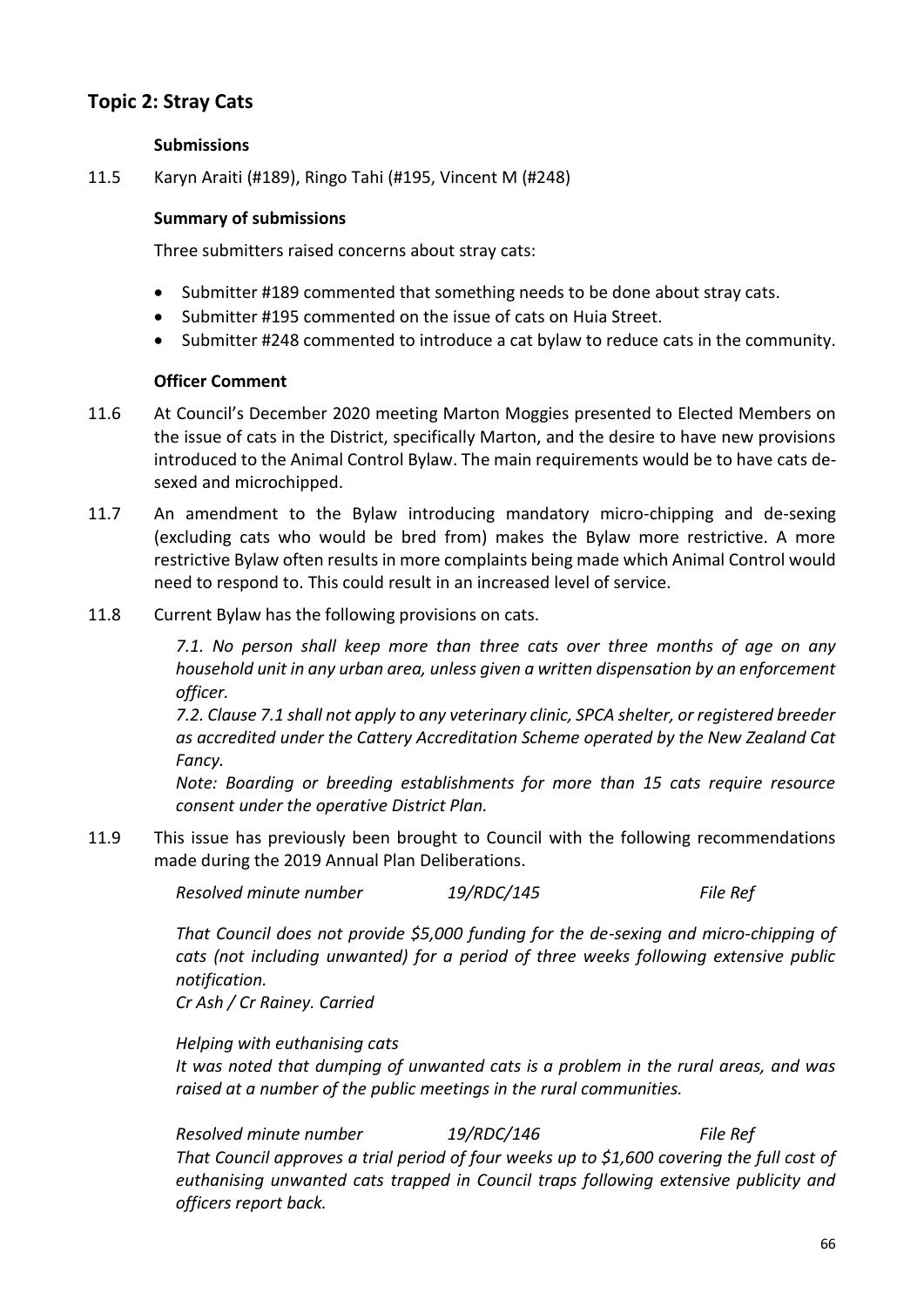#### *His Worship the Mayor / Cr McManaway. Carried*

- 11.10 Council resolved (19/RDC/145) not to fund the de-sexing and micro-chipping of cats therefore no budget was set for this or action undertaken.
- 11.11 Further investigation was carried out on the euthanising of cats after the resolution (19/RDC146) was passed and it was determined to be a complex issue. Vets within the District were not in favour of people presenting them with 'unwanted cats' for euthanising.
- 11.12 There are a number of provisions within the Animal Welfare Act 1999 on the disposal of animals, directly in relation to cats, it must be held for seven days before a veterinarian may be approached to have the cat euthanised. More detail of the provisions required under this Act will be provided in the report back to the Policy/Planning Committee as noted below.
- 11.13 A report on stray cats is going to be presented at an upcoming Policy/Planning Committee meeting outlining potential options for addressing issues with stray cats. However, the enforcement of bylaw provisions related to cats and addressing issues is difficult due to the mobile nature of cats.
- 11.14 In 2018 the Council advocated to Central Government to facilitate a New Zealand wide solution to stray cat issues.

### **Action**

A report will be provided to the Policy/Planning Committee outlining potential options for addressing issues associated with stray cats.

# **Topic 3: Taihape West Slip Zone**

## **Submissions**

11.15 Gumtree Motorhome Park (#132).

## **Summary of submissions**

Submitter #132 requests the restrictions on the Taihape West Slip zone are removed or loosened. The submitter owns the Old St Joseph's School Site at 6 Wren Street, Taihape. The submitter identifies that there are no longer monitoring devices in the area and notes that when movement occurred was at a time that trees on the property had been cut and there was a flood. The submitter also notes that drainage has been improved in the area. The submitter notes there is no sign with their building or the land of any movement.

- 11.16 The property at 6 Wren Street, Taihape is located within the Taihape West Slip Zone overlay under the Rangitikei District Plan. The submitter purchased the property following St Joseph's School moving from the site.
- 11.17 The West Taihape Slip zone overlay restricts development in the area, seeking to avoid new habitable buildings or a significant increase in the floor area of existing habitable buildings. The current provisions were implemented through the district plan review, operative in 2013 and went through minor amendments in the 2019 plan change process. Council would need to go through a plan change or review process under the Resource Management Act 1991 to change any rules related to this area. To remove or loosen the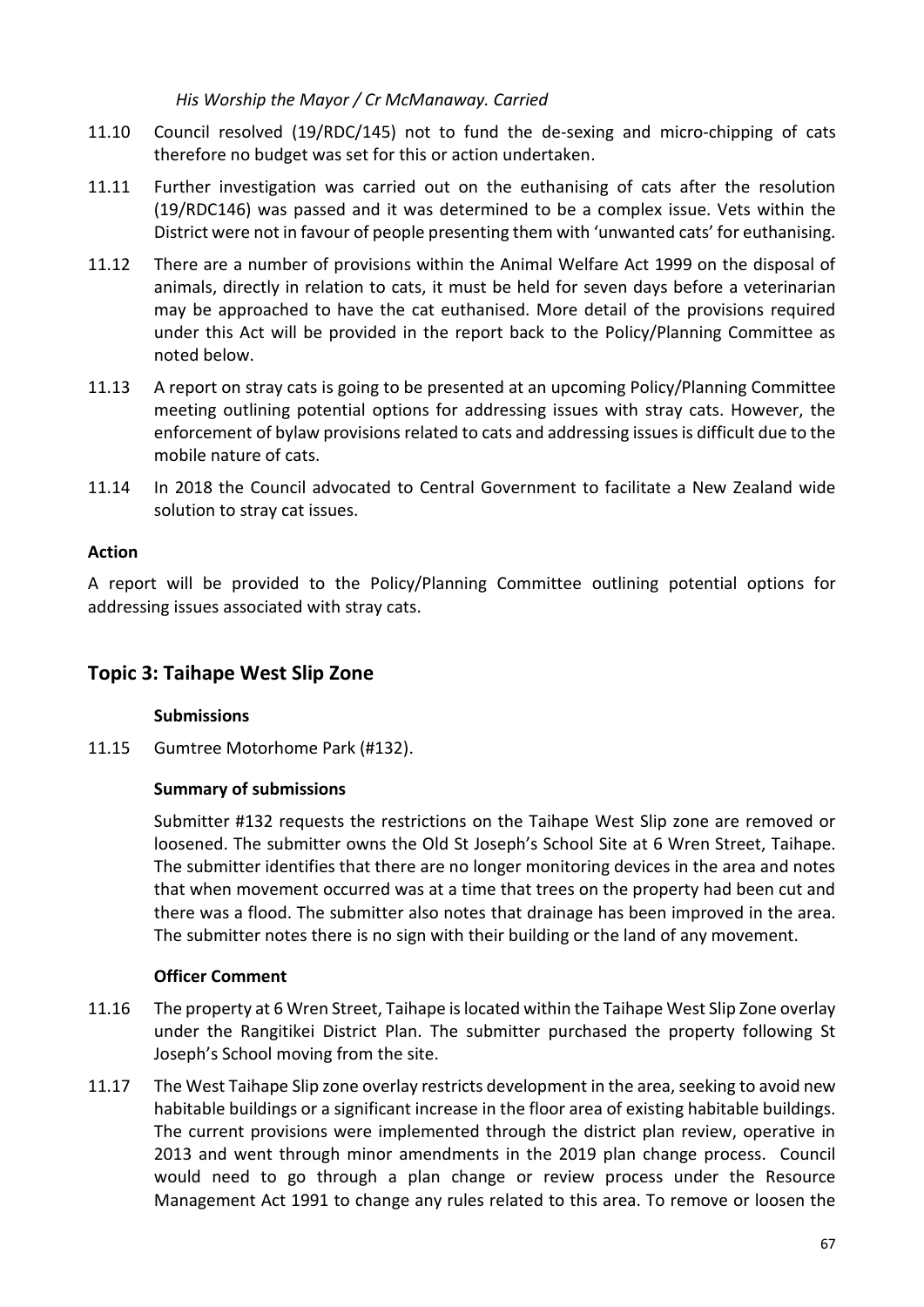requirements under the District Plan, supporting technical evidence from a geotechnical specialist would be required. Officers consider that technical evidence would be unlikely to support the loosening of restrictions in the area.

- 11.18 The latest technical report on the landslide is a 2009 report by GNS Science and Tonkin and Taylor. The aim of the report was to assess the hazard posed by the landslide on residential property and Council infrastructure. The report identifies the landslide initiated prehistorically, sometime between 11,000 and 1,800 years ago, probably triggered by a major seismic and/or rainfall event, following removal of lateral/toe support resulting from the incision of Otaihape Valley Stream. The last major phase of movement identified started in April 2004, noted as possibly being in response to the 2004 flood event. Movement of the landslide can be affected by the presence of water, the incision of the toe of the landslip by the Otaihape Stream or seismic events.
- 11.19 There is currently no monitoring data to understand current movement in the area. However, the area remains a natural hazard, where movement could be accelerated in response to seismic or heavy rainfall events.

# **Topic 4: Subdivision**

### **Submissions**

11.20 Brian Megaw (#103), Christin Calkin (#126), Kyle Baird (#185).

### **Summary of submissions**

Submitter #103 suggests that the rule for a minimum of 2 hectares only apply within a fixed travel distance of the nearest urban centre of over 200 people. Once the fixed travel distance is over 25kms from town, then the size of the block can be smaller – possibly 1 hectare or even under that. The submitter suggests this approach could increase the willingness of many farmers to sell small blocks. The submitter notes more and more farms in their area are amalgamating, with a commensurate decline of the owner/farmer living on the farm. The increase in absentee owners, whether corporate or larger family businesses leads to a decline in community as transient farm staff do not have a long-term stake in the health of that community.

Submitter #126 feels that more ability to subdivide land is needed.

Submitter #185 suggests relaxing subdivision requirements so that people can subdivide what they want from their own land.

- 11.21 The Rangitikei District Plan outlines the objectives, policies and rules associated with rural subdivision. The restrictions around rural subdivision seek to protect land for primary production activities, avoiding fragmentation and potential reverse sensitivity effects.
- 11.22 The rule submitter #103 refers to is Rule B11.6-3c) Minimum Lot Size which specifies the minimum lot size for lots not containing Class 1 or 2 to enable the activity to be considered as a 'restricted discretionary' activity. Applications outside of this rule can be made and are assessed on a case-by-case basis as a 'discretionary' activity.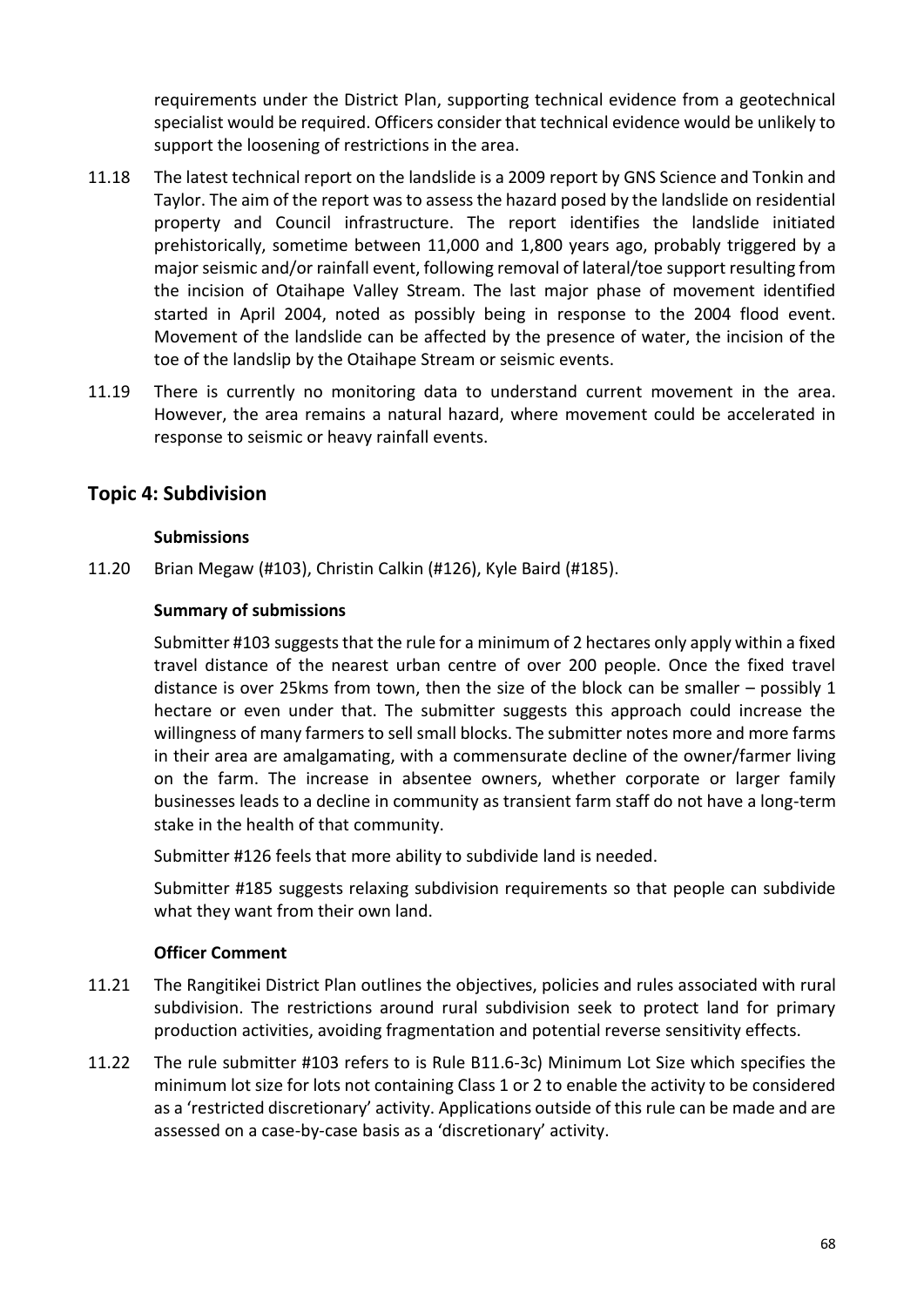- c) For lots not containing Class 1 or 2 land:
	- (i) For existing titles of 10 hectares or less, no additional titles can be created, but boundary alterations between existing titles can occur;
	- (ii) For existing titles of more than 10 hectares, but less than 20 hectares, one additional title of 2 hectares can be created.
	- (iii) For existing titles of more than 20 hectares, two additional titles of 2 hectares can be created.
- 11.23 For the rule in the District Plan to be changed, Council either needs to go through a plan change or review process. This process needs to be undertaken in accordance with the Resource Management Act 1991. The effectiveness of the rural subdivision planning framework (including the rule questioned by the submitter) will be assessed through the District Plan review which is scheduled to occur in 2022/23. During 2021/22 Council will be developing a spatial plan for the district which will set the 30 year vision, objectives and projects. The outcomes identified from the spatial plan will be considered when undertaking the District Plan review during 2022/23.

#### **Actions**

The effectiveness of the rural subdivision planning framework (including rule B11.6-3 raised by submitter #103) will be assessed through the District Plan review process which is scheduled to occur in 2022/23.

# **Topic 5: Protection of Old Buildings in Taihape**

#### **Submissions**

11.24 Dianne Stevens (#006)

#### **Summary of submissions**

Submitter #006 requests that all old buildings in Taihape remain.

- 11.25 The Rangitikei District Plan identifies heritage buildings which have restriction on their modification due to their heritage significance. The demolition of identified heritage buildings requires resource consent. The buildings listed as heritage in the District Plan currently mirrors the list of buildings identified on the New Zealand Heritage List which is managed by Heritage New Zealand Pouhere Taonga. In the Taihape town centre there is only one building listed for protection: H49: Taihape Majestic Theatre. Note that St Mary's Church (H52) and St Margaret's Church (H8) are also identified. This means that there are no restrictions, based on heritage, restricting the demolition of old buildings within the Taihape town centre.
- 11.26 Setting high level objectives and projects for the Taihape town centre may be included in the development of a spatial plan for the district which is being developed during 2021/22. The most suitable time to consider the appropriateness of further protection of buildings for Taihape is when the District Plan is reviewed, in particular, the heritage section of the Plan. This is scheduled to occur in 2022/23.
- 11.27 One factor which may influence the retention of old buildings in Taihape where they are not protected by the District Plan is the Building (Earthquake-prone Buildings) Amendment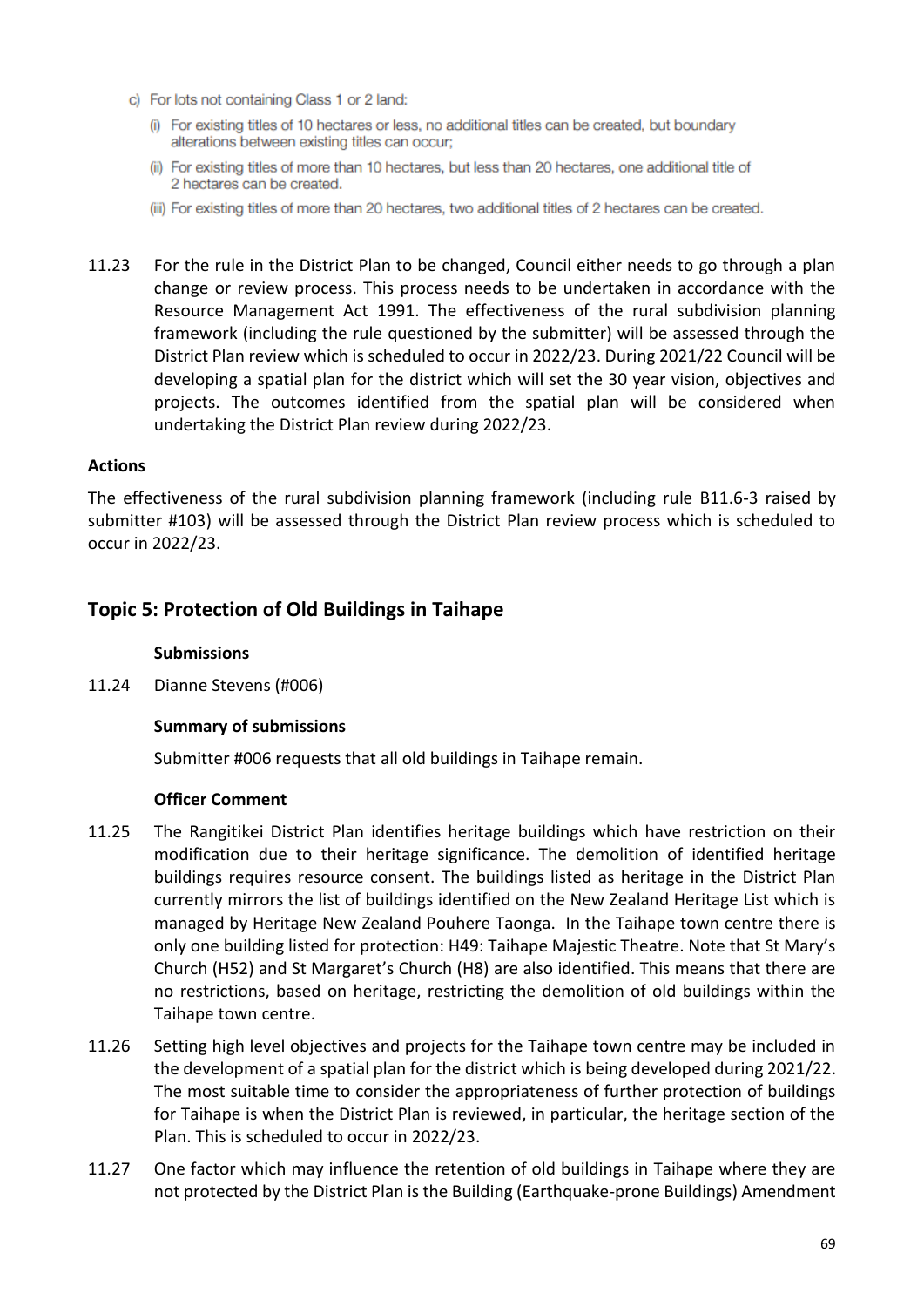Act 2016 which requires the strengthening of earthquake-prone buildings. Towns in the Rangitikei are located in a high seismic risk area, which means that owners of earthquakeprone buildings have 15 years to undertake earthquake strengthening (or demolition) from the date they receive an EPB notice. The cost of strengthening buildings is a significant factor. There is a risk that some building owners may simply abandon earthquake-prone buildings which means the burden of addressing earthquake strengthening requirements (or demolition) would fall to Council.

#### **Actions**

The consideration of the appropriateness of further protection of buildings for Taihape is undertaken when the heritage section of the District Plan is reviewed in 2022/23.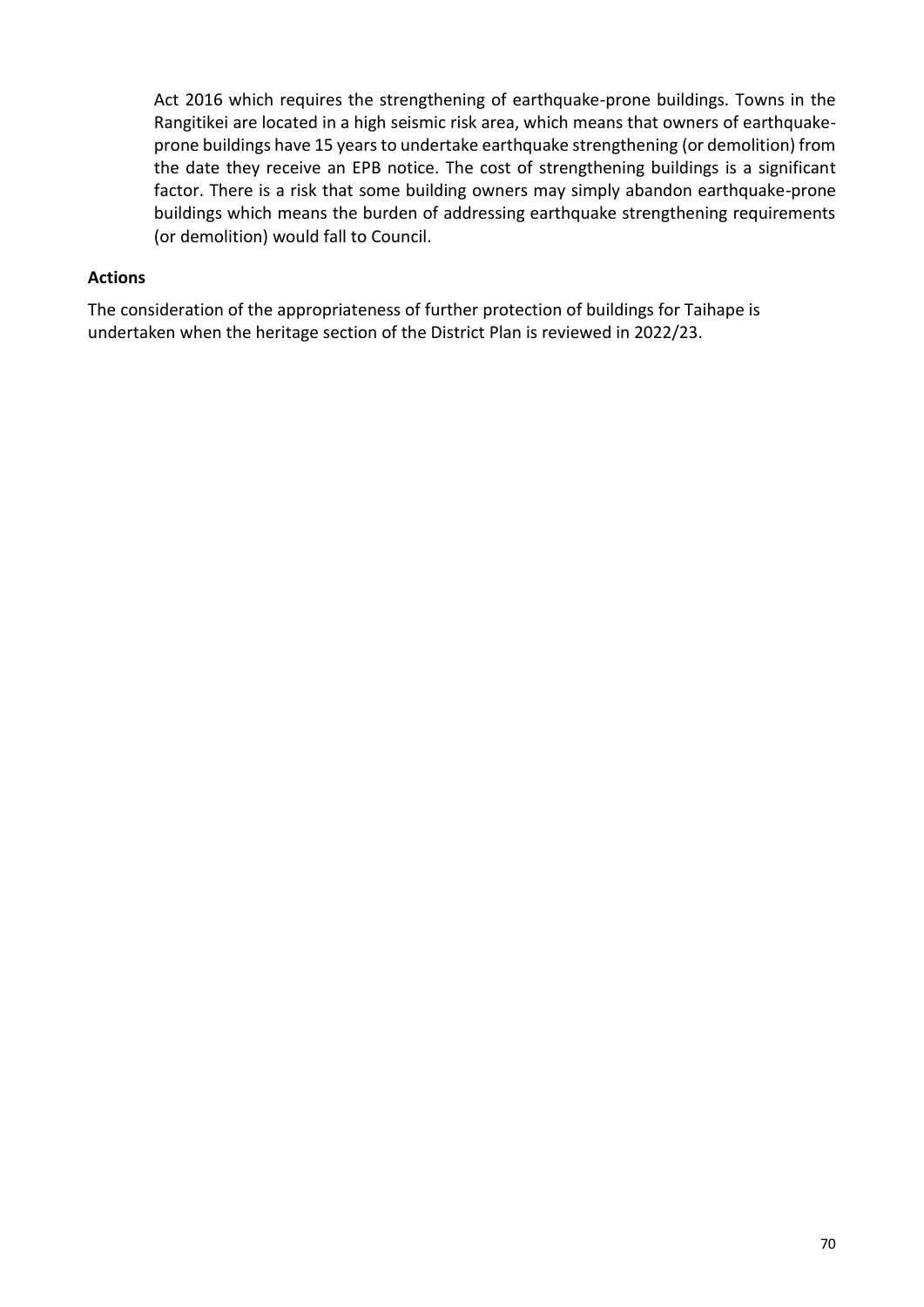# **12 Roading**

| <b>Topic 1</b>  | Sealing of Roads                          |  |  |  |  |  |
|-----------------|-------------------------------------------|--|--|--|--|--|
| <b>Topic 2</b>  | Rangitikei College / Marton School Safety |  |  |  |  |  |
| Topic 3         | Footpaths / Shared Pathways               |  |  |  |  |  |
| Topic 4         | Trees at 726 Torere Road                  |  |  |  |  |  |
| <b>Topic 5</b>  | Road Maintenance                          |  |  |  |  |  |
| Topic 6         | <b>Resealing Frequency</b>                |  |  |  |  |  |
| <b>Topic 7</b>  | Structure on the Footpath in Taihape      |  |  |  |  |  |
| <b>Topic 8</b>  | <b>Speed Limits</b>                       |  |  |  |  |  |
| Topic 9         | Main Street Taihape                       |  |  |  |  |  |
| <b>Topic 10</b> | <b>Effluent Disposal Site</b>             |  |  |  |  |  |
| Topic 11        | Parking                                   |  |  |  |  |  |
| <b>Topic 12</b> | Passenger Rail Service                    |  |  |  |  |  |

# **Topic 1: Sealing of Roads**

#### **Submissions**

12.1 Lucy Russell (#063), Jocelyn Hunt (#099), Rathmoy Investments Ltd (#142), Murray Donald and Sarah Bell (#159).

## **Summary of submissions**

Submitter #063 requests the sealing of Mt Curl Road.

Submitter #099 requested that Council seal and create parking on Cobber Kain Avenue. The submitter identified issues with dust in summer and congestion for parking.

Submitter (#142) requested that Council investigates the safety of the gradient of Watershed Road, 50m south of the Te Kumu Road turnoff approximately 400m down to and including the corner below the Te Kumu Road.

Submitter #159 requested that Council chipseal 400m of Turakina Valley Road that runs past 3 houses at Rangiwaea Junction. The submitter identified health concerns associated with the dust created and an increase in traffic exacerbating the problem.

#### **Officer Comment**

12.2 Part of Mt Curl Road and the sealing of Cobber Kain Avenue are already programmed to be undertaken in Years 1-3 of the Long Term Plan.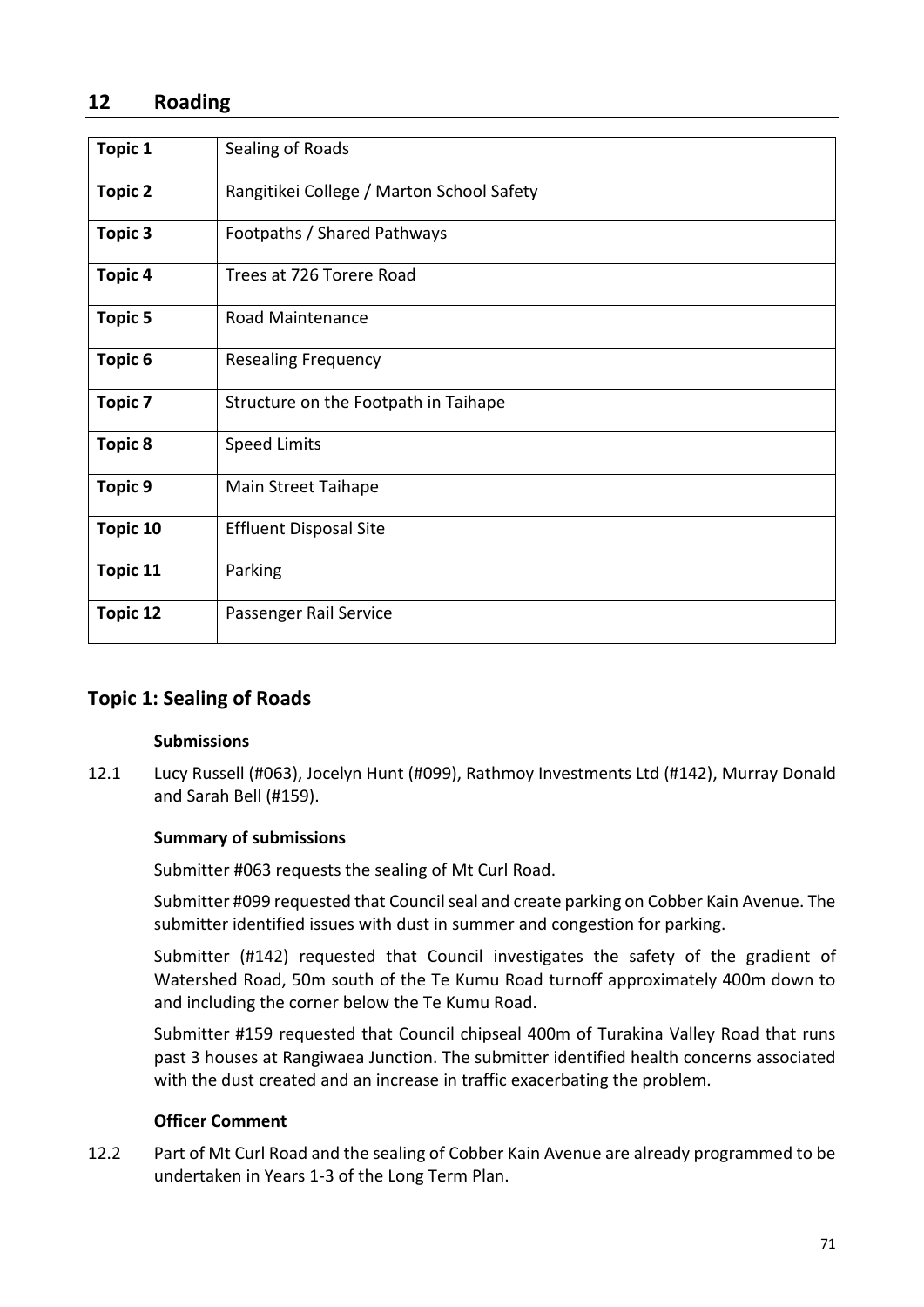- 12.3 Rangiwaea Junction is programmed for a seal extension in Years 4-7 of the LTP. The estimated cost for this work is \$100,000. \$50,000 of this work would be non-subsidised (seal preparation and chip seal). If Council would like to move this programme forward, other unsubsidised projects would need to be reprioritised, or additional funding for unsubsidised work would be required. The subsidised portion (the extra metal required) would be reprioritised from other projects, unless Council decided to fund the whole project as unsubsidised.
- 12.4 An option for addressing the issue on Watershed Road raised by Submitter #142 is to traction seal the piece of road. Traction seal is the construction of a sealed pavement with a chipseal surfacing. It is applied on short stretches of unsealed road where the alignment is steep and winding and there is difficulty in maintaining a trafficable gravel surface. For a traction seal to be constructed in the 2021-24 work programme other projects would need to be re-prioritised or additional funding included in budgets. A traction seal is estimated to cost \$240,000. \$35,000 of this cost would be unsubsidised. The remaining cost (metal) would be subsidised but would require the reprioritisation of the metal from other projects.

|                                                                                                                                             | Route Position (km) |            | 2021-22 | 2022-23 | 2023-24 |         |
|---------------------------------------------------------------------------------------------------------------------------------------------|---------------------|------------|---------|---------|---------|---------|
| Road Name                                                                                                                                   | <b>Start</b>        | <b>End</b> | Length  |         |         |         |
| Mt Curl Road                                                                                                                                | 5.087               | 6.001      | 0.914   | 120,000 |         |         |
| Mt Curl Road                                                                                                                                | 4.173               | 5.087      | 0.914   | ٥       | 125,782 | ٥       |
| <b>Tennants Road</b>                                                                                                                        | 1.219               | 2.039      | 0.820   |         | 0       | 113,527 |
| Turakina Valley Road 2                                                                                                                      | 27.269              | 27.419     | 0.150   | ٥       | 0       | 21,220  |
| Non-subsidised Mitigation Sealing Totals<br>the contract of the contract of the contract of the contract of the contract of the contract of |                     |            |         | 120,000 | 125,782 | 134,747 |

12.5 The indicative programme of seal extensions for Years  $1 - 3$  is provided below. This budget is indicative and subject to approval by Waka Kotahi.

- 12.6 The two projects with sufficient value able to be reprioritised for Rangiwaea Junction are:
	- Mt Curl Road scheduled to occur in 2021/22. *Although it is noted that Submitter #63 requested the sealing of Mt Curl Road.*
	- Tennants Road scheduled to occur in 2023/24.
- 12.7 To enable the traction seal of Watershed Road under existing budgets, \$35,000 of unsubsidised work is required to be reprioritised. This would include either Tennants Road or one of the sections of Mt Curl Road.

## **Decisions**

*That Council does not include additional budget or reprioritise the existing seal extension work programme, and that the sealing of Rangiwaea Junction occurs in Years 4-7 of the Long Term Plan.*

*That Council reprioritises the unsubsidised sealing programme of Years 1-3 of the 2021/31 Long Term Plan and reviews the need for all of these works in view of the requests from the upper Turakina Valley, Watershed Road and Mt Curl Road.*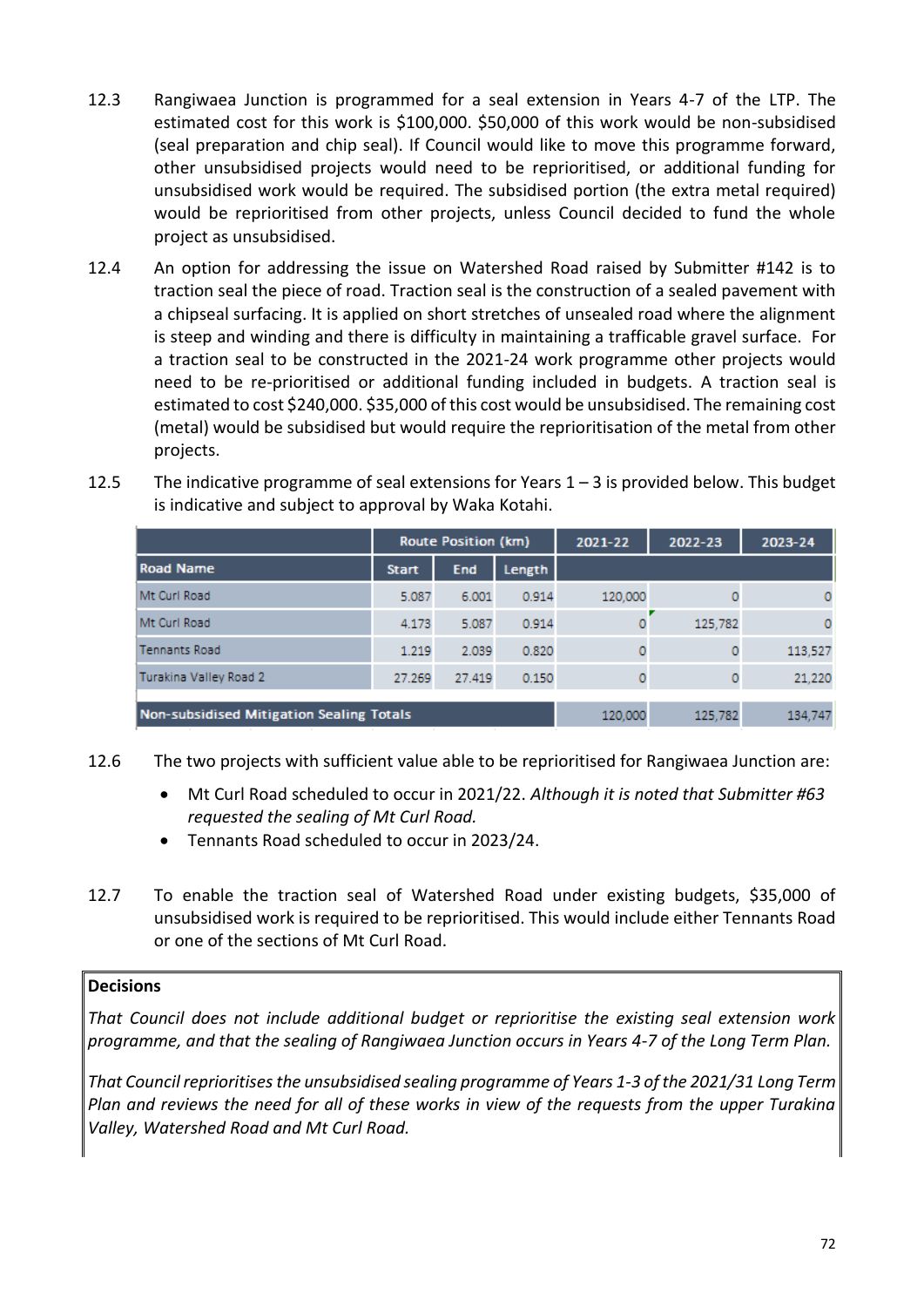In making these decisions Elected Members noted the need to reconsider the proposed funding of all seal extension work in response to receiving less funding from Waka Kotahi for the roading programme.

It was noted by Elected Members that landowners are able to begin discussions with Council's Roading Manager for the sealing of unsealed roads at any time.

# **Topic 2: Rangitikei College / Marton School Safety**

## **Submissions**

12.8 Rangitikei College Principal and Marton School Principal (#217).

## **Summary of submissions**

Submitter #217 commented on concerns about student safety on footpaths along Bredins Line and Hereford Street. The submitter requests the following:

- Continuous pedestrian access along the eastern side of Bredins Line and southern side of Hereford Street, requiring additional paving for a footpath to connect between the new entrance to Hereford Heights, and across Tutaenui Stream to the path outside Marton School.
- A pedestrian crossing and traffic calming across the entrance to Hereford Heights.
- A permanent 30km/h speed limit outside and between the two schools to 30km/h.

## **Officer Comment**

- 12.9 A traffic study of the Bredins Line and Hereford Street intersection is being carried out which will be finalised by November 2021. Part of this study includes consideration of appropriate traffic calming for the area and the need for a pedestrian crossing. Any recommendations of the study will implemented in Years 1-3 of the 2021-2031 Long Term Plan.
- 12.10 The footpath extension along the east side of Bredins Line has already been programmed and is included in existing budgets. The work is scheduled to be carried out in Years 1-3 of the 2021-2031 Long Term Plan.
- 12.11 Speed management work in the area is included in the safety improvement programme (Road to Zero) which is currently being considered by Waka Kotahi. The active signage planned, including speed restriction, is programmed to be carried out in Years 1-3 of the 2021-2031 Long Term Plan. Waka Kotahi is currently consulting on changes to the Land Transport Rule: Setting of Speed Limits 2021. One of the proposed changes is requiring road controlling authorities (including Council) to reduce speed limits around urban schools to 30km/h (variable or permanent speed limits), with the option of implementing 40km/h speed limits if appropriate; and rural schools to a maximum of 60km/h (variable or permanent). Council will make a submission on the proposed changes.

## **Actions**

The results of the traffic study, including proposed traffic calming, for the Bredins Line and Hereford Street intersection will be provided to and discussed with the principals of Rangitikei College and Marton School.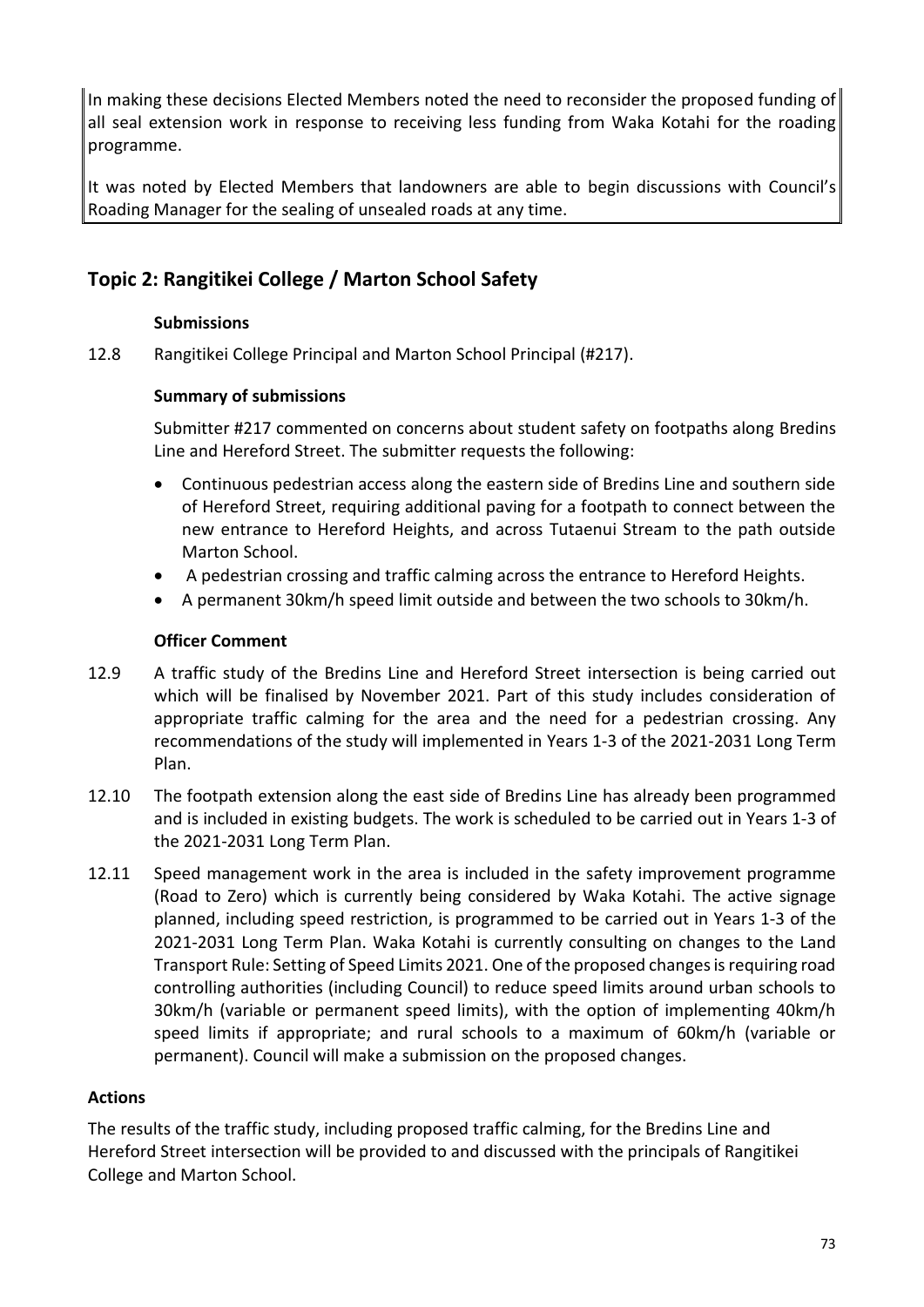# **Topic 3: Footpaths / Shared Pathways**

## **Submissions**

12.12 Karen Addenbrooke (#001), Kevin Wheelan (#070), Grace Joan Taiaroa (#141), Horizons Regional Council (#158), Louise Andrews (#197), Ratana Community Board (#212), Winiata Marae (#226).

## **Summary of submissions**

Submitter #001 requests the provision of a walkway on Nga Tawa Road, Marton.

Submitter #070 request Council provides more walkways/cycleways. The submitter suggests they could be 1.5m wide or done by widening the existing carriageway. The submitter suggests a footpath along the west side of Nga Tawa Road, linking the existing walk/cycle path on Calico Line to Main Street which would complete a circuit. The submitter identifies this road gets a lot of pedestrian traffic. The Submitter also identified unformed roads in the Lake Alice area that could become walk/cycle ways. They noted the roadworks recently completed on Pukepapa Road increased the seal by 0.5m which is helpful for cyclists and suggests rural road upgrades should be done this way.

Submitter #128 encourages the provision of active transport when upgrading or building road networks.

Submitter #197 requests Council install a footpath down the other side of Mill Street to increase safety for children. The Submitter identifies the difficulty crossing the corner of Mill Street and Pukepapa Road and notes if there was a footpath children could cross at the pedestrian crossing near James Cook School.

Submitters #141 and #212 request a footpath/walkway be established from the Ratana community to the Ratana Junction(turnoff). They considered it will contribute considerably to the health and wellbeing of the community and provide residents with a safe walking path and will provide a walk way to the Urupa/cemetery.

Submitter #226 requests the footpaths in Taihape are upgraded, especially where the elderly are using them daily.

- 12.13 A number of walking and cycling improvements are programmed for Years 1-3 of the 2021- 31 Long Term Plan. These would receive a subsidy subject to approval from Waka Kotahi. These improvements include Nga Tawa Road as raised by Submitters #001 and #070 and Mill Street raised by Submitter #197.
- 12.14 A footpath to the Ratana junction (#141 and #212) or footpaths around Taihape (#226) have not been programmed for construction or improvement. These footpaths have not been assessed as a priority for the first three years of the LTP. Maintenance repairs will be carried out in Taihape as required. Recent upgrades have occurred to the footpaths on Kuku Street and Outback Road.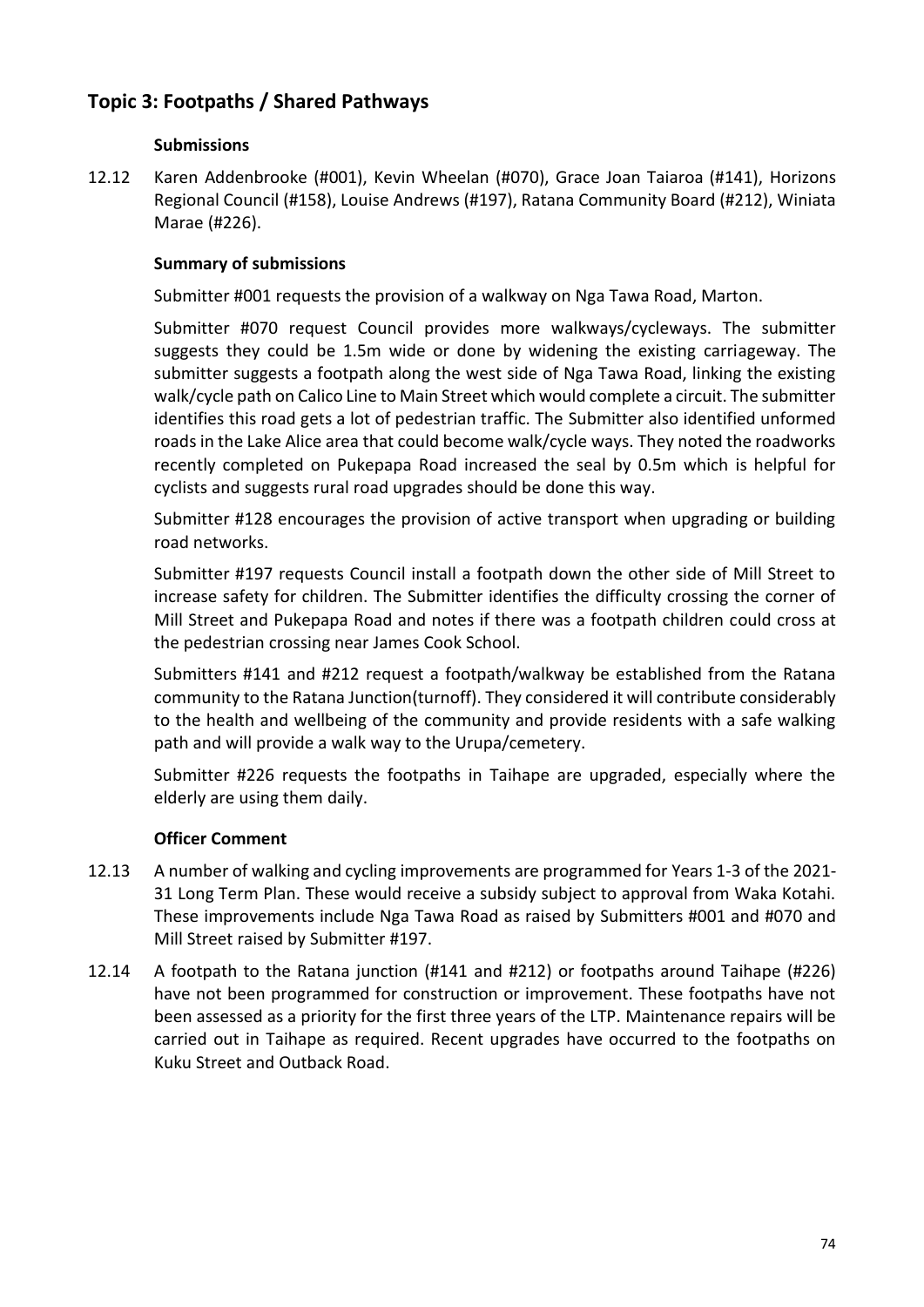# **Topic 4: Trees at 726 Torere Road**

## **Submissions**

12.15 Ken Bellamy (#153).

## **Summary of submissions**

Submitter #153 requests the removal of trees that are overhanging fences or are growing in the road reserve along the boundary of 726 Torere Road, Taihape. They request that any tree over 50 years old that was planted by the Catchment Board is removed due to safety reasons and replaced with Manuka or other indigenous species.

## **Officer Comment**

12.16 The tree removal for 726 Torere Road is programmed in 2021/22, however there are no plans to replant the area.

## **Topic 5: Road Maintenance**

#### **Submissions**

12.17 Makere (#065), Craig Whitton (#119), Robert Snijders (#161), Heather Gee-Taylor (#171), Ratana Community Board (#212), Rangitikei District Western Residents (#216).

#### **Summary of submissions**

Submitters #065 and #119 commented that roads need redoing.

Submitter #161 raises concerns about Council's road maintenance and questions the relationship with Waka Kotahi.

Submitter #212 requests installing curb and channelling along the field-side of Seamer Street and Rangatahi Road. They suggest it will greatly improve water flow that currently drains into the Rugby field and help to ease water congestion to the grass area during winter and after heavy rain the playing field becomes inaccessible and rugby games are moved out of Ratana due to the playing surface not being up to playing standards.

Submitter #216 request Council's Roading Managers review the performance of contractors for maintenance, particularly of water tables and culverts, with a view to improve performance.

Submitter #171 suggests Council should drive up Turakina Valley Road before making decisions on the roading projects. The submitter notes the importance of this road for the economy and raises concerns about the state of the road.

#### **Officer Comment**

12.18 Council recognises there are a number of problems/challenges with the roading activity that we are actively planning to address. The problems include; legacy network, low network resilience, safety, population growth. Council has developed a strategic response and priority for each of the problems identified than have been planned into the 2021-2031 Long Term Plan.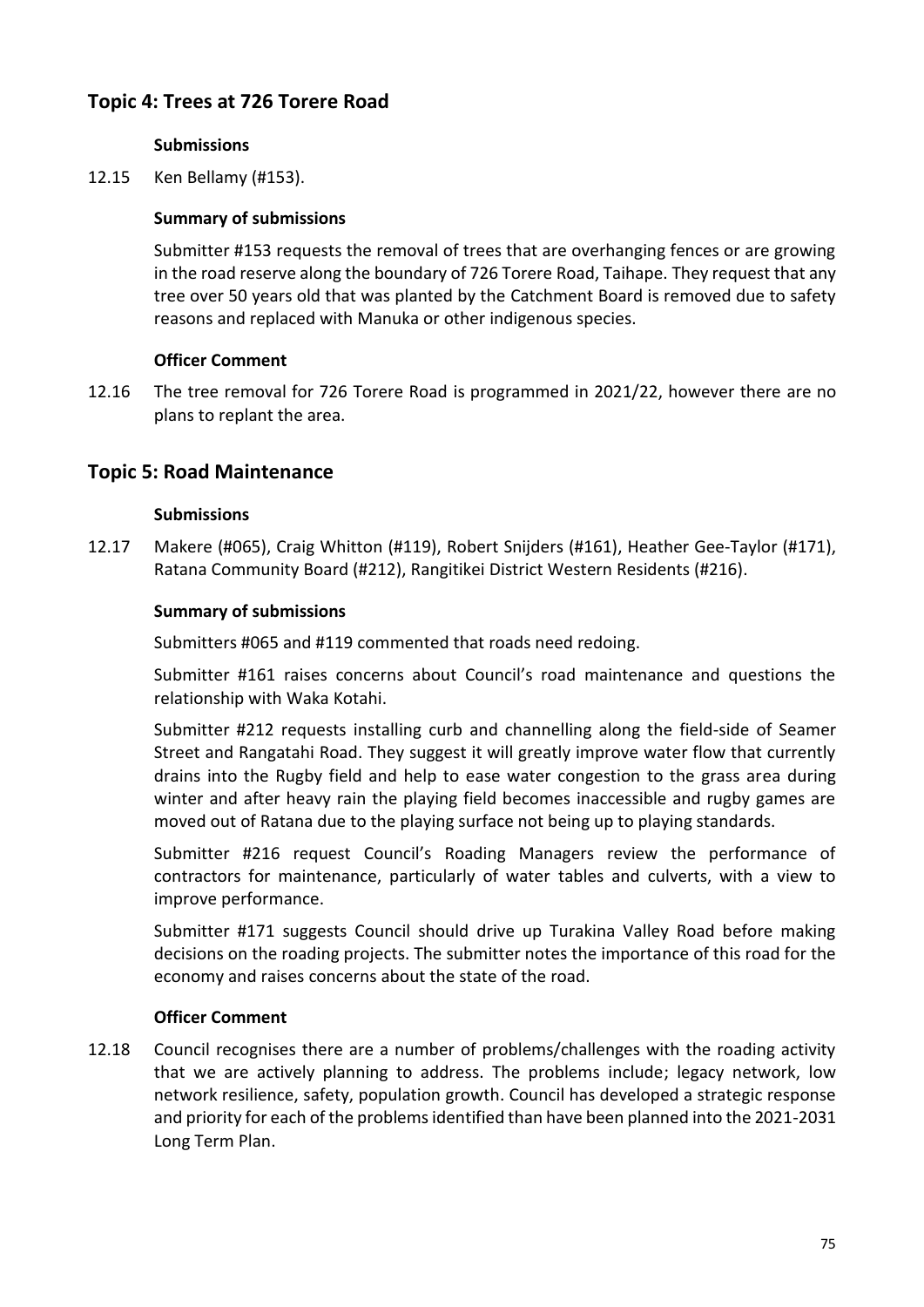- 12.19 Council measures road condition through the use of the smooth travel exposure. The results of this measure are reported annual through Council's Annual Report. The rating for 2019/20 is 94%.
- 12.20 Response times to address clearing culverts and water channels became longer in the current contract compared with the previous contract. This was due to historic evidence suggesting Council was over inspecting. The contractor is working to the current specification and there has been no detrimental effects to the network identified by Council Officers. Performance of contractors is checked regularly, with the audit regime not identifying any substandard water table and culvert work.
- 12.21 Seamer Street and Rangatahi Road kerb and channel installation would cost \$35,000. This was not previously planned but can be accommodated under the existing Drainage Renewals programme in Years 1-3 of the 2021-2031 Long Term Plan (still subject to approval from Waka Kotahi).
- 12.22 A 1.7km section of the Turakina Valley Rd is scheduled in Years 1-3 of the 2021-2031 Long Term Plan as a Road Improvement and subject to approval from Waka Kotahi. This section is north of Braemore Junction at the intersection with Ongo Rd and finishes in the vicinity of Otairi.

## **Action**

Seamer Street and Rangatahi Road kerb and channel installation will be completed in Years 1-3 of the 2012-2031 Long Term Plan (subject to approval from Waka Kotahi).

## **Topic 6: Resealing Frequency**

#### **Submissions**

12.23 Federated Farmers (#213), Rangitikei District Western Residents (#216), Paul and Dianne Holloway (#247).

#### **Summary of submissions**

Submitters #213, #216 and #247 oppose reducing the reseal of roads from 12/13 years to 16.7 years due to concerns about the deterioration of the roading surface caused by increased trucks meeting HPV standards, particularly forestry trucks. Submitter #213 raises concerns that this will affect rural residents the most and requests that Council advocates for better rural roads than the One Network Road Classification provides for.

- 12.24 The sections of road that have been identified for sealing in Years 1-3 of the 2021-2031 Long Term Plan are on average 14 years old. This is on par with Council's peer group, which is assessed nationally by Waka Kotahi. There are two components to a seal coat:
	- 1. the bitumen which provides a waterproof coat
	- 2. the stone chip which provides traction for vehicles
- 12.25 The process for deciding when a section of road needs to be sealed involves checking that the bitumen has not become brittle and cracked, and that the chip still provides the required traction. A reseal is programmed on its need not necessarily by its age.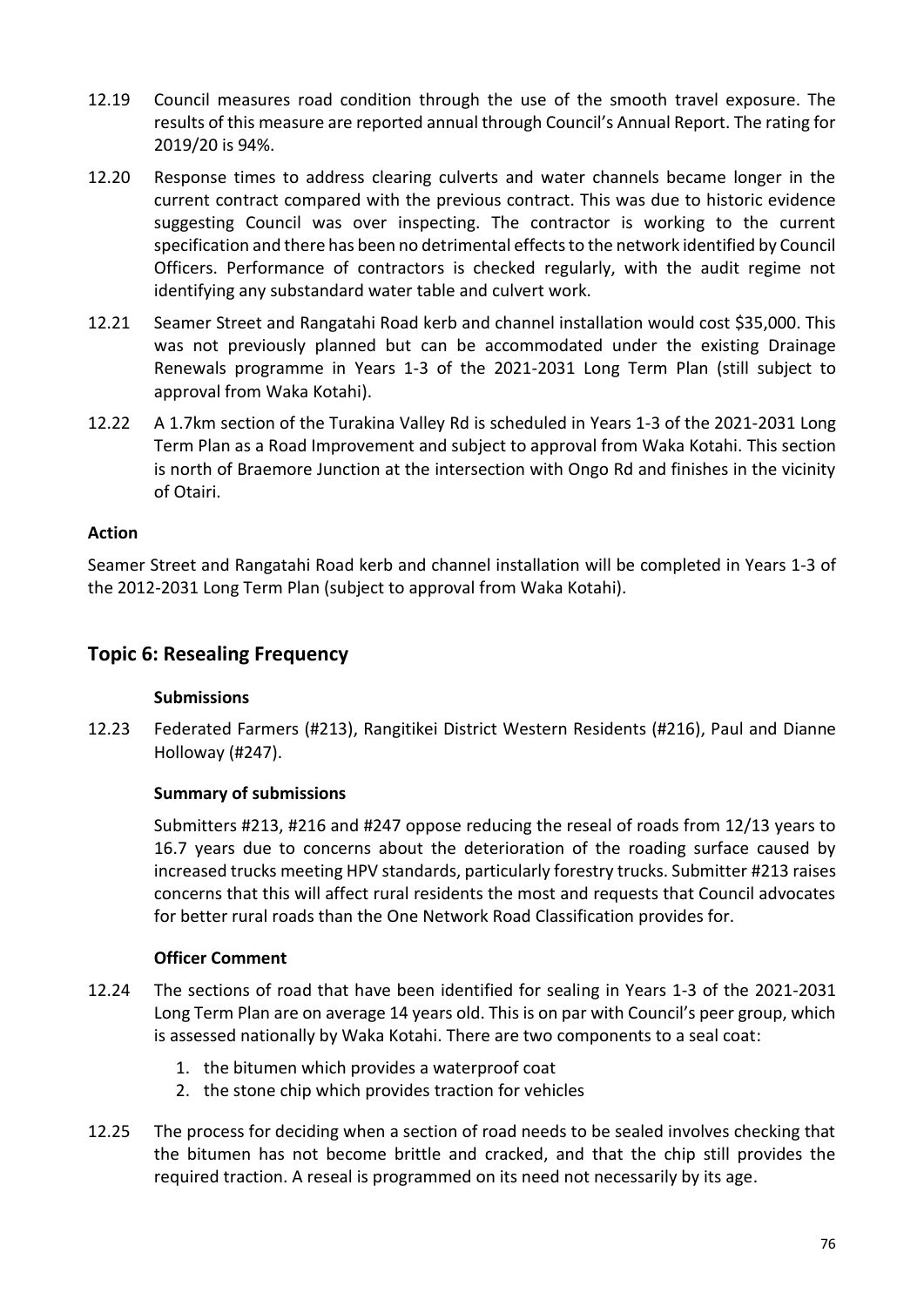# **Topic 7: Structure on the footpath in Taihape**

## **Submissions**

12.26 Frances Hodgson (#224), Jan Byford (#241), Taihape Community Development Trust (#244).

## **Summary of submissions**

Submitter #224, #241 and #244 query the future of the structure on the footpath outside of the former Laura's Café.

## **Officer Comment**

12.27 The structure was installed for safety reasons while construction was undertaken on the building. This was put in place to protect workers and or members of the public where there is an interface. Officers have contacted the landowner and requested the removal of the structure. The property owner has agreed that the structure will be removed by mid-June.

## **Topic 8: Speed Limits & Bumps**

#### **Submissions**

12.28 Lisa O'Leary (#109), Jodene (#114), Richard and Robin Pearce (#143).

#### **Summary of submissions**

Submitter #109 requests the slowing of Taumaihi Street and suggests putting in speed bumps and improving access to driveways.

Submitter #114 requests speed bumps on all crossings, especially the one by New World and BJW.

Submitter #143 commented that with more cars and vehicles on the road speed restrictions should be factored in for residential streets with better signage.

- 12.29 A prioritised network speed management programme has been developed (Road to Zero), which is currently being considered by Waka Kotahi. Many of the locations programmed for improvement are outside of local schools. Road to Zero works include speed management and roadside barriers. Waka Kotahi is currently consulting on changes to the Land Transport Rule: Setting of Speed Limits 2021. One of the proposed changes is requiring road controlling authorities (including Council) to reduce speed limits around urban schools to 30km/h (variable or permanent speed limits), with the option of implementing 40km/h speed limits if appropriate; and rural schools to a maximum of 60km/h (variable or permanent). Council will make a submission on the proposed changes.
- 12.30 A speed limit of 40km/h outside of Clifton School is being considered under the speed management programme. Once this work progresses consideration will be given to the merits of extending the zone along Taumaihi Street.
- 12.31 There are no plans to improve access to driveways along Taumaihi Street, the issues raised by the Submitter are present along the whole of the block.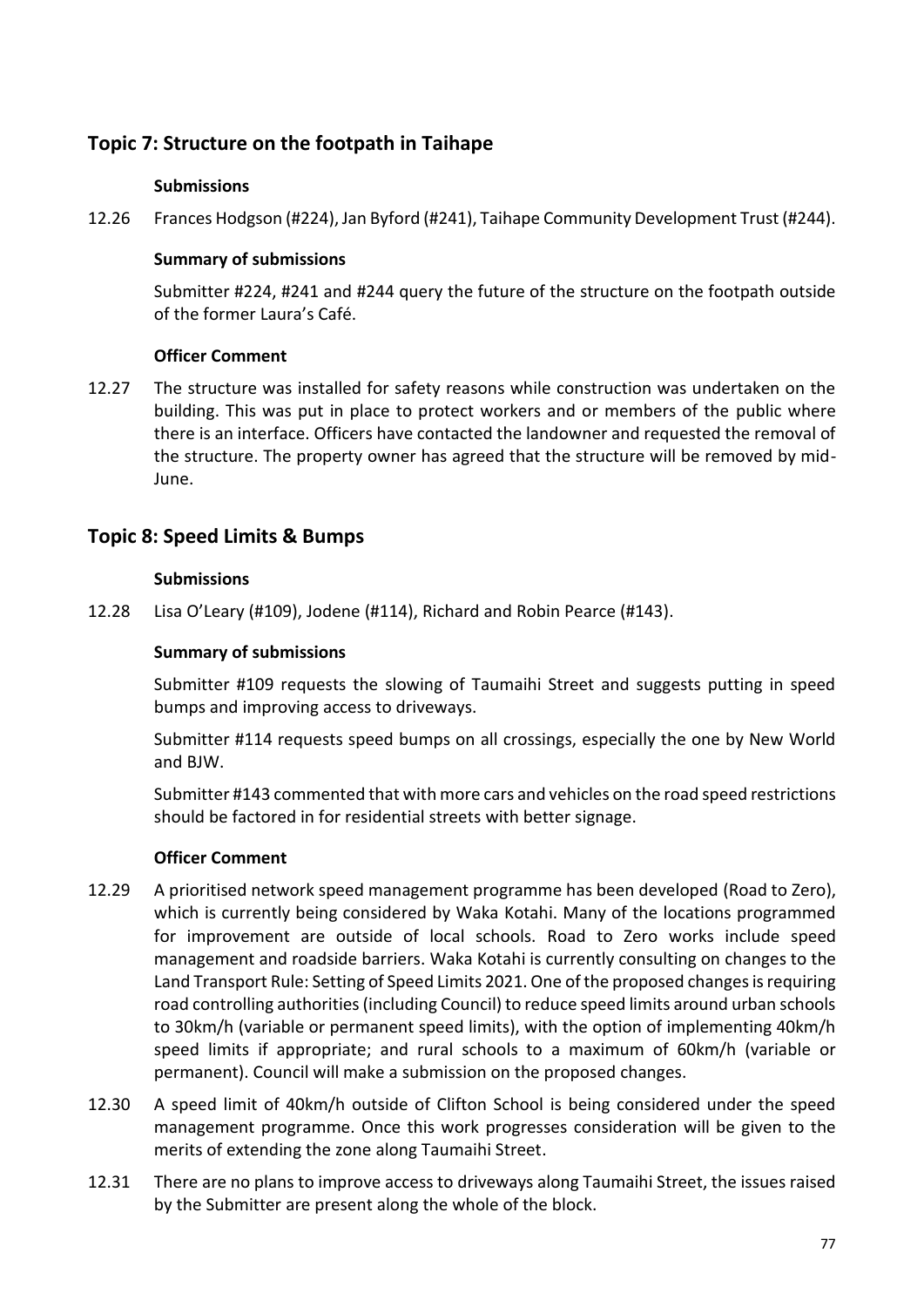12.32 Speed bumps are not recommended due to the noise and vibration they create.

# **Topic 9: Main Street Taihape**

## **Submissions**

12.33 Melissa Morris (#021).

## **Summary of submissions**

Submitter #021 requests upgrading of the verandas and footpath area, including lighting, development of street side café seating.

## **Officer Comment**

12.34 Maintenance of footpaths and under veranda lighting will be carried out in Years 1-10 of the 2021-31 Long Term Plan as required. Cleaning of lighting is undertaken every two years. Maintenance of the verandas are the property owner's responsibility.

## **Topic 10: Effluent Disposal Site**

## **Submissions**

12.35 CR Grace and Glen Oroua Livestock (#131), Maher Transport (#222), Michael Coles Ray Coles Transport (#239)

## **Summary of submissions**

Submitter #131 supports the development of an effluent and truck wash site in Bulls. The submitter identified there is no effluent dump site anywhere in the Rangitikei District that can be accessed by their fleet (54 tonnes). The closest sites are in Waverly and Napier-Taupo. The submitter suggests Bulls would be a more appropriate location than Taihape as it is more central to the transport activity.

Submitter #222 identifies there is an urgent need to develop an effluent dump facility for the Taihape region. The submitter notes there is no dump station between Feilding, Taupo, Waverly and Woodville. The submitter notes the importance of dump stations to the industry in the district and notes that many trucks do not pass an effluent dump station on their journey and holding tanks can fill quickly. The submitter requests the following:

- Effluent Dump That the RDC support the establishment of an Effluent Dump in the Taihape Region through advocacy with Horizon's Regional Council, Waka Kotahi and their own consenting processes. If there is a requirement for rezoning, we would ask that this is put into the RDC's District Plan rolling review.
- Wash Down Facility and Effluent Dump That the RDC support the establishment of a Wash-Down Facility and Effluent Dump in the Taihape Region through advocacy with Horizon's Regional Council, Waka Kotahi and their own consenting processes.

Submitter #239 comments that there is an urgent need for an effluent dump facility for the wider Taihape region. The submitter wants Council to support the establishment of an effluent dump and wash down station in the Taihape area through advocacy with Horizons and Waka Kotahi.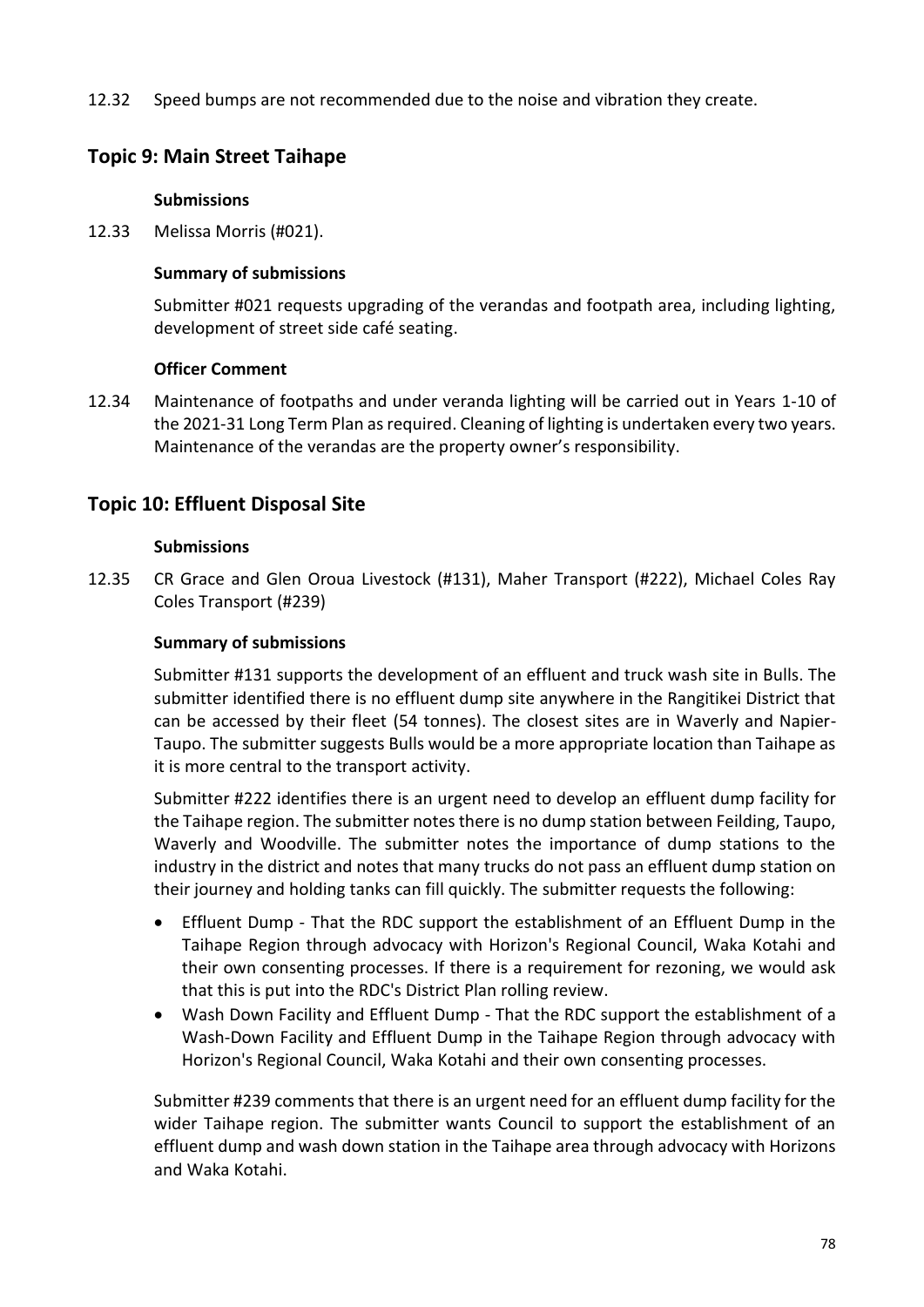#### **Officer Comment**

12.36 Stock effluent facilities are routinely located on State Highways. These facilities are very expensive to construct and maintain. Waka Kotahi has a nationally prioritised programme for stock effluent disposal facilities.

#### **Actions**

Council Officers will forward the request for stock effluent facilities to Waka Kotahi for its consideration.

## **Topic 11: Parking and Crossings**

#### **Submissions**

12.37 Jodene (#114), Richard and Robin Pearce (#143), Mokai Patea Services (#198).

#### **Summary of submissions**

Submitter #114 requests a crossing near the new park in Marton.

Submitter #143 commented that as a result of increased number of vehicles associated with population expansion there needs to be more off-street parking and further rules put into place e.g. for parking of boats on narrow streets.

Submitter #198 requests that a no parking sign for trucks be installed on lower Hautapu Street.

#### **Officer Comment**

- 12.38 Council Officers have not received many complaints about parking either in the retail areas of the District towns or throughout residential streets. The most common area for complaints is outside of the post boxes on Follett Street, Marton.
- 12.39 Provided vehicles and trailers are registered and warranted they are able to park on the road. The Traffic and Parking Bylaw 2017 identifies vehicles without a current warrant or registration are not able to be left on a road for longer than consecutive 7 days.
- 12.40 The Rangitikei District Plan sets rules for on-site parking requirements for different activities throughout the district.
- 12.41 Additional, signage around Te Āhuru Mōwai is under development. Park users are encouraged to park behind the playground.

## **Topic 12: Passenger Rail Service**

#### **Submissions**

12.42 Richard and Robin Pearce (#143)

#### **Summary of submissions**

Submitter #143 commented that Council should get passenger rail service due to population expansion.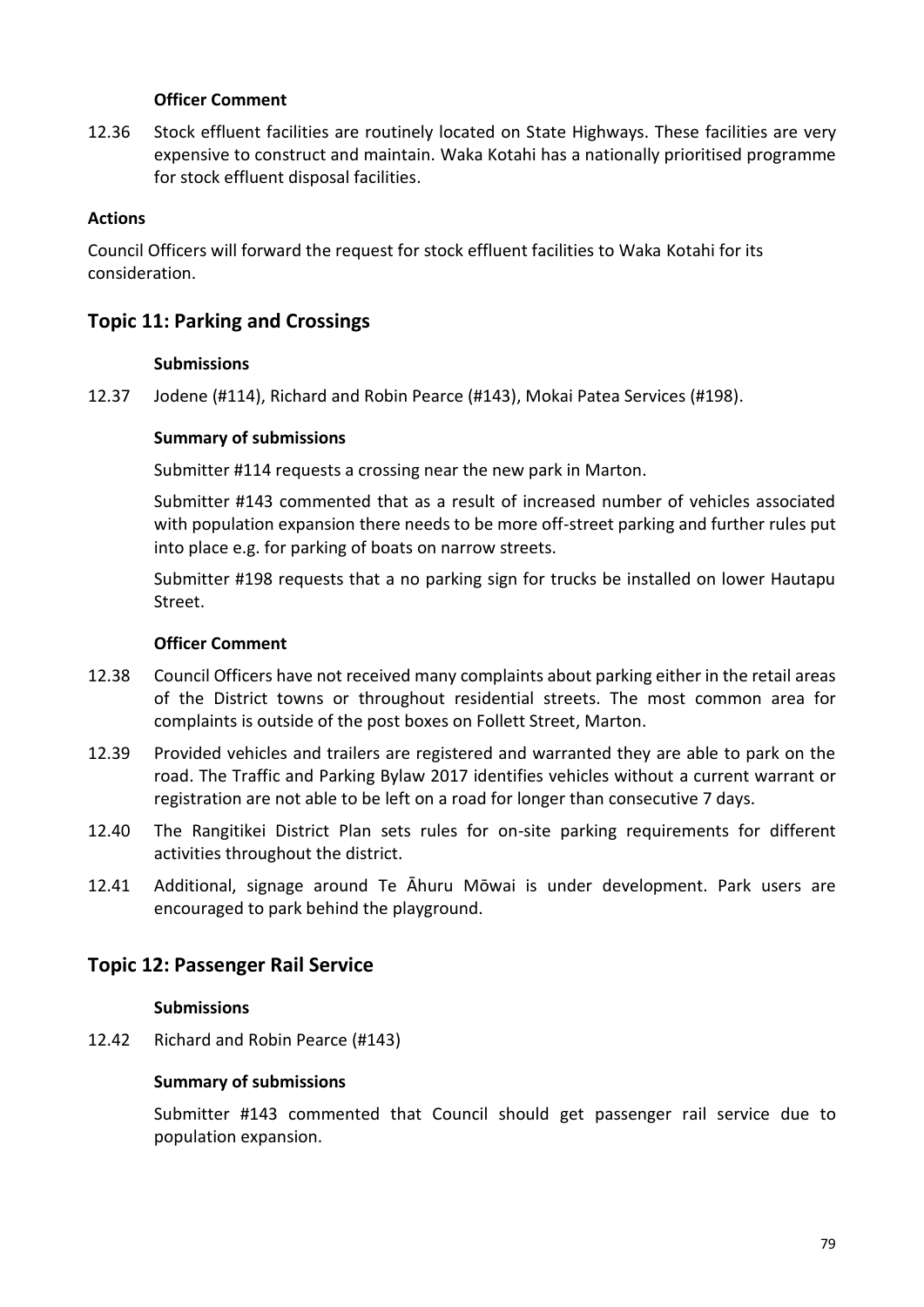- 12.43 Horizons Regional Council administers passenger transport. Council submitted to the Horizons Regional Council long term plan process and made the following comments related to public transport for the District:
	- Requested a commuter bus service is established to travel through Marton and other small towns.
	- Request Horizons continue to advocate for passenger rail services.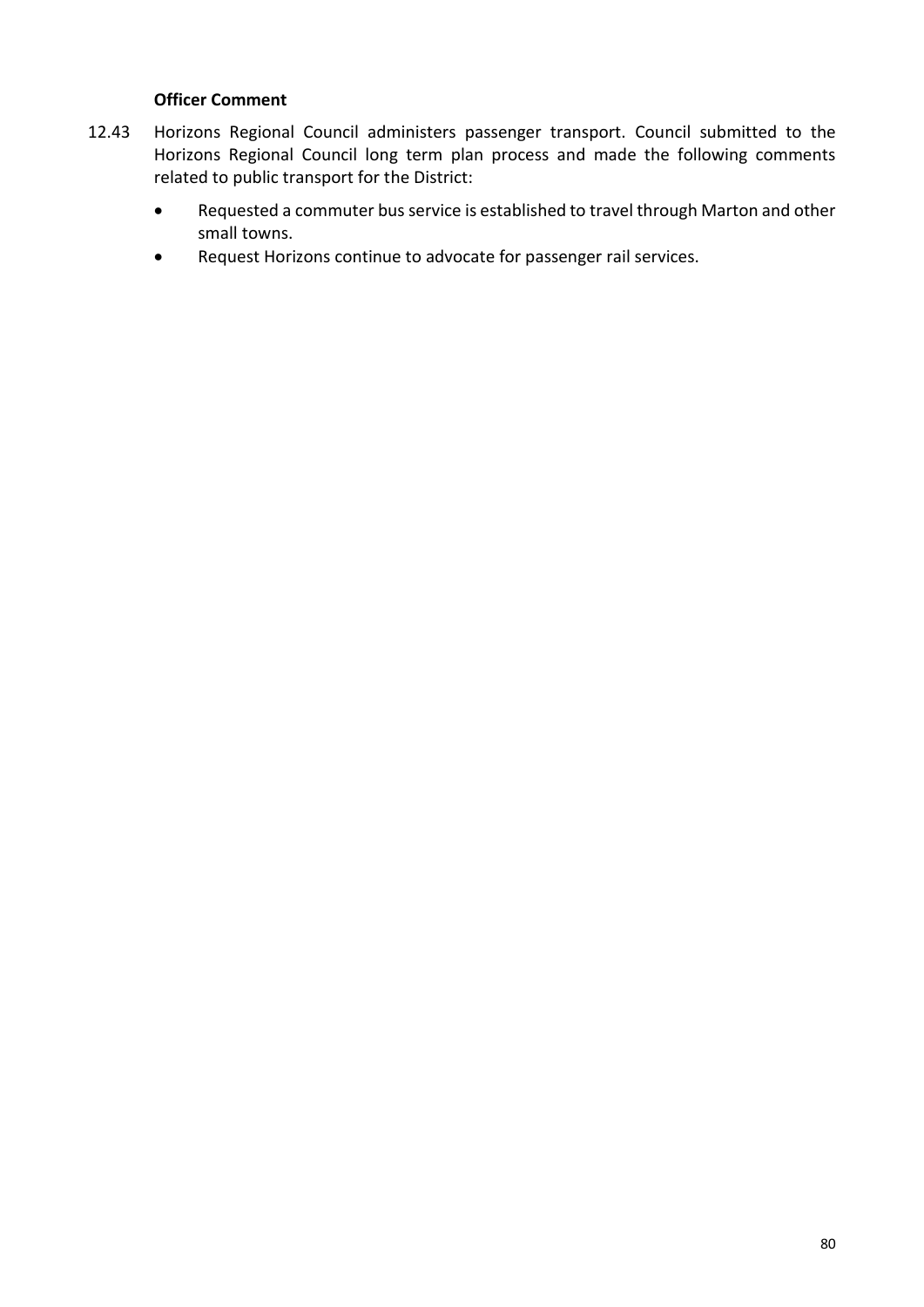## **13 Three Waters**

| <b>Topic 1</b> | <b>Marton Water Supply</b>                         |
|----------------|----------------------------------------------------|
|                |                                                    |
| <b>Topic 2</b> | Three Waters Reform                                |
| <b>Topic 3</b> | <b>Water Tanks</b>                                 |
| <b>Topic 4</b> | Wastewater                                         |
| <b>Topic 5</b> | <b>Water Tower in Bulls</b>                        |
| Topic 6        | <b>Rural Water Schemes</b>                         |
| <b>Topic 7</b> | Environmental Impacts of Stormwater and Wastewater |

# **Topic 1: Marton Water Supply**

#### **Submissions**

13.1 Petra Coetzee (#009) Rene Johnson (#045), Paul McAleece (#087), Jodene (#114), Amanda Rogers (#122), Robert Snijders (#161), Kim Duxfield (#179), Kelsey Smith (#210) Hazel Gallagher (#251).

## **Summary of submissions**

Submitter #009 is in opposition to fluoridation chemicals being added to water.

Submitters #045, #087, #113, #122, #179, #210 and #251 identify that water supply, particularly for Marton should be a key priority for Council:

- Submitter #045 suggests Council's focus should be on fixing the water in Marton as there is no point having visitors to the district if all they remember is the taste of the water.
- Submitter #087 suggests using the proposed wifi money to fix the water quality.
- Submitter #161 comments on the poor quality of Marton water and residents having to spend money for their own water.
- Submitter #113 asks Council to fix the water as the top priority.
- Submitter #122 asks Council to fix the water.
- Submitter #179 notes that Marton water should be a priority. It has been an issue for a long time and as more houses are built and more businesses open the issue will get worse. The submitter noted a surprise this was not in the consultation.
- Submitter #251 questions where water quality and supply feature in the consultation. The submitter notes the need for changes and considers this has not been made a priority. The submitter suggests if water isn't an issue for Council, they would like Council to subsidise the purchase of water tanks which would provide people with better water quality and take the pressure off the water supply in summer.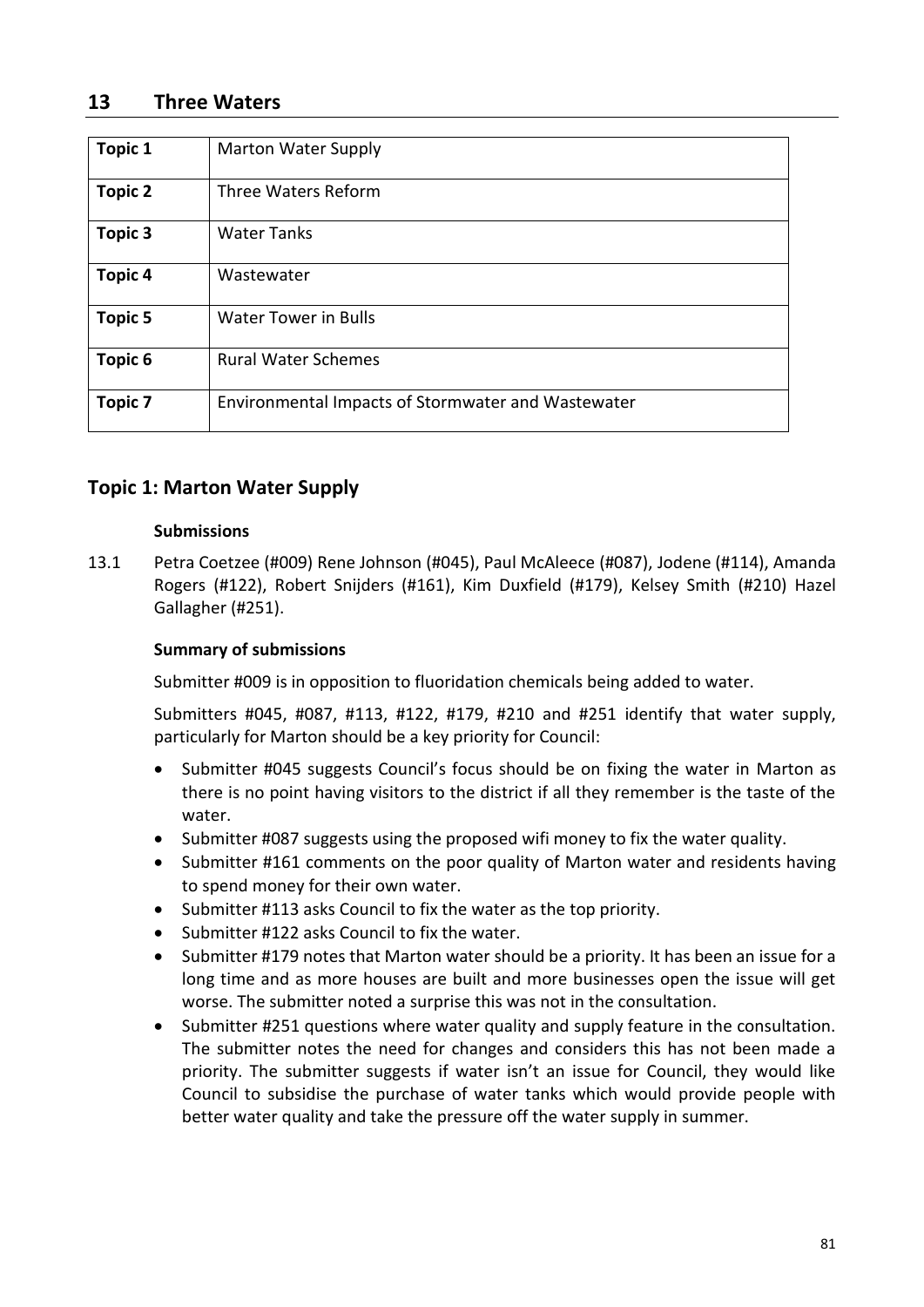## **Officer Comment**

13.2 The current Marton water supply scheme has been challenged by odour and taste problems for many years cause by the high levels of manganese and organics in the water source. The future of the Marton water supply is subject to the development of the Marton Water Supply Strategy. The purpose of the Water Supply Strategy is to consistently deliver good quality, affordable, safe drinking water at volumes for today and the future. Strategic direction was finalised by Council in May 2021. \$11 million has been budgeted in Years 1-3 of the 2021/31 Long Term Plan.

# **Topic 2: Three Waters Reform**

## **Submissions**

13.3 Mervyn Smith (#092), Sharleen Amai (#098), Raewyn Turner (#156), David Stuteley (#208), Interested Residents of Marton and Rangitikei (#211); Federated Farmers (#213).

## **Summary of submissions**

Submitters #092 and #098 suggest three waters should be retained by Council:

- Submitter #092 suggests Council should retain control of the water systems, but have Central Government funding the major works. This Submitter notes the Government will have to pay for the start-up costs and running costs of the three waters entities which would be money better sent on infrastructure by councils. The Submitter also raises concerns that people without a reticulated supply will pay a similar amount for water as urban ratepayers without receiving the benefit or that water supplies will be sold to overseas.
- Submitter #098 suggests that the three waters should stay with Council. This Submitter notes that no one owns water and suggests Government thinks they can profit from the scheme.

Submitter #156 comments that we need more people/businesses to help maintain and improve our water issues and at present we need the three water initiative.

Submitter #208 comments that we should be consulting the community on this.

Submitter #211 does not support Council's ongoing management of the three waters. The submitter does not consider Council has managed the three waters well and noted their interest in being involved in the three waters reform consultation process.

Submitter #213 raises concerns that if three waters are centralised that an increased funding burden may be placed on those not connected to services due to less understanding of who benefits from spending.

## **Officer Comment**

13.4 The Three Waters Reform is a Central Government initiative focused on reforming local government's three waters services into publicly owned multi-regional entities. There are many uncertainties about the final structures and delivery models that will be proposed by Central Government. Government have indicated they will consult with the community on a proposed model in late 2021. After this time Council will need to decide on whether to remain in the new entity or opt out of the reform. The new entity would be operational from 1 July 2024.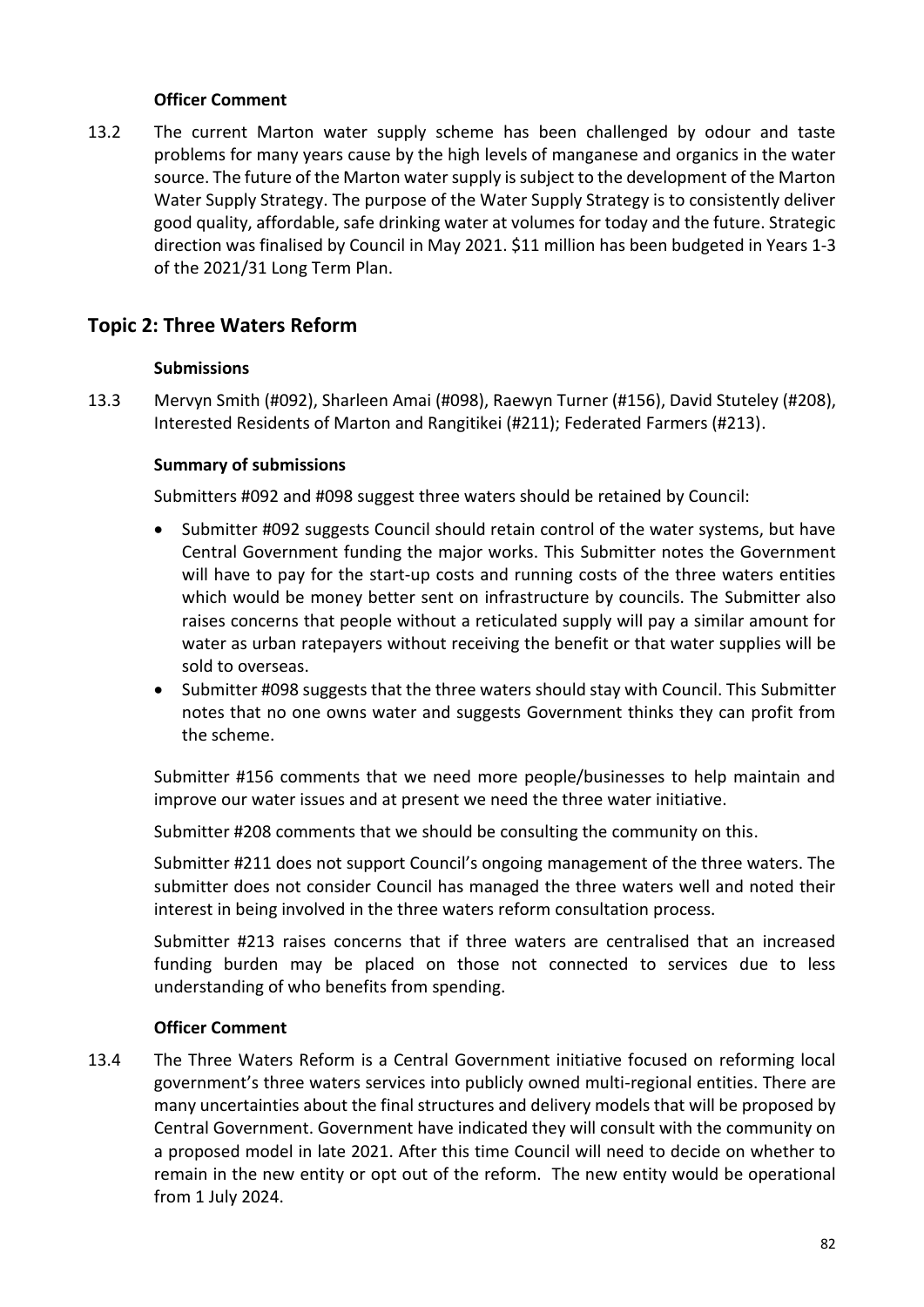# **Topic 3: Water Tanks**

### **Submissions**

13.5 Sharleen Amai (#098), Raewyn Turner (#156), Randall Moorhouse (#246).

## **Summary of submissions**

Submitter #098 suggests that Councils should be incentivising tanks onto properties to alleviate pressure on the awa.

Submitter #246 suggests there is nothing that thinks about the future generations or environment such as encouraging residents to install water tanks if they are unhappy with the water which can also provide resilience in times of drought.

Submitter #156 commented that water tanks would ease pressure on the system. The submitter commented that new builds should be required to install water tanks, subsidised by Council.

## **Officer Comment**

13.6 Council does not currently require the installation of water tanks for new dwellings built throughout the district. The requirement for water tanks to be installed would require a change to the Rangitikei District Plan. The potential requirement for water tanks to be installed in urban areas for new dwellings will be considered during the District Plan Review in 2022/23. However, substantial research has been done in NZ on the benefits of rain tanks. The results show that rain tanks only work well during the wet rain seasons but struggle in the dry summer months. Most properties with rain tanks revert back to network supply in the summer. The tanks are full when water is not needed for gardens and are dry when homeowners need the water during the dry end of summer.

## **Topic 4: Wastewater**

#### **Submissions**

13.7 Cheryl Power (#025), Horizons Regional Council (#158), Robert Snijders (#161), Kyle Baird (#185), Interested Residents of Marton and Rangitikei (#211), Federated Farmers (#213), Manawatu District Council (#214)

#### **Summary of submissions**

Submitter #025 commented that Council is flushing human waste down Papakai River.

Submitter #158 raises concern that a number of the District's wastewater treatment plants are operating on existing use rights or have regular breaches of their consent conditions. The Submitter urges the Council to make progress on gaining consents for the wastewater treatment plans and to operate them in accordance with consent conditions and to ensure sufficient provision has been made in the Long Term Plan to do so. The Submitter highlighted the increasing environmental standards that will come from the implementation of the National Policy Statement on Freshwater Management 2020 and the need for Council to invest in their three waters infrastructure to ensure compliance.

Submitter #161 suggests the Marton to Bulls Wastewater project is another example of Council failing to deal with the three waters property. The Submitter suggests a combined scheme covering water and wastewater should be developed.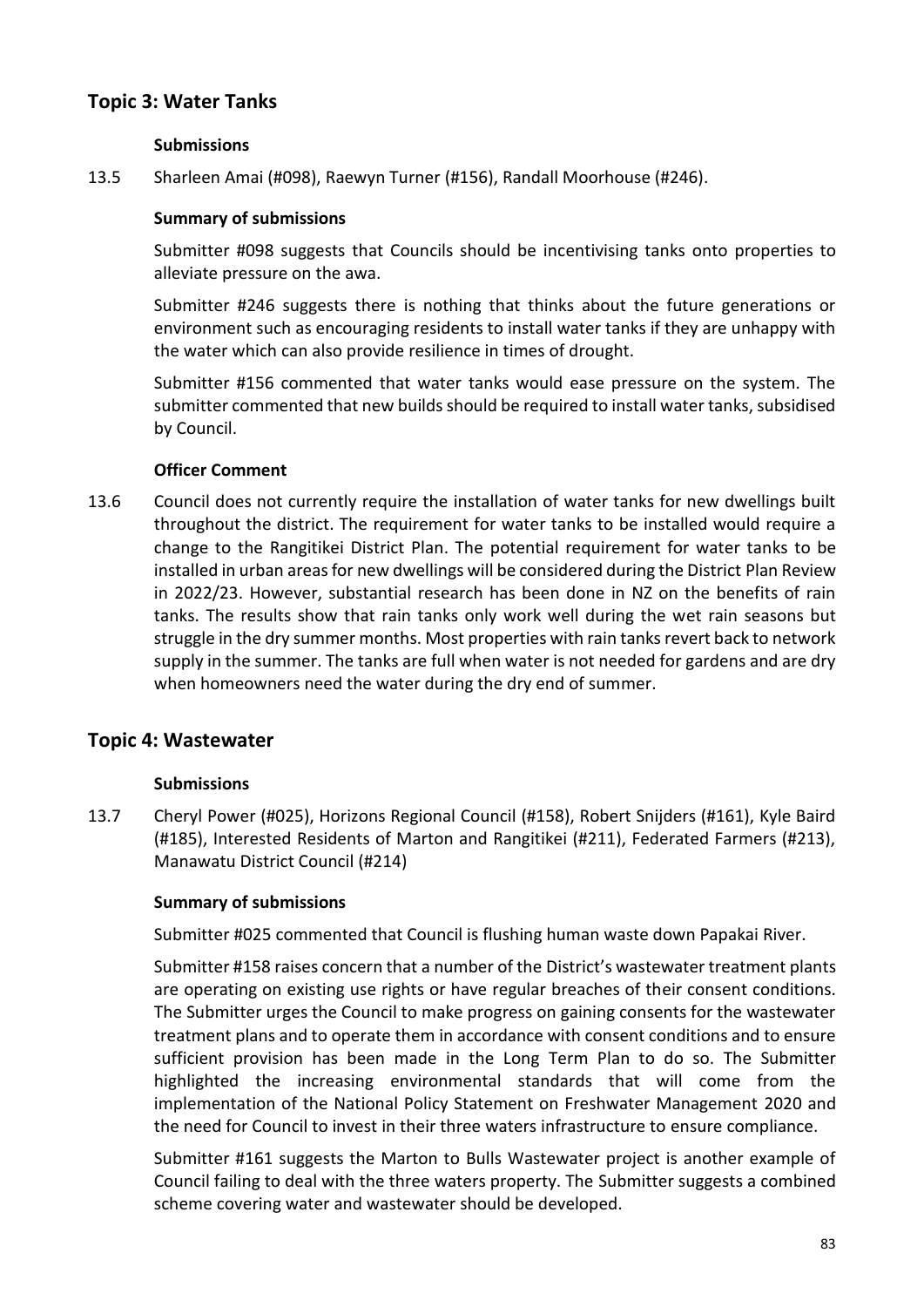Submitter #185 notes that upgrades to the Taihape sewer system should be a priority.

Submitter #211 supports the proposed Marton to Bulls wastewater project. The Submitter raises concerns about Bonny Glen landfill noting that the 2018 Assessment of Water and Sanitary Services show the Marton Wastewater Treatment Plan is non-compliant due to ammoniacal nitrogen resulting from the acceptance of leachate from Bonny Glen.

Submitter #213 notes the need for Council to find land for the discharge of wastewater. The Submitter suggests Council needs to be cautious about the effectiveness of land-based discharge without first understanding all of the short- and long-term consequences, including the cost of the loss of productive land. The Submitter will be asking PNCC to consider an approach that supports surrounding districts and ask Council to consider a regional solution.

Submitter #214 notes their support for the Marton to Bulls Wastewater Centralisation Project as being the most cost-effective solution for the management of wastewater from these areas and the benefits to the Tutaenui Stream. The Submitter requests the following decision *"That RDC progress the development of the detailed business case for the Marton to Bulls wastewater transfer pipeline project to ensure the economic and environmental benefits of this project are realised".*

- 13.8 Moving away from treatment plants being operated on existing use rights is one of Council's top priorities. We are working with Horizons Regional Council and iwi to find suitable solutions for the future treatment, disposal and consenting of these treatment plants and to improve the consenting and compliance of all the treatment plants in the District. Council has appointed a consultant to deliver a regional treatment plant consenting programme over Years 1-4 of the Long Term Plan. Their focus is to bring all treatment plants to a stage where they have a current resource consent, with conditions that can be complied with.
- 13.9 All the treatment plants currently being operated under existing use rights will be changing to the disposal of treated wastewater to land. The land disposal options provide good environmental and cultural outcomes but are complex and dependent on finding suitable land. All the details regarding the effects of the discharge of treated wastewater to land will be investigated and reported during the consenting process. This investigation work will cover all aspects of land discharge and will give effect to changing requirements resulting from the implementation of the National Policy Statement for Freshwater Management 2020.
- 13.10 An upgrade of the Taihape wastewater system is a priority for Council with work to improve the network, treatment plant performance and consenting currently in progress. A new pump station will be constructed in Year 1 of the Long Term Plan, as will the pipeline from the pump station to the treatment plant. The regional treatment plant consenting consultant will progress work to apply for a new resource consent. The current consent expires in 2027, however, the conditions are currently difficult to comply with.
- 13.11 The Marton wastewater treatment plant has not accepted any leachate from Bonnie Glenn landfill since early 2018. The Marton to Bulls centralisation project is progressing. The next milestone project is the construction of the pipeline between Marton and Bulls expected to start by October 2021.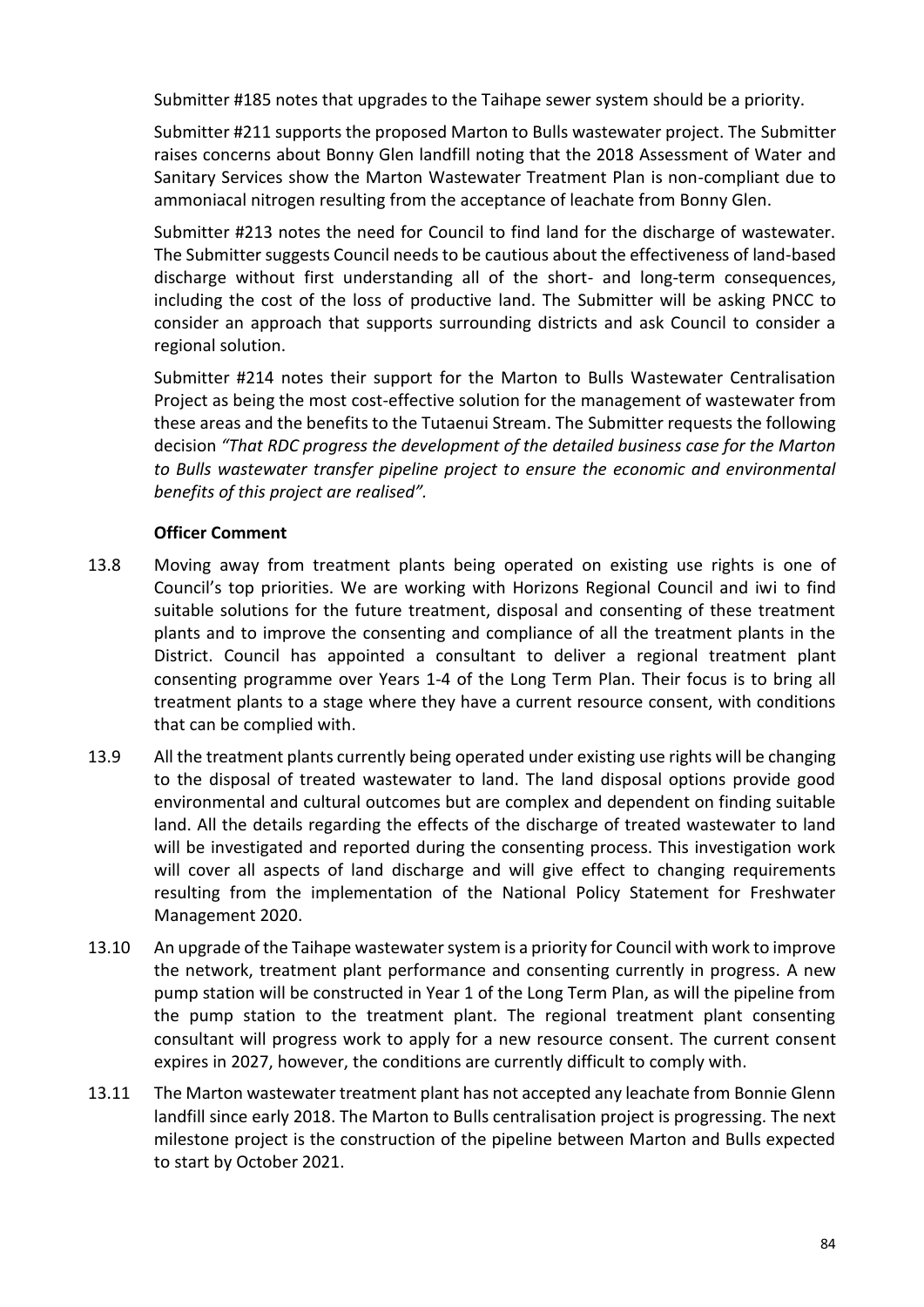# **Topic 5: Water Tower in Bulls**

## **Submissions**

13.12 Colin Bartlett (#192).

## **Summary of submissions**

Submitter #192 raises concern about that during the recent public consultation process about the water tower in Bulls there was no mention that a new reservoir was to be built in front of the old tower. The submitter notes the old tower will be difficult to maintain due to the close proximity to the reservoir. The submitter raises concern about it becoming a burden to ratepayers and an eyesore.

## **Officer Comment**

- 13.13 In October / November 2020 Council consulted with the Bulls community on whether to retain or demolish the Bulls water tower (the mushroom tower). This was needed to be done at this time as the new Bulls reservoir was due to be constructed and if the tower was to be removed it would be cheaper and easier to do this prior to construction of the new reservoir. The consultation information noted that the new reservoir was being constructed next to the tower.
- 13.14 Consultation was done via a hardcopy submission form which was available at the Te Matapihi open day then at Te Matapihi for a few weeks following the open day. It was also available online via Council's website. Notices were put in the Bulls Bulletin and District Monitor during the consultation period. There were two options presented for consultation:
	- Demolish the tower at a cost of an estimated \$250,000; or
	- Strengthen the tower at the cost of an estimated \$250,000 noting that in around 35 years' time the tower will need to be demolished at an additional cost.
- 13.15 131 votes were received with 37% voting to demolish the tower and 63% asking for the tower to be strengthened.

## **Topic 6: Rural Water Schemes**

#### **Submissions**

13.16 Federated Farmers (#213).

#### **Summary of submissions**

Submitter #213 identifies the benefit of the stock water driven rural water schemes throughout the District and suggests that rural water schemes should be retained in their present form as long as possible. Request that Council ensure their members are engaged early in any future proposals to change the schemes.

#### **Officer Comment**

13.17 Council current has no plans to change the way rural water schemes operate.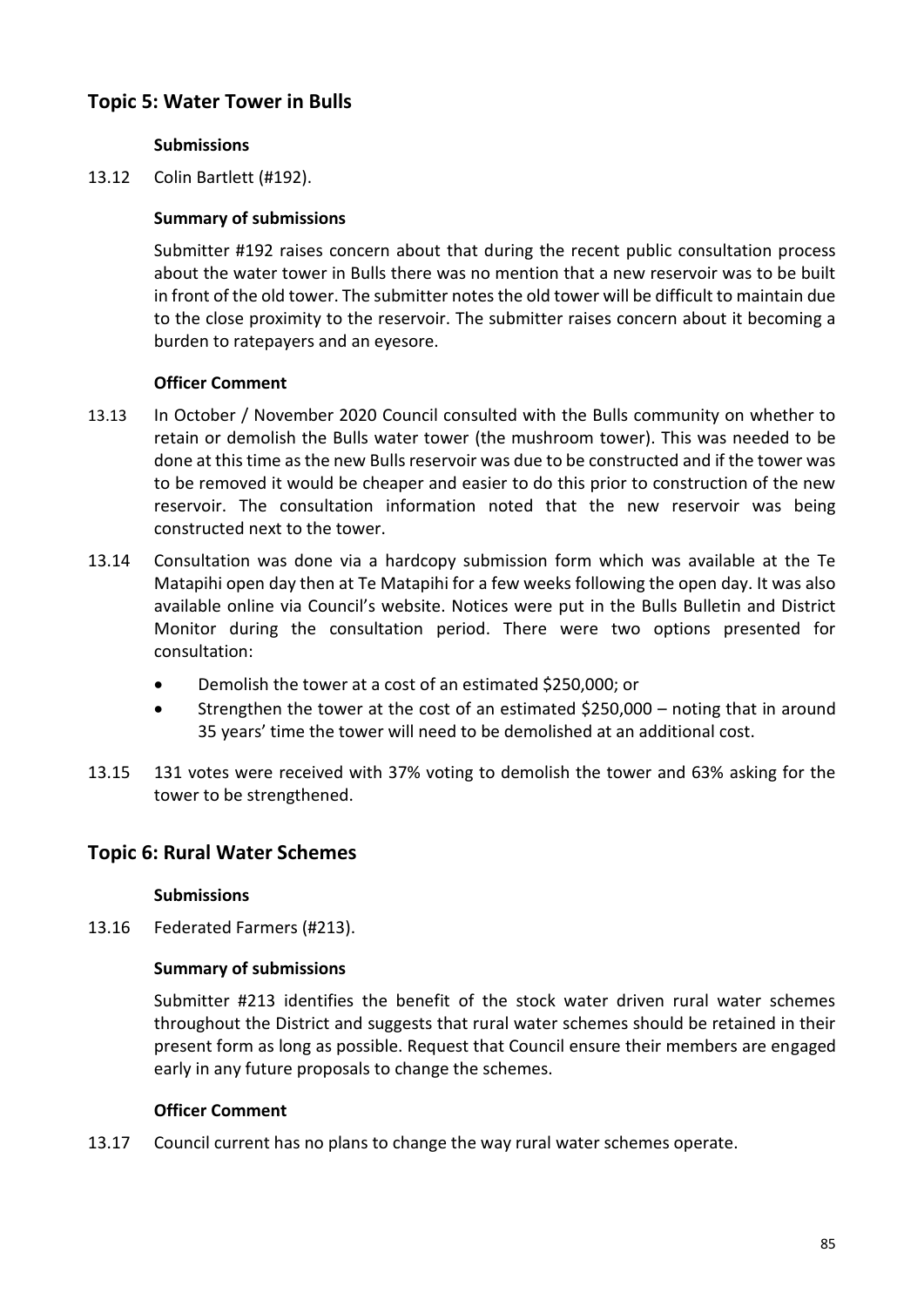# **Topic 7: Environment Impacts of Stormwater and Wastewater**

## **Submissions**

13.18 Makere (#065), Wellington Fish and Game NZ (#162), Conn Rider (#168), Water Safety New Zealand (#218).

## **Summary of submissions**

Submitter #065 commented that Council is destroying and contaminating rivers with too much farming pollution.

Submitter #162 asks Council to implement initiatives that ensure all principal water contaminants are managed and water quality is improves for the Rangitikei Catchment. They specifically request Council:

- Provide more substantial expenditure on existing stormwater management system and include an objective in reducing contaminants – especially sediment and E. coli entering the rivers. The current focus of expenditure for the 3 Water Projects does not put enough emphasis on stormwater discharge improvements.
- That Council be an active participant in developing and promoting sustainable land management to reduce land use effects on the river water quality. This should be done by partnering with landowners, catchment groups, regional Council, Iwi partners and community partners.

Submitter #168 comments on the damages of washing trucks and water ending up in the rivers and suggests having iwi representatives for waterways.

Submitter #218 suggests Council needs invest in the on-going maintenance of waste and storm water infrastructure to ensure water quality (swimmability and manoeuvrability) in the Council aquatic environments.

- 13.19 Council included substantial capital investment in wastewater and stormwater infrastructure in the 2021-2031 Long Term Plan to achieve improved environmental outcomes. Stormwater management systems for the treatment and removal of contaminants are prohibitively costly and not required at the moment. The long-term future for storm water management and possible treatment options is unknown at this time and will be driven by the 3 waters reform program.
- 13.20 Council is in active partnership with Horizons Regional Council, iwi, landowners and catchment groups to promote better outcomes for the environment and for the Rangitikei River. Council does not manage or control runoff from farms which is the responsibility of Horizons Regional Council.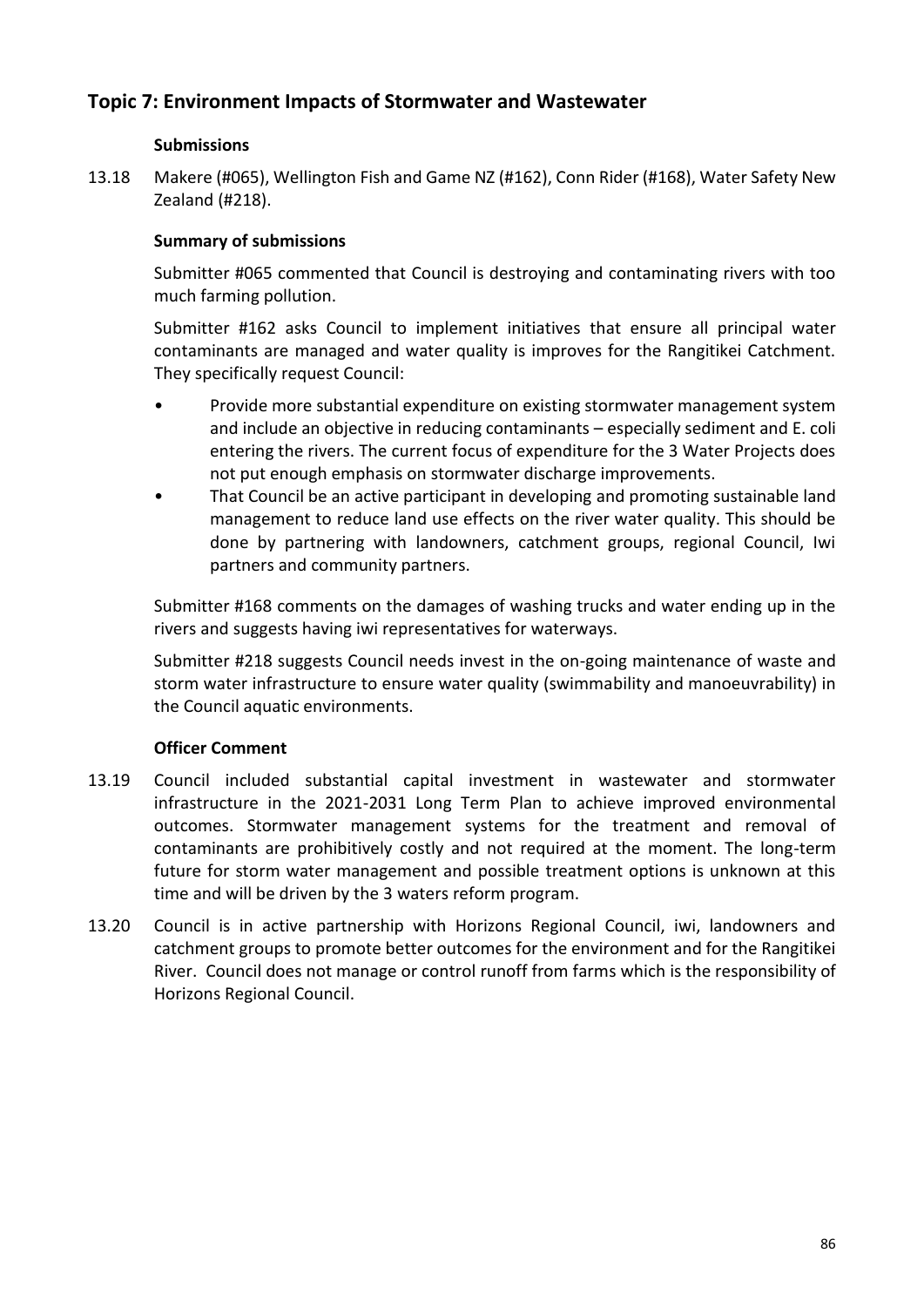| <b>Topic 1</b> | Requested Investment in Parks   |
|----------------|---------------------------------|
| <b>Topic 2</b> | Mt Stewart, Taihape             |
| <b>Topic 3</b> | Taihape Outback                 |
| <b>Topic 4</b> | Footpath Cleaning in Taihape    |
| <b>Topic 5</b> | <b>Marton Reservoir</b>         |
| Topic 6        | Ratana Playground               |
| <b>Topic 7</b> | Cemeteries                      |
| <b>Topic 8</b> | <b>Rubbish Bins for Taihape</b> |
| <b>Topic 9</b> | Maintenance                     |
| Topic 10       | <b>Weed Control</b>             |

# **Topic 1: Requested Investment in Parks**

## **Submissions**

14.1 Taihape Playground Group (#002 & #046), Bruce Dear (#005), Taihape Squash Club (#010), Llorian Nordell (#011), Cheryl Power (#025), Evelyn George (#049), Jennifer Turner (#057), Charlotte Oswald (#051), Rosie Gilbert (#081), Sport Manawatu (#088), Mary Freeman (#091), Alan Buckendahl (#102), Courtney Bartley (#110), Chanelle Theobald (#113), Jodene (#114), Taihape Tennis (#160), Taihape Community Board (#145), Koitiata Residents Committee (#152), Wilson Park Development Group (#163), Domain Upgrade Volunteers Group (#219), Bronwyn Troon (#181), Rangi Tahi (#195), Mokai Patea Services (#198).

## **Summary of Submissions**

#### Bulls Domain

Submitter #011 raises a number of concerns about Bulls Domain; lack of dog poo bins, wandering dew at the pines.

Submitter #219 proposes a conceptual plan for the upgrade of the Domain in Bulls. The Submitter wishes to have a fit for purpose space to accommodate a wide range of uses. The plan includes building a multi-sports facility, children's playground, youth park, area for dogs, circuit training track, sporting activities, picnic areas and carparks. Request permission to investigate a proposal for this space.

#### Haylock Park & Walker Park, Bulls

Submitter #005 requests Council consult, plan and construct a playground and park area for Haylock Park. The Submitter identifies that new development means more children will be living in the area and will need a local and safe green space.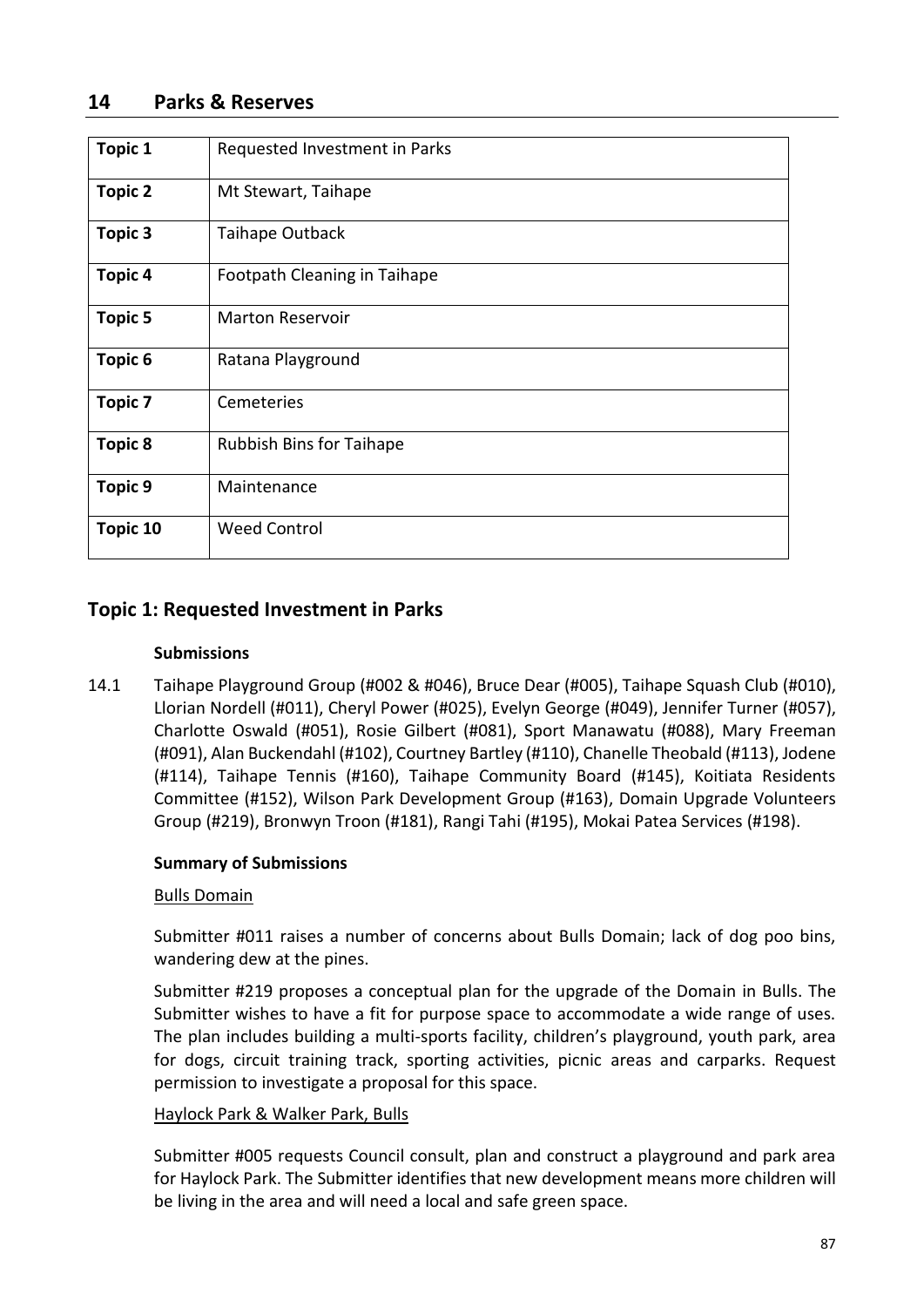Submitter #110 requests Council upgrades the children's playground, particularly the one in Walker Park.

### Memorial Park, Taihape

Submitter #002/#046 is working on plans for upgrading the playground at Taihape Memorial Park. The Submitter provided information on the community consultation undertaken to date, the site location and designs, state of the existing playground, and fundraising undertaken already. The submitter requests support from Council for the project. The group has requested support for the project of \$50,000.

Submitter #010 seeks Council support for the redevelopment of the Taihape Squash Club. Major points of note being the expansion to a four-court Squash complex, retention of the green space in front of the Kokako St Hall, parking, resurfacing of the existing courts and the provision for an additional tennis/netball surface if required. The Submitter would appreciate financial support and support for the consenting process.

Submitter #025 commented that Council is wasting their money on the amenities block and Submitter #091 suggests the public were not asked about the new amenities building.

Submitter #049 notes the playground area in Taihape is pretty basic, but the playcentre is an attraction. The submitter suggests this part of town needs to be improved to cater for families moving to the area and visitors.

Submitter #051 supports the development of a new playground in Taihape. The Submitter is part of the Taihape Playground Group and is committed to raising funds.

Submitter #057 identifies the Taihape playground needs to be upgraded and is supportive of the community group planning this project. The Submitter requests Council support the project with funding to help the project progress.

Submitter #081 identifies the Taihape playground needs to be upgraded and raises concern about the location. The Submitter notes the importance of the playground as a social hub. The submitter is concerned about the state of the toilets. Signage and new toilets would benefit travellers passing through.

Submitter #088 supports the new amenities block.

Submitter #113 supports the upgrading of the Taihape playground and suggests a range of activities.

Submitter #145 requested the following;

- Removal of the old green storage shed on Memorial Park as it is in a shabby state and situated adjacent to one of the main entrances.
- Provision of angled parking on the grassed area adjacent to the main driveway into the swimming facilities. The submitter noted that when busy, the parking on both sides of the driveway may hinder access by emergency services.
- Upgrade of the Kokako Street Pavilion 2. Is in a good location, but underused due to inadequate facilities. Submitter #198 recommends a refurbished kitchen which aligns to submitter #145 request.
- Request Council supports the residents' groups working towards the upgrade of the playground and squash facilities.

Submitter #160 requests support for Taihape Tennis' proposal to upgrade the Kokako Street Hall and construct two new tennis courts on the bowling green/croquet area outside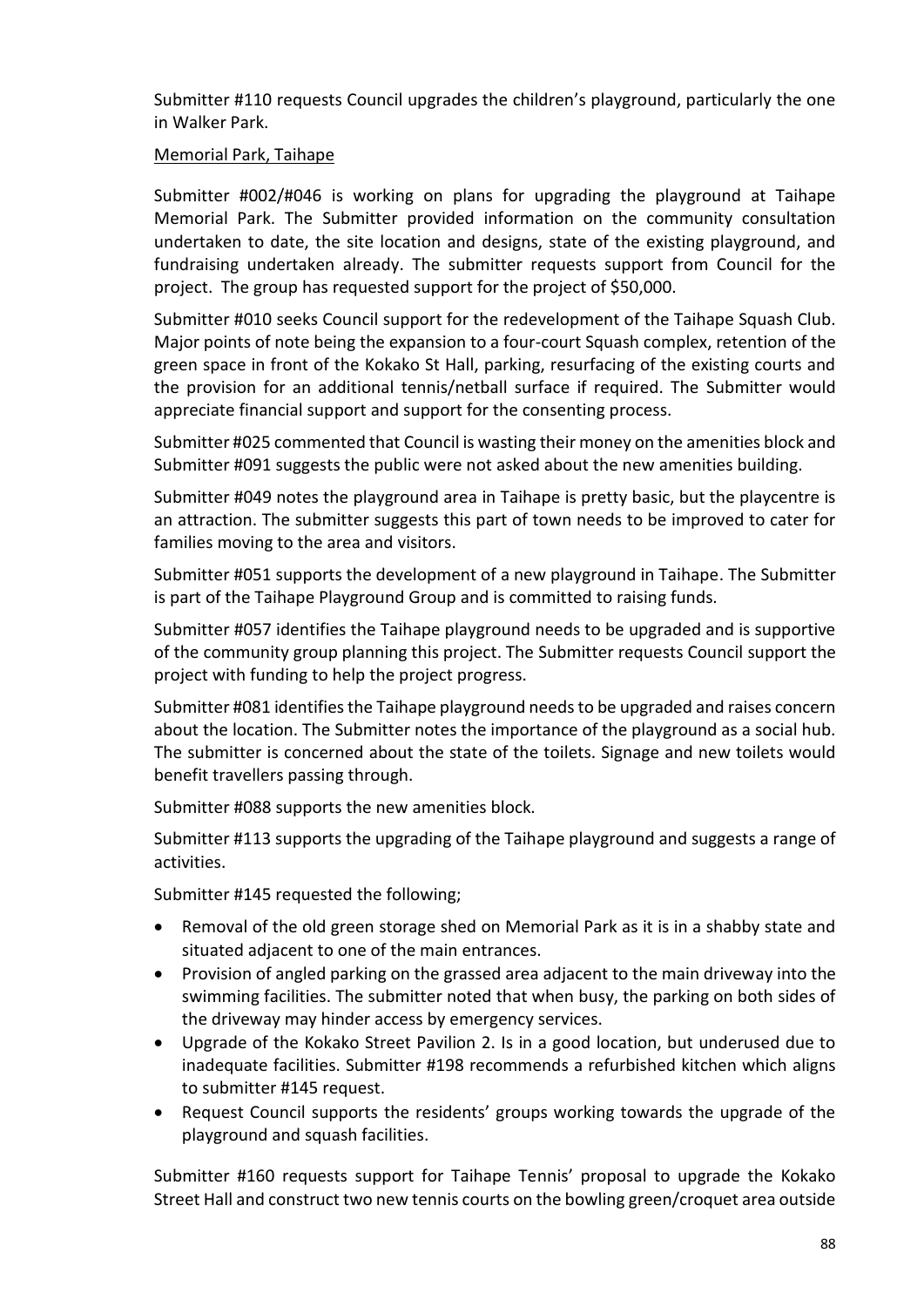of the hall. The Submitter proposes joint funding and co-management and administration of the hall, but are open to working with Council on the proposal. The existing courts require resurfacing which is the top priority followed by the upgrade of the hall as the second priority. Request Council support of \$100,000 to \$150,000.

Submitter #181 requests that Council fix the Taihape Playground.

Submitter #195 wants powered motorhome sites, working off of a prepaid card system, to be provided in the area in Taihape where motorhomes currently park (in front of the A&E Grounds).

## Marton Park

Submitter #102 noted the use of Marton Park by the whole community. They noted the recent addition of toilets on Follett Street and recommend the addition of the following facilities; permanent lighting of some of the trees, two self-contained BBQ's and shelter.

## Wilson Park, Marton

Submitter #114 suggests a fenced dog park.

Submitter #163 requests funding and staff support for their plans for the development of Wilson Park. The objectives of the group are to both enhance the existing facilities and implement a three stage plan to provide new facilities to benefit the whole community. They have requested funding early in the process to help the project get established. Request Council fund the project to the value of \$50,000.

## Koitiata Reserves

Submitter #152 requests the development of a Reserve Management Plan for the Koitiata Domain. The submitter proposes it is developed jointly with the residents, Nga Wairiki Ngāti Apa, Horizons and Ernslaw and considers: excess groundwater from the lagoon, secure reserve status for the adjacent 'Domain', review the placement and capability of the sewer system, freedom camping bylaw. The submitter also requests the children's play area is upgraded, reviewing the health and safety of the equipment.

## **Officer Comment**

14.2 Council is planning on creating a Parks, Open Spaces and Sporting Facilities Strategy for the District in Year 1 of the Long Term Plan. The objective of this strategy is to determine what the district needs for the future provision of parks, open spaces and sporting facilities. It is important that future significant investment in the District's parks is aligned with future needs and is affordable for the community, including for ongoing maintenance. Officers are also preparing a Community Partnership Policy in Year 1 of the Long Term Plan to guide community-led development of Council owned facilities.

## Bulls Domain

14.3 Officers acknowledge the strong community interest in developing the Bulls Domain. In addition to developing the Parks, Open Spaces and Sporting Facilities Strategy identified above, Council will also review the Bulls Domain Reserve Management Plan in Year 1 of the Long Term plan. The Reserve Management Plan for the Bulls Domain will provide a more detailed plan for the development of the area, implementing the strategic direction from the Parks, Open Spaces and Sporting Facilities Strategy identified. Officers will initiate the review of the Reserve Management Plan to run simultaneously with the development of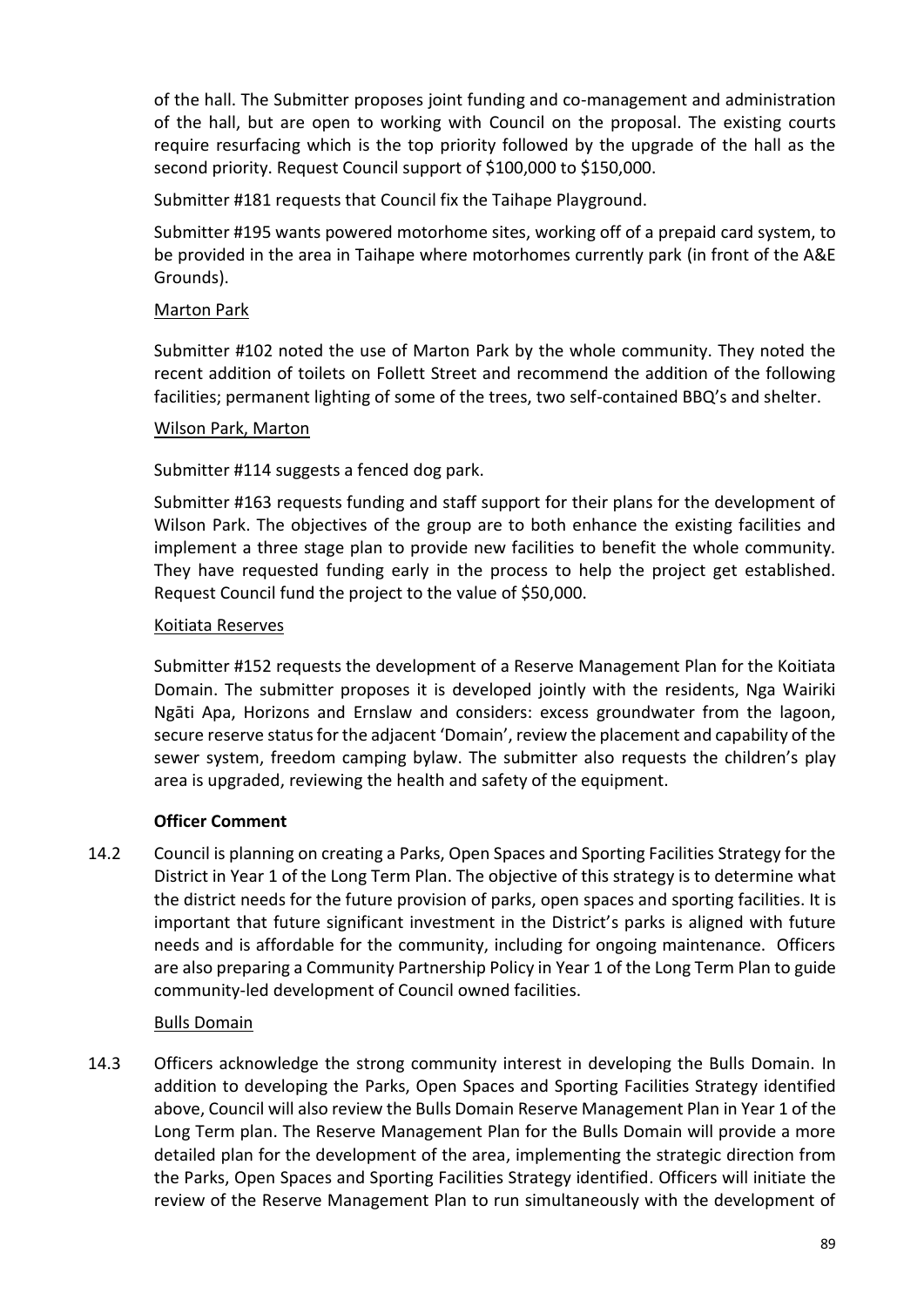the wider Parks, Open Spaces and Sporting Facilities Strategy to provide strategic direction for community-led development of the site. The Bulls Domain Upgrade Volunteers Group will be included in the consultation on the review of the Reserve Management Plan. Officers will work with the Domain Upgrade Volunteers Group to ensure that communityled upgrades to be park are aligned with the Bulls Domain Reserve Management Plan & Parks, Open Spaces and Sporting Facilities Strategy.

## Haylock Park & Walker Park, Bulls

14.4 Officers recognise the interest from the submitter in the development of Haylock Park. It is important that future development of this area is aligned with the future parks needs for the District and is not invested in until the completion of the Parks, Open Spaces and Sporting Facilities Strategy.

## Memorial Park, Taihape

- 14.5 Officers acknowledge the strong community interest in developing different areas of Taihape Memorial Park. In addition to developing the Parks, Open Spaces and Sporting Facilities Strategy identified above, Council will review its Reserve Management Plan for Memorial Park, Taihape. Given the range of users and facilities with competing interests in developing areas at Taihape Memorial Park, Officers will also create a detailed Urban Design Plan during Year 1 of the Long Term Plan. The Urban Design Plan will create an overarching future plan of how to make this common space work better and to connect all these facilities and users in a way that will allow better use of existing assets and a common goal for the future of the Park. The document will not replicate the Parks, Open Spaces and Sporting Facilities Strategy and Reserve Management Plan, but provide a higher level of detail on how the Park will develop and function.
- 14.6 The location of any new play areas and facilities, the Squash Club development and Tennis Club development, will need to align with the Parks, Open Spaces and Sporting Facilities Strategy, Reserve Management Plan and Urban Design Plan.
- 14.7 Council consulted with the Taihape community about the construction and design of the new amenities building at numerous occasions over many years and considers this consultation to be substantial and thorough.
- 14.8 The existing play area will continue be maintained, which will include the supply of adequate wood chips and the upkeep of the play equipment until such time as a decision can be made about the future of this area.

## Marton Park

14.9 Officers recognise the interest from the Submitter in the development of Marton Park. It is important that future development of this area is aligned with the future parks needs for the District. The Reserve Management Plan for Marton Park will be reviewed by Year 3 of the 2021-2031 Long Term Plan. Therefore, Officers suggest that Council funding is not committed for this proposal until the completion of the Parks, Open Spaces and Sporting Facilities Strategy identified above and the review of the Marton Park Reserve Management Plan.

#### Wilson Park, Marton

14.10 Officers acknowledge the strong community interest in developing Wilson Park in Marton. In addition to developing the Parks, Open Spaces and Sporting Facilities Strategy identified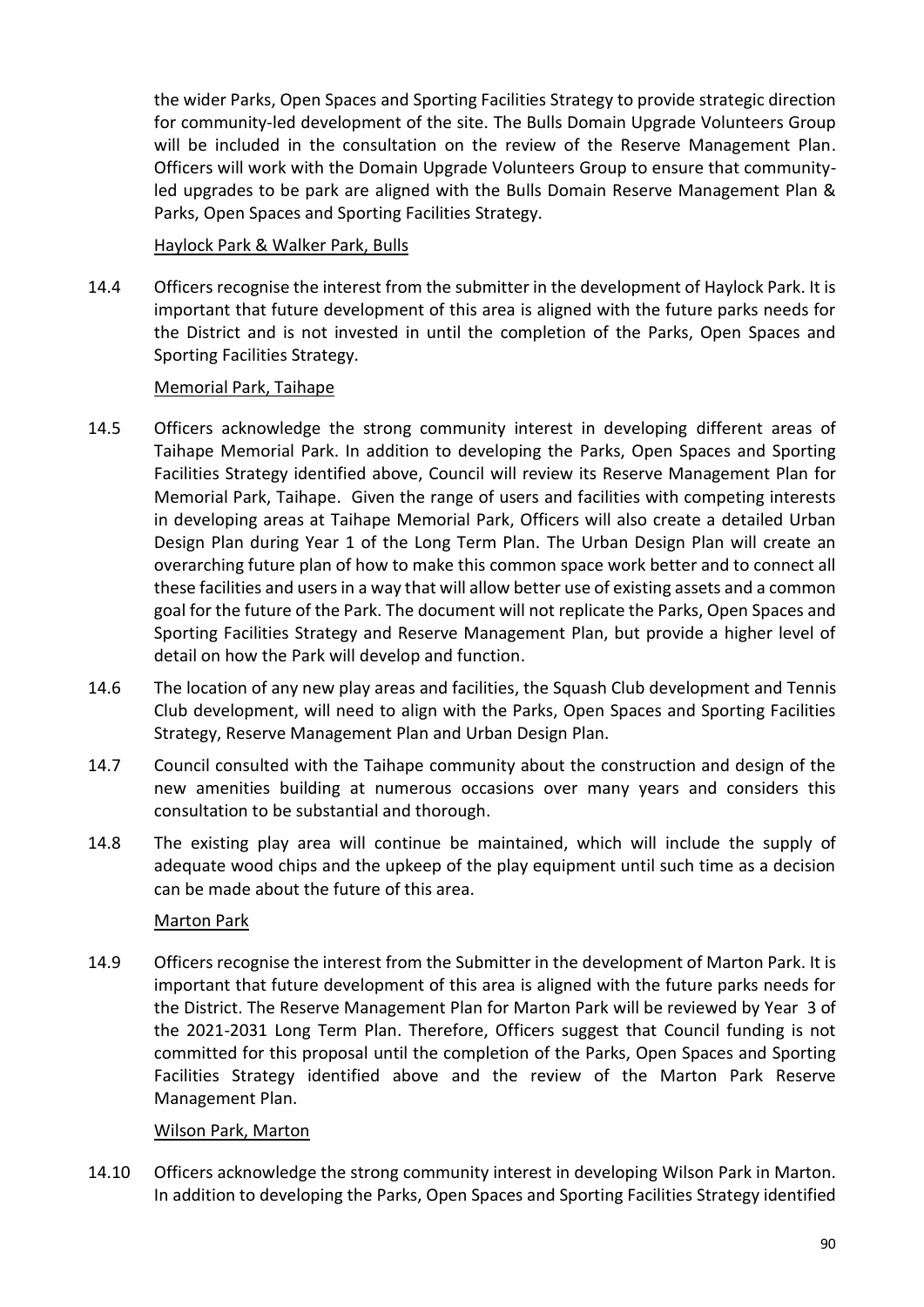above, Council will review its Reserve Management Plan for Wilson Park during Year 1 of the Long Term Plan. The Reserve Management Plan for Wilson Park will provide a more detailed plan for the development of the area, implementing the strategic direction from the Parks, Open Spaces and Sporting Facilities Strategy identified. Officers will initiate the review of the Reserve Management Plan to run simultaneously with the development of the wider Parks, Open Spaces and Sporting Facilities Strategy to provide strategic direction for community-led development of the site. The Wilson Park Development Group will be included in the consultation on the review of the Reserve Management Plan. Officers will work with the Wilson Park Development Group to ensure that community-led upgrades to be park are aligned with the resulting Reserve Management Plan & Parks, Open Spaces and Sporting Facilities Strategy.

## Koitiata Reserves

14.11 Officers recognise the interest from the submitter in the development of the reserves in Koitiata. It is important that future development of this area is aligned with the future parks needs for the District, and that any future proposal for this area is not explored until the completion of the Parks, Open Spaces and Sporting Facilities Strategy identified above in Year 1 of the Long Term Plan.

#### **Decisions**

*That Council endorses;*

- *the development of the Parks, Open Spaces and Sporting Facilities Strategy in Year 1 of the 2021-31 Long Term Plan; and*
- *agrees that for Taihape Memorial Park, Wilson Park, Marton and Bulls Domain the relevant Reserve Management Plans will be reviewed simultaneously; and*
- *that any community-led upgrades to these parks will be in accordance with the Parks, Open Spaces and Sporting Facilities Strategy and relevant Reserve Management Plan (and for Taihape Memorial Park the Urban Design Plan).*

*That Council provides \$25,000 to the Wilson Park Development Group for the upgrading of Wilson Park, from the Parks Upgrade Partnership Fund.* 

*That Council provides a capital provision of \$100,000 to the Taihape Tennis Club for the upgrading of their facilities (Year 2 of the LTP), subject to alignment with the Parks, Open Spaces and Sporting Facilities Strategy and Reserve Management Plans.*

*That Council agrees to provide financial support of up to \$10,000 (excluding GST) to the Taihape Squash Club, towards waiving internal consenting costs.*

*That Council provides a capital provision of up to \$50,000 (in Year 2 of the LTP) to the Taihape Playground Group for the upgrading of Taihape Memorial Park Playground, subject to alignment with the Parks, Open Spaces and Sporting Facilities Strategy and Reserve Management Plans.*

In making these decisions Elected Members noted Council has a Parks Upgrade Partnership Fund of \$100,000 per annum where funding can be sourced. It was noted that the community groups will be involved in the reviews of the reserve management plans relevant to their area of interest.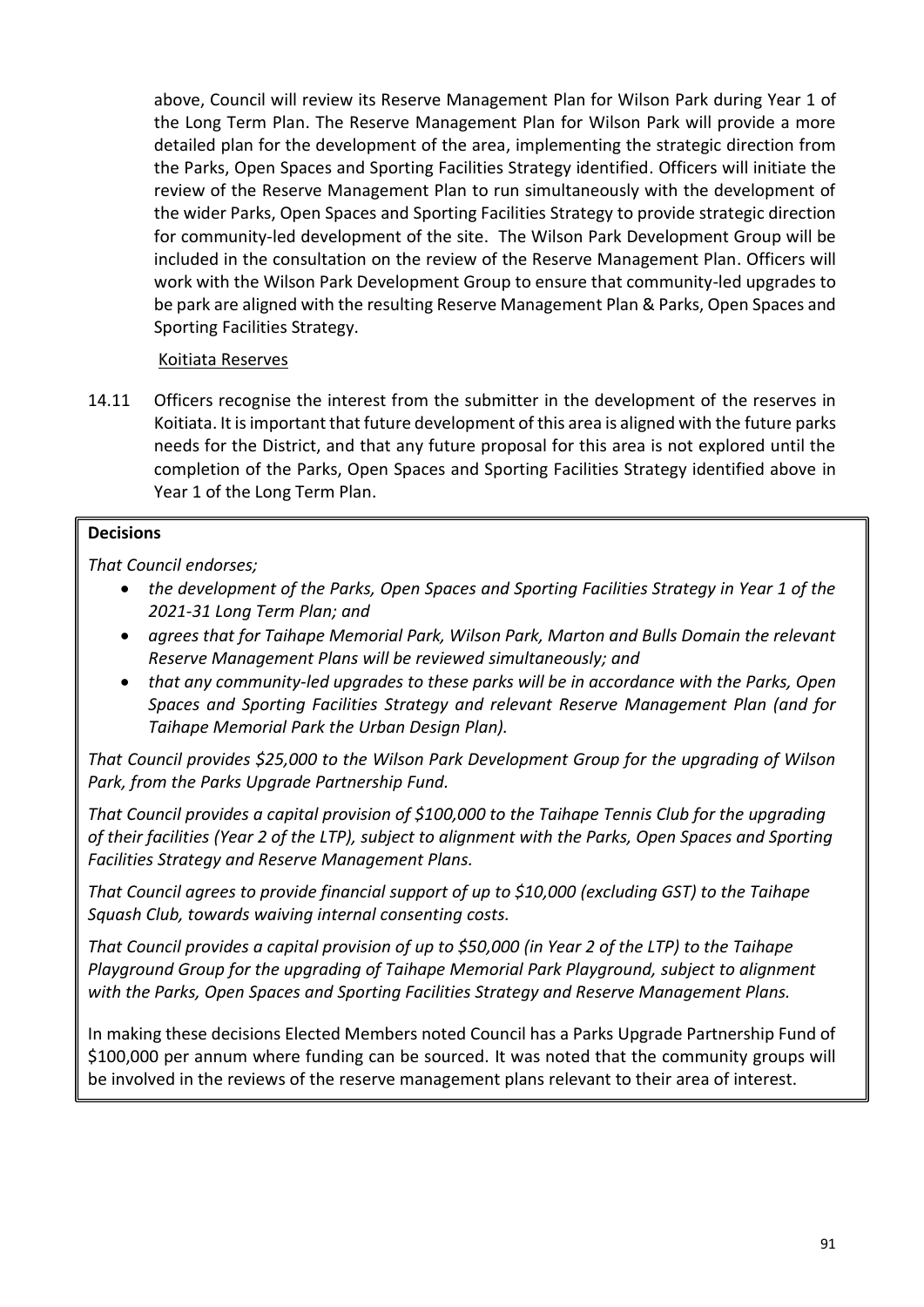# **Topic 2: Mt Stewart, Taihape**

## **Submissions**

14.12 Kuia Byford (#173).

### **Summary of submissions**

Submitter #173 requests Council is more proactive at Mt Stewart in Taihape. The maintenance of tracks, spraying, old man's beard is currently done by volunteers which will not always be the case so Council should be involved and take more responsibility.

## **Officer Comment**

- 14.13 Council do not currently undertake maintenance at Mt Stewart Reserve. It is undertaken by Rangitikei Environmental Group (REG) and volunteers. If Council were to start undertaking this maintenance it would be an increase in level of service. More resources would be required to undertake the works, which unless budgets increased, would mean a decreased level of service for other maintenance of parks and reserves in the District.
- 14.14 Rangitikei River Collective Catchment Group (RRCCG) have received funding from Central Government over the next three years. Rangitikei River Collective Catchment Group are currently engaging the Rangitikei Environmental Group to undertake work but this would only be for use on private land.

## **Topic 3: Taihape Outback**

### **Submissions**

14.15 Taihape Community Board (#145), Jan Byford (#241).

#### **Summary of submissions**

Submitter #145 requests Council undertakes discussions with property owners to formalise public parking in the area and provide appropriate signage. The upgrade requires further planting and artwork enabling tangata whenua to tell their stories of land and history.

Submitter #241 notes the Outback gardens require work and collaboration between the Parks & Reserves Team Leader, TCB Chair, KTB and TCDT staff.

#### **Officer Comment**

- 14.16 Discussions have been had with Keep Taihape Beautiful in the past but engagement is not ongoing at this stage. Budget has not been committed to this work. There is budget allocated for maintenance of the garden, but a full upgrade of the area would require capital expenditure.
- 14.17 Officers do not have precise figures but as an estimate could be \$30,000, however this would need to be confirmed once designs and expectations have been set as Officers do not currently have an understanding of what is precisely wanted.

#### **Action**

Officers will liaise with Taihape Community Board, Keep Taihape Beautiful and Taihape Community Development Trust to develop a plan for the Taihape Outback area and obtain quotes of how much the works would cost for consideration through the 2022/23 Annual Plan.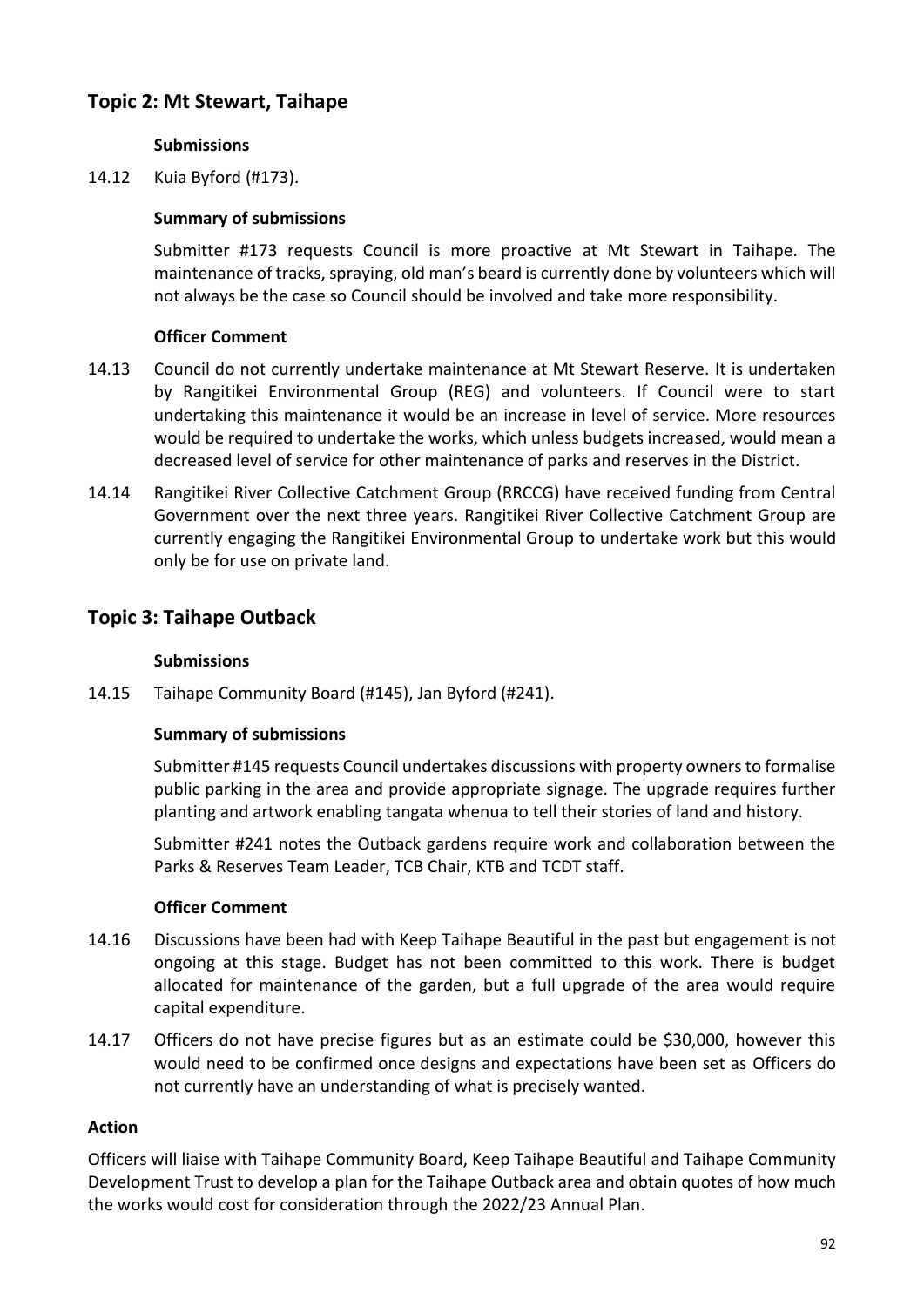# **Topic 4: Footpath Cleaning in Taihape**

## **Submissions**

14.18 Treasuretrove (#151), Taihape Pharmacy (#166), Tania Byford (#167), Taihape Community Development Trust (#244), Jan Byford (#241).

## **Summary of submissions**

Submitter #151 raises concern about the effectiveness of the street cleaning in Taihape. Concerns raised about the cleanliness of the drains and footpaths. Suggested that a local resident is employed to clean the area.

Submitter #166 and #167 requests the cleaning of footpaths (Taihape).

Submitter #244 raises concern about the cleanliness of the footpaths and gutters in Taihape. This Submitter requests they are cleaned at least twice per year.

Submitter #241 suggests the footpaths in town (Taihape) need an urgent clean and to be cleaned more regularly.

## **Officer Comment**

14.19 Officers have a work programme to undertake footpath cleaning, however recent gaps in staffing for the Parks and Reserves Team in Taihape has created a gap in this service. Officers acknowledge they have been unable to provide a reliable and presentable level of service. Council is currently recruiting to fill the vacant role and anticipates the issue will be addressed at the start of the 2021/22 financial year.

## **Topic 5: Marton Reservoir**

#### **Submissions**

14.20 Jiselle Rider (#083), Tutaenui Stream Restoration Society (#003/#147).

#### **Summary of submissions**

Submitter #003/#147 requests funding of \$10,000 per annum towards the maintenance of the Tutaenui Reservoir. They are also seeking the development of a formal MoU between the Council and the Tutaenui Stream Restoration Society, Council support for funding applications, support from marketing and community teams to increase the use and enjoyment of the site, development of a working group to trial modest return of flows to the Tutaenui Stream, and a commitment to include the Tutaenui Stream Restoration Society in discussions on the use of water from the Tutaenui Stream and waste management options to avoid impacts to the Tutaenui Stream.

Submitter #083 requests the walk should be opened as a moto-x park or resurfaced with limestone to make it more user friendly. The submitter noted concern about the existing gravel.

#### **Officer Comment**

14.21 The Tutaenui Reservoir is a Council owned asset with the main purpose of supplying the Marton Township with its drinking water. In 2019 Council confirmed the fast tracking of the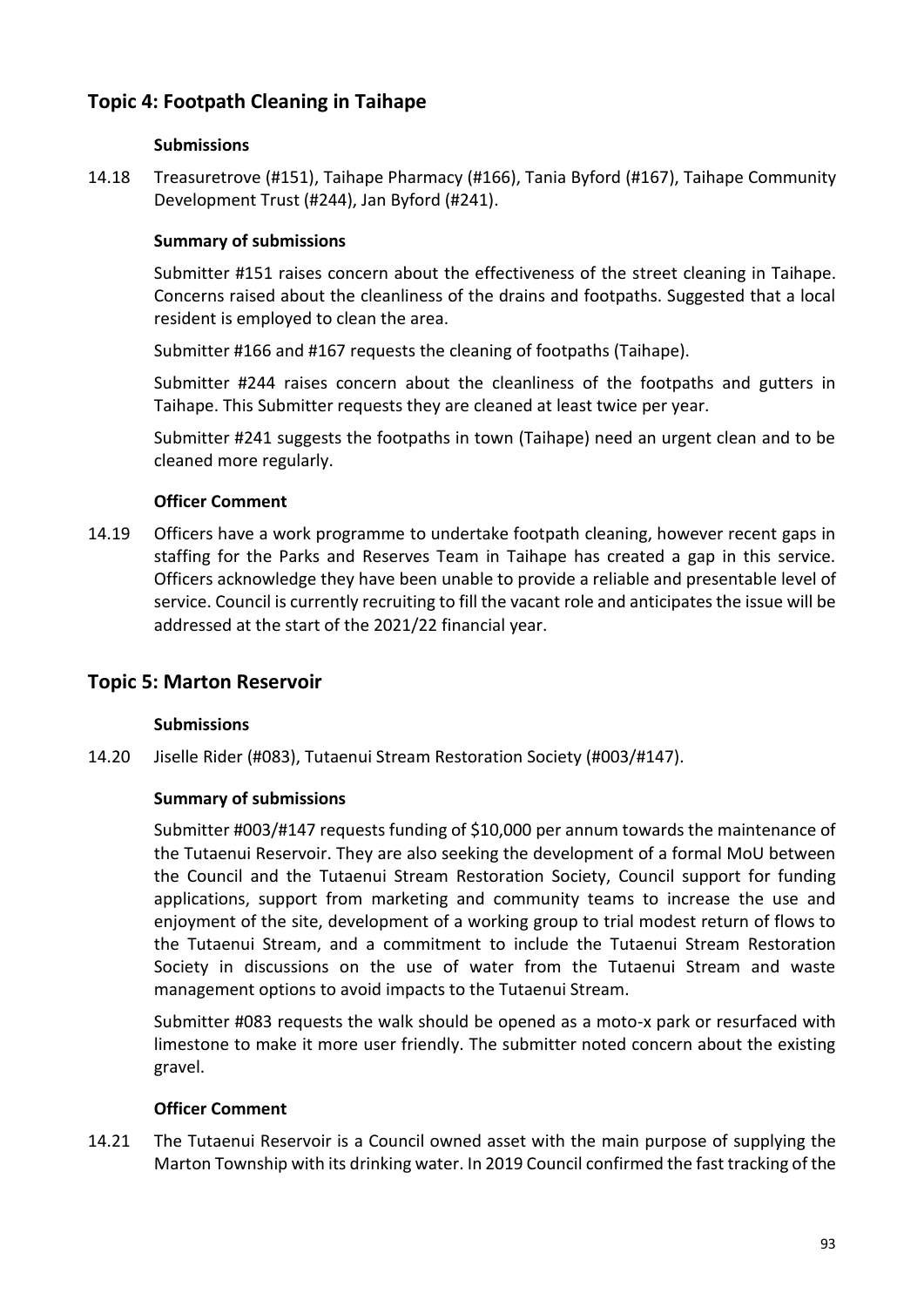development staging outlined in the Boffa Miskell 'Tutaenui Reservoir 20-year Management Plan', with the Reservoir being opened to the public on 10 October 2020.

- 14.22 Council does not currently have a Memorandum of Understanding (MoU) with Tutaenui Stream Restoration Society. Any future MoU would include the use of the Tutaenui Stream Restoration Society volunteer services and any agreed Council commitments into the Tutaenui Reservoir Management Plan. The Tutaenui Stream Restoration Society will be included in discussions about the use of water and waste management that impacts on the Tutaenui Stream when these projects are discussed with community stakeholders and/or the wider community.
- 14.23 Tutaenui Stream Restoration Society has requested funding of circa \$10,000 per annum which their community team would then work to increase through funding applications. The requested contribution to the Tutaenui Stream Restoration Society activities at the Tutaenui Reservoirs can be funded from current operational budgets for the Marton Reservoir. There is currently \$50,000 in the budget for Years 1-3 of the Long Term Plan. Providing funding to the Tutaenui Restoration Society from this budget would reduce it to \$40,000 per year for Years 1-3 of the Long Term Plan. This partnership with the Tutaenui Stream Restoration Society group of volunteers will increase the amount of work that can be completed for this small investment in any financial year compared to any other procurement option. In the past year Council has contributed the following:
	- \$13,000 of shell rock for tracks in the 2020/21 financial year which Tutaenui Stream Restoration Society spread via volunteer work.
	- Staff have been working with Tutaenui Stream Restoration Society to have four support workers complete their grow safe spray course so that they can assist with this.
	- 10 kill traps have been provided, with more planned to be provided in the next financial year. In this instance Council provide the asset and Tutaenui Stream Restoration Society do the work.
	- Staff are currently investigating the installation of wasp stations.
	- Funded materials for information kiosk at the entry of the Reserve.
- 14.24 Council have in the past promoted the reservoir through its website and Facebook page such as the opening day. Council also created and installed the signage and mapping for the Reservoir. Officers will continue to provide type of support in collaboration with the Tutaenui Stream Restoration Society.
- 14.25 Currently the main purpose of the reservoirs is the supply of a raw water source for the production of drinking water for Marton residents. Until this primary function changes, Council will not be able to commit to the supply of water to the Tutaenui stream all year round. If the primary function of the reservoir is raw water supply, the water levels in the reservoirs will have to managed to comply with this functionality.
- 14.26 Council decided in September 2020 that motorised vehicles would be a prohibited activity for users of the Tutaenui Reservoir.

## **Decisions**

*That Council enters into a Memorandum of Understanding with the Tutaenui Stream Restoration Society.*

*That Council commits an annual contribution of \$10,000 (for Years 1-3 of the LTP) to the Tutaenui Stream Restoration Society from existing operational budgets for the Marton Reservoir.*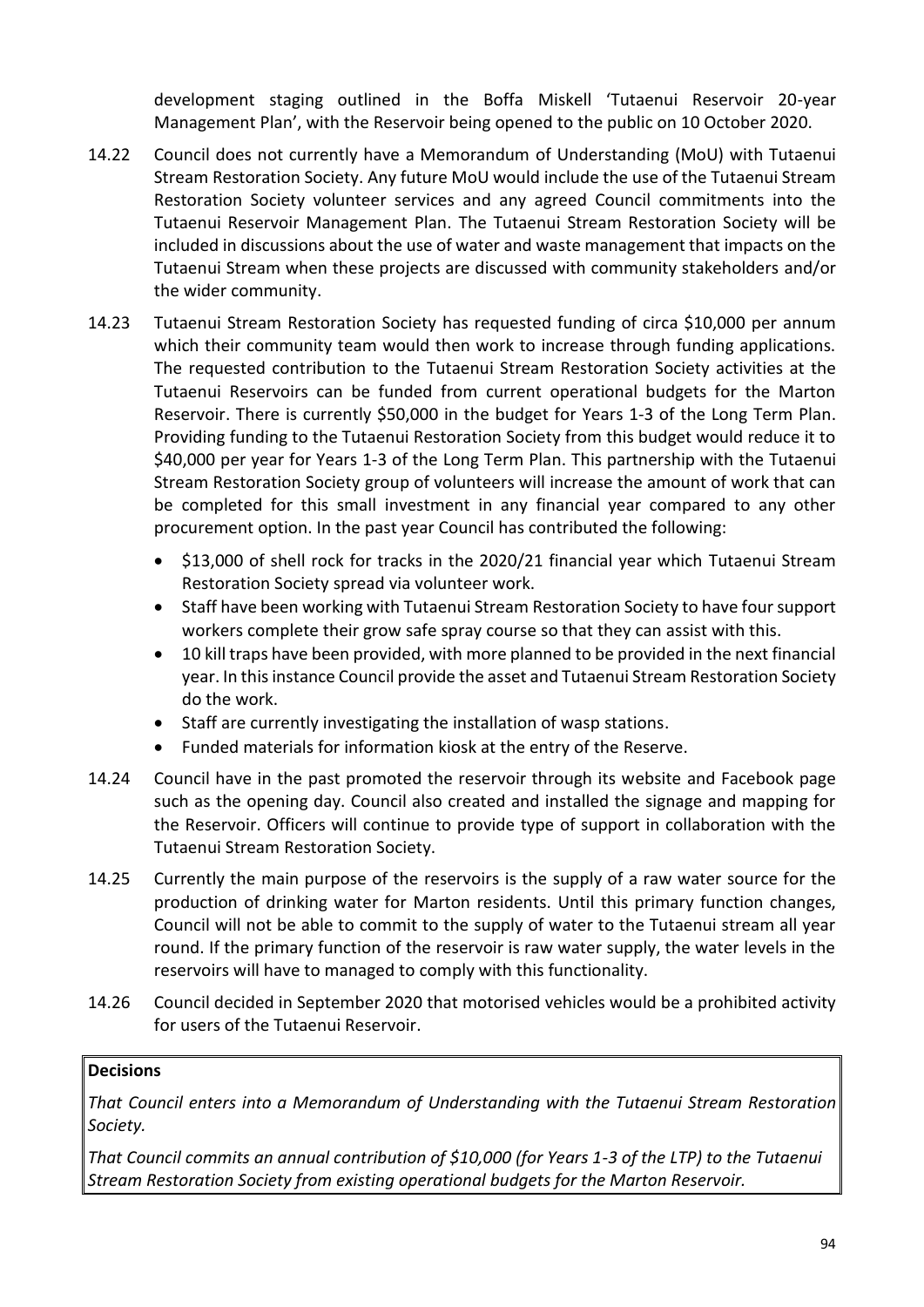# **Topic 6: Ratana Playground**

## **Submissions**

14.27 Ratana Playground & Whanau Space (#134), Ratana Community Board (#212).

### **Summary of submissions**

Submitter #134 thanked Council for establishing the park and support for the project. The project is worth \$417,325:

- Secured \$152,103
- Current application NZ Lotteries \$165,222
- Whanganui Community Foundation \$100,000

The Submitter requests the ongoing maintenance is completed by Council once the project is completed.

Submitter #212 requests Council to continue supporting the Ratana Pa Playground & Whanau Space redevelopment project and request Council consideration of contributing financially to enable the project to be completed.

## **Officer Comment**

14.28 The existing and upgraded playground will be maintained by Council on completion of the project. This has been confirmed to the Chair of the Rātana Communal Board. Council will continue to support the project but do not have any additional budget currently identified for further financial support over and above what has already been committed.

## **Topic 7: Cemeteries**

#### **Submissions**

14.29 Rangitikei Heritage Committee (#012), Kataraina Rourangi (#107).

#### **Summary of submissions**

Submitter #012 raises concerns about the following at Mangaweka Cemetery; numbering system and water and requests that:

- A number system or plan is displayed at Mangaweka Cemetery so that graves can be easily located.
- Water be available at the entrance for culture purposes
- A stocktake be completed of all cemeteries to establish if they have the same needs.
- Uniform signage be implemented in all cemeteries in accordance with the new signage at Turakina.

Submitter #107 requests a sealed road from the main road to the top urupa (Ratana).

#### **Officer Comment**

14.30 Installing maps indicating rows and plots throughout all our cemeteries is a complex activity. Currently, the majority of rows and plots throughout Council's cemeteries are unmarked. Where this activity has occurred, there is an array of different number and letter styles. Consideration would need to be given to whether Council remove all existing numbers/letters and replace with a single style, or whether an additional style is added as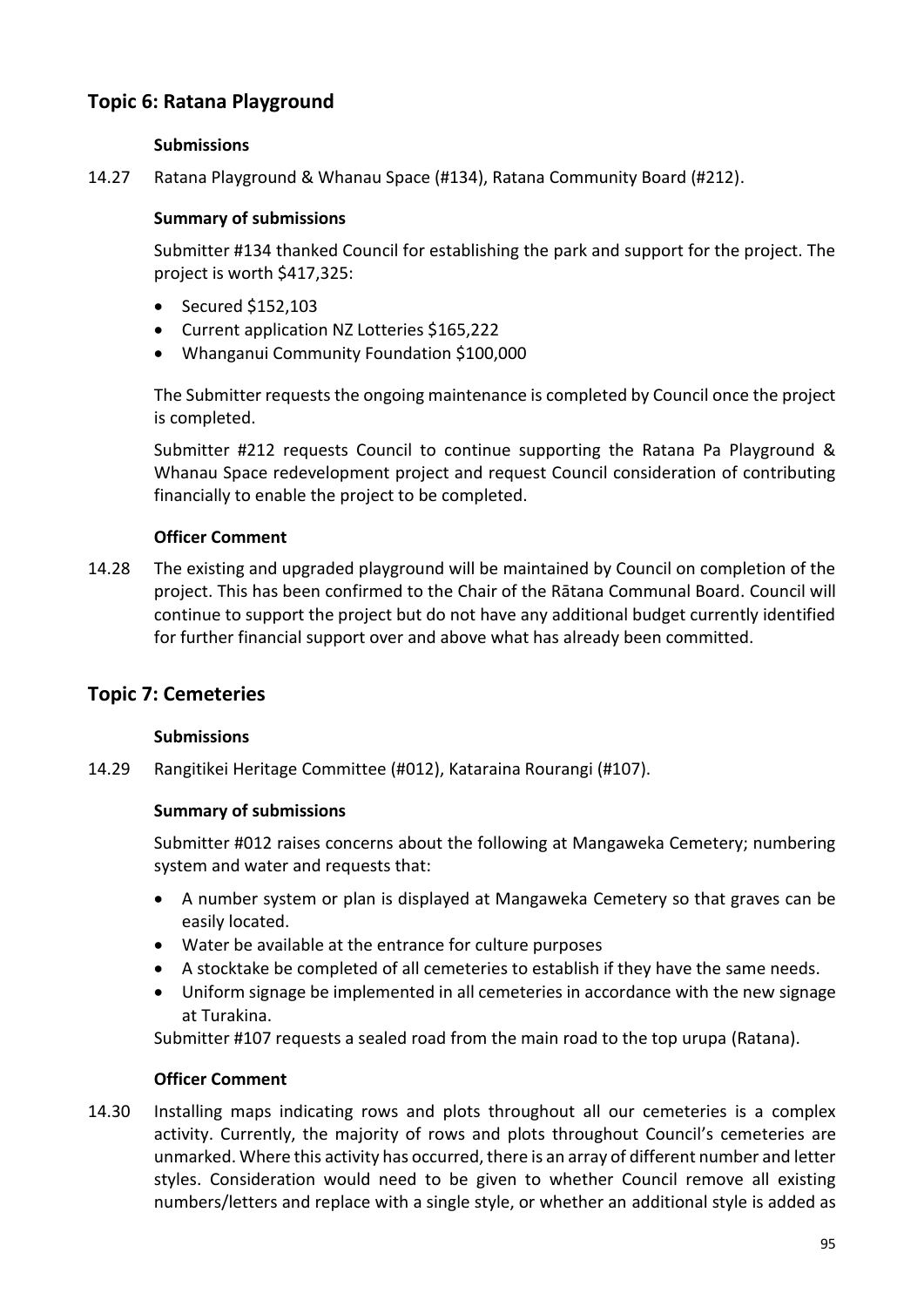and where required. Once numbering has been undertaken throughout a given cemetery, a map could be installed. Estimated costs for this would be \$25,000-\$30,000 per annum and would need to be spread over 5 years as a capital renewal programme.

- 14.31 Officers are currently working towards having consistent naming signage of all cemeteries in the District which is intended to be complete by June 2022.
- 14.32 Most cemeteries do not have a water source therefore the best approach could be to have small kiosks at cemeteries with a holding tank to capture water off the roof. This could offer seating to provide a multipurpose asset as well as be a shelter. Officers do not currently have costings on how much would need to be allocated to capital expenditure for this work. There is a risk that some of the visitors to the cemeteries might drink this untreated water that could cause health issues. No budget has been included in the current 2021-31 Long Term Plan for this.
- 14.33 Staff have met the Ratana Community Board Chairman and concerns have been expressed that it would be used for a race track. The road up to the urupa was re-metaled in April with potholes filled in.

## **Action**

Officers will investigate the risks and costings of installing kiosks for shelter, seating and water, as well as signage row and plot numbering at all cemeteries in the District during 2021/22.

# **Topic 8: Rubbish Bins for Taihape**

## **Submissions**

14.34 Ringo Tahi (#195) Mokai Patea Services (#198).

## **Summary of submissions**

Submitter #195 requests more rubbish bins in Taihape as follows; behind the rec where trucks and motorhomes park, down Hautapu Street by Hautapu Pine or Mokai Patea Services, outside the laundromat.

Submitter #198 also supports bins on Hautapu Street.

#### **Officer Comment**

- 14.35 There are currently rubbish bins 210 metres and 280 metres away from the corner of Weka and Kokako Street. Officers are concerned that installing bins behind the bowls club would result in them being used for the dumping of household rubbish and therefore is not recommended.
- 14.36 Mokai Patea Services and Hautapu Pine both have rubbish bins within 100 metres. The bins on Hautapu Street are located outside the retail shops on this street.

## **Topic 9: Maintenance**

## **Submissions**

14.37 Melissa Morris (#021), Karl Allsop (#059), Taihape Pharmacy (#166), Jan Byford (#241), Randall Moorhouse (#246)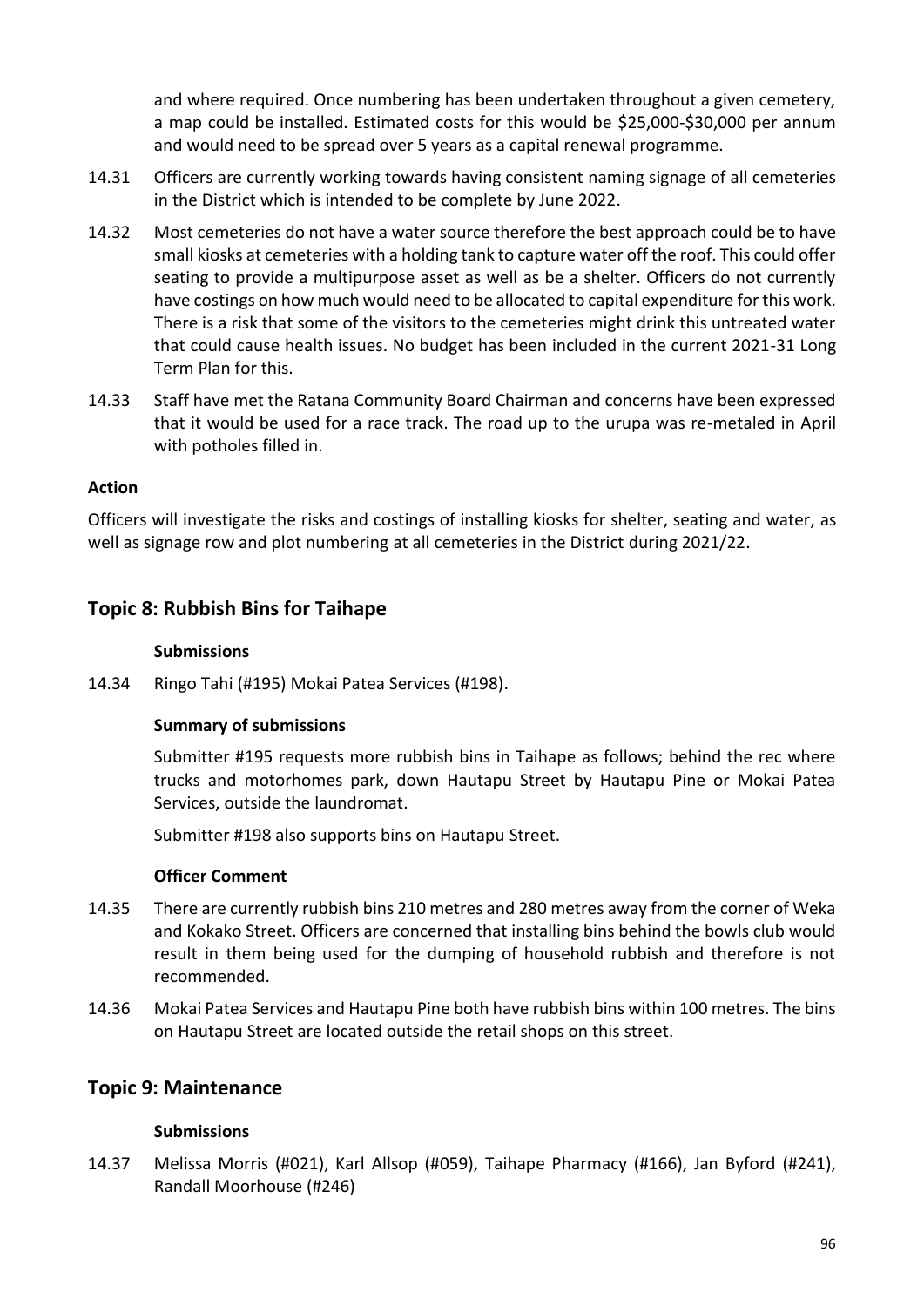## **Summary of submissions**

Submitter #021 requests regular maintenance of Papakai, Mt Stewart Reserve and the rear of the recreation grounds e.g. mowing, weed and pest control (including wasps). Submitter #021 and #059 commented that weed control needs to be stepped up in rivers.

Submitter #166 would like to see the gardens be made more inviting.

Submitter #241 notes concerns that the streets, signage, lighting and gardens are starting to look neglected. The submitter suggests improvements in a number of areas:

- CBD gardens weed free plants tidied on a regular basis
- Gutters swept & washed regularly
- Rubbish around the rubbish tins picked up by rubbish staff
- The deck at the town hall swept & the 3 planters updated (wish they were removed). Previous plans need to be implemented as it is a very dead space and needs better utilization,
- The sumps need cleaning out before heavier rains of winter, particularly the ones near the 50km sign.
- Rubbish & dirt needs cleaning out under the road crossings over the gutters
- The gardens in the Triangle are in particular need of a makeover and the light in the garden needs refocusing on the clocktower. It was most disappointing to find no tidy up was done before ANZAC Day - it was requested - it was promised by the Parks and Reserves staff but nothing happened.
- The signage boards at each end of town need upgrading urgently.

Submitter #246 requests more trees are planted in parks to replace those that are ageing.

#### **Officer Comment**

- 14.38 The Parks and Reserves Team have a regular work programme that covers all points highlighted. Often maintenance is affected by staffing and budgets that are available, Council is currently recruiting to fill a vacant role in the Taihape area at the start of the 2021/22 financial year. When staff are made aware of issues (through the request for service system) they are addressed.
- 14.39 Weed control in rivers is a service undertaken by Horizons Regional Council.
- 14.40 The town signage in Taihape has recently been installed and with consultation of the community.

## **Topic 10: Weed Control**

#### **Submissions**

14.41 Rangitikei Environment Group (#220).

#### **Summary of submissions**

Submitter #220 commented on the work Rangitikei Environment Group (REG) has done in regards to weed control in the Rangitikei specifically with Old Mans Beard. The Submitter noted that they had received \$95,000 per annum from Horizons Regional Council via a targeted rate and \$20,000 grant from Council. Horizons are proposing to discontinue this targeted rate meaning the financial mechanisms that Council has relied on in the past to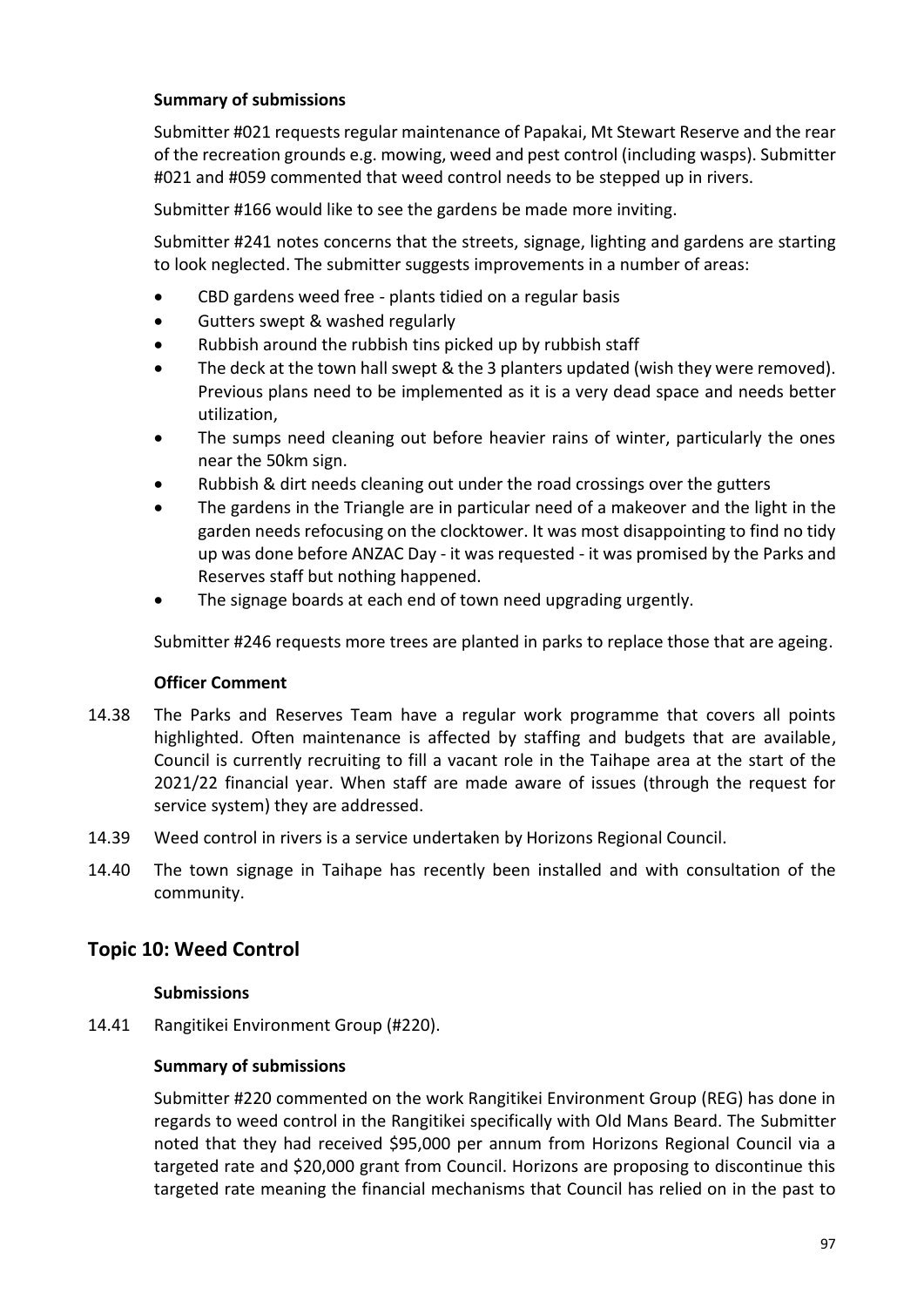manage its reserves is in effect over. Without funding streams the Rangitikei Environment Group will be unable to operate. Rangitikei Environment Group has indicated that they will not be able to commit to any work within the reserves space without confirmed funding. The Submitter commented that it is not after funding for weed control.

## **Officer Comment**

- 14.42 Council have in the past supported the Rangitikei Environment Group with \$20,000 of funding and also a pool vehicle for their six months of operation. Since this submission was received, Horizons have decided to continue funding the Rangitikei Environment Group at \$95,000 per annum.
- 14.43 If Council were to fund the Rangitikei Environment Group \$20,000 and a vehicle they could continue to undertake the weed spraying of road reserves for Council. The \$20,000 is in the current budget.

## **Decision**

*That Council confirms funding of \$20,000 per annum and use of a Council vehicle for the Rangitikei Environment Group.*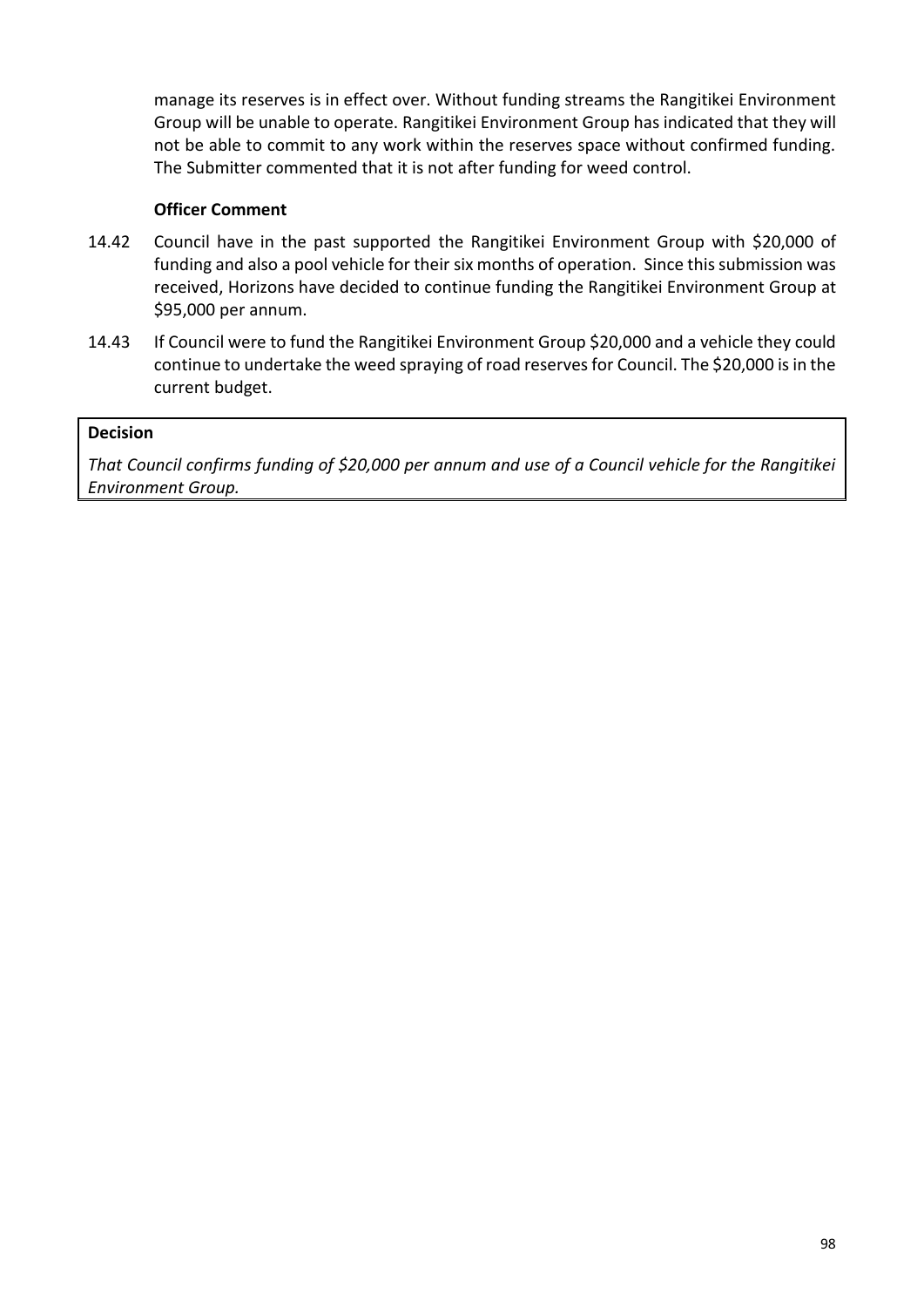| Topic 1 | Rubbish & Recycling Collection |
|---------|--------------------------------|
|---------|--------------------------------|

## **Topic 1: Rubbish & Recycling Collection**

#### **Submissions**

15.1 Steve Flaws (#068), Mary Freeman (#091), Amanda Gardner (#101), Lisa O'Leary (#109) Randall Moorhouse (#246), Kloe Wong (#252).

#### **Summary of submissions**

Submitter #068 questions why Council haven't gone to wheelie bins, noting an increase in rates would cover it and would align with other district councils.

Submitter #091 raises concern that they are unable to have rubbish bags collected and so has to pay for a bin (Taihape).

Submitter #109 wants recycling bins.

Submitter #101 wants recycling centre charges to be made free to stop illegal dumping of rubbish and large items in the Rangitikei.

Submitter #252 raises concerns about the amount of rubbish being taken to landfill and a lack of recycling. The submitter notes a need to move toward zero waste and suggested Council should have kerbside recycling.

Submitter #246 requests recycling bins in the main streets of all the towns and a greater focus on waste reduction for all businesses.

- 15.2 Council's Waste Transfer Stations provide for free disposal of recyclables. Other rubbish and large items are charged for, including household refuse, green waste, old appliances, furniture, tyres and electronic waste.
- *15.3* Council did consider the provision of kerbside rubbish and/or recycling services through the 2018-28 Long Term Plan process and then undertook a targeted engagement campaign in late 2018. The result of this was a split vote with 56% in favour of Council implementing a kerbside rubbish and recycling service.
- 15.4 During this time Council was made aware that it was getting more difficult for New Zealand, as a country, to dispose of its recyclables and that other countries were now not accepting any recycling. With that in mind Council put a pause on its action around implementing a recycling service. It has submitted to Central Government that this is a national issue that needs some direction from Government on. Council also is looking at alternatives, where appropriate, of other options for disposing of recycling. If something permanent can be done it will relook at introducing kerbside recycling in the future.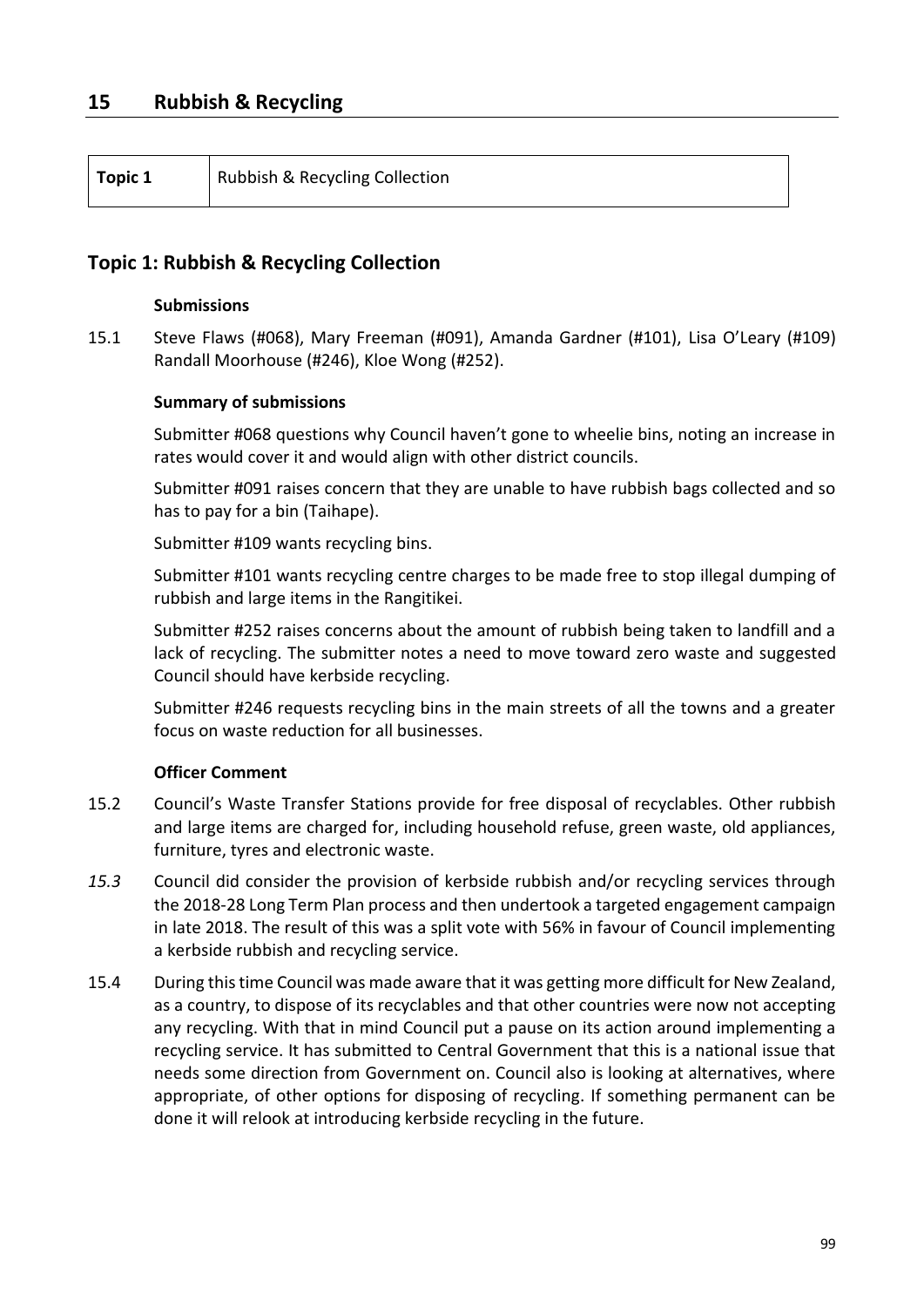## **16 Community Leadership**

| <b>Topic 1</b> | <b>Council's Core Functions</b>       |
|----------------|---------------------------------------|
| <b>Topic 2</b> | Pasifika Liaison                      |
| <b>Topic 3</b> | Future of Māori                       |
| <b>Topic 4</b> | Scholarships                          |
| <b>Topic 5</b> | Pasifika Community Hub                |
| Topic 6        | Consultation                          |
| <b>Topic 7</b> | <b>Community Wellbeing Activities</b> |

## **Topic 1: Council's Core Functions and Effectiveness**

#### **Submissions**

16.1 Candice (#014), Anglican Parish of the Rangitikei (#125).

## **Summary of submissions**

Submitter #014 would like to see more information and opportunity to consult Council's core functions and plans to improve them.

Submitter #125 states 'there is wide ranging public dissatisfaction with and distrust of the council, what are you doing to address this?'.

- 16.2 There are a number of ways residents can engage with Council on planned activities. The Long Term Plan process has been a good opportunity for the community to have their say on the planned services and projects planned for the next 10 years and how Council intends on funding them. Specific projects of interest or key policy documents are consulted on with the community. Over the past few years Council undertook Annual Residents Surveys and the results of these formed improvement plans. From July 2021 Council is now moving to targeted user surveys to gain this information.
- 16.3 Council has set up an "opt in" email service whereby people who choose to opt in receive direct emails on topics Council is consulting on.
- 16.4 Previous surveys of the community have not shown a high level of dissatisfaction or mistrust. Council has acknowledged it can do better in some areas and has, and is, implementing new systems and processes for our residents to contact us and to be kept up to date with any issues.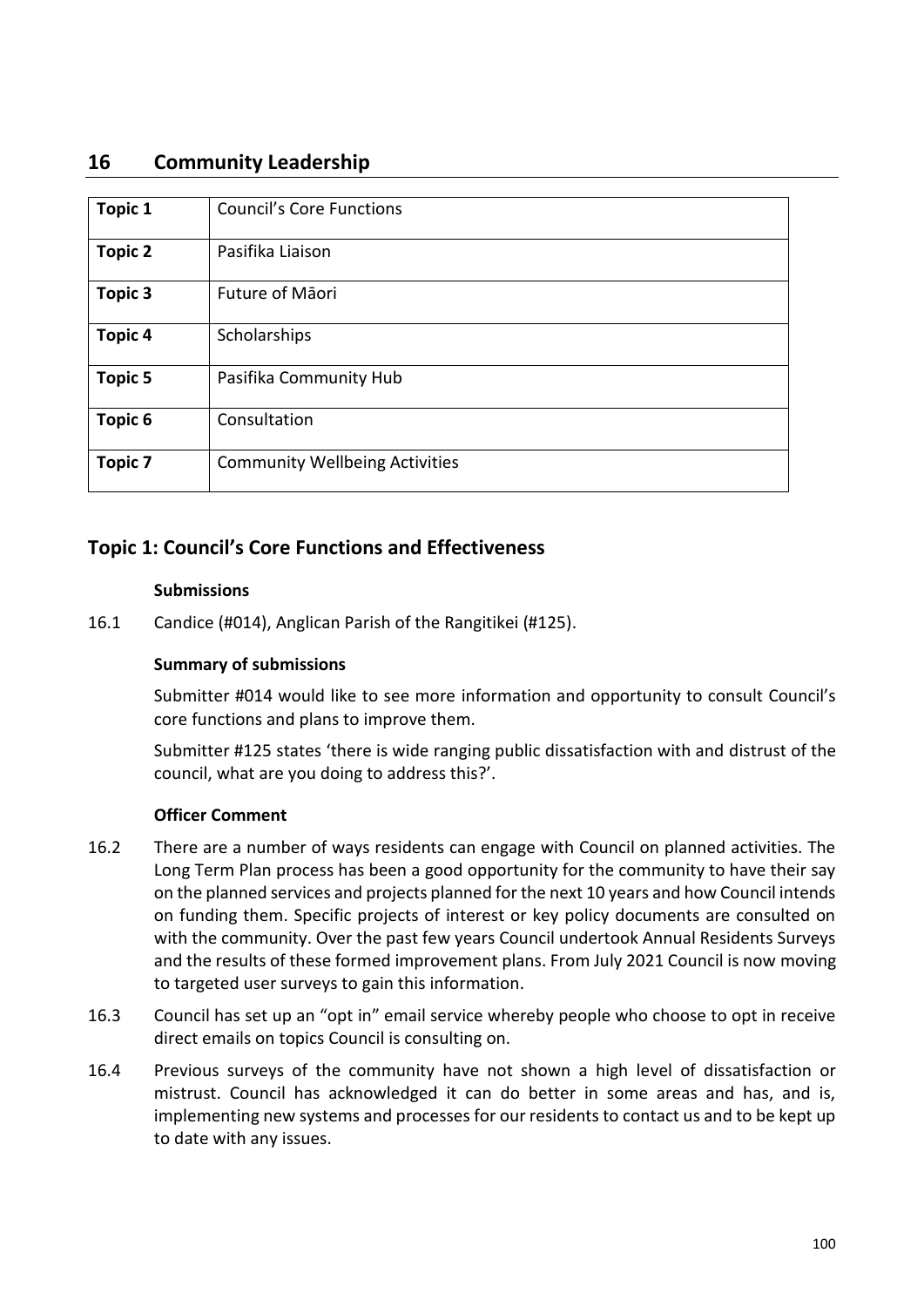# **Topic 2: Pasifika Liaison**

## **Submissions**

16.5 Farani Vaa (#052).

### **Summary of submissions**

Submitter number #052 commented that Council should have a Pasifika Liaison as currently their voice is not being heard.

### **Officer Comment**

16.6 Councils Strategic Advisor for Mana Whenua has been engaging with the Pasifika Community with some support also coming from Councils Advisor for Economic Development. This engagement has helped with information gathering and guidance for housing.

#### **Actions**

Council will use existing staff resources to continue to build a closer relationship with the Pasifika community.

## **Topic 3: Future of Māori**

#### **Submissions**

16.7 John Cribb (#076), Sharleen Amai (#098).

## **Summary of submissions**

Submitter #076 is concerned about the future of Māori. Highlighting a lack of plans for Māori wards, no funding for Marae development, no funding for Marae Urupa, concern that the plan towards Māori Kaupapa does not become a tokenism gesture.

Submitter #098 says that we should listen to what Tangata Whenua have been trying to teach. The Submitter is concerned about environmental degradation.

- 16.8 Council is continuously working on their relationship with Māori to ensure a collective working partnership. Council has an Iwi standing Komiti, Te Roopuu Ahi Kaa, and representatives on Council Committees. Recently, Council has decided to establish Māori Wards in the District. Council also has formal relationships with some Iwi in the District which is further building capacity and capability with Māori.
- 16.9 Conversations are currently being held with hapū and marae on marae development and there is \$4,500 in the budget for financial support. Conversations are also being held with the governance agency Te Puni Kōkiri. Marae Urupa are a private cemetery which Council do not fund.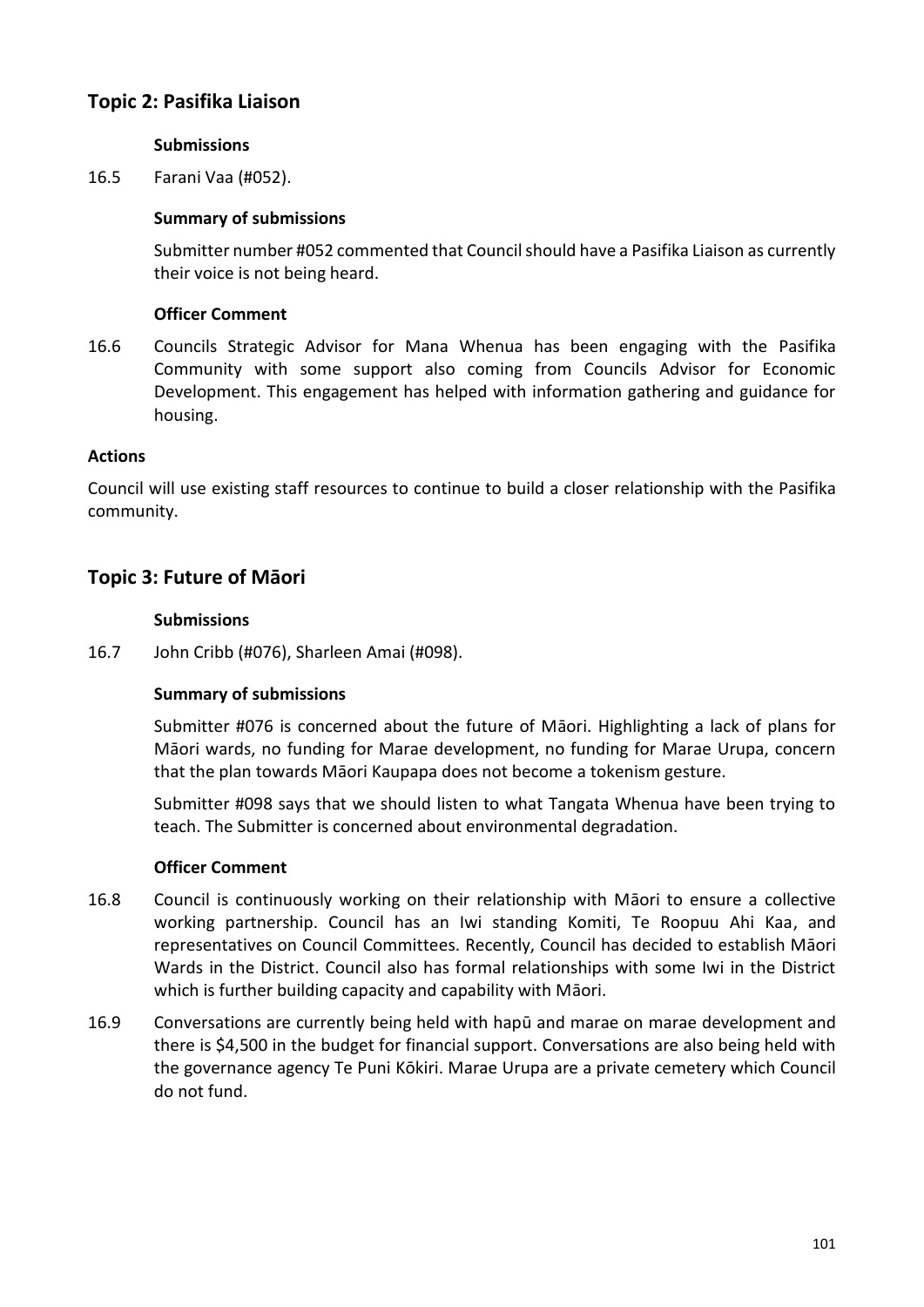# **Topic 4: Scholarships**

## **Submissions**

16.10 Amanda Gardner (#101).

## **Summary of submissions**

Submitter #101 comments that the District is struggling with medical professionals therefore Council should create a medical scholarship for a Rangitikei student and require them to work here once they've completed their studies.

## **Officer Comment**

16.11 Council currently provides funding to Taihape Area School and Rangitikei College for scholarships. The schools decide the criteria and recipients of the scholarship funds. Currently schools may select up to three recipients with a maximum of \$1,000 each. There are no restrictions on the study they undertake or requirement to come back and work in the District.

## **Topic 5: Pasifika Community Hub**

## **Submissions**

16.12 Living Hope Samoan OAG (#154).

## **Summary of submissions**

Submitter #154 is seeking support, resourcing and funding for a Pasifika Community Hub. The building to be made into a hub is the community bowling building. The Hub would deliver services and support Pasifika communities in the District through programmes, training and various classes, it would also be used for church services. The Hub would be managed and facilitated by The Living Hope Samoan AOG. The funding to date is roughly \$100,000. The submitter commented that the building being looked at has a value of \$300,000. The congregation is over 100 people. The submitter commented that they would consider a loan from Council but are requesting \$200,000 of funding support from Council towards the purchase of the property.

#### **Officer Comment**

16.13 The new capital value of 378 Wellington Road (the indoor bowling club) is \$225,000 (2020 valuation). The previous valuation was \$170,000. The Submitter comments on the benefits of having such facilities and the positive impact it would have on the community. Council has the ability to go through a process which would provide a loan to go towards the purchase of the bowling club, however this would take time and further in depth discussions would need to be held with the borrowing party. Considerations need to be given to how this would work with equity ratios, ability to service debt etc. Standard practice for a loan towards purchasing a property would be to go through a normal lender e.g a bank.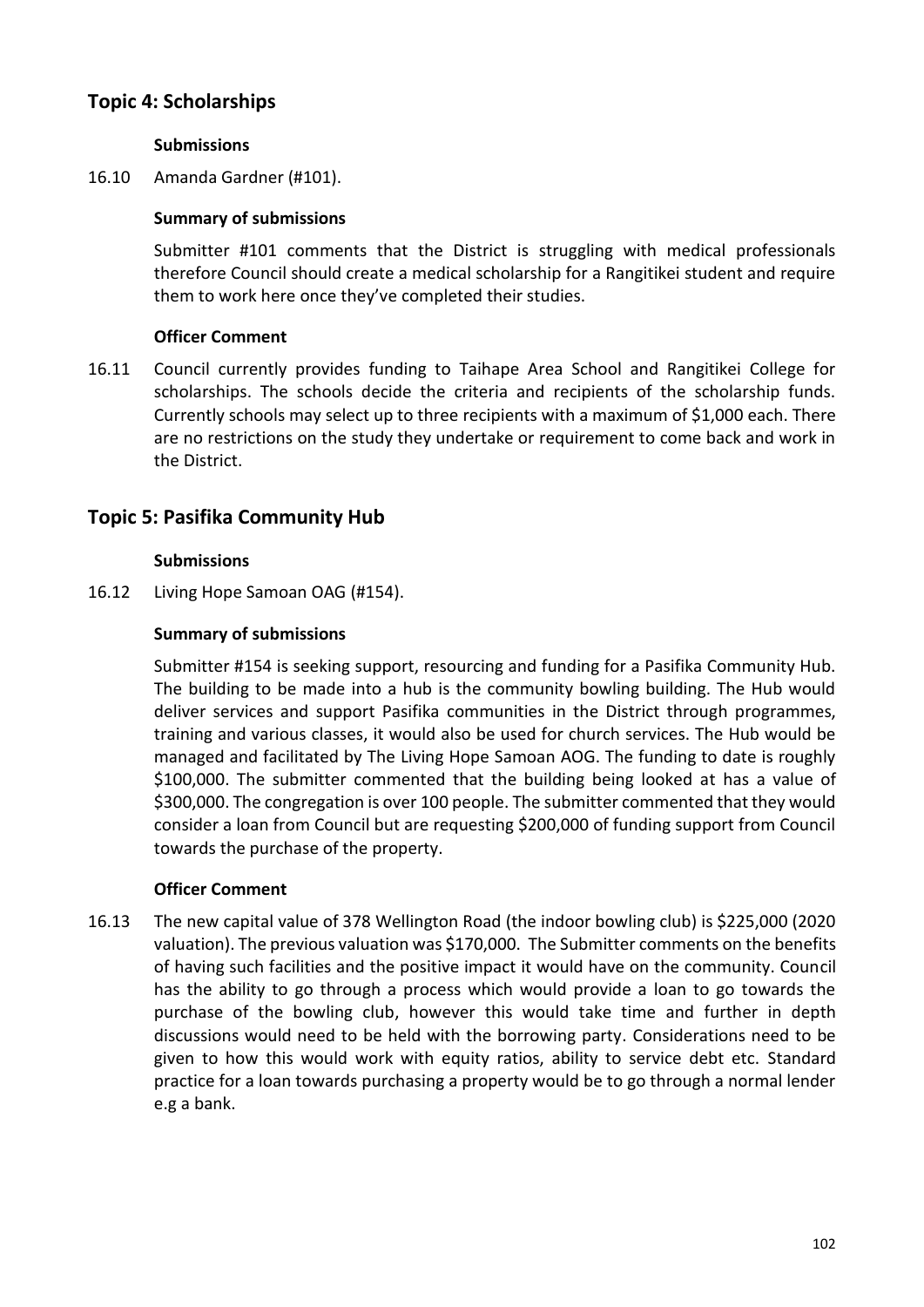## **Decision**

*Council authorises Officers to engage in further discussions with Living Hope Samoan OAG to see what non-financial assistance can be provided.*

It was noted by Elected Members that while the concept of was supported, ratepayer funding of the project could not be justified.

## **Topic 6: Consultation**

## **Submissions**

16.14 Raewyn Turner (#156) Carolyn Bates (#165), Interested Residents of Marton and Rangitikei (#211).

## **Summary of submissions**

Submitter #156 suggests Council should ask people how they would like to be informed, the submitter mentioned the use of the Bull-it-in.

Submitter #165 commented Council regularly fails to communicate well.

Submitter #211 commented that the submission process was too short and they would like to participate in future consultations.

#### **Officer Comment**

- 16.15 When undertaking consultation, a number of different methods are used to reach the community, including both print and online. The extent of community engagement is guided by Council's Significance and Engagement Policy and is adapted depending on the topic being consulted. Officers are constantly reviewing how to best engage with the community and how our engagement can be improved.
- 16.16 Council met the requirements set out in the Local Government Act 2002 in regards to the Consultation of the Long Term Plan. Council has a data base that people can sign up to and they will receive an email when Council is undertaking consultation.

#### **Action**

Officers have sent an email to Submitter #211 inviting them to join Council's database that receives an email when undertaking consultation.

## **Topic 7: Community Wellbeing Activities**

#### **Submissions**

16.17 Interested Residents of Marton and Rangitikei (#211).

## **Summary of submissions**

Submitter #211 is concerned about the lack of detail about community wellbeing activities in the draft LTP, particularly for economic development. The submitter considers that large economic developments need to be clearly and separately identified, especially collaborations with other districts and businesses.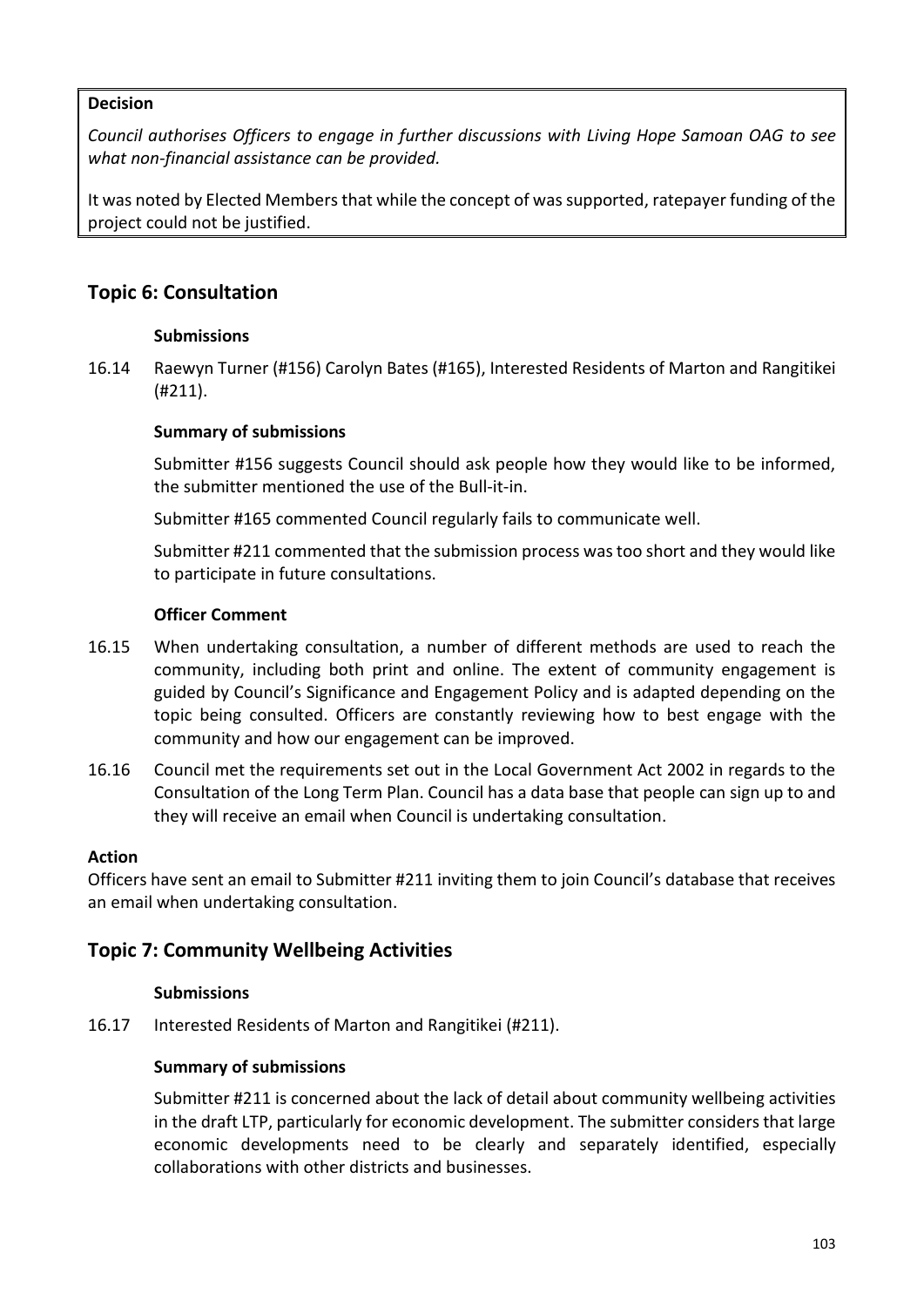#### **Officer Comment**

16.18 As part of the draft Long Term Plan an overview document of the proposed economic development activities was provided as supporting information, which included the five key focus areas and major programmes planned over the life of the Long Term Plan. Further information on Council's proposed economic development activities was also provided in the draft Economic Development Strategy.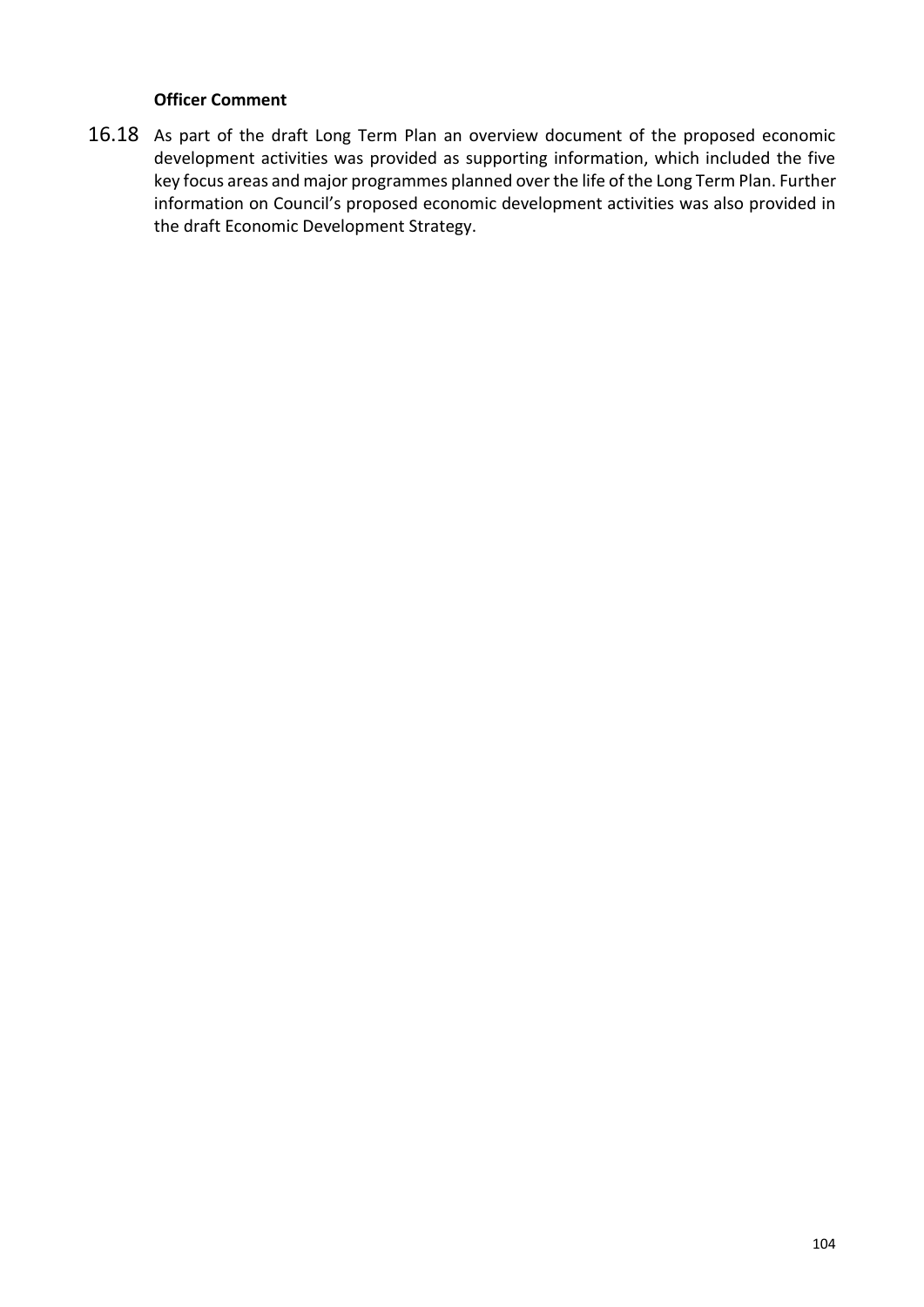## **17 Other Issues**

| <b>Topic 1</b> | <b>Shared Services</b>                 |
|----------------|----------------------------------------|
| <b>Topic 2</b> | 1080 Drops                             |
| <b>Topic 3</b> | Climate Change                         |
| <b>Topic 4</b> | Hunterville St Johns Ambulance Station |
| <b>Topic 5</b> | <b>Banking Services</b>                |
| <b>Topic 6</b> | <b>Medical Coverage</b>                |
| <b>Topic 7</b> | Location of Residence of Council Staff |
| <b>Topic 8</b> | Power                                  |
| <b>Topic 9</b> | <b>Environmental Education</b>         |

## **Topic 1: Shared Services**

#### **Submissions**

17.1 Manawatu District Council (#214).

#### **Summary of submissions**

Submitter #214 references the Shared Services agreement currently in place with MDC and notes that in light of the uncertainty associated with the Three Waters Reform, there is an even greater need for RDC and MDC to work together in a cooperative and open manner. The decision they seek is: *That RDC work with MDC to ensure that the Shared Services agreement for the provision of Infrastructure Services continues to achieve mutual benefits and efficiencies.*

#### **Officer Comment**

- 17.2 Council currently has a Shared Services Agreement with Manawatu District Council for infrastructure services. The agreement is open ended, but this is currently reviewed annually.
- 17.3 Council also has a shared services agreement for Animal Control services.

#### **Actions**

The comments from Submitter #214 will form part of the annual review for the Shared Services agreement for the provision of Infrastructure Services.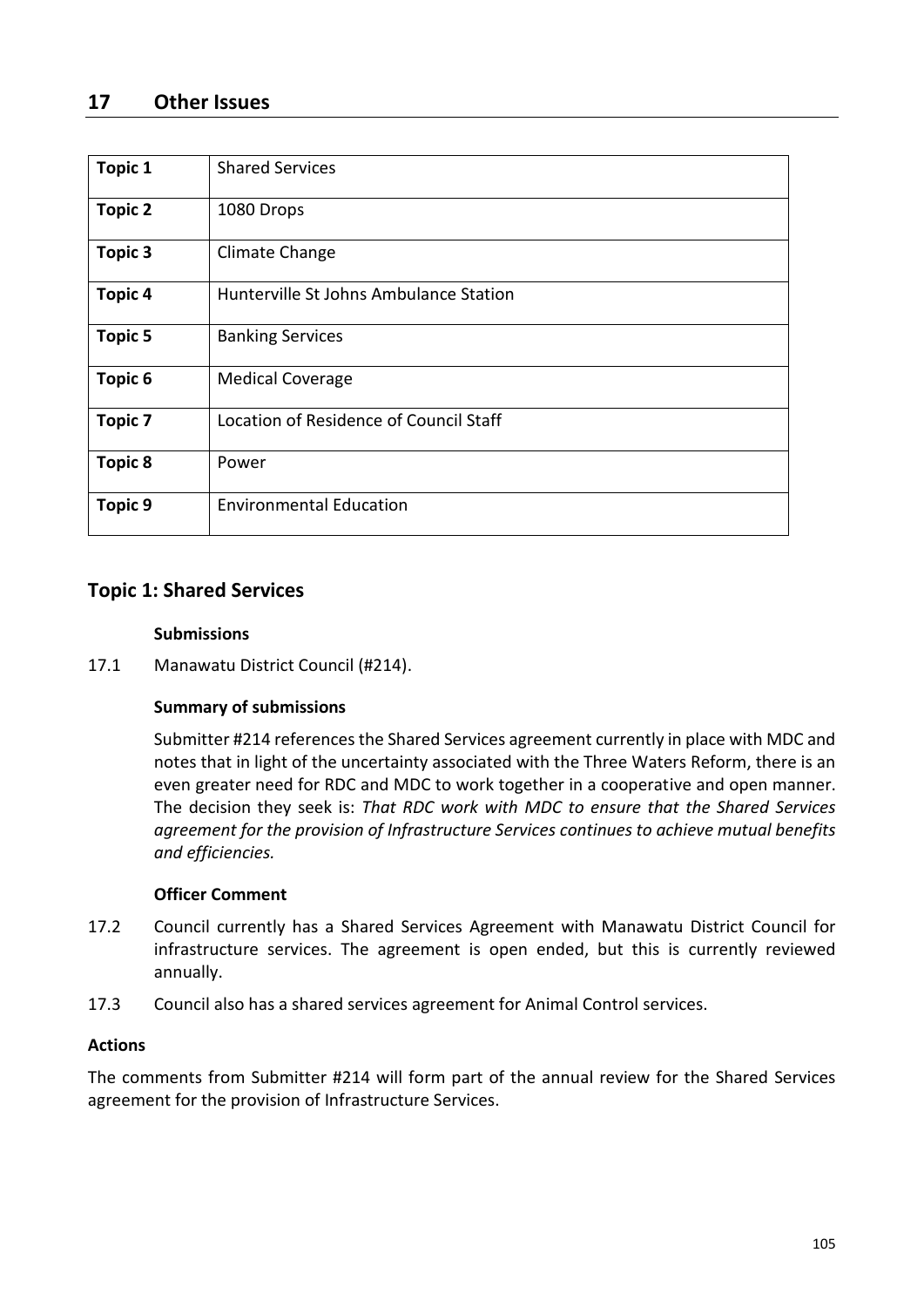# **Topic 2: 1080 drops**

## **Submissions**

17.4 Melissa Morris (#021), Karl Allsop (#059).

## **Summary of submissions**

Submitters #021 and #059 commented that Council should stop 1080 drops, with Submitter #021 adding that it should be trap lines instead.

### **Officer Comment**

17.5 Council is not responsible for the administration of 1080, this is done by the Department of Conservation.

## **Topic 3: Climate Change**

#### **Submissions**

17.6 A Pernthaner (#048), Horizons Regional Council (#158), Fiona Moorhouse (#203), Randall Moorhouse (#246).

## **Summary of submissions**

Submitter #048 commented that in regards to climate change decisions made now should not burden future generations.

Submitter #246 asks where the policies are that will shape what will be needed in 10 years time to combat climate change and waste. Submitter #203 similarly asks where the environmental policies in the Long Term Plan are.

Submitter #158 notes their support for Council recognising climate change as a key issue for the District. They note the recent formation of a joint committee to coordinate climate action across our region positions us well to perform that role. They encourage Council to consider the provision made through the Long Term Plan for activities like iwi and community engagement, plan review, infrastructure upgrades, and active transport that will contribute to mitigation and adaptation in your area. Submitter #203 supports plans for short distance travel other than cars.

- 17.7 Council has considered climate change during the development of the 2021-31 Long Term Plan. Council's community outcomes identify that planning for the impacts of climate change will occur. The Significance and Engagement Policy includes a criteria for considering the degree of significance include the potential effects of climate change.
- 17.8 Council is also developing a Spatial Plan in 2021 that will consider climate change.
- 17.9 Consultation with iwi will occur on significant decisions, including those related to climate change discussions.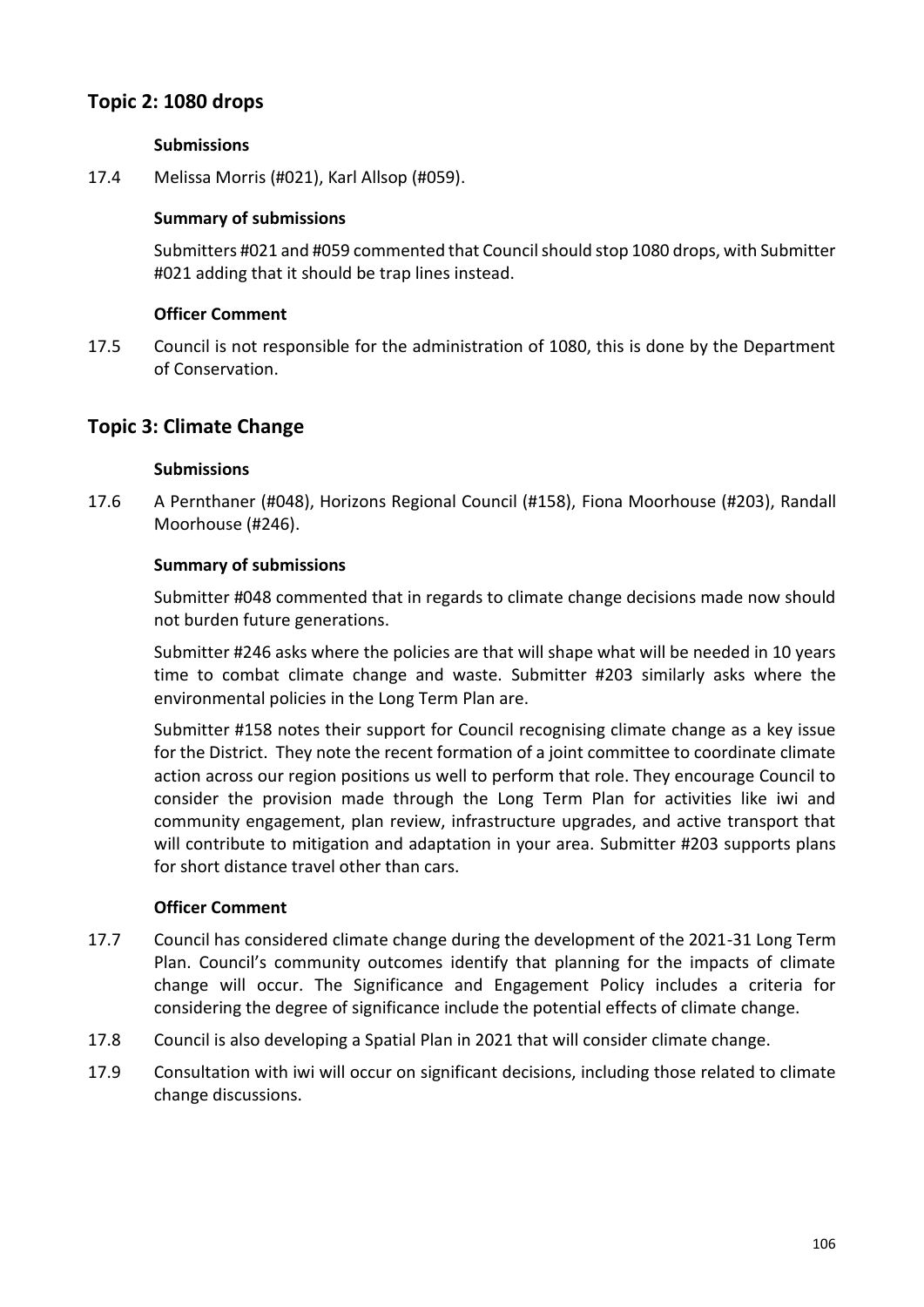# **Topic 4: Hunterville Ambulance Station**

## **Submissions**

17.10 Hunterville Community Committee (#053), Sam Weston (#133), Claire Bruce (#146), Helen Nielson-Vold (#150) Heather Gee-Taylor (#171), Janice Hatrick (#190), James Kilmister (194), Kelsey Smith, (#210) Lynette Thompson (#228), Renea Leoy (#229), Mellissa Brown (#230), Idelyn McManaway (#232), Shirley R Russell (#242), Renee Russell (#249).

## **Summary of submissions**

A number of people from the Hunterville community requested Council provide \$50,000 in funding for the Hunterville Ambulance Station:

- Submitter #053 wants Council to consider funding \$50,000 towards the Hunterville St Johns Ambulance Station rebuild.
- Submitter #133 states they have permission from St John to drive the project locally, with St John leasing the building from the. The Submitter has indicated they will use the Hunterville Sport and Recreation Trust. The preferred location is the old Scouts Hall on Paraekaretu Street that has already been proposed for St John. The Submitter asks Council to replace the resolution already passed, that Council contribute financially and that Council waives all consent and regulatory fees for the proposal.
- Submitter #146 Comments that the Hunterville ambulance is in need of a base so it can serve the wider community. The submitter would like Council to invest \$50,000 towards the establishment of a community owned ambulance station.
- Submitter #150 wants a suitable building site for the St Johns Ambulance in Hunterville.
- Submitter #171 would like to see Council contribute towards the new St Johns build in Hunterville.
- Submitter #190 commented that they would like to see Council get rid of the derelict hall and replace it with an ambulance station. Money has been pledged towards a new station.
- Submitter #194 would like Council to financially help with a new structure for the St Johns Ambulance. The submitter highlighted the importance of first responders.
- Submitter #210 would like Council to support the St Johns Hunterville ambulance station.
- Submitter #228 recommended that Council invest at least \$50,000 towards the new community owned St Johns Ambulance Facilities
- Submitter #229 would like to see Council contribute to the St Johns Hunterville Ambulance Station and has recommended a sum of \$50,000.
- Submitter #230 wants Council to consider an investment of \$50,000 towards the St Johns Ambulance Station.
- Submitter #232 has asked Council to invest \$50,000 towards the development of a community owned ambulance station in Hunterville.
- Submitter #242 Comments that there needs to be an ambulance station in Hunterville.
- Submitter #249 that \$50,000 should be invested into the community owned and built ambulance station in Hunterville. The submitter commented that the Hunterville and Taihape Ambulances cover a lot of area and are of importance to the District.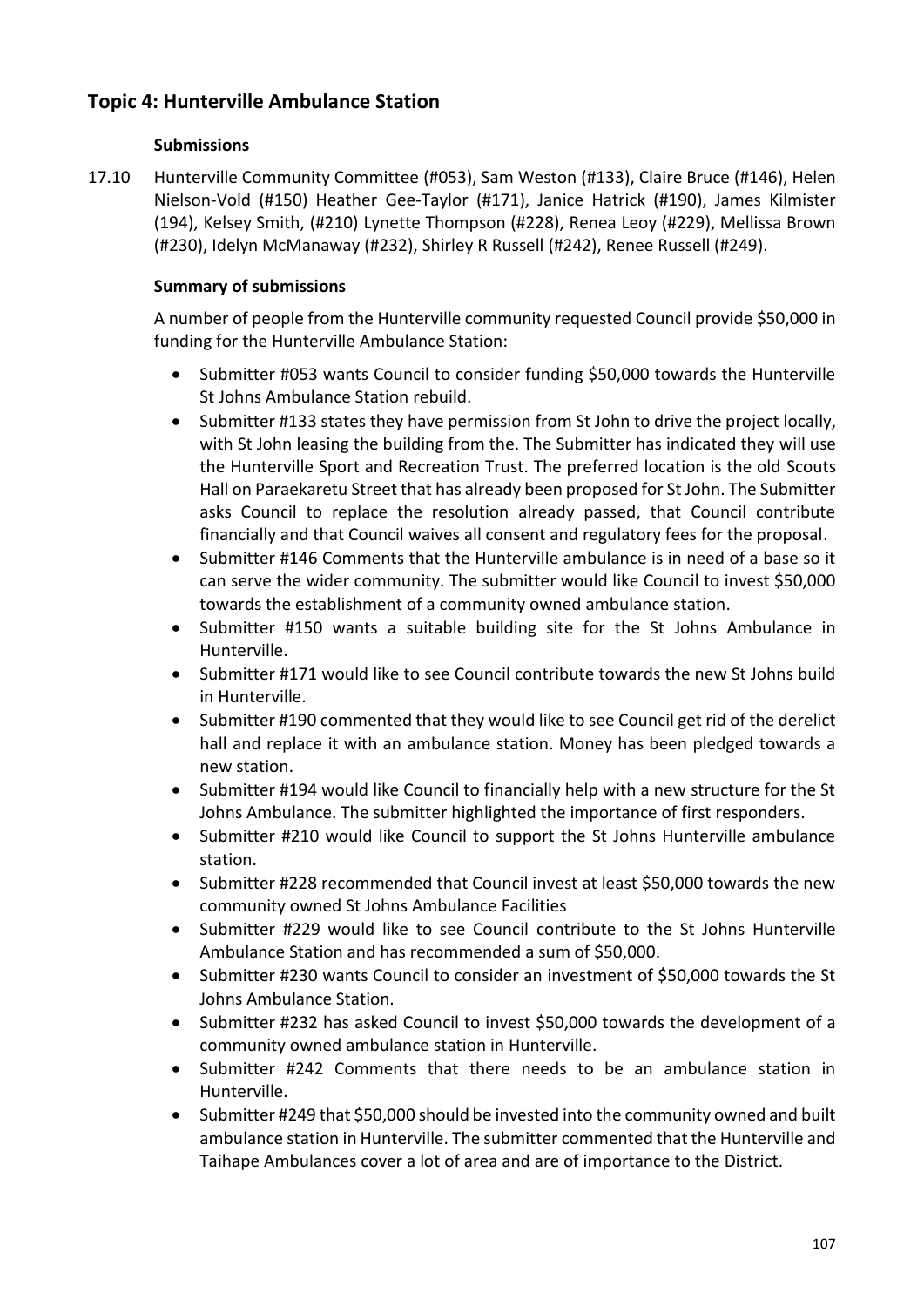### **Officer Comment**

- 17.11 Within the Rangitikei District, there are Ambulance Stations in Marton, Hunterville and Taihape. The Marton and Taihape Ambulance Stations house career paramedics. The Hunterville Ambulance Station houses volunteers.
- 17.12 Officers note the strong support for the proposed ambulance station. Having refurbished Ambulance Station facilities would enhance community resilience within Hunterville. Council has committed to making land available at the Hunterville Domain (Submissions #150 & #190).
- 17.13 The latest advice Council received from St John in February 2021 is that while St John is still interested in using the site on Paraekaretu Street, it is unlikely the project would be approved to begin for another 18 months. Action is deferred until St John commits to the proposal. All action lies with St John regional office at present.
- 17.14 It is noted that Council did not receive a submission from St John in support of this request.
- 17.15 There are a number of ways Council could choose to provide support, including, but not limited to, funding, project management or locating a suitable building / building site. Council could offer tangible support by committing a contribution on an "if and when" basis.
- 17.16 For Elected Members information, Council provided \$50,000 as the final funder to the St Johns Ambulance Station in Taihape.
- 17.17 Note: Further review is required, and it is unlikely any commitment will be made from St Johns for at least 18 months.

#### **Decision**

*That Council contributes \$50,000 (of Year 1 of the LTP) towards ambulance facilities in Hunterville, as the final funder.*

In making this decision Elected Members noted funding previously provided to the Taihape ambulance station.

## **Topic 5: Banking Services**

#### **Submissions**

17.18 Jean Peacock (#129).

#### **Summary of submissions**

Submitter #129 commented Council should do something about banking services.

#### **Officer Comment**

17.19 Post COVID-19 lockdown, banks have provided feedback that there has been a decline in foot traffic and an increase in online activity which has led to closing and proposed closure of banks nationwide. South Wairarapa Mayor recently presented a petition to Parliament on behalf of 33 mayors asking for banks to reinstate rural branches. The Mayor of Rangitikei was involved in initial discussions and indicated verbal support but never received a document for signing.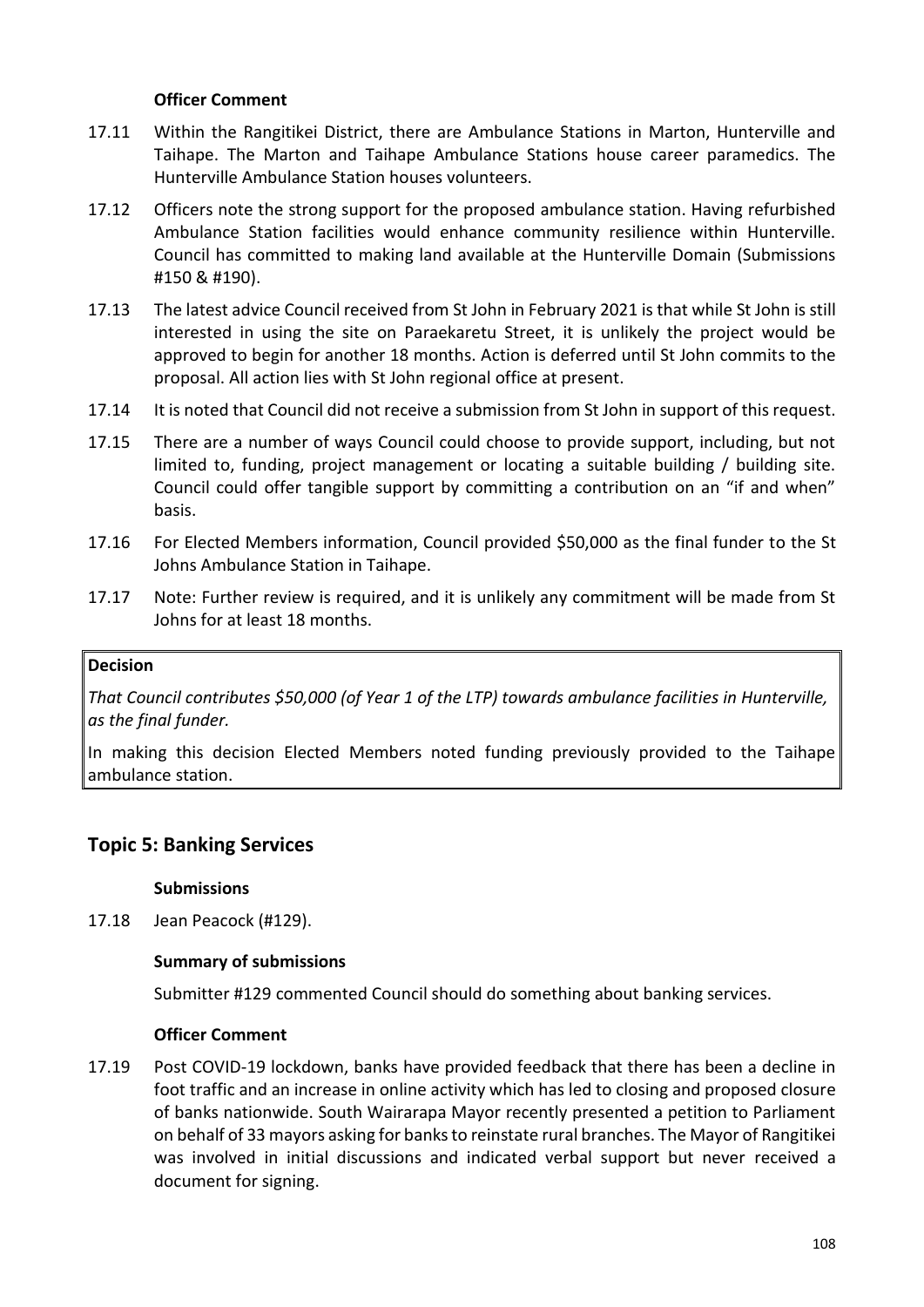- 17.20 Central Government is working with the Bankers Association to have banks come together to have regional hubs providing basic services. Council has limited ability to ensure banking services remain within the District, however Council can continue to lobby to government along with other territorial authorities to retain rural branches.
- 17.21 The Mayor has also been in touch with senior officials from Westpac and ANZ and suggested they provide a banking hub. It is ongoing work trying to retain the banking services.

### **Action**

That where appropriate, Council and Officers lobby to Central Government to help support the retention of rural banking branches and support other territorial authorities seeking the same for their areas.

# **Topic 6: Medical Coverage**

### **Submissions**

17.22 Jean Peacock (#129) Hayley Cowx (#209).

### **Summary of submissions**

Submitter #129 commented Council should do something about medical coverage in the District indicating the implementation of an incentive to draw General Practitioners.

Submitter #209 also commented on practices retaining doctors.

### **Officer Comment**

17.23 Nationwide many small towns and districts are struggling to retain and attract medical practitioners. Whanganui District Health Board has general practitioners in the Rangitikei listed for Taihape, Marton and Bulls. Central Government has acknowledged the importance of this and maintaining a sufficient supply of GPs but have not proposed any actions to date. Council is in a position where it has limited ability to specifically draw GPs to the District outside of incentivising a move to the Rangitikei in general.

# **Topic 7: Location of Residence of Council Staff**

### **Submissions**

17.24 Colin Bartlett (#192).

### **Summary of submissions**

Submitter #192 commented that Council staff should reside within the District and preferably close to their source of employment. The submitter also commented that there are staff travelling from North of Whanganui, Levin and probably other towns outside of Rangitikei.

### **Officer Comment**

17.25 Council gives equal opportunity to those who apply for positions but in some instances the right candidate for the skillset a job required is not able to be found within the District.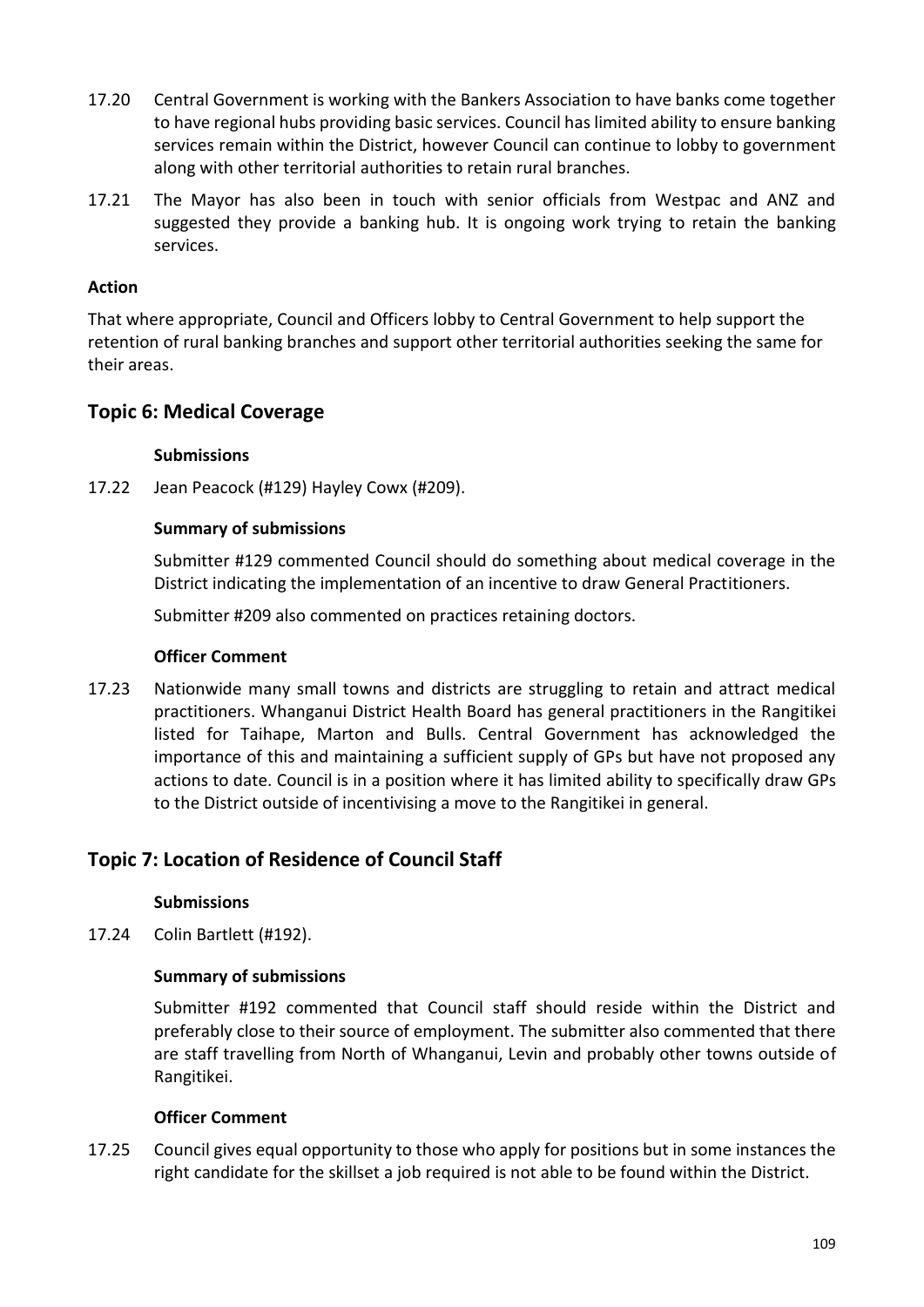17.26 Council currently employee 100 staff, of those 75 live in the District and 25 employees live outside the District. A small number of employees who live outside the District have a Council vehicle as they are sometimes required to be on-call. Three members of Councils 100 staff live outside of the District and drive a Council vehicle.

# **Topic 8: Power and Broadband**

## **Submissions**

17.27 Koitiata Residents Committee (#152).

### **Summary of submissions**

Submitter #152 requests Council conduct a feasibility study for the undergrounding of remaining powerlines in Koitiata Village and requests improved cellphone / broadband coverage

### **Officer Comment**

17.28 The provision of power throughout the District, including the undergrounding of existing powerlines, is provided by PowerCo. The provision of telecommunications are provided by private companies. To improve rural mobile and broadband coverage, Central Government established the Rural Connectivity Group in 2017. The aim of the group is to bring increased 4G mobile and wireless broadband coverage to rural New Zealand. While this project has increased access throughout the district to rural wireless broadband coverage there are still rural areas throughout our district without access.

# **Topic 9: Environmental Education**

### **Submissions**

17.29 Horizons Regional Council (#158).

### **Summary of submissions**

Submitter #158 thanks Council for its ongoing support and funding of the Enviroschools Programme.

### **Officer Comment**

17.30 The submitters comments are noted.